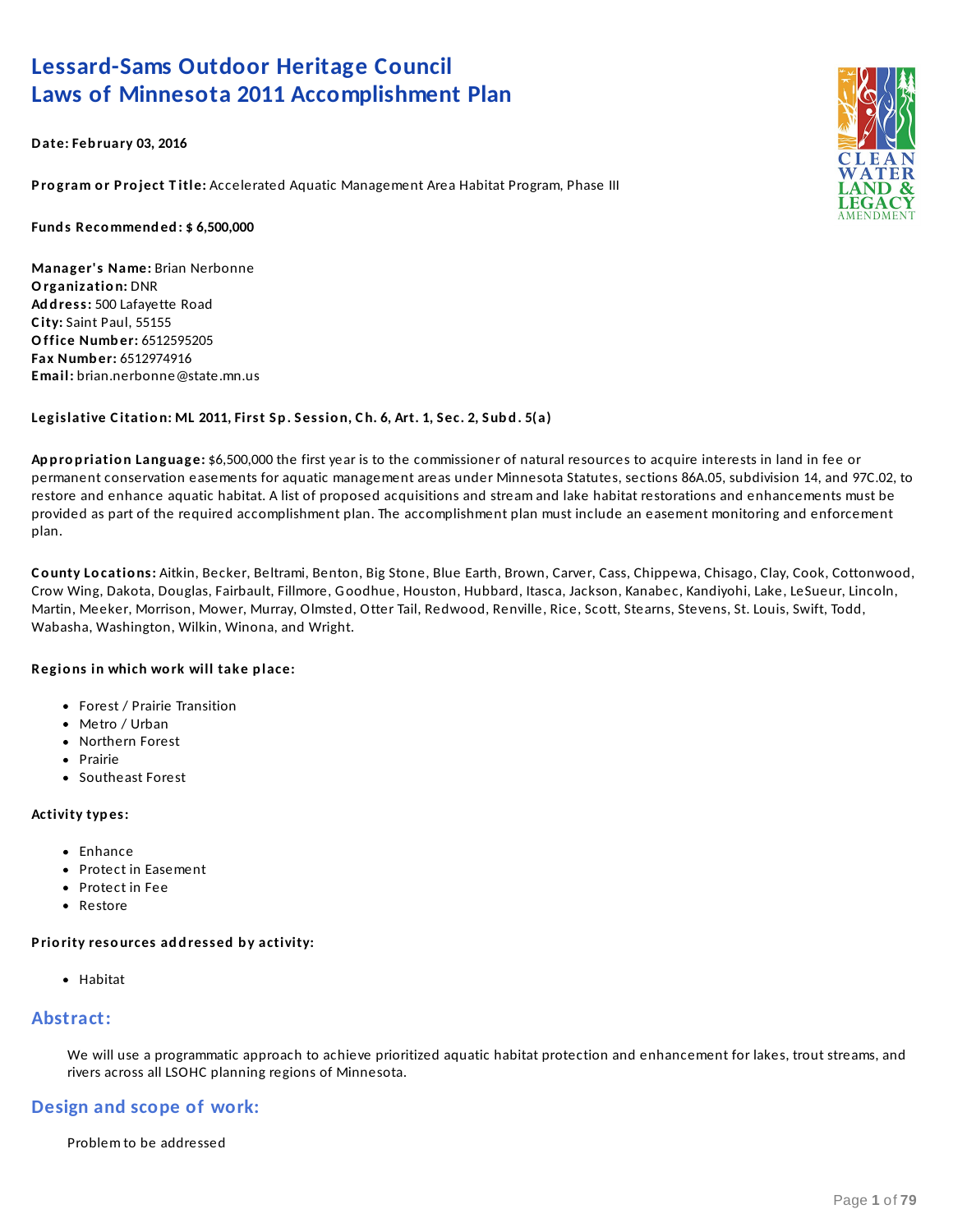Minnesota's aquatic habitats have been degraded or threatened by a century or more of land, hydrology, and human settlement related alterations. As of 2001, Minnesota has lost an estimated 20-28% of the emergent and floating leaf aquatic vegetation – just one type of essential fish habitat – from our lakes, while agricultural drainage and urban stormwater discharges have had devastating effects on natural in-stream habitat and hydraulic function over large portions of the state's river and stream miles. This loss or alteration to native aquatic habitats along our lakes, rivers, and streams rivals the statewide loss of wetland habitats that have so adversely affected our waterfowl production and hunting heritage. For lakes in particular, loss or alteration of native near-shore habitats in large regions of our state exceeds the historic loss of native prairie habitat.

The combined effects from direct alteration of nearshore physical habitat and watershed-scale land use impacts to water quality habitat have compromised the resiliency of our state's aquatic systems. The consequences to aquatic species have been reduced habitats for essential life history stages, lack of access to traditional spawning areas, and fragmentation of formerly continuous habitat that served as corridors to facilitate seasonal movements.

In a recent series of articles entitled "Losing Our Lakes" the Minneapolis Star Tribune highlighted a few case examples of both urban and lakeshore development and their degrading effect on Minnesota's lakes. The underlying conclusion of the series was that Minnesota's current development trajectory is not only unsustainable, but it is tremendously costly and difficult (if not uncertain) to undo the ecological damage to our prized aquatic resources from short-sighted development choices. The articles have left some Minnesotans angry, frustrated, or even hopeless about the future of their common heritage.

Yet this is not the first time a story like this has been told. Dennis Anderson's four-part series, "The State We're In," published by the Star Tribune nearly a decade previous highlighted a century's worth of aquatic habitat degradation that has occurred throughout the Land of 10,000 Lakes. The Anderson series stirred Minnesotans' consciousness, stimulated debate between the conservation community and policy makers, and perhaps germinated the seed leading to historic passage of the Clean Water, Land and Legacy Amendment. But it did not change what was happening on the land and in the water across Minnesota. The ensuing decade since the Anderson series was published only saw an accelerated pace of aquatic habitat degradation as the real estate bubble continued to grow and the now retiring baby-boomer generation increasingly bought up and developed their own piece of Minnesota's lake heritage. Transportation infrastructure improved to more rapidly deliver Minnesotans from their homes in metropolitan areas to lakes country and the north woods in pursuit of vacation and recreation. The increased convenience of access to lakes country fueled development of seasonal homes and with them, removal of riparian habitats and the destruction and disturbance of nearshore, shallow water habitats by docks, sand blankets, and recreational boating activities. Federal farm policy continued to underfund conservation programs while emerging biofuel energy initiatives indirectly encouraged the conversion of existing conservation lands back into rowcrop production. In short, the decision-making shortcomings highlighted by the Star Tribune "Losing Our Lakes" series are only a symptom of much greater economic and social drivers adversely affecting aquatic habitats throughout Minnesota.

#### Urgency and opportunity

Protection of habitat is the single most cost-effective strategy to ensure future sustainability of aquatic ecosystems. Already, about onethird of lakeshore across the state is in some form of protected status, mostly through public ownership (federal, state, or county), and reasonably assured of providing quality aquatic habitat. Yet existing aquatic habitat protection is not uniformly distributed across the state. Regionally, the average proportion of lakeshore in public ownership (i.e., long-term protection status) ranges from over 75% in the Arrowhead region of the state to less than 5% in the LSOHC Forest/Prairie Transition Section and less than 1% in the Prairie Section of the state1. For the Metropolitan Urbanizing Section, over 97% of lakeshore is in private ownership and already in some form of intensive residential or urbanized development. Remnant high-quality lakeshore habitat is under increasing development pressure and especially so in the northern metropolitan counties and up through the north-central region of the state where the State Demographer's Office predicts future population growth will exceed 24% over the next two decades. Therefore, targeted protection of critical aquatic habitats is paramount to preserve essential ecological functions for aquatic species that support the multi-billion dollar water-based fishing/hunting/boating recreational economy of our state.

But protection by itself is not enough to ensure the future sustainability of aquatic species and our co-dependent recreation economy. We must build back much of the habitat that has been lost already. Scientific studies from throughout the Midwest have shown that shoreline development negatively . For the Metropolitan Urbanizing Section, over 97% of lakeshore is in private ownership and already in some form of intensive residential or urbanized development. Remnant high-quality lakeshore habitat is under increasing development pressure and especially so in the northern metropolitan counties and up through the north-central region of the state where the State Demographer's Office predicts future population growth will exceed 24% over the next two decades. Therefore, targeted protection of critical aquatic habitats is paramount to preserve essential ecological functions for aquatic species that support the multi-billion dollar water-based fishing/hunting/boating recreational economy of our state.

But protection by itself is not enough to ensure the future sustainability of aquatic species and our co-dependent recreation economy. We must build back much of the habitat that has been lost already. Scientific studies from throughout the Midwest have shown that shoreline development negatively impacts the quantity and quality of aquatic habitat. DNR research on spawning site selection by bass and crappie indicates that these species avoid developed shoreline for spawning even when suitable in-lake habitat is present there. Further, a Michigan study of bass nesting found reduced nesting success and fry production associated with developed shorelines in comparison to undeveloped areas of the same lake. Numerous studies in Wisconsin have shown a simplification of vegetation and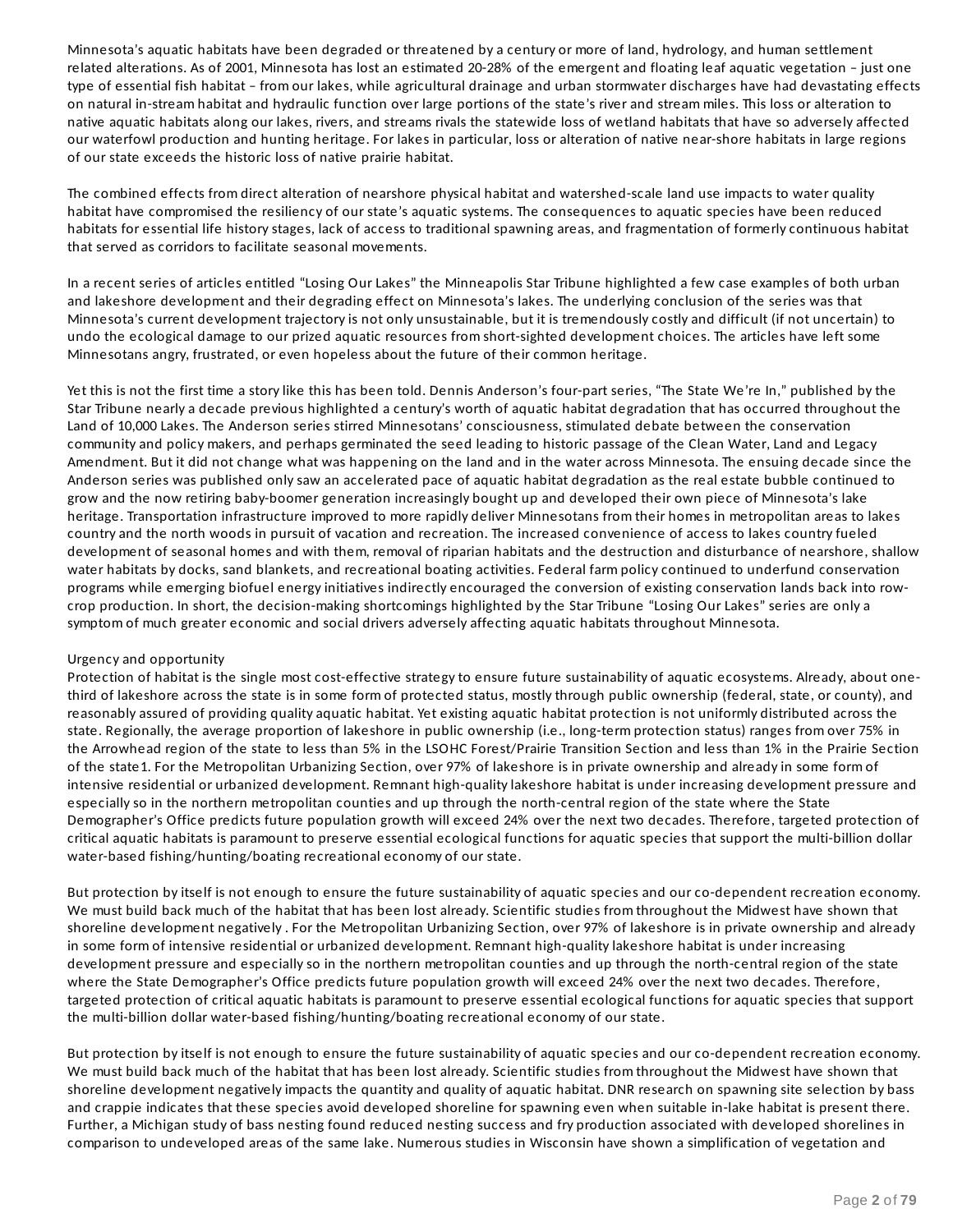woody habitat and declines in important non-game species like frogs and neo-tropical songbirds correlated with development of shorelines. And finally, preliminary results of on-going academic research funded by DNR through a federal SWAP grant is showing strong association of longear sunfish, a species of greatest conservation need (SGCN), with aquatic habitat fragments along developed shorelines, indicating, in contrast to game species research, the ability of some non-game species to utilize small remnant patches of habitat (preserved or restored). Given the extent of existing shoreline development over vast portions of our state, habitat enhancement along developed shorelines is critical to ensure the long-term sustainability of recreational fishing and the forage species on which game fish depend. Therefore, pulling back human activities from the immediate shoreline area by use of native vegetated buffers, enhancing remnant patches of shoreline and nearshore habitat, and concentrating human activity to narrow access corridors at the shore-lake interface are collectively seen as a key strategy to overcome the adverse impacts of human shoreline development on game and non-game aquatic species.

The challenges are large but the current economic downturn creates a significant opportunity to deliver aquatic habitat conservation. Real estate prices have moderated and provide good conservation value for fee title and conservation easement acquisitions. The state's construction workforce is more available for conservation restoration and enhancement projects following the decline of new start-ups in the building sector. Federal economic stimulus funding is being directed at major aquatic landscapes that include Minnesota such as the Great Lakes and the Mississippi River Basin and thereby represents an opportunity to leverage significant federal dollars. Federal legislation (the National Fish Habitat Conservation Act) is currently pending in Congress that would direct an additional \$75 million annually toward aquatic habitat protection, restoration, and enhancement work nationwide. These are certainly hard times but there is also a tremendous window of opportunity to create a conservation legacy for future generations much like was achieved 80 years ago.

#### Scope of the work

Against this backdrop, DNR has a diverse infrastructure of habitat programs that provide a meaningful framework for delivering habitat protection, restoration, and enhancement throughout the state. We will use a comprehensive, programmatic approach to achieve prioritized aquatic habitat protection and enhancement for lakes, trout streams, and rivers across Minnesota. We propose to: i) protect nearly 28 miles of shoreline on lakes, rivers and trout streams; ii) enhance 16.1 miles of shoreline habitat on DNR-owned Aquatic Management Areas; iii) effect structural repair and modification to 1 dam that will integrate fish passage and restore connectivity to over 10 upstream river miles; and iv) enhance stream channel function and in-stream physical habitat that will benefit 3.2 miles of trout stream. The strategic approach and priority resources targeted in this proposal are supported by a number of internal and external conservation planning documents. The DNR will implement the objectives of this proposal through established and highly successful programs each having strong stakeholder support including: Aquatic Management Area Program, Shoreland Habitat Program, and Coldwater Streams Program.

#### How will this directly relate to restoring, protecting, or enhancing habitat? Why will this strategy work?

Acquisition of priority habitats provides permanent protection backed by state and federal laws. The AMA designation unit within the Outdoor Recreation System was established by the Legislature in 1992 and has strong support from conservation groups and anglers. The AMA Program currently has an inventory of 830 miles of shoreline in over 330 AMAs, which provide permanent protection of critical riparian habitats, perpetuate fish and wildlife populations, safeguard water quality, and offer public recreational access opportunities as an important additional benefit.

Shoreline enhancement work is based on proven methods and DNR experience with multiple projects. By drawing on accumulated scientific knowledge, DNR strives to deliver the best possible enhancement projects using the best available science. The DNR Shoreland Habitat Program was developed to address the strategic need for habitat enhancement along developed shoreline and has conducted shoreline enhancement projects for over 10 years. During that time the program has grown in scope and popularity and enhanced over 21 miles of shoreline on lakes across the state including many challenging high erosion sites. The annual number of shoreland enhancement projects completed has increased from 23 in 2002 to 60 in 2009. Native plants and natural materials are utilized to increase habitat complexity, provide protective cover, stabilize shorelines, and firmly anchor soils. These shoreline enhancement projects now provide erosion protection, in-lake and upland habitat diversity benefitting multiple species of fish and wildlife (both game species and SGCNs), and enhanced aesthetics. Further habitat benefits will continue to accrue as project sites mature and the shoreline assumes a more natural character.

The DNR has an established history of conducting trout stream enhancement projects. Stream enhancement projects reconstruct the stream's natural pattern, profile, and dimension and address the key components of a stream: wildlife and fish habitat, water quality, connectivity to the floodplain and upstream reaches, and hydrology. Natural stream design favors hydrologic conditions that do not degrade the stream bank or bed and provides a diversity of microhabitats that are more favorable to fish and other aquatic species.

#### Parcel selection and scoring process

To achieve the program goals of this proposal, DNR will implement AMA acquisition projects from existing prioritized lists. Natural resource plans provide much of the criteria for prioritizing habitat protection, restoration, and enhancement activities. For example, AMA acquisition projects are scored based on a suite of criteria ranging from scope of project and quality of resource benefited to project readiness and feasibility. The sum of these scores creates a ranking value from which to prioritize among the many available project opportunities. See pp. 40-41 of AMA Plan for example of scoring criteria.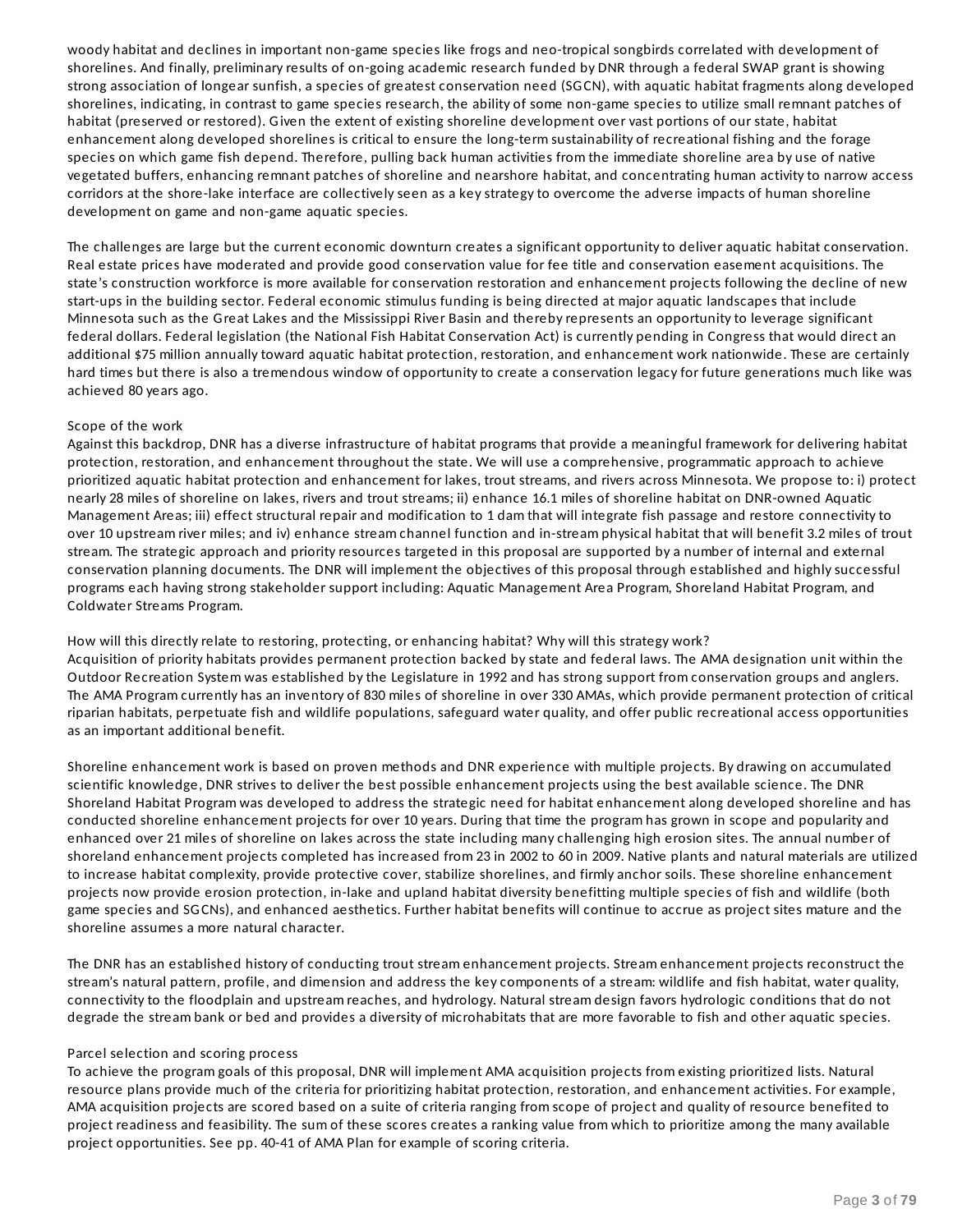Other projects are more opportunity driven such as lakeshore habitat enhancement where the needs are ubiquitous. Priorities are then based upon willing landowners, capable partners, and magnitude of the project or benefit to the resource. Projects that enhance a sizeable length of shoreline, reconnect access to many miles of formerly severed stream, or build upon previous projects within a habitat complex are examples of prioritization considerations. For purposes of this grant, however, shoreline enhancement projects will focus on currently identified needs within DNR-owned Aquatic Management Area lands.

Level of stakeholder opposition to and involvement in this proposal.

DNR has held face-to-face coordination discussions with several of our conservation partners and stakeholders about the elements of this proposal. They are informed of the aquatic habitat activities contained here and are supportive of our proposed approach.

From these discussions, it is clear that we have some priority project sites in common and we have coordinated which party will take the lead in implementing projects funded by the Council. In addition to this formal coordination with partners, we have engaged partners and stakeholders in our aquatic conservation planning. The AMA Acquisition Planning Committee developed an acquisition plan in 2007 that recommended purchasing an additional 2,595 miles of riparian lands over 25 years to meet the habitat protection needs of a rapidly changing Minnesota. This stakeholder-developed plan guides DNR's AMA program implementation.

Protection and enhancement elements of this proposal also are linked to other landscape or system-specific management plans (e.g., the Southeast MN coldwater stream plan) that have been developed through extensive internal and external coordination. These elements represent shared priorities with multiple partners and stakeholders.

### **Crops:**

Will there be planting of corn or any crop on OHF land purchased or restored in this program - **No t Listed**

## **Which sections of the Minnesota Statewide Conservation and Preservation Plan are applicable to this project:**

- H1 Protect priority land habitats
- H6 Protect and restore critical in-water habitat of lakes and streams

## **Which other plans are addressed in this proposal:**

- Midwest Glacial Lakes Partnership
- Minnesota DNR AMA Acquisition Plan
- Minnesota DNR Strategic Conservation Agenda
- National Fish Habitat Action Plan
- Red River of the North Fisheries Management Plan
- Strategic Plan for Coldwater Resources Management in Southeastern Minnesota
- Tomorrow's Habitat for the Wild and Rare
- U.S. Fish and Wildlife Service Strategic Habitat Conservation Model
- Individual Lake and Stream Management Plans

## **Which LSOHC state-wide priorities are addressed in this proposal:**

Not Listed

## **Which LSOHC section priorities are addressed in this proposal:**

### **Fo rest / P rairie T ransitio n:**

Protect, enhance, and restore wild rice wetlands, shallow lakes, wetland/grassland complexes, aspen parklands, and shoreland that provide critical habitat for game and nongame wildlife

#### **Metro / Urb an:**

- Enhance and restore coldwater fisheries systems
- Protect, enhance, and restore riparian and littoral habitats on lakes to benefit game and nongame fish species

#### **No rthern Fo rest:**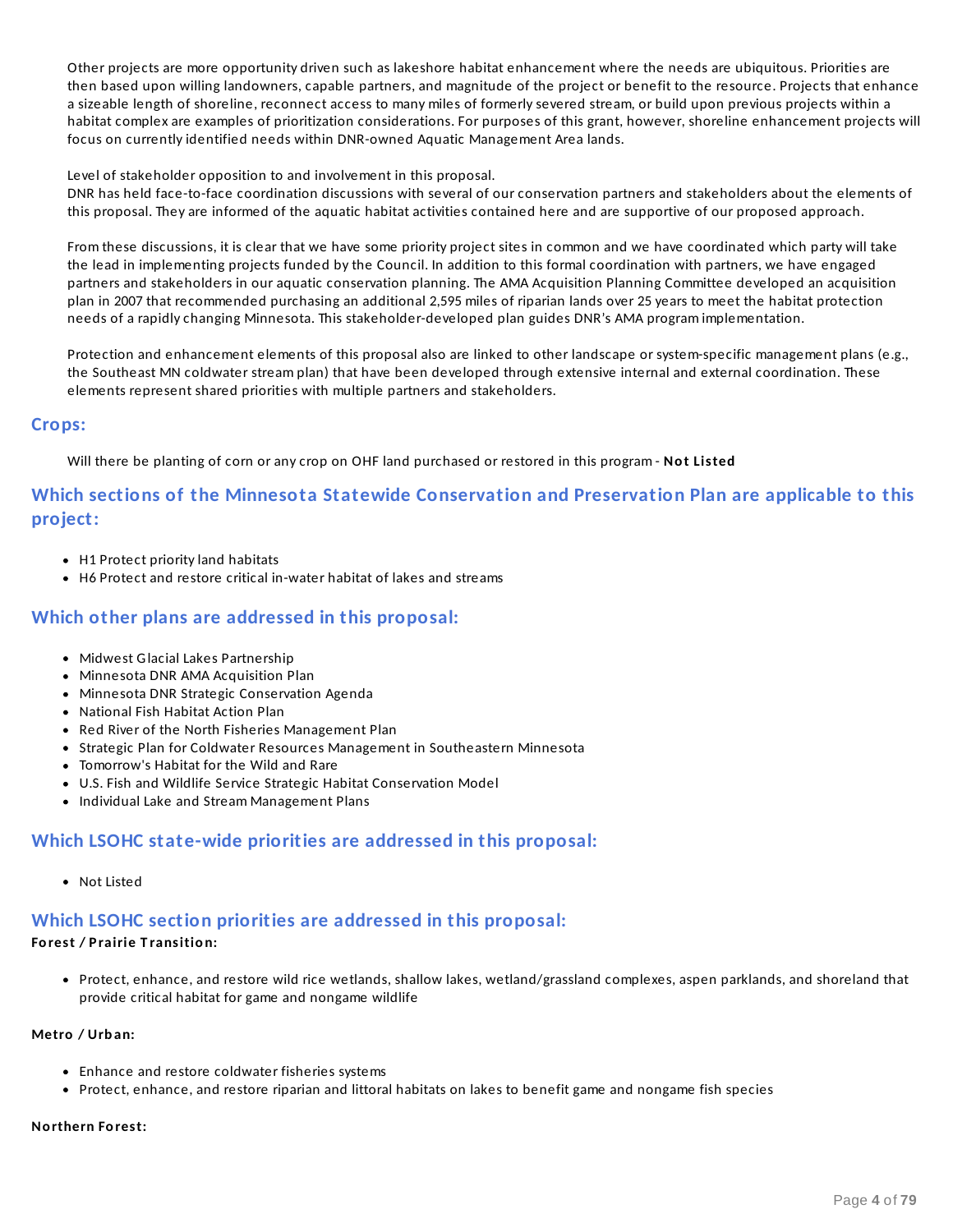Not Listed

### **P rairie:**

Not Listed

### **So utheast Fo rest:**

• Not Listed

## **Relationship to other funds:**

Not Listed

## **How does this proposal accelerate or supplement your current efforts in this area:**

This program funding will be supplemental to traditional funding sources, and is of reasonable size given the scale of DNR's recent fiscal year expenditures. Though Outdoor Heritage Funds would be spread out over multiple years, below are approximate Fiscal Year 2009 expenditures (not including Bonding) as an example of what DNR spends in a given year: Fiscal Year 2009 Approximate Expenditures, not including Bonding funds, were:

DNR - \$200 million Ecological Resources Division - \$11.6 million Fish and Wildlife Division - \$33.1 million Forestry Division - \$25.5 million Waters Division - \$33.4 million This proposal represents slightly less than 9% of the DNR's FY09 expenditures from traditional funding sources.

The program activities included in this proposal are above and beyond program activity funded through DNR base budget appropriations. In addition to legislative appropriations from Game and Fish Fund and capital bonding, the Department actively pursues other funding from a variety of sources including LCCMR, federal grants and private foundation grants to achieve aquatic habitat program outcomes. These alternative sources of funding are less certain or predictable and, thus, are not part of the Department's base budget.

## **How will you sustain and/or maintain this work after the Outdoor Heritage Funds are expended:**

AMA acquisitions will be sustained through fee title ownership and perpetual easements held by the DNR. This is a long-term protection strategy. Long-term stewardship of fee title AMA lands is achieved through periodic and recurring monitoring of the property and boundaries by DNR staff for encroachment from adjoining property owners or for habitat management needs. Easement AMA lands, especially trout stream easements, additionally benefit from informal monitoring by the angling public and agency conservation partners.

Trout stream enhancement activities are designed to work with natural hydrology of the flowing systems so as to be durable and selfmaintaining over time. Restoring natural channel function or mimicking natural riffles/rapids results in the desired habitat benefit but also provides perpetual self-maintenance.

Maintenance of lakeshore enhancement activities will be included as part of the project plan, and the organizations contracted to do the enhancement work will also be contracted to complete the necessary maintenance of the enhanced sites, directed by input from DNR staff on the types of maintenance that will be completed. Supplemental vegetation planting, watering of the enhancement site and removal of invasive plant species are typical maintenance requirements during the early stages of enhancement projects. Typically if a project is implemented and maintained for a 10-year period, the critical maintenance has been completed and long-term project success is likely.

### Cost, schedule, and sources of funding

Future funding for DNR is determined by legislative appropriation therefore sources of funding cannot be adequately forecasted beyond the current biennium, however, the following costs and schedule are anticipated to result from program activities highlighted in this proposal:

• AMA costs to develop acquired parcels (signage, parking, fencing, demolition and removal of structures, habitat manipulations, and similar needs) are included in this request for funding. Routine maintenance of AMA parcels will be accomplished by Area Fisheries Managers as part of their public land management responsibilities. Periodic enhancements such as invasive species removal,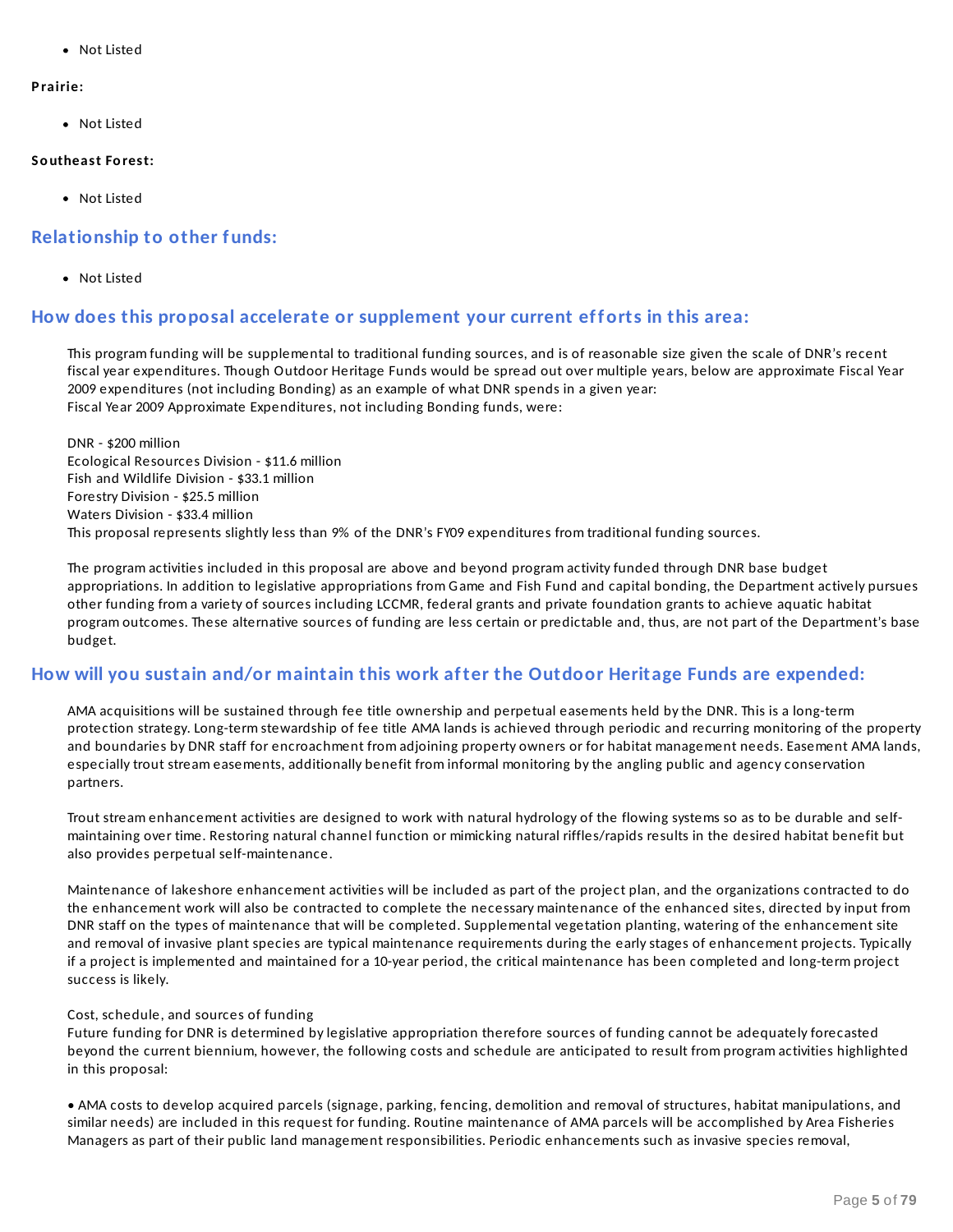prescribed burning, supplemental vegetation planting, shoreline stabilization and restoration, and similar activities will be accomplished through annual funding requests from a variety of funding sources including, but not limited to, Game and Fish Fund, Bonding, Gifts, Federal Sources, Environmental Trust Fund, and Outdoor Heritage Fund.

• Trout Stream Enhancements – Trout stream enhancement projects are designed to be self-maintaining and require no future investments.

• Shoreland Habitat Enhancement – Shoreland enhancement projects typically require routine maintenance over a 10-year period to ensure long-term success. This maintenance will be conducted by DNR staff and willing partners.

• Dam Repair/Enhancement – Dams will require periodic inspection and maintenance over time. Inspection is conducted by DNR field hydrologists according to established monitoring schedules. Routine maintenance may be required and will be accomplished through annual funding requests from a variety of funding sources including, but not limited to, Game and Fish Fund, Bonding, Gifts, Federal Sources, Environmental Trust Fund, and Outdoor Heritage Fund. The DNR presently has a backlog of dam maintenance needs statewide that are prioritized based on danger to life, damage to property, and other factors as established in Minnesota Statutes Chapter 103G.511, Subd. 12.

## **Activity Details:**

Will local government approval be sought prior to acquisition - **Yes**

Is the land you plan to acquire free of any other permanent protection - **Yes**

Is this land open for hunting and fishing - **Yes**

Not Listed

Will the eased land be open for public use - **Yes**

Not Listed

Is the land you plan to acquire free of any other permanent protection - **Yes**

Are there currently trails or roads on any of the acquisitions on the parcel list - **No t Listed**

Will new trails or roads be developed as a result of the OHF acquisition - **No t Listed**

Is the activity on permanently protected land per 97A.056, subd 13(f) and/or public waters per MS 103G.005, Subd. 15 - **Yes (AMA, P ub lic Waters)**

### **Accomplishment T imeline:**

| Activity                                                                                          | Approximate Date Completed |
|---------------------------------------------------------------------------------------------------|----------------------------|
| AMA Acquisition - Acquire priority fee title & easements - 16.8 miles                             | June 30, 2012              |
| AMA Acquisition - Acquire priority fee title & easements - 8.4 miles                              | June 30, 2013              |
| AMA Acquisition - Acquire priority fee title & easements - 2.8 miles                              | June 30, 2014              |
| Trout Stream Enhancement - Enhanced 3.2 miles trout streams                                       | June 30, 2015              |
| Lake Habitat Enhancement - Refine list of shoreline projects on AMAs via annual budgeting process | Spring 2011                |
| Lake Habitat Enhancement - Review lists and making funding determinations                         | August 2011                |
| Lake Habitat Enhancement - Develop and approve plans                                              | Decemeber 2011-March 2012  |
| Lake Habitat Enhancement - Implement Plans                                                        | April 2012 - June 2014     |
| Stream channel restoration - Buffalo River project construction                                   | June 30, 2016              |

#### **Date o f Final Rep o rt Sub missio n:** 11/1/2016

### **Federal Funding:**

Do you anticipate federal funds as a match for this program - **No**

### **Outcomes:**

**P ro grams in the no rthern fo rest regio n:**

• Improved aquatic habitat indicators

**P ro grams in fo rest-p rairie transitio n regio n:**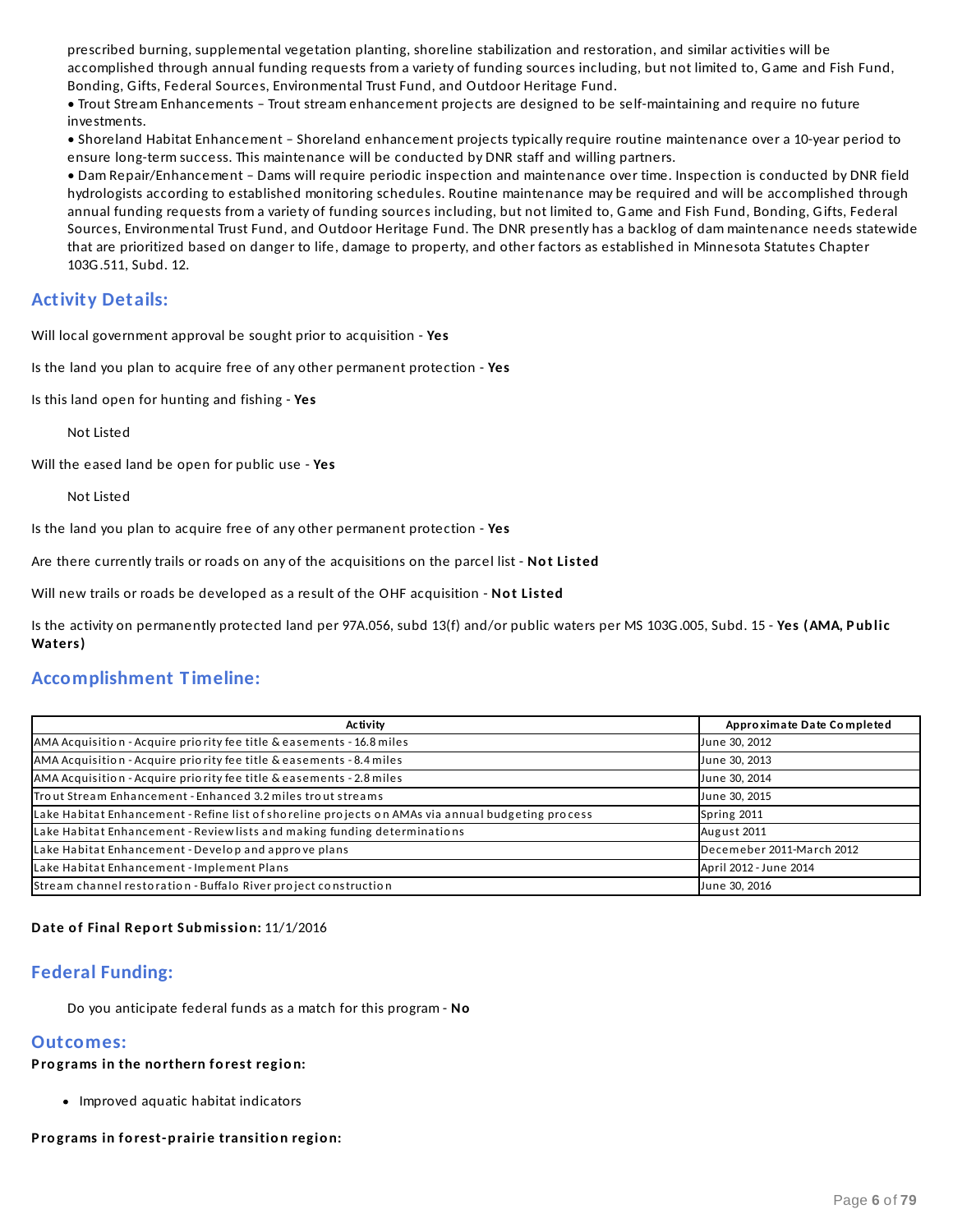• Improved aquatic habitat indicators

### **P ro grams in metro p o litan urb anizing regio n:**

• Improved aquatic habitat indicators

### **P ro grams in so utheast fo rest regio n:**

• Improved aquatic habitat indicators

### **P ro grams in p rairie regio n:**

• Improved aquatic habitat indicators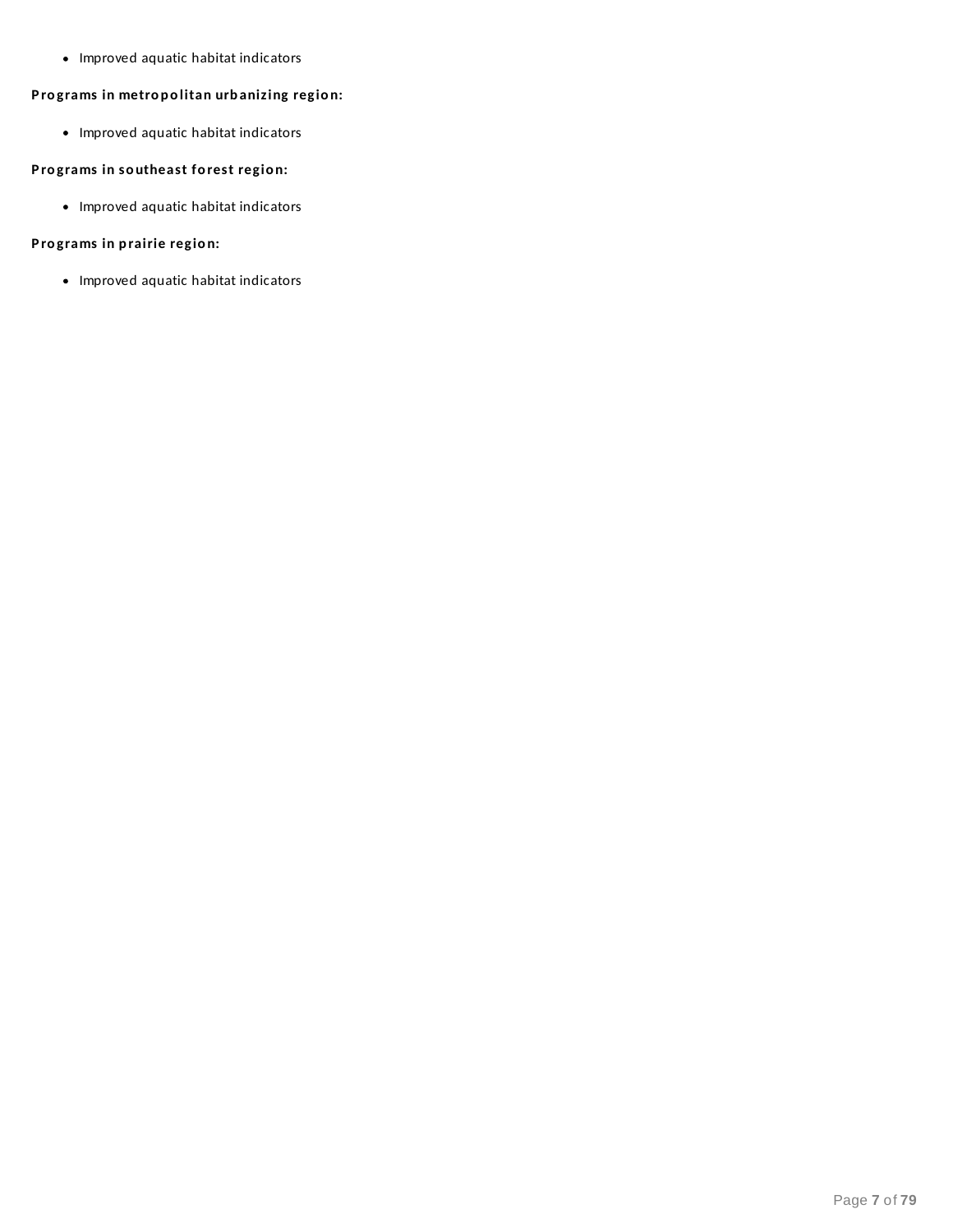# **Budget Spreadsheet**

*Budget reallocations up to 10% do not require an amendment to the Accomplishment Plan*

How will this program accommodate the reduced appropriation recoomendation from the original proposed requested **amo unt**

Not Listed

### **T o tal Amo unt o f Req uest: \$ 6500000**

### **Bud get and C ash Leverage**

| <b>Budget Name</b>                | LSOHC Request | Anticipated Leverage | Leverage Source               | <b>Total</b> |
|-----------------------------------|---------------|----------------------|-------------------------------|--------------|
| Personnel                         | \$148,500     | \$0                  |                               | \$148,500    |
| Contracts                         | \$779,800     | \$0                  |                               | \$779,800    |
| Fee Acquisition w/ PILT           | \$2,600,000   |                      | \$788,900 value/cash donation | \$3,388,900  |
| Fee Acquisition w/o PILT          | \$0           | \$0                  |                               | \$0          |
| Easement Acquisition              | \$2,220,000   | \$0                  |                               | \$2,220,000  |
| Easement Stewardship              | \$0           | \$0                  |                               | \$0          |
| Travel                            | \$110,000     | \$0                  |                               | \$110,000    |
| Professional Services             | \$360,000     | \$0                  |                               | \$360,000    |
| Direct Support Services           | \$36,000      | \$0                  |                               | \$36,000     |
| <b>DNR Land Acquisition Costs</b> | \$0           | \$0                  |                               | \$0          |
| Capital Equipment                 | \$0           | \$0                  |                               | \$0          |
| Other Equipment/Tools             | \$0           | \$0                  |                               | \$0          |
| Supplies/Materials                | \$245,700     |                      | \$4,208,200 USDA MRBI funds   | \$4,453,900  |
| <b>DNRIDP</b>                     | \$0           | \$0                  |                               | \$0          |
| Total                             | \$6,500,000   | \$4,997,100          |                               | \$11,497,100 |

### **P erso nnel**

| <b>Position</b>                     | FT <sub>E</sub> | Over#ofvears      | <b>LSOHC Request</b> | Anticipated Leverage | Leverage Source | Total     |
|-------------------------------------|-----------------|-------------------|----------------------|----------------------|-----------------|-----------|
| Shoreland Restoration Specialist    | 0.50            | 1.00 <sub>l</sub> | \$38,500             |                      |                 | \$38,500  |
| <b>Field Acquisition Specialist</b> | 1.00            | 3.00              | \$110,000            |                      |                 | \$110,000 |
| Totall                              | 1.50            | 4.00              | \$148,500            | \$0                  |                 | \$148,500 |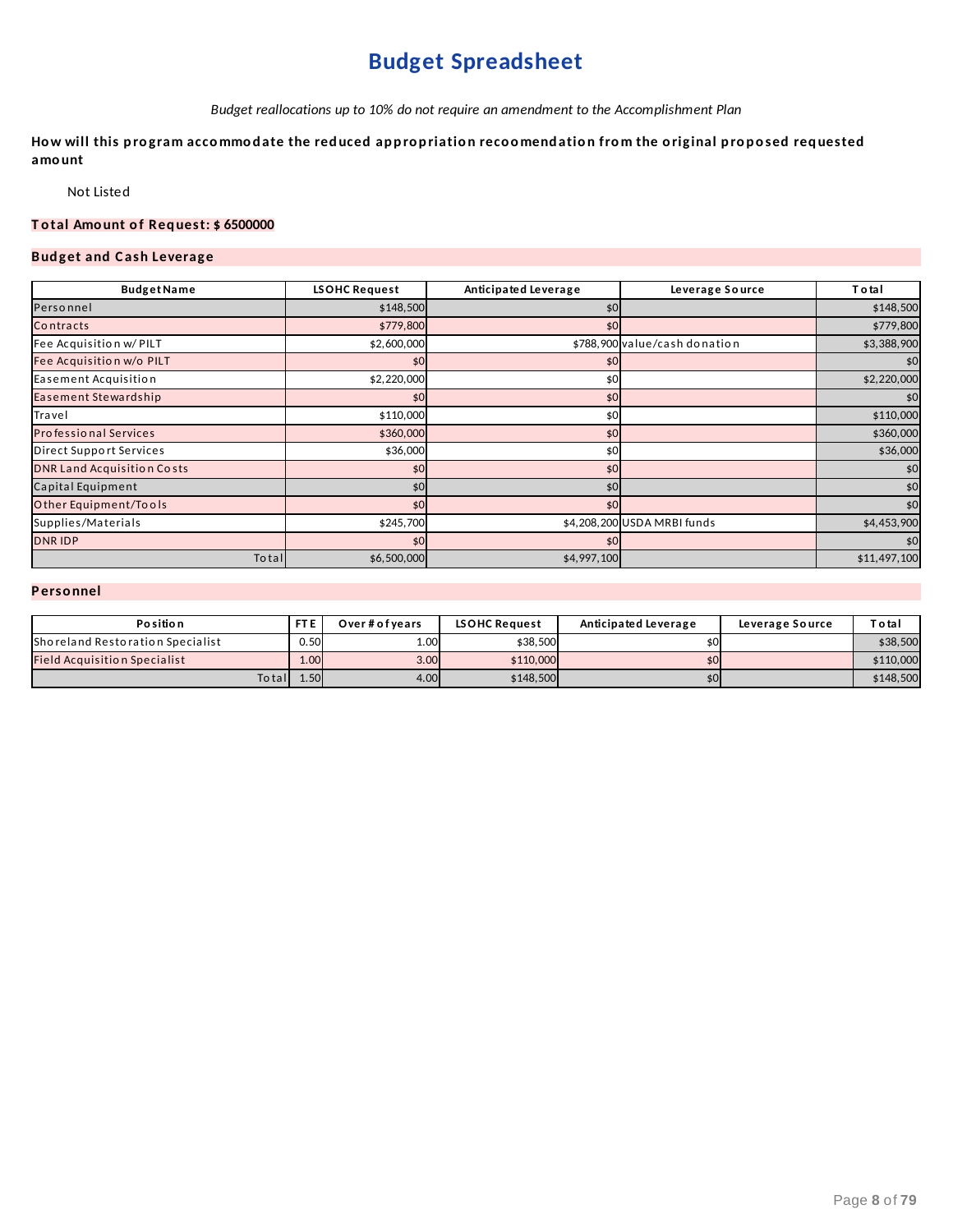# **Output Tables**

### **T ab le 1a. Acres b y Reso urce T yp e**

| T ype                                    | Wetlands | <b>Prairies</b> | Forest | <b>Habitats</b> | Total    |
|------------------------------------------|----------|-----------------|--------|-----------------|----------|
| Restore                                  |          |                 |        |                 | 4        |
| Protect in Fee with State PILT Liability |          |                 |        | 427             | 427      |
| Protect in Fee W/O State PILT Liability  |          |                 |        |                 | $\Omega$ |
| <b>Protect in Easement</b>               |          |                 |        | 609             | 609      |
| Enhance                                  |          |                 |        | 336             | 336      |
| Total                                    |          |                 |        | 1,376           | 1,376    |

### **T ab le 2. T o tal Req uested Fund ing b y Reso urce T yp e**

| T ype                                    | Wetlands | <b>Prairies</b> | Forest | <b>Habitats</b> | T o tal     |
|------------------------------------------|----------|-----------------|--------|-----------------|-------------|
| Restore                                  | \$0      | \$0             |        | \$310,000       | \$310,000   |
| Protect in Fee with State PILT Liability | \$0.     | \$0             |        | \$2,951,000     | \$2,951,000 |
| Protect in Fee W/O State PILT Liability  | \$0      | \$0             |        |                 | \$0         |
| <b>Protect in Easement</b>               | \$0      | \$0             |        | \$2,500,000     | \$2,500,000 |
| Enhance                                  | \$0      | \$0             |        | \$739,000       | \$739,000   |
| Total                                    | \$0      | \$0             | \$0    | \$6,500,000     | \$6,500,000 |

### **T ab le 3. Acres within each Eco lo gical Sectio n**

| T ype                                    | Metro Urban | <b>ForestPrairie</b> | <b>SEForest</b> | Prairie    | <b>N</b> Forest  | Total          |
|------------------------------------------|-------------|----------------------|-----------------|------------|------------------|----------------|
| Restore                                  |             |                      |                 |            |                  | 4              |
| Protect in Fee with State PILT Liability | oo          | 151                  |                 | 10         | 200              | 427            |
| Protect in Fee W/O State PILT Liability  |             |                      |                 |            |                  | $\overline{0}$ |
| <b>Protect in Easement</b>               |             |                      | 449             |            | <b>160</b>       | 609            |
| Enhance                                  | 10          | 76                   | 50              | 100        | 100 <sup>I</sup> | 336            |
| Total                                    |             | 227                  | 499             | <b>114</b> | 460              | 1,376          |

### **T ab le 4. T o tal Req uested Fund ing within each Eco lo gical Sectio n**

| i ype                                           | Metro Urban | <b>ForestPrairie</b> | <b>SEForest</b> | Prairie   | <b>N</b> Forest | Total       |
|-------------------------------------------------|-------------|----------------------|-----------------|-----------|-----------------|-------------|
| Restore                                         |             | \$0                  |                 | \$310,000 |                 | \$310,000   |
| <b>Protect in Fee with State PILT Liability</b> | \$80,000    | \$1,200,000          | \$OI            | \$400,000 | \$1,271,000     | \$2,951,000 |
| <b>Protect in Fee W/O State PILT Liability</b>  | \$0         | \$0                  |                 |           |                 | \$0         |
| <b>Protect in Easement</b>                      | \$O         | \$0                  | \$1,300,000     | \$0       | \$1,200,000     | \$2,500,000 |
| Enhance                                         | \$116,000   | \$170,000            | \$28,900        | \$171.100 | \$253,000       | \$739,000   |
| Totall                                          | \$196,000   | \$1,370,000          | \$1,328,900     | \$881,100 | \$2,724,000     | \$6,500,000 |

### **T arget Lake/Stream/River Feet o r Miles**

0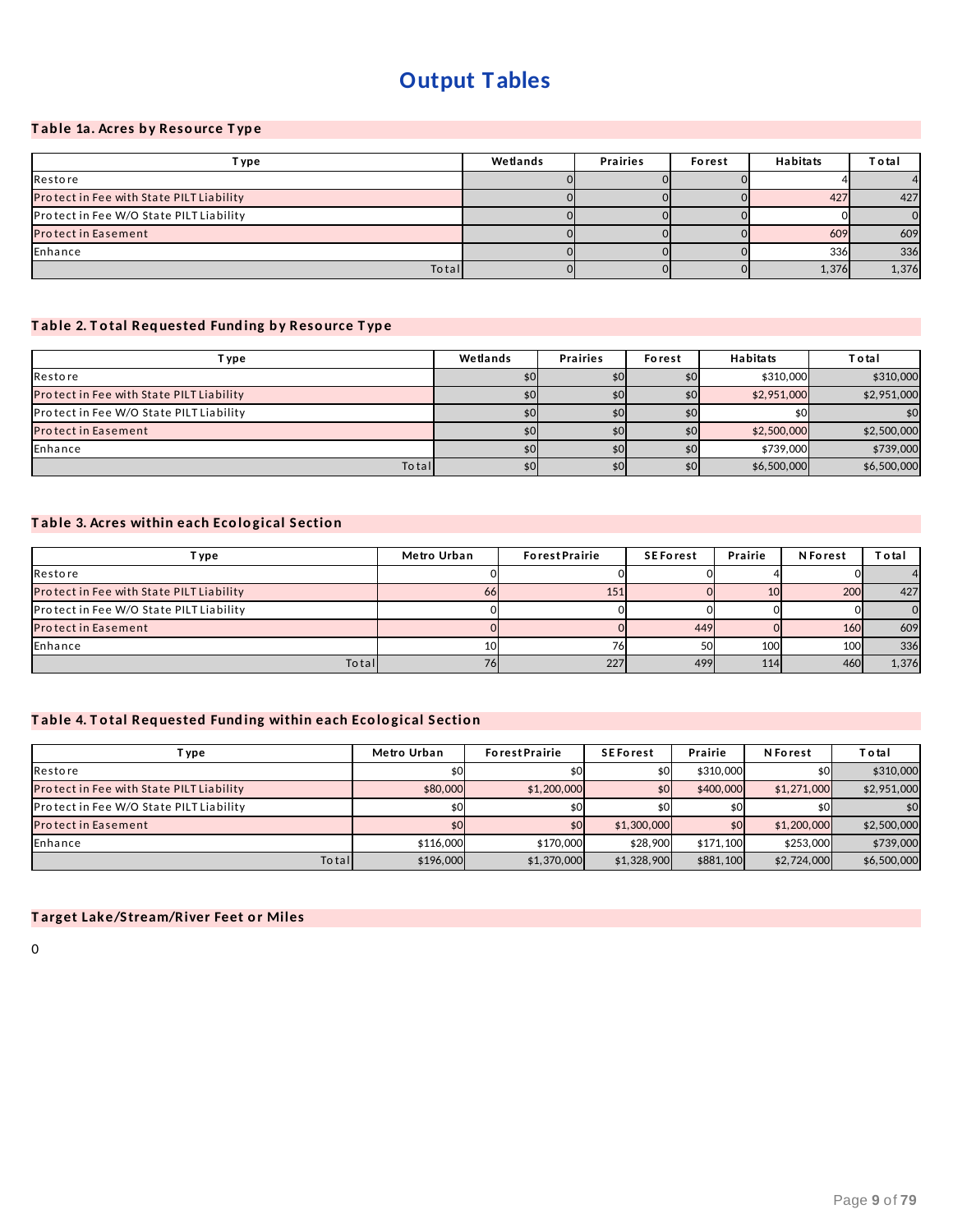## **Parcel List**

For restoration and enhancement programs ONLY: Managers may add, delete, and substitute projects on this parcel list based upon need, readiness, cost, opportunity, and/or urgency so long as the substitute parcel/project forwards the constitutional objectives of this program in the Project Scope *table of this accomplishment plan. The final accomplishment plan report will include the final parcel list.*

## **Section 1 - Restore / Enhance Parcel List**

| Becker                     |             |                  |                 |                             |  |  |  |
|----------------------------|-------------|------------------|-----------------|-----------------------------|--|--|--|
| Name                       | <b>TRDS</b> | Acres            | <b>Est Cost</b> | <b>Existing Protection?</b> |  |  |  |
| <b>Bucks Mill AMA</b>      | 13841231    | 16               | \$24,300 Yes    |                             |  |  |  |
| Long Lake AMA              | 13941229    | $\mathbf{1}$     | \$24,300        |                             |  |  |  |
| Beltrami                   |             |                  |                 |                             |  |  |  |
| Name                       | <b>TRDS</b> | Acres            | <b>Est Cost</b> | <b>Existing Protection?</b> |  |  |  |
| Turtle Lake AMA            | 14833215    | 19               | \$200,000       |                             |  |  |  |
| <b>Blue Earth</b>          |             |                  |                 |                             |  |  |  |
| Name                       | <b>TRDS</b> | Acres            | <b>Est Cost</b> | <b>Existing Protection?</b> |  |  |  |
| Ida Lake AMA               | 10528212    | 33               | \$12,100        |                             |  |  |  |
| Brown                      |             |                  |                 |                             |  |  |  |
| Name                       | <b>TRDS</b> | Acres            | <b>Est Cost</b> | <b>Existing Protection?</b> |  |  |  |
| Cottonwood River AMA       | 10932203    | 5                | \$5,000 Yes     |                             |  |  |  |
| Cass                       |             |                  |                 |                             |  |  |  |
| Name                       | <b>TRDS</b> | Acres            | <b>Est Cost</b> | <b>Existing Protection?</b> |  |  |  |
| Stony Brook - Upper Gull   | 13529208    | 5                | \$5,000 Yes     |                             |  |  |  |
| Washburn                   | 13926205    | $\mathbf{1}$     | \$2,000 Yes     |                             |  |  |  |
| Chippewa                   |             |                  |                 |                             |  |  |  |
| Name                       | <b>TRDS</b> | Acres            | <b>Est Cost</b> | <b>Existing Protection?</b> |  |  |  |
| Chippewa River             | 11740218    | 1                | \$10,000 Yes    |                             |  |  |  |
| Chisago                    |             |                  |                 |                             |  |  |  |
|                            | <b>TRDS</b> |                  |                 |                             |  |  |  |
| Name                       |             | Acres            | <b>Est Cost</b> | <b>Existing Protection?</b> |  |  |  |
| Sunrise Lake AMA           | 03420217    | $\overline{2}$   | \$2,000 Yes     |                             |  |  |  |
| Clay                       |             |                  |                 |                             |  |  |  |
| Name                       | <b>TRDS</b> | Acres            | <b>Est Cost</b> | <b>Existing Protection?</b> |  |  |  |
| Buffalo River - Hawley     | 13945212    | 4                | \$250,000 Yes   |                             |  |  |  |
| Crow Wing                  |             |                  |                 |                             |  |  |  |
| Name                       | <b>TRDS</b> | Acres            | <b>Est Cost</b> | <b>Existing Protection?</b> |  |  |  |
| Lower Hay                  | 13729225    | 10               | \$5,000 Yes     |                             |  |  |  |
| Upper Whitefish Lake AMA   | 13728207    | 40               | \$200,000       |                             |  |  |  |
| Dakota                     |             |                  |                 |                             |  |  |  |
| Name                       | <b>TRDS</b> | Acres            | <b>Est Cost</b> | <b>Existing Protection?</b> |  |  |  |
| Vermillion River AMA       | 11418220    | 14               | \$15,000        |                             |  |  |  |
| Douglas                    |             |                  |                 |                             |  |  |  |
| Name                       | <b>TRDS</b> | Acres            | <b>Est Cost</b> | <b>Existing Protection?</b> |  |  |  |
| Geneva Lake AMA            | 12837216    | 15               | \$24,300        |                             |  |  |  |
| Miltona Lake AMA           | 13037232    | $\mathbf 1$      | \$2,500 Yes     |                             |  |  |  |
| West Rachel Shores AMA     | 12739215    | $\mathbf{1}$     | \$2,500 Yes     |                             |  |  |  |
| Fairbault                  |             |                  |                 |                             |  |  |  |
| Name                       | <b>TRDS</b> | Acres            | <b>Est Cost</b> | <b>Existing Protection?</b> |  |  |  |
| Blue Earth River AMA       | 10428228    | 10               | \$24,300        |                             |  |  |  |
| Fillmore                   |             |                  |                 |                             |  |  |  |
| Name                       | <b>TRDS</b> | Acres            | <b>Est Cost</b> | <b>Existing Protection?</b> |  |  |  |
| Spring Valley Hatchery AMA | 10313227    | 27               | \$600,000       |                             |  |  |  |
| Goodhue                    |             |                  |                 |                             |  |  |  |
| Name                       | <b>TRDS</b> | Acres            | <b>Est Cost</b> | <b>Existing Protection?</b> |  |  |  |
| Hay Creek AMA              | 11215223    | $\boldsymbol{2}$ | \$24,300        |                             |  |  |  |
| Itasca                     |             |                  |                 |                             |  |  |  |
| Name                       | <b>TRDS</b> | Acres            | <b>Est Cost</b> | <b>Existing Protection?</b> |  |  |  |
| Little Sand AMA, P1        | 05523216    | 77               | \$400,000       |                             |  |  |  |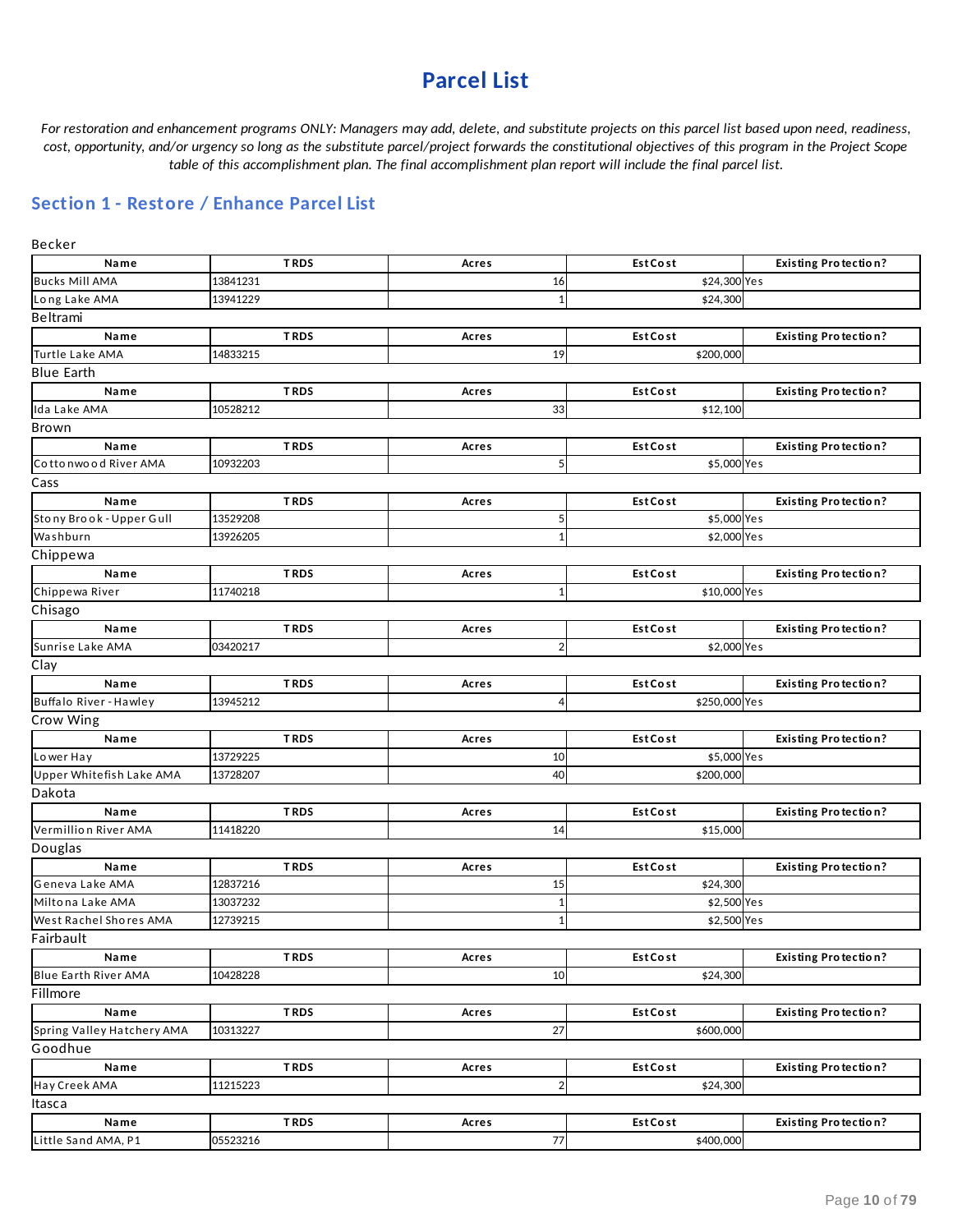| Jackson                    |          |             |              |             |                 |               |                             |
|----------------------------|----------|-------------|--------------|-------------|-----------------|---------------|-----------------------------|
| Name                       |          | <b>TRDS</b> | Acres        |             | <b>Est Cost</b> |               | <b>Existing Protection?</b> |
| Rush Lake AMA Restoration  | 10136223 |             |              |             |                 | \$27,747      |                             |
| Kanabec                    |          |             |              |             |                 |               |                             |
| Name                       |          | <b>TRDS</b> | Acres        |             | <b>Est Cost</b> |               | <b>Existing Protection?</b> |
| Fish Lake Dam              | 02924223 |             |              | 503         |                 | \$250,000     |                             |
| Kandiyohi                  |          |             |              |             |                 |               |                             |
| Name                       |          | <b>TRDS</b> | Acres        |             | <b>Est Cost</b> |               | <b>Existing Protection?</b> |
| Elizabeth AMA              | 11833203 |             |              | 10          |                 | \$6,000 Yes   |                             |
| Florida Lake AMA           | 12135234 |             |              | 1           |                 | \$500 Yes     |                             |
| Florida Lake AMA, P1       | 12135234 |             |              |             |                 | \$185,000     |                             |
| Games Lake AMA restoration | 12235232 |             |              | $\mathbf 0$ |                 | \$40,247      |                             |
| Middle Lake AMA            | 12135209 |             |              | 9           |                 | \$24,300      |                             |
| Nest Lake Islands AMA      | 12134228 |             |              |             |                 | \$97,747      |                             |
| LeSueur                    |          |             |              |             |                 |               |                             |
| Name                       |          | <b>TRDS</b> | Acres        |             | <b>Est Cost</b> |               | <b>Existing Protection?</b> |
| Francis Lk AMA             | 10924235 |             |              | 8           |                 | \$22,747      |                             |
| Lincoln                    |          |             |              |             |                 |               |                             |
| Name                       |          | <b>TRDS</b> | Acres        |             | <b>Est Cost</b> |               | <b>Existing Protection?</b> |
| East Stay Lake AMA         | 11144229 |             |              | 1           |                 | \$27,700      |                             |
| Martin                     |          |             |              |             |                 |               |                             |
| Name                       |          | <b>TRDS</b> | Acres        |             | <b>Est Cost</b> |               | <b>Existing Protection?</b> |
| Clam Lake AMA              | 10332210 |             |              |             |                 | \$24,300      |                             |
| Morrison                   |          |             |              |             |                 |               |                             |
| Name                       |          | <b>TRDS</b> | Acres        |             | <b>Est Cost</b> |               | <b>Existing Protection?</b> |
| McDougall AMA              | 03932229 |             |              | 30          |                 | \$20,000 Yes  |                             |
| Mower                      |          |             |              |             |                 |               |                             |
| Name                       |          | <b>TRDS</b> | Acres        |             | <b>Est Cost</b> |               | <b>Existing Protection?</b> |
| Cedar River AMA            | 10218215 |             |              | 5           |                 | \$2,500 Yes   |                             |
| Murray                     |          |             |              |             |                 |               |                             |
| Name                       |          | <b>TRDS</b> | Acres        |             | <b>Est Cost</b> |               | <b>Existing Protection?</b> |
| Buttermilk Run AMA         | 10840233 |             |              |             |                 | \$24,300      |                             |
| Otter Tail                 |          |             |              |             |                 |               |                             |
| Name                       |          | <b>TRDS</b> | Acres        |             | <b>Est Cost</b> |               | <b>Existing Protection?</b> |
| Eagle Lake AMA             | 13140215 |             |              | 6           |                 | \$24,300      |                             |
| Franklin                   | 13742222 |             |              | 8           |                 | \$4,000 Yes   |                             |
| Redwood                    |          |             |              |             |                 |               |                             |
| Name                       |          | <b>TRDS</b> | Acres        |             | <b>Est Cost</b> |               | <b>Existing Protection?</b> |
| Whispering Ridge AMA       | 11436232 |             |              | 13          |                 | \$24,300      |                             |
| Rice                       |          |             |              |             |                 |               |                             |
| Name                       |          | <b>TRDS</b> | <b>Acres</b> |             | <b>Est Cost</b> |               | <b>Existing Protection?</b> |
| Cannon River AMA           | 10922223 |             |              | 20          |                 | \$27,747      |                             |
| Caron Lake AMA             | 11022228 |             |              | 5           |                 | \$2,500 Yes   |                             |
| Horseshoe Lake AMA         | 10922218 |             |              | 1           |                 | \$24,300      |                             |
| Spring Brook AMA, P1       | 11120204 |             |              | 35          |                 | \$140,000     |                             |
| Scott                      |          |             |              |             |                 |               |                             |
| Name                       |          | <b>TRDS</b> | Acres        |             | <b>Est Cost</b> |               | <b>Existing Protection?</b> |
| Eagle Creek                | 11521218 |             |              | 6           |                 | \$100,000     |                             |
| Stearns                    |          |             |              |             |                 |               |                             |
| Name                       |          | <b>TRDS</b> | Acres        |             | <b>Est Cost</b> |               | <b>Existing Protection?</b> |
| Sandshell AMA              | 12729225 |             |              | 86          |                 | \$900,000     |                             |
| Stevens                    |          |             |              |             |                 |               |                             |
| Name                       |          | <b>TRDS</b> |              |             | <b>Est Cost</b> |               | <b>Existing Protection?</b> |
| Perkins Lake outlet        | 12641230 |             | Acres        | 1           |                 | \$100,000 Yes |                             |
|                            |          |             |              |             |                 |               |                             |
| St. Louis                  |          |             |              |             |                 |               |                             |
| Name                       |          | <b>TRDS</b> | Acres        |             | <b>Est Cost</b> | \$10,000 Yes  | <b>Existing Protection?</b> |
| Lester River AMA           | 05213201 |             |              | 10          |                 |               |                             |
| Swift                      |          |             |              |             |                 |               |                             |
| Name                       |          | <b>TRDS</b> | Acres        |             | <b>Est Cost</b> |               | <b>Existing Protection?</b> |
| Pomme de Terre River       | 12043214 |             |              |             |                 | \$44,000 Yes  |                             |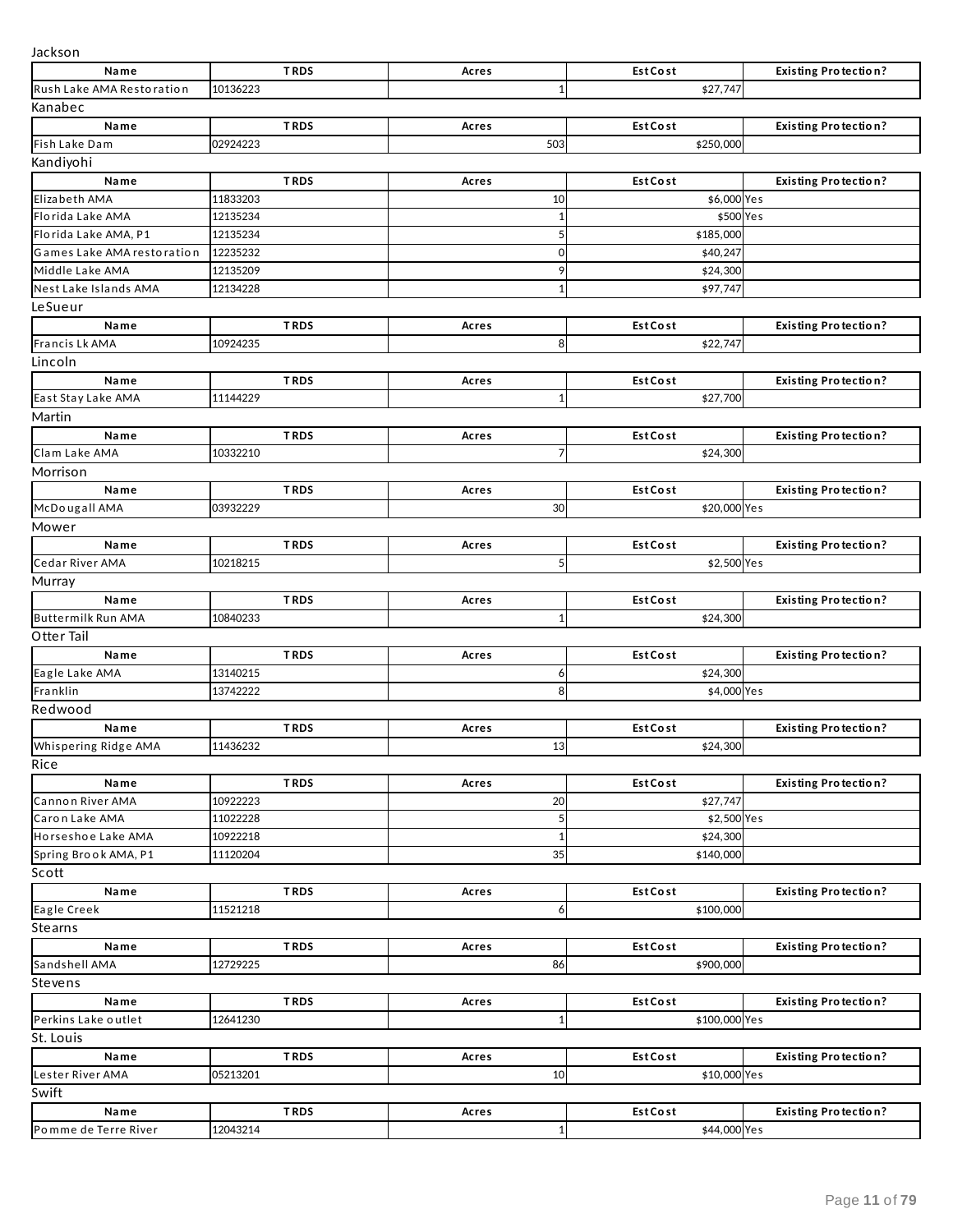| .                                       |             |                |                 |                             |  |  |  |
|-----------------------------------------|-------------|----------------|-----------------|-----------------------------|--|--|--|
| Name                                    | <b>TRDS</b> | Acres          | <b>Est Cost</b> | <b>Existing Protection?</b> |  |  |  |
| Big Birch AMA                           | 13727219    |                | \$1,000 Yes     |                             |  |  |  |
| Wabasha                                 |             |                |                 |                             |  |  |  |
| Name                                    | <b>TRDS</b> | Acres          | <b>Est Cost</b> | <b>Existing Protection?</b> |  |  |  |
| Miller Creek AMA                        | 11112202    | 8              | \$5,500 Yes     |                             |  |  |  |
| Whitewater Way AMA                      | 10812227    |                | \$24,300        |                             |  |  |  |
| Washington                              |             |                |                 |                             |  |  |  |
| Name                                    | <b>TRDS</b> | Acres          | <b>Est Cost</b> | <b>Existing Protection?</b> |  |  |  |
| Grey Cloud AMA, P1                      | 02721230    | 60             | \$400,000       |                             |  |  |  |
| Wilkin                                  |             |                |                 |                             |  |  |  |
| Name                                    | <b>TRDS</b> | Acres          | <b>Est Cost</b> | <b>Existing Protection?</b> |  |  |  |
| Ottertail River                         | 13245234    | $\overline{2}$ | \$100,000 Yes   |                             |  |  |  |
| Winona                                  |             |                |                 |                             |  |  |  |
| Name                                    | <b>TRDS</b> | Acres          | <b>Est Cost</b> | <b>Existing Protection?</b> |  |  |  |
| Coolridge Creek                         | 10509203    | З              | \$6,000 Yes     |                             |  |  |  |
| North Branch of Whitewater<br>River AMA | 10710205    | 5              | \$25,383 Yes    |                             |  |  |  |
| Rush Creek AMA                          | 10508220    | 20             | \$250,000       |                             |  |  |  |
| Wright                                  |             |                |                 |                             |  |  |  |
| Name                                    | <b>TRDS</b> | Acres          | <b>Est Cost</b> | <b>Existing Protection?</b> |  |  |  |
| Ramsey Lake AMA                         | 12026218    | 8              | \$24,300        |                             |  |  |  |

## **Section 2 - Protect Parcel List**

| Aitkin                                  |             |              |                 |                             |           |          |  |  |  |
|-----------------------------------------|-------------|--------------|-----------------|-----------------------------|-----------|----------|--|--|--|
| Name                                    | <b>TRDS</b> | Acres        | <b>Est Cost</b> | <b>Existing Protection?</b> | Hunting?  | Fishing? |  |  |  |
| Flowage Lake AMA, P2 04923230           |             | 50           | \$400,000 No    |                             | Yes       | Full     |  |  |  |
| Becker                                  |             |              |                 |                             |           |          |  |  |  |
| Name                                    | <b>TRDS</b> | <b>Acres</b> | <b>Est Cost</b> | <b>Existing Protection?</b> | Hunting?  | Fishing? |  |  |  |
| <b>Bad Medicine Lake</b><br>AMA, P13    | 14237205    |              | \$300,000 No    |                             | No        | Full     |  |  |  |
| Cotton Lake AMA                         | 13940203    | 8            | \$890,000 No    |                             |           |          |  |  |  |
| Maud Lake AMA, P1                       | 13842228    |              | \$200,000 No    |                             | <b>No</b> | Full     |  |  |  |
| Rock Lake AMA                           | 14040220    | 99           | \$1,000,000 No  |                             |           |          |  |  |  |
| White Earth AMA                         | 14240216    | 14           | \$300,000 No    |                             | Yes       | Full     |  |  |  |
| <b>Beltrami</b>                         |             |              |                 |                             |           |          |  |  |  |
| Name                                    | <b>TRDS</b> | Acres        | <b>Est Cost</b> | <b>Existing Protection?</b> | Hunting?  | Fishing? |  |  |  |
| Turtle River Lake AMA 14832232          |             | 28           | \$82,500 No     |                             | Full      | Full     |  |  |  |
| Benton                                  |             |              |                 |                             |           |          |  |  |  |
| Name                                    | <b>TRDS</b> | Acres        | <b>Est Cost</b> | <b>Existing Protection?</b> | Hunting?  | Fishing? |  |  |  |
| Little Rock Creek P4                    | 03831210    | 9            | \$37,000 No     |                             | <b>No</b> | Full     |  |  |  |
| <b>Big Stone</b>                        |             |              |                 |                             |           |          |  |  |  |
| Name                                    | <b>TRDS</b> | Acres        | <b>Est Cost</b> | <b>Existing Protection?</b> | Hunting?  | Fishing? |  |  |  |
| <b>HQ AMA</b>                           | 12146211    | 3            | \$24,747 No     |                             | Yes       | Full     |  |  |  |
| <b>Blue Earth</b>                       |             |              |                 |                             |           |          |  |  |  |
| Name                                    | <b>TRDS</b> | Acres        | <b>Est Cost</b> | <b>Existing Protection?</b> | Hunting?  | Fishing? |  |  |  |
| Blue Earth River AMA,<br>P <sub>3</sub> | 10528234    | 105          | \$350,000 No    |                             | Yes       | Full     |  |  |  |
| Carver                                  |             |              |                 |                             |           |          |  |  |  |
| Name                                    | <b>TRDS</b> | Acres        | <b>Est Cost</b> | <b>Existing Protection?</b> | Hunting?  | Fishing? |  |  |  |
| Camp Wheatley AMA                       | 11725211    | 100          | \$800,000 No    |                             | Yes       | Full     |  |  |  |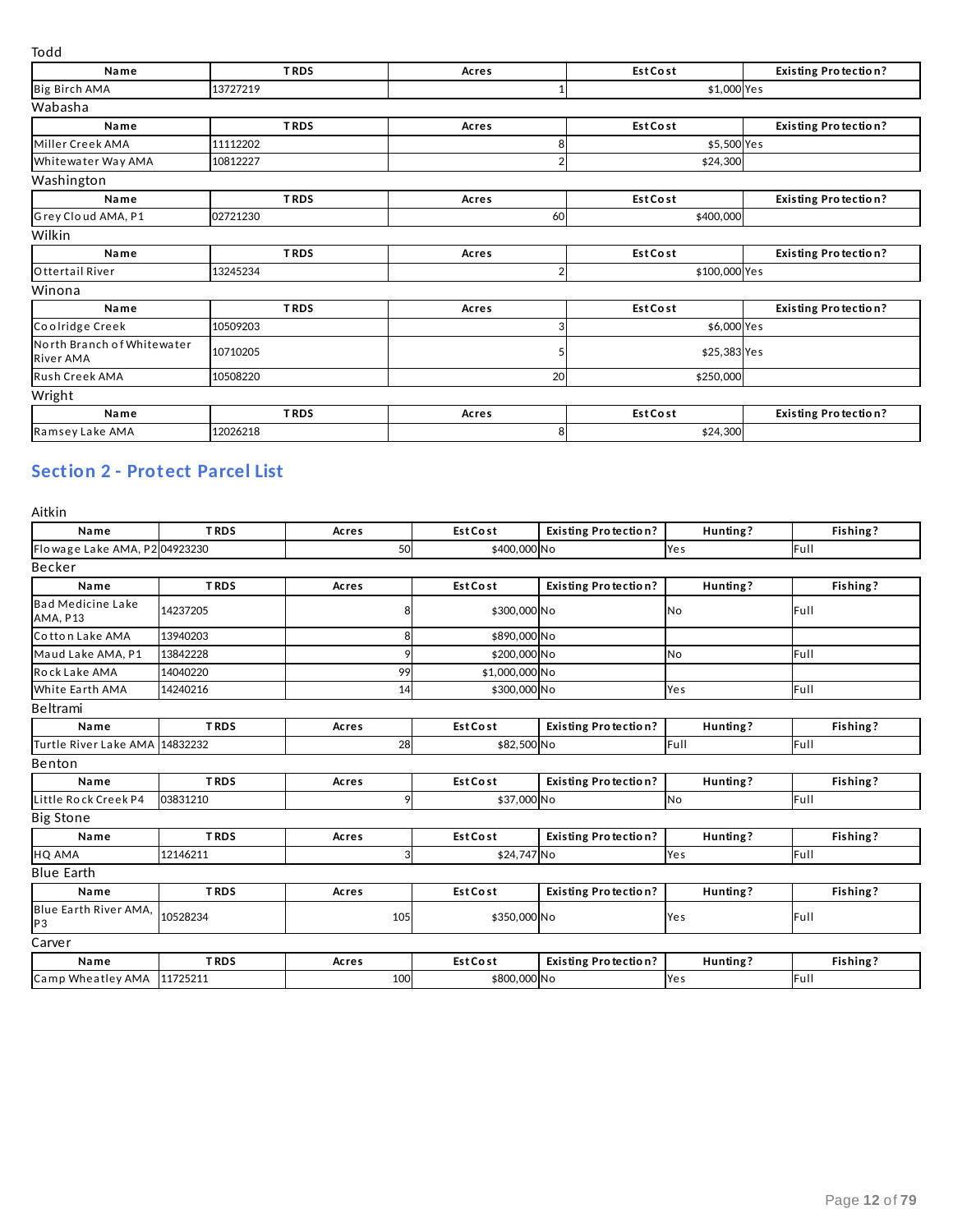| Cass                                        |             |       |                 |                             |          |          |
|---------------------------------------------|-------------|-------|-----------------|-----------------------------|----------|----------|
| Name                                        | <b>TRDS</b> | Acres | <b>Est Cost</b> | <b>Existing Protection?</b> | Hunting? | Fishing? |
| Horseshoe Lake AMA,<br>P <sub>2</sub>       | 13930216    |       | \$198,000 No    |                             | Yes      | Full     |
| Leech Lake                                  | 14230227    | 50    | \$861,000 No    |                             |          |          |
| Lost Lake AMA                               | 14330214    | 6     | \$60,000 No     |                             | No       | Full     |
| Miller Bay AMA                              | 14230232    | 3     | \$270,000 No    |                             | No       | Full     |
| Miller Bay AMA, P1,<br>P2, P3               | 14230236    | 61    | \$1,000,000 No  |                             |          |          |
| Ten Mile Lake AMA, P4 14031205              |             | 32    | \$100,000 No    |                             | Yes      | Full     |
| Washburn Lake AMA                           | 13926205    | 20    | \$800,000 No    |                             | Yes      | Full     |
| Chisago                                     |             |       |                 |                             |          |          |
| Name                                        | <b>TRDS</b> | Acres | <b>Est Cost</b> | <b>Existing Protection?</b> | Hunting? | Fishing? |
| Sunrise Lake AMA                            | 03420217    | 46    | \$7,100 No      |                             | Yes      | Full     |
| Cook                                        |             |       |                 |                             |          |          |
| Name                                        | <b>TRDS</b> | Acres | <b>Est Cost</b> | <b>Existing Protection?</b> | Hunting? | Fishing? |
| Cascade River 15                            | 06102225    | 8     | \$49,000 No     |                             | No       | Full     |
| Cascade River AMA                           | 06102225    | 8     | \$48,700 No     |                             |          |          |
| Devil Track River 14                        | 06101202    |       | \$23,000 No     |                             | No       | Full     |
| Devil Track River 15                        | 06101213    |       | \$37,000 No     |                             | No       | Full     |
| Devil Track River 4                         | 06201232    | 3     | \$13,000 No     |                             | No       | Full     |
| Devil Track River 6                         | 06201232    |       | \$11,000 No     |                             | No       | Full     |
| Kimball Creek 4, 7, 8                       | 06102203    |       | \$46,000 No     |                             | No       | Full     |
| Kimball Creek 5                             | 06102210    |       | \$17,000 No     |                             | No       | Full     |
| Kimball Creek 6                             | 06102203    | 6     | \$36,000 No     |                             | No       | Full     |
| Mistletoe                                   | 06103232    | 27    | \$150,000 No    |                             | No       | Full     |
| Tait Creek 1                                | 06103232    | 6     | \$33,000 No     |                             | No       | Full     |
| Tait River AMA                              | 06103233    | 6     | \$32,500 No     |                             |          |          |
| Cottonwood                                  |             |       |                 |                             |          |          |
| Name                                        | <b>TRDS</b> | Acres | <b>Est Cost</b> | <b>Existing Protection?</b> | Hunting? | Fishing? |
| Sheldorf Creek, p2                          | 10636230    | 9     | \$59,000 No     |                             | No       | Full     |
| Crow Wing                                   |             |       |                 |                             |          |          |
| Name                                        | <b>TRDS</b> | Acres | <b>Est Cost</b> | <b>Existing Protection?</b> | Hunting? | Fishing? |
| Camp Cuyuna AMA, P4 13726207                |             | 200   | \$1,500,000 No  |                             | Yes      | Full     |
| Cuyuna Scout, P4                            | 13727201    | 200   | \$400,000 No    |                             | No       | Full     |
| Greenwood Lake                              | 13627207    | 137   | \$750,000 No    |                             |          |          |
| Hamlet Lake AMA                             | 04628227    | 31    | \$300,000 No    |                             | Yes      | Full     |
| Mississippi River -<br>Crow Wing State Park | 13329233    |       | \$23,483 No     |                             | Yes      | Full     |
| Star Lake AMA                               | 13728225    | 280   | \$1,000,000 No  |                             | Yes      | Full     |
| <b>Upper Cullen Lake</b><br>AMA             | 13628219    | 123   | \$280,000       |                             |          |          |
| <b>Upper Whitefish Lake</b><br>AMA          | 13728207    | 10    | \$1,087 No      |                             | Full     | Full     |
| Dakota                                      |             |       |                 |                             |          |          |
| Name                                        | <b>TRDS</b> | Acres | EstCost         | <b>Existing Protection?</b> | Hunting? | Fishing? |
| South Br. Vermillion                        | 11418229    | 66    | \$19,500 No     |                             | Yes      | Full     |
| South Br. Vermillion                        | 11418229    | 66    | \$450,000 No    |                             |          |          |
| Vermillion River AMA,<br>P6                 | 11419222    | 160   | \$800,000 No    |                             | Yes      | Full     |
| Vermillion River AMA,<br>P <sub>8</sub>     | 11419223    | 50    | \$250,000 No    |                             | Yes      | Full     |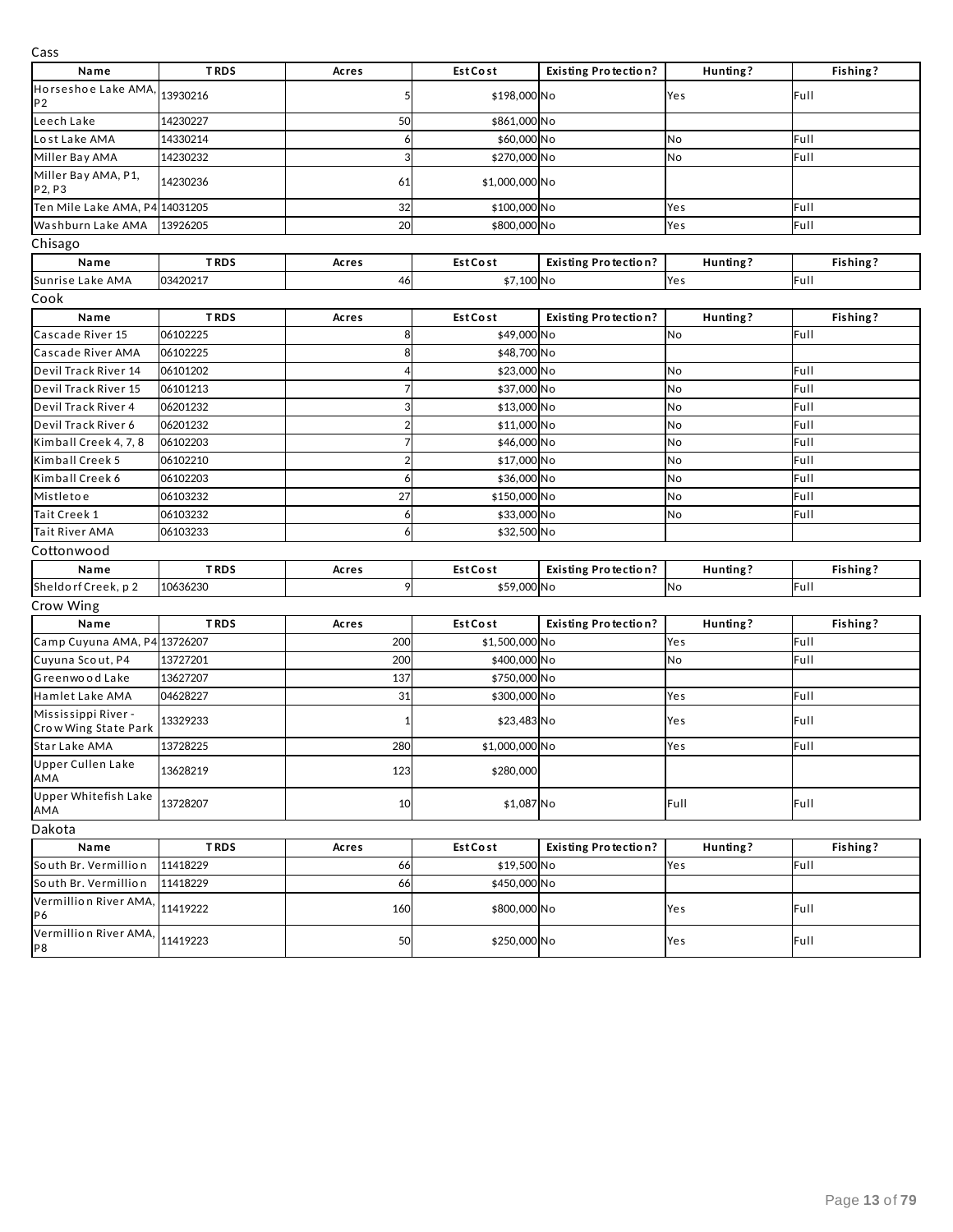Fillmore

| סושוווויו                             |             |                         |                 |                             |          |          |
|---------------------------------------|-------------|-------------------------|-----------------|-----------------------------|----------|----------|
| Name                                  | <b>TRDS</b> | Acres                   | EstCost         | <b>Existing Protection?</b> | Hunting? | Fishing? |
| <b>Blagsvedt Creek</b>                | 10209224    | 9                       | \$45,000 No     |                             | No       | Full     |
| Camp Creek 10                         | 10210232    | 6                       | \$37,000 No     |                             | No       | Full     |
| Camp Creek 11                         | 10210232    | 8                       | \$48,500 No     |                             | No       | Full     |
| Camp Creek 9                          | 10210229    | 5                       | \$32,000 No     |                             | No       | Full     |
| Camp Creek AMA                        | 10210232    | 6                       | \$36,900 No     |                             |          |          |
| Lost Creek                            | 10411218    | 5                       | \$25,000 No     |                             | No       | Full     |
| Mill Creek 11                         | 10411205    | 8                       | \$44,000 No     |                             | No       | Full     |
| Mill Creek 11A                        | 10411206    | 0                       | \$2,000 No      |                             | No       | Full     |
| Mill Creek 11B                        | 10411206    | 0                       | \$1,000 No      |                             | No       | Full     |
| Mill Creek 11C                        | 10411206    | 0                       | \$1,000 No      |                             | No       | Full     |
| Mill Creek 9C                         | 10411206    |                         |                 | \$0 Yes                     | No       | Full     |
| Mill Creek, tr 3                      | 10512223    | $\overline{2}$          | \$12,000 No     |                             | No       | Full     |
| Mill Creek tr8                        | 10511231    | 3                       | \$10,000 No     |                             | No       | Full     |
| N Branch Root River 3                 | 10411205    | 13                      | \$73,000 No     |                             | No       | Full     |
| S. Br Root River 55A                  | 10310216    | 3                       | \$18,000 No     |                             | No       | Full     |
| S. Br Root River AMA<br>p. 57         | 10310216    | 7                       | \$33,000 No     |                             | No       | Full     |
| Spring Valley Creek p<br>13A          | 10312230    | $\overline{\mathbf{c}}$ | \$11,000 No     |                             | No       | Full     |
| Spring Valley Creek<br>p 14           | 10312219    | 6                       | \$29,000 No     |                             | No       | Full     |
| Spring Valley Creek<br>p8, 11, 12, 13 | 10313224    | 11                      | \$59,000 No     |                             | No       | Full     |
| Wisel Creek 10                        | 10208219    | $\overline{2}$          | \$13,000 No     |                             | No       | Full     |
| Goodhue                               |             |                         |                 |                             |          |          |
| Name                                  | <b>TRDS</b> | Acres                   | EstCost         | <b>Existing Protection?</b> | Hunting? | Fishing? |
| Gemini AMA                            | 11217207    | 6                       | \$27,683 No     |                             | No       | Full     |
| Wells Creek AMA - P24 11214224        |             | $\overline{7}$          | \$33,700 No     |                             |          |          |
| Houston                               |             |                         |                 |                             |          |          |
| Name                                  | <b>TRDS</b> | Acres                   | <b>Est Cost</b> | <b>Existing Protection?</b> | Hunting? | Fishing? |
| Beaver Creek tr23                     | 10206205    | 5                       | \$23,000 No     |                             | No       | Full     |
| Main Branch Beaver<br>Creek AMA - P23 | 10206205    | 5                       | \$23,200 No     |                             |          |          |
| Wildcat creek tr4                     | 10304227    | 7                       | \$23,000 No     |                             | No       | Full     |
| Hubbard                               |             |                         |                 |                             |          |          |
| Name                                  | <b>TRDS</b> | Acres                   | <b>Est Cost</b> | <b>Existing Protection?</b> | Hunting? | Fishing? |
| Kabekona River 30                     | 14333202    | 6                       | \$19,000 No     |                             | No       | Full     |
| Spider Lake                           | 14133228    | 20                      | \$450,000 No    |                             |          |          |
| Spider Lake AMA P1                    | 14133228    | 30                      | \$378,000 No    |                             | Full     | Full     |
| Spider Lake AMA P2                    | 14133228    | 67                      | \$530,000 No    |                             | Full     | Full     |
| Spider Lake AMA Tract                 | 14133228    | 67                      | \$350,000 No    |                             |          |          |
| Straight River AMA P<br>53            | 13935206    | 9                       | \$35,000 No     |                             | No       | Full     |
| Straight River AMA P<br>54            | 13935206    | 3                       | \$15,000 No     |                             | No       | Full     |
| Straight River AMA P<br>55            | 13935201    | $\overline{\mathbf{c}}$ |                 | \$0 No                      | No       | Full     |
| Itasca                                |             |                         |                 |                             |          |          |
| Name                                  | <b>TRDS</b> | Acres                   | <b>Est Cost</b> | <b>Existing Protection?</b> | Hunting? | Fishing? |
| Big Too Much Lake<br>AMA, P2          | 14825213    | 1                       | \$10,000 No     |                             | No       | Full     |
| Birds Eye Lake AMA,<br>P <sub>2</sub> | 14826228    | 66                      | \$300,000 No    |                             |          |          |
| <b>Bruce Creek</b>                    | 05422219    | 21                      | \$66,000 No     |                             | Yes      | Full     |
| Eagle Lake AMA, P1                    | 05925201    | 33                      | \$10,000 No     |                             | Yes      | Full     |
| Horseshoe Lake AMA<br>P1              | 05925210    | 18                      | \$300,000 No    |                             | Yes      | Full     |
| Johnson Lake AMA                      | 05726213    | $\overline{2}$          | \$15,200 No     |                             |          |          |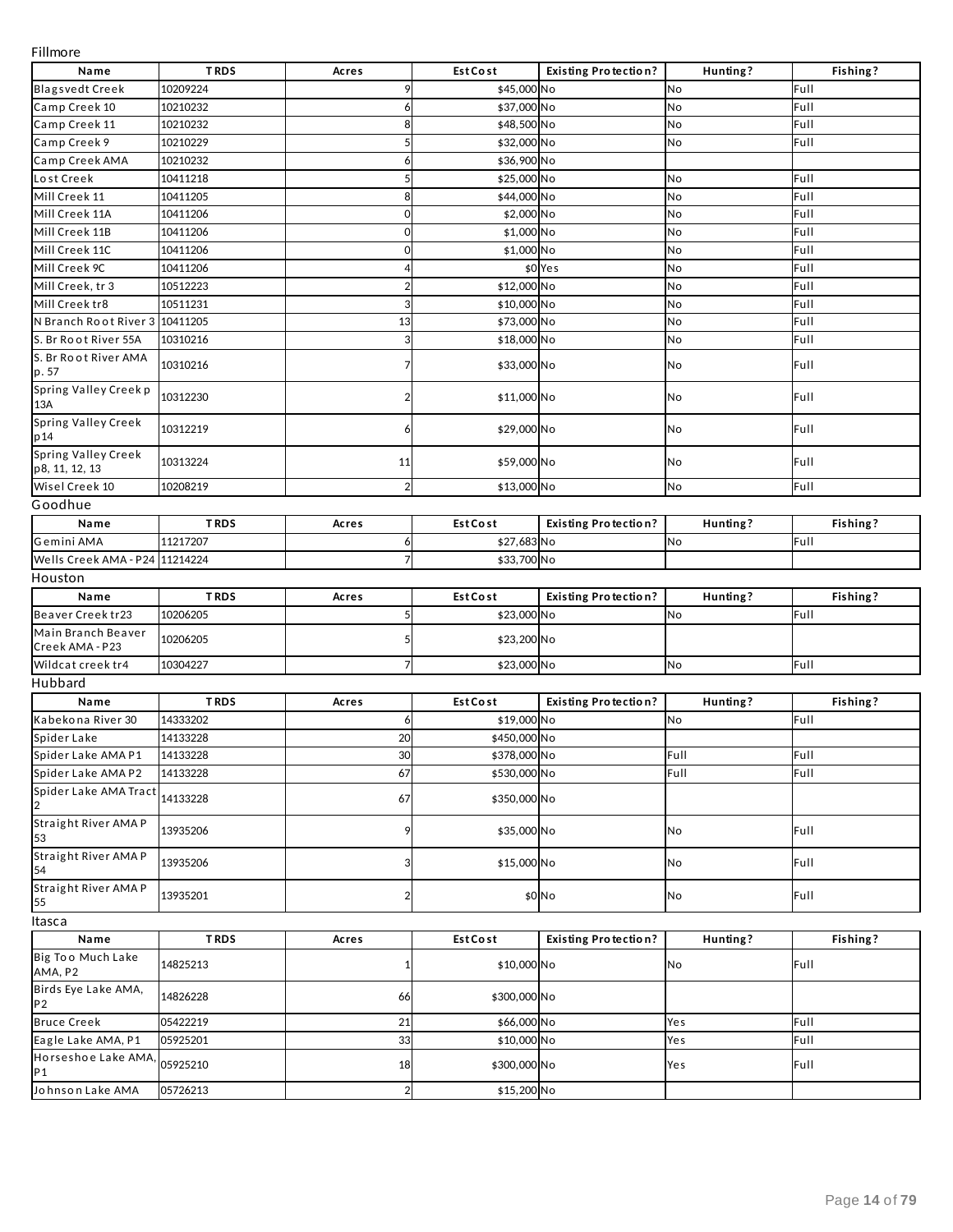| Lаке                               |             |                         |                 |                             |          |          |
|------------------------------------|-------------|-------------------------|-----------------|-----------------------------|----------|----------|
| Name                               | <b>TRDS</b> | Acres                   | <b>Est Cost</b> | <b>Existing Protection?</b> | Hunting? | Fishing? |
| <b>Bud Creek</b>                   | 05509221    | 13                      | \$38,000 No     |                             | No       | Full     |
| Knife River, p40                   | 05411229    | $\overline{7}$          | \$19,000 No     |                             | No       | Full     |
| Knife River, p41                   | 05211205    | 4                       | \$14,000 No     |                             | No       | Full     |
| Splitrock River AMA                | 05509221    | 23                      | \$59,000 No     |                             | No       | Full     |
| Stewart River p 10                 | 05411232    | 3                       | \$6,000 No      |                             | No       | Full     |
| Stewart River p 33                 | 05311215    | 4                       | \$10,000 No     |                             | No       | Full     |
| Stewart River p 36                 | 05311215    | 1                       | \$5,000 No      |                             | No       | Full     |
| Stewart River p 48                 | 05311213    | 3                       | \$9,000 No      |                             | No       | Full     |
| Stewart River p 7                  | 05411232    | $\overline{2}$          | \$7,000 No      |                             | No       | Full     |
| Meeker                             |             |                         |                 |                             |          |          |
| Name                               | <b>TRDS</b> | Acres                   | <b>Est Cost</b> | <b>Existing Protection?</b> | Hunting? | Fishing? |
| <b>Greenleaf AMA</b>               | 11830220    | 51                      | \$200,000 No    |                             | Yes      | Full     |
| Olmsted                            |             |                         |                 |                             |          |          |
| Name                               | <b>TRDS</b> | Acres                   | <b>Est Cost</b> | <b>Existing Protection?</b> | Hunting? | Fishing? |
| Middle Branch of<br>Whitewater AMA | 10610210    | 37                      | \$300,000 No    |                             | No       | Full     |
| Mill Creek AMA - P8                | 10511231    | $\overline{2}$          | \$14,900 No     |                             |          |          |
| North Branch Root<br>River AMA     | 10512220    | $\overline{\mathbf{c}}$ | \$89,800 No     |                             |          |          |
| Otter Tail                         |             |                         |                 |                             |          |          |
| Name                               | <b>TRDS</b> | Acres                   | <b>Est Cost</b> | <b>Existing Protection?</b> | Hunting? | Fishing? |
| Bradenberg Cr. P2                  | 13338230    | 32                      | \$35,000 No     |                             |          |          |
| East Lost Lake AMA                 | 13341201    | 24                      | \$410,000 No    |                             | No       | Full     |
| East Lost Lake AMA,                |             |                         |                 |                             |          |          |
| P1                                 | 13341211    | 29                      | \$600,000 No    |                             |          |          |
| Lizzie Lake AMA, P2&3              | 13742232    | 4                       | \$250,000 No    |                             | No       | Full     |
| Marion Lake AMA,<br>P1A & 1B       | 13539207    | 7                       | \$400,000 No    |                             |          |          |
| Otter Tail Lake AMA                | 13340202    | 175                     | \$1,380,000 No  |                             |          |          |
| Rose Lake AMA                      | 13740221    | 60                      | \$490,000 No    |                             | Full     | Full     |
| Redwood                            |             |                         |                 |                             |          |          |
| Name                               | <b>TRDS</b> | Acres                   | <b>Est Cost</b> | <b>Existing Protection?</b> | Hunting? | Fishing? |
| Sanborn AMA                        | 10936227    | 58                      | \$300,000 No    |                             |          |          |
| Sanborn AMA                        | 10936227    | 104                     | \$300,000 No    |                             | Yes      | Full     |
| Renville                           |             |                         |                 |                             |          |          |
| Name                               | <b>TRDS</b> | Acres                   | <b>Est Cost</b> | <b>Existing Protection?</b> | Hunting? | Fishing? |
| Whispering Ridge<br>AMA, P4        | 11436229    | 38                      | \$150,000 No    |                             |          |          |
| Whispering Ridge<br>AMA, P6        | 11436233    | 159                     | \$500,000 No    |                             |          |          |
| Rice                               |             |                         |                 |                             |          |          |
| Name                               | <b>TRDS</b> | Acres                   | EstCost         | <b>Existing Protection?</b> | Hunting? | Fishing? |
| Cannon River AMA, P2 11023211      |             | 500                     | \$200,000 No    |                             | No       | Full     |
| Caron Lake AMA, P2                 | 11022233    | 386                     | \$1,550,000 No  |                             | Yes      | Full     |
| Dundas AMA                         | 11120215    | 59                      | \$250,000 No    |                             |          |          |
| Scott                              |             |                         |                 |                             |          |          |
| Name                               | <b>TRDS</b> | Acres                   | EstCost         | <b>Existing Protection?</b> | Hunting? | Fishing? |
| Eagle Creek AMA                    | 11521207    | $\mathbf{1}$            | \$27,700 No     |                             | Yes      | Full     |
| Stearns                            |             |                         |                 |                             |          |          |
| Name                               | <b>TRDS</b> | Acres                   | EstCost         | <b>Existing Protection?</b> | Hunting? | Fishing? |
| Koronis Lake AMA, P7 12232232      |             | 21                      | \$250,000 No    |                             |          |          |
|                                    |             |                         |                 |                             |          |          |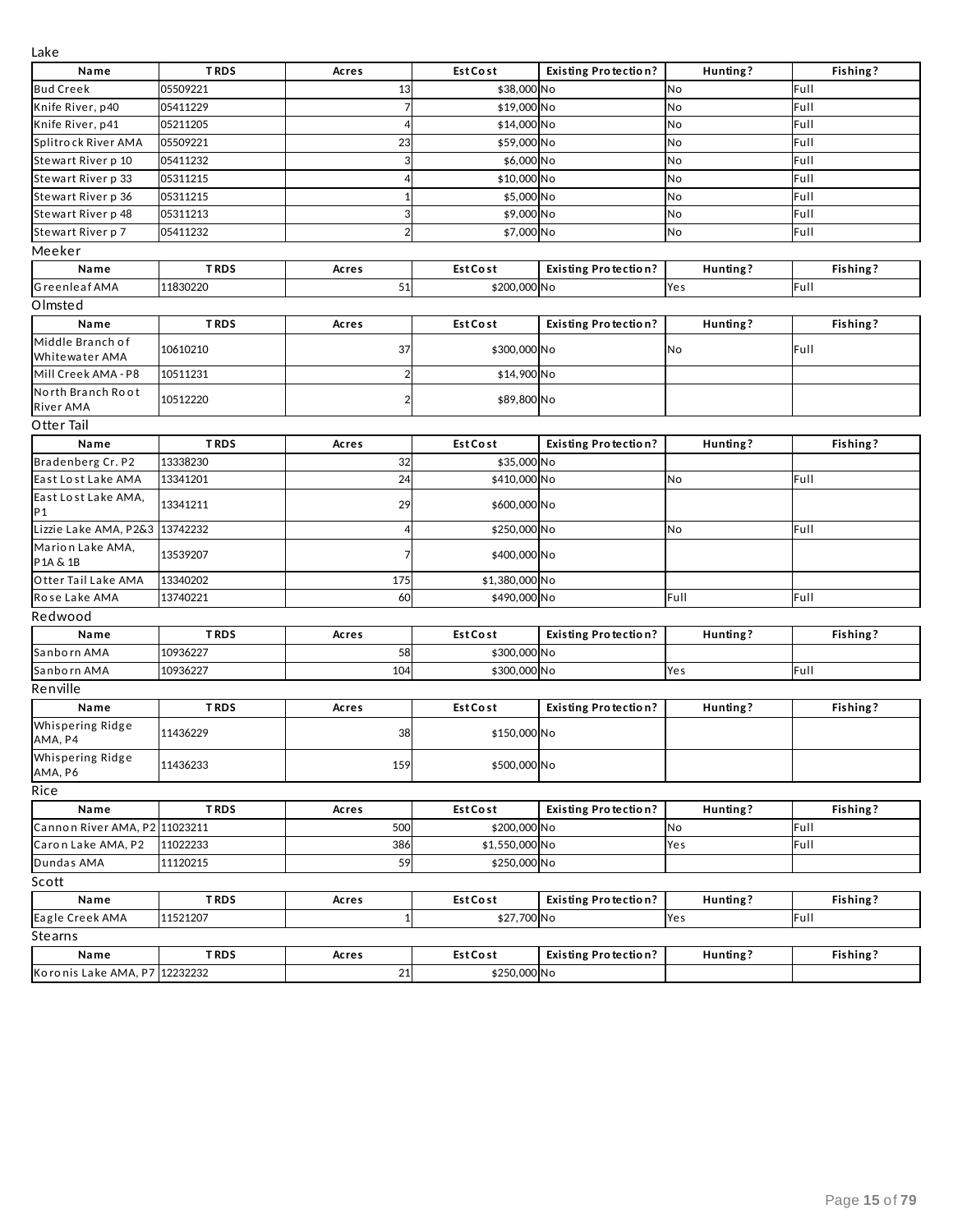St. Louis

| Name                                     | <b>TRDS</b> | Acres          | <b>Est Cost</b> | <b>Existing Protection?</b> | Hunting?  | Fishing? |
|------------------------------------------|-------------|----------------|-----------------|-----------------------------|-----------|----------|
| French River 03                          | 05213221    | 8              | \$17,000 No     |                             | No        | Full     |
| French River 1                           | 05113201    | 5              | \$17,000 No     |                             | No        | Full     |
| French River 12                          | 05213232    |                | \$5,000 No      |                             | No        | Full     |
| French River, P2                         | 05213221    | $\mathbf{1}$   | \$5,000 No      |                             | No        | Full     |
| French River P 8& 9                      | 05213228    | 7              | \$15,000 No     |                             | No        | Full     |
| Little West Branch<br>Knife River, 13&14 | 05312232    | 8              | \$19,000 No     |                             | No        | Full     |
| Little West Branch<br>Knife River 2      | 05312225    | 8              | \$19,000 No     |                             | No        | Full     |
| Midway River, p4                         | 05015222    | 6              | \$23,000 No     |                             | No        | Full     |
| Tallus Island AMA                        | 04915223    | 51             | \$10,000 No     |                             | Yes       | Full     |
| West Branch Knife<br>River 11            | 05211205    | 3              | \$10,000 No     |                             | No        | Full     |
| West Branch Knife<br>River tr12          | 05312232    | 4              | \$10,000 No     |                             | No        | Full     |
| West Branch Knife<br>River tr13          | 05312232    | 8              | \$18,000 No     |                             | <b>No</b> | Full     |
| West Branch Knife<br>River tr 14         | 05312232    | 6              | \$13,000 No     |                             | No        | Full     |
| Wabasha                                  |             |                |                 |                             |           |          |
| Name                                     | <b>TRDS</b> | Acres          | <b>Est Cost</b> | <b>Existing Protection?</b> | Hunting?  | Fishing? |
| Cold Spring Brook<br>AMA                 | 11014225    | 7              | \$38,600 No     |                             |           |          |
| Cold Spring Brook p6                     | 11014225    | 7              | \$39,000 No     |                             | <b>No</b> | Full     |
| Mazeppa Creek p5                         | 10914209    | 13             | \$66,000 No     |                             | No        | Full     |
| Miller Creek AMA                         | 11112208    |                | \$22,583 No     |                             | Yes       | Full     |
| West Indian Creek<br>AMA p10             | 10911206    | 4              | \$22,000 No     |                             | No        | Full     |
| Zumbro River AMA                         | 10914222    | 5              | \$6,000 No      |                             |           |          |
| Winona                                   |             |                |                 |                             |           |          |
| Name                                     | <b>TRDS</b> | Acres          | <b>Est Cost</b> | <b>Existing Protection?</b> | Hunting?  | Fishing? |
| Cedar Valley 5                           | 10606215    | $\overline{2}$ | \$7,000 No      |                             | No        | Full     |
| Cedar Valley 5A                          | 10606215    | $\mathbf{1}$   | \$6,000 No      |                             | No        | Full     |
| Garvin Brook, P4                         | 10608204    | 10             | \$51,000 No     |                             | No        | Full     |
| Pine Creek AMA, p. 2                     | 10506213    | 6              | \$30,000 No     |                             | No        | Full     |
| Pine Creek II tract 4                    | 10506224    | 17             | \$81,000 No     |                             | No        | Full     |
| Rush Creek, p. 3                         | 10609232    | 8              | \$44,000 No     |                             | No        | Full     |

## **Section 2a - Protect Parcel with Bldgs**

No parcels with an activity type protect and has buildings.

## **Section 3 - Other Parcel Activity**

No parcels with an other activity type.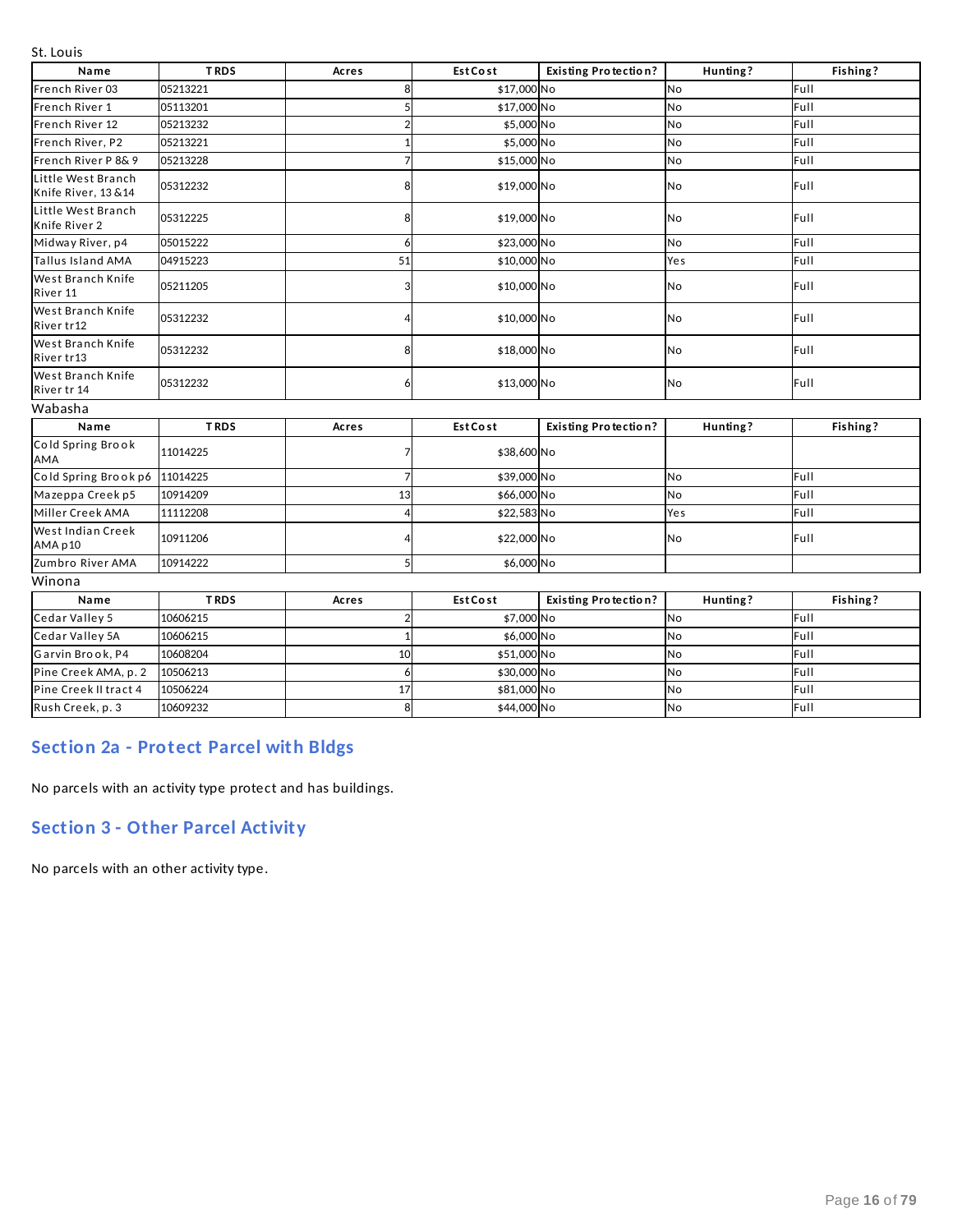# **Completed Parcel: Beaver Creek tr23**

| # of T o tal Acres:                             | 4.6                        |
|-------------------------------------------------|----------------------------|
| County:                                         | Houston                    |
| Township:                                       | 102                        |
| Range:                                          | 06                         |
| Direction:                                      | $\overline{2}$             |
| Section:                                        | 05                         |
| # of Acres: Wetlands/Upland:                    |                            |
| # of Acres: Forest:                             |                            |
| # of Acres: Prairie/Grassland:                  |                            |
| AmountofShorline:                               | 1700 (Linear Feet)         |
| Name of Adjacent Body of Water (if applicable): | Beaver Creek               |
| Has there been signage erected at the site:     | Yes                        |
| To tal cost of Restoration/Enhancement:         | \$550                      |
| Annual Reporting Organization Name:             | MN DNR                     |
| Annual Reporting Manager Name:                  | <b>Brian Nerbonne</b>      |
| <b>Annual Reporting Address:</b>                | 500 Lafayette Road         |
| Annual Reporting City:                          | St. Paul                   |
| Annual Reporting State:                         | <b>MN</b>                  |
| Annual Reporting Zip:                           | 55155                      |
| Annual Reporting Email:                         | brian.nerbonne@state.mn.us |
| Annual Reporting Phone:                         | 651-259-5209               |
| Purchase Date:                                  | April 10, 2013             |
| <b>Purchase Price:</b>                          | \$23,217                   |
| Professional Service Costs:                     | \$4,635                    |
| Total Project Cost:                             | \$28,433                   |
| Donations:                                      | \$0                        |
| Easement Holder Organization Name:              | <b>MN DNR</b>              |
| Easement Holder Manager Name:                   | <b>Patrick Rivers</b>      |
| Easement Holder Address:                        | 500 Lafayette Road         |
| Easement Holder City:                           | St. Paul                   |
| Easement Holder State:                          | <b>MN</b>                  |
| Easement Holder Zip:                            | 55155                      |
| Easement Holder Email:                          | pat.rivers@state.mn.us     |
| Easement Holder Phone:                          | 651-259-5209               |
| Responsible Organization Name:                  | MN DNR                     |
| Responsible Manager Name:                       | Brian Nerbonne             |
| Responsible Address:                            | 500 Lafayette Road         |
| <b>Responsible City:</b>                        | St. Paul                   |
| Responsible State:                              | MN                         |
| Responsible Zip:                                | 55155                      |
| Responsible Email:                              | brian.nerbonne@state.mn.us |
| Responsible Phone:                              | 651-259-5205               |
| <b>Underlying Fee Owner:</b>                    | Forsyth, Nancy             |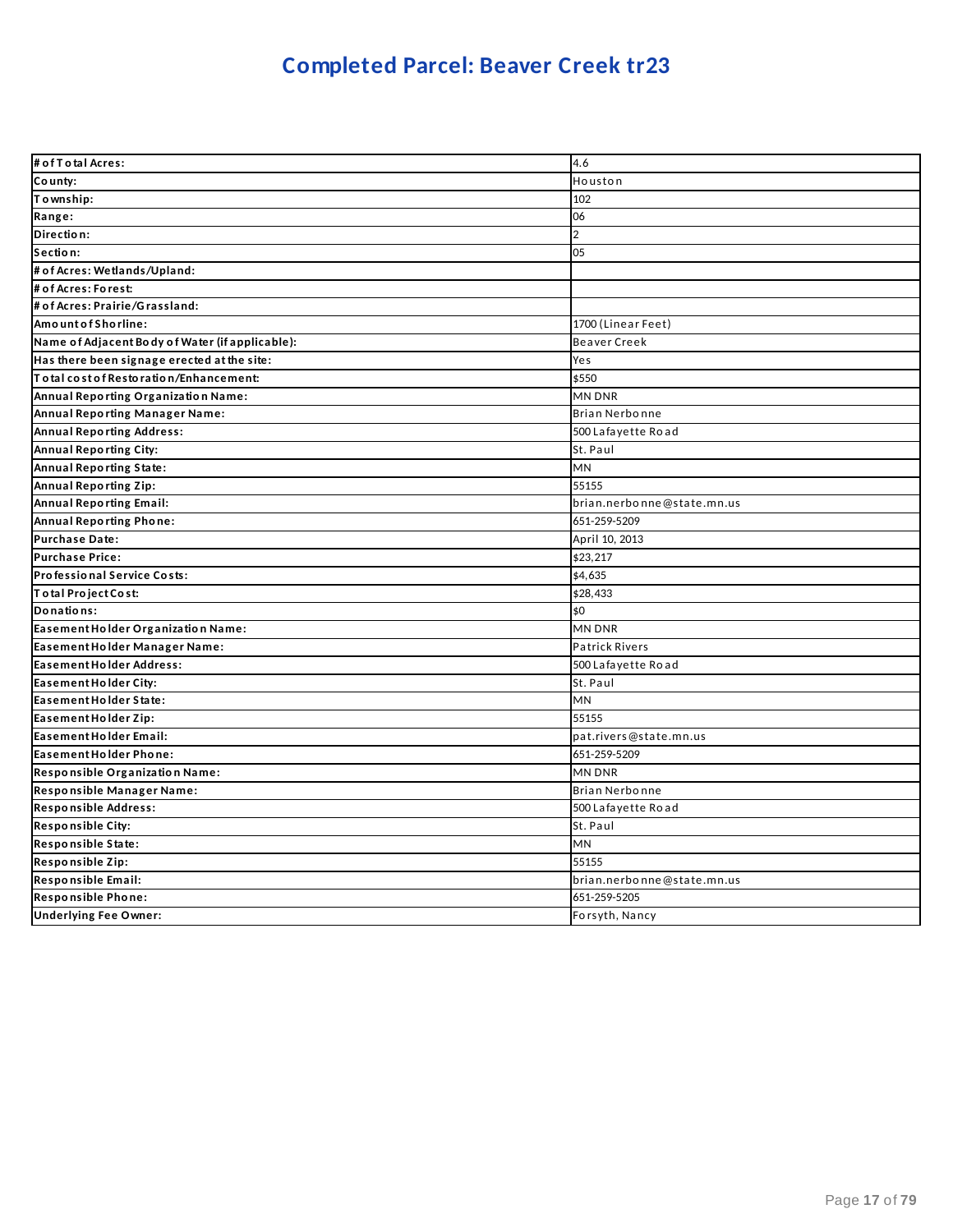# **Completed Parcel: Blagsvedt Creek**

| # of T o tal Acres:                             | 9                               |
|-------------------------------------------------|---------------------------------|
| County:                                         | Fillmore                        |
| Township:                                       | 102                             |
| Range:                                          | 09                              |
| Direction:                                      | $\overline{2}$                  |
| Section:                                        | 24                              |
| # of Acres: Wetlands/Upland:                    |                                 |
| # of Acres: Forest:                             |                                 |
| # of Acres: Prairie/Grassland:                  |                                 |
| Amount of Shorline:                             | 2900 (Linear Feet)              |
| Name of Adjacent Body of Water (if applicable): | <b>Blagsvedt Creek</b>          |
| Has there been signage erected at the site:     | Yes                             |
| Total cost of Restoration/Enhancement:          | \$660                           |
| Annual Reporting Organization Name:             | MN DNR                          |
| Annual Reporting Manager Name:                  | Brian Nerbonne                  |
| <b>Annual Reporting Address:</b>                | 500 Lafayette Road              |
| Annual Reporting City:                          | St. Paul                        |
| Annual Reporting State:                         | MN                              |
| Annual Reporting Zip:                           | 55155                           |
| <b>Annual Reporting Email:</b>                  | brian.nerbonne@state.mn.us      |
| Annual Reporting Phone:                         | 651-259-5209                    |
| <b>Purchase Date:</b>                           | December 31, 2012               |
| Purchase Price:                                 | \$44,285                        |
| Professional Service Costs:                     | \$8,623                         |
| Total Project Cost:                             | \$44,285                        |
| Donations:                                      | \$0                             |
| Easement Holder Organization Name:              | MN DNR                          |
| Easement Holder Manager Name:                   | <b>Patrick Rivers</b>           |
| Easement Holder Address:                        | 500 Lafayette Road              |
| Easement Holder City:                           | St. Paul                        |
| Easement Holder State:                          | MN                              |
| Easement Holder Zip:                            | 55155                           |
| Easement Holder Email:                          | pat.rivers@state.mn.us          |
| Easement Holder Phone:                          | 651-259-5209                    |
| Responsible Organization Name:                  | MN DNR                          |
| Responsible Manager Name:                       | Brian Nerbonne                  |
| Responsible Address:                            | 500 Lafayette Road              |
| <b>Responsible City:</b>                        | St. Paul                        |
| Responsible State:                              | <b>MN</b>                       |
| Responsible Zip:                                | 55155                           |
| Responsible Email:                              | brian.nerbonne@state.mn.us      |
| Responsible Phone:                              | 651-259-5205                    |
| <b>Underlying Fee Owner:</b>                    | Bonfe, Peter and Vanessa et. al |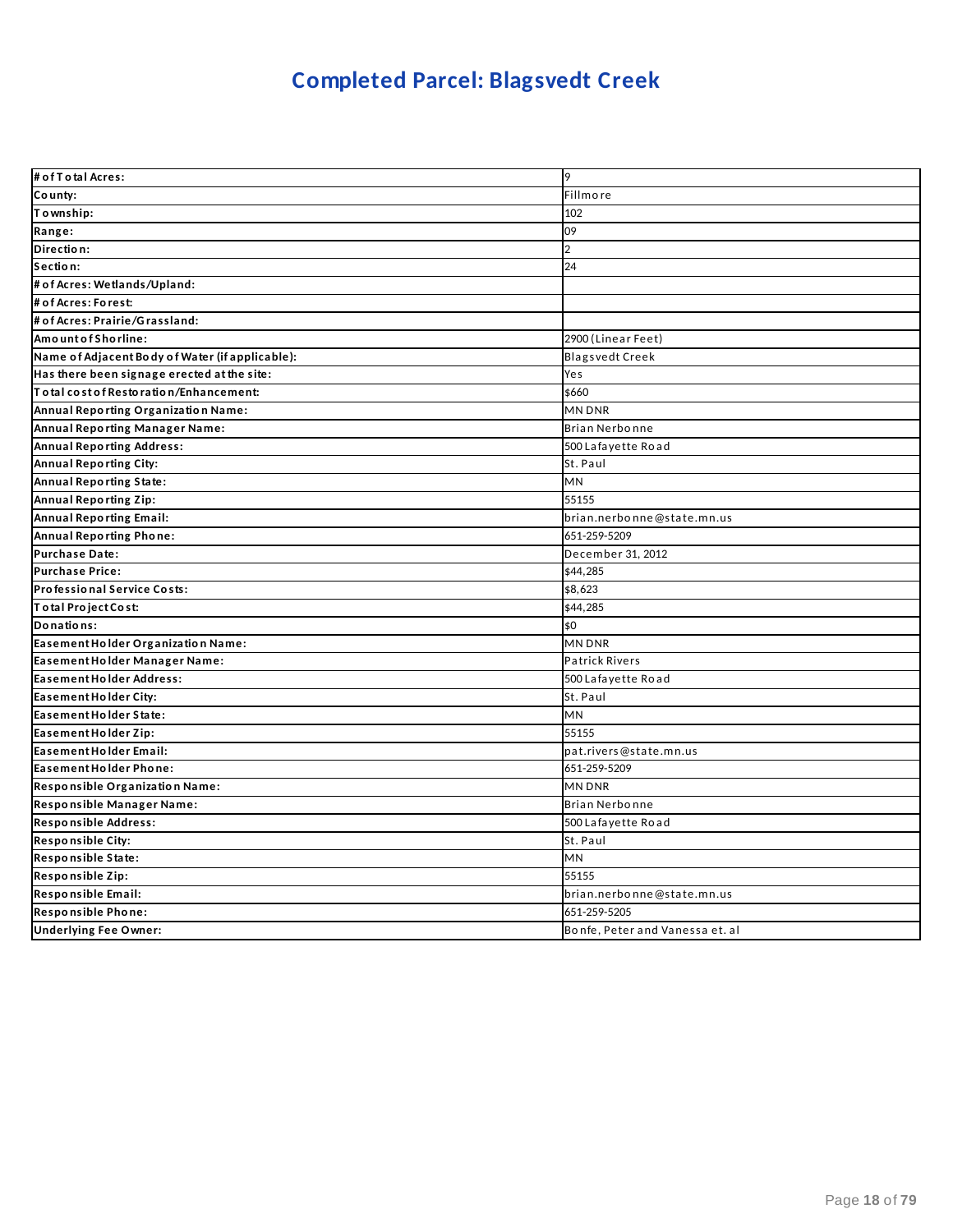# **Completed Parcel: Bud Creek**

| # of T o tal Acres:                             | 13                         |
|-------------------------------------------------|----------------------------|
| County:                                         | Lake                       |
| Township:                                       | 055                        |
| Range:                                          | 09                         |
| Direction:                                      | $\overline{2}$             |
| Section:                                        | 21                         |
| # of Acres: Wetlands/Upland:                    |                            |
| # of Acres: Forest:                             |                            |
| # of Acres: Prairie/Grassland:                  |                            |
| Amount of Shorline:                             | 3069 (Linear Feet)         |
| Name of Adjacent Body of Water (if applicable): | Bud Creek/Split Rock River |
| Has there been signage erected at the site:     | Yes                        |
| Total cost of Restoration/Enhancement:          | \$995                      |
| Annual Reporting Organization Name:             | <b>DNR</b>                 |
| Annual Reporting Manager Name:                  | Brian Nerbonne             |
| <b>Annual Reporting Address:</b>                | 500 Lafayette Road         |
| <b>Annual Reporting City:</b>                   | Saint Paul                 |
| Annual Reporting Zip:                           | 55155                      |
| <b>Annual Reporting Email:</b>                  | brian.nerbonne@state.mn.us |
| Annual Reporting Phone:                         | 651.259.5209               |
| Purchase Date:                                  | May 28, 2014               |
| <b>Purchase Price:</b>                          | \$35,652                   |
| Professional Service Costs:                     | \$2,075                    |
| Total Project Cost:                             | \$35,652                   |
| Donations:                                      | \$0                        |
| Easement Holder Organization Name:              | <b>DNR</b>                 |
| Easement Holder Manager Name:                   | <b>Patrick Rivers</b>      |
| Easement Holder Address:                        | 500 Lafayette Road         |
| Easement Holder City:                           | Saint Paul                 |
| Easement Holder State:                          | MN                         |
| Easement Holder Zip:                            | 55155                      |
| Easement Holder Email:                          | pat.rivers@state.mn.us     |
| Easement Holder Phone:                          | 218.833.8612               |
| Responsible Organization Name:                  | <b>DNR</b>                 |
| Responsible Manager Name:                       | Brian Nerbonne             |
| Responsible Address:                            | 500 Lafayette Road         |
| <b>Responsible City:</b>                        | Saint Paul                 |
| Responsible State:                              | MN                         |
| Responsible Zip:                                | 55155                      |
| Responsible Email:                              | brian.nerbonne@state.mn.us |
| Responsible Phone:                              | 651.259.5205               |
| <b>Underlying Fee Owner:</b>                    | Chiarello                  |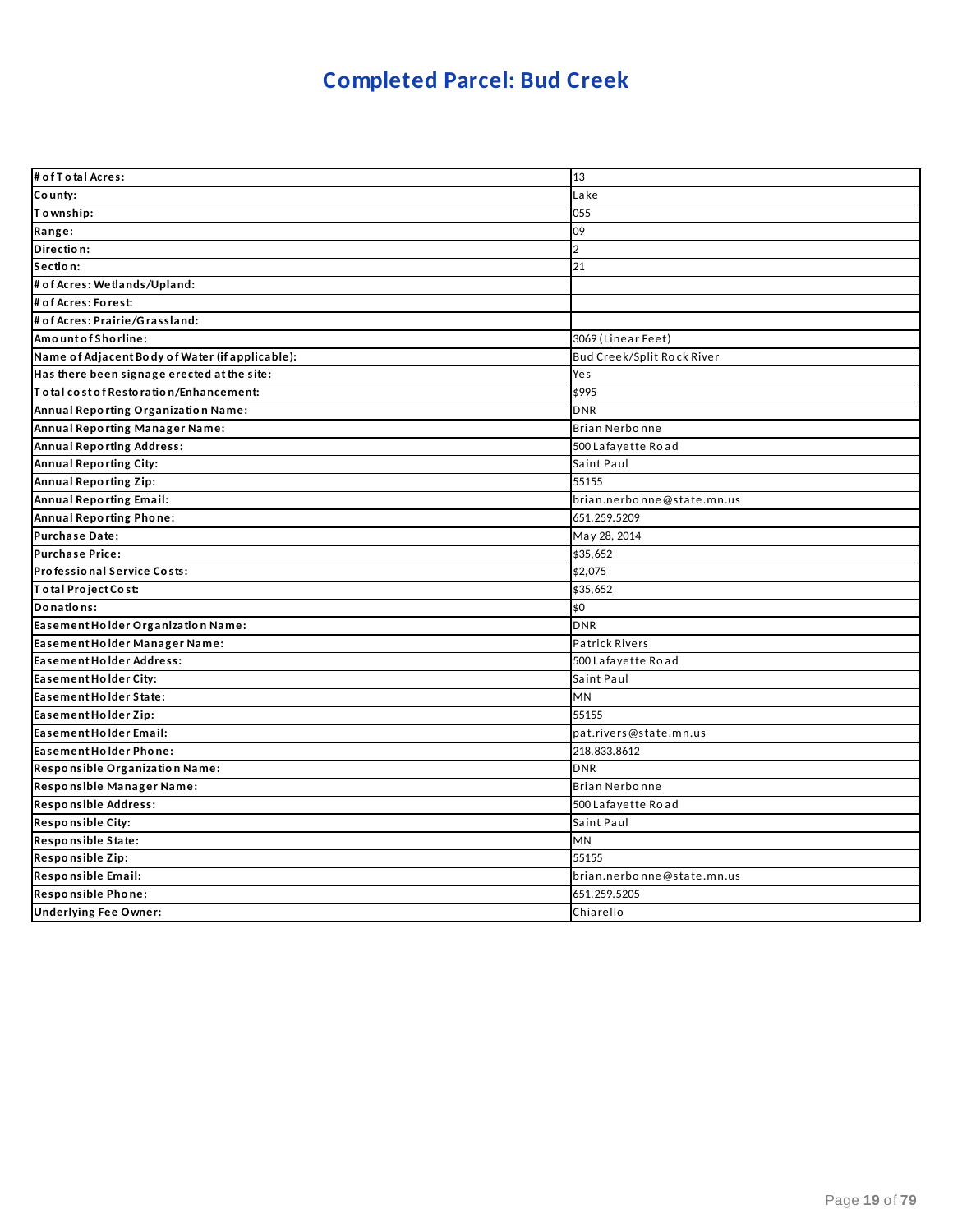# **Completed Parcel: Camp Creek 10**

| # of T o tal Acres:                             | 6                          |
|-------------------------------------------------|----------------------------|
| County:                                         | Fillmore                   |
| Township:                                       | 102                        |
| Range:                                          | 10                         |
| Direction:                                      | $\overline{2}$             |
| Section:                                        | 32                         |
| # of Acres: Wetlands/Upland:                    |                            |
| # of Acres: Forest:                             |                            |
| # of Acres: Prairie/Grassland:                  |                            |
| Amount of Shorline:                             | 2050 (Linear Feet)         |
| Name of Adjacent Body of Water (if applicable): | Camp Creek                 |
| Has there been signage erected at the site:     | Yes                        |
| To tal cost of Restoration/Enhancement:         | \$610                      |
| Annual Reporting Organization Name:             | <b>DNR</b>                 |
| Annual Reporting Manager Name:                  | Brian Nerbonne             |
| <b>Annual Reporting Address:</b>                | 500 Lafayette Road         |
| Annual Reporting City:                          | Saint Paul                 |
| Annual Reporting State:                         | <b>MN</b>                  |
| Annual Reporting Zip:                           | 55155                      |
| <b>Annual Reporting Email:</b>                  | brian.nerbonne@state.mn.us |
| Annual Reporting Phone:                         | 651.259.5209               |
| Purchase Date:                                  | December 12, 2013          |
| Purchase Price:                                 | \$36,939                   |
| Professional Service Costs:                     | \$3,542                    |
| Total Project Cost:                             | \$36,939                   |
| Donations:                                      | \$0                        |
| Easement Holder Organization Name:              | <b>DNR</b>                 |
| Easement Holder Manager Name:                   | <b>Patrick Rivers</b>      |
| Easement Holder Address:                        | 500 Lafayette Road         |
| Easement Holder City:                           | Saint Paul                 |
| Easement Holder State:                          | <b>MN</b>                  |
| Easement Holder Zip:                            | 55155                      |
| Easement Holder Email:                          | Pat.Rivers@state.mn.us     |
| Easement Holder Phone:                          | 218.833.8612               |
| Responsible Organization Name:                  | <b>DNR</b>                 |
| Responsible Manager Name:                       | Brian Nerbonne             |
| Responsible Address:                            | 500 Lafayette Road         |
| Responsible City:                               | Saint Paul                 |
| Responsible State:                              | <b>MN</b>                  |
| Responsible Zip:                                | 55155                      |
| Responsible Email:                              | brian.nerbonne@state.mn.us |
| Responsible Phone:                              | 651.259.5205               |
| <b>Underlying Fee Owner:</b>                    | Kiehne                     |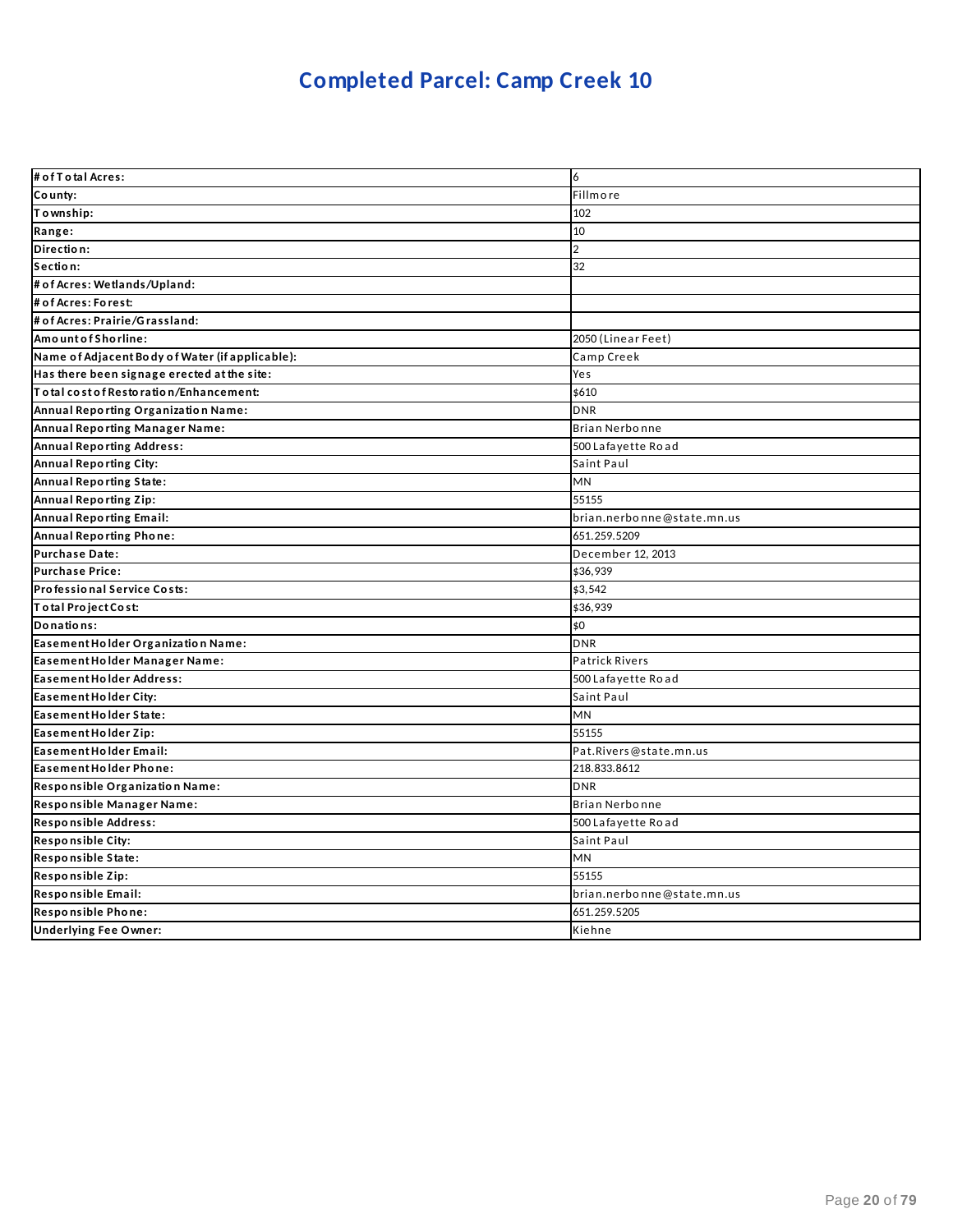# **Completed Parcel: Camp Creek 11**

| # of T o tal Acres:                             | 8                          |
|-------------------------------------------------|----------------------------|
| County:                                         | Fillmore                   |
| Township:                                       | 102                        |
| Range:                                          | 10                         |
| Direction:                                      | $\overline{2}$             |
| Section:                                        | 32                         |
| # of Acres: Wetlands/Upland:                    |                            |
| # of Acres: Forest:                             |                            |
| # of Acres: Prairie/Grassland:                  |                            |
| Amount of Shorline:                             | 2950 (Linear Feet)         |
| Name of Adjacent Body of Water (if applicable): | Camp Creek                 |
| Has there been signage erected at the site:     | Yes                        |
| Total cost of Restoration/Enhancement:          | \$510                      |
| Annual Reporting Organization Name:             | <b>DNR</b>                 |
| Annual Reporting Manager Name:                  | Brian Nerbonne             |
| <b>Annual Reporting Address:</b>                | 500 Lafayette Road         |
| Annual Reporting City:                          | Saint Paul                 |
| Annual Reporting State:                         | <b>MN</b>                  |
| <b>Annual Reporting Zip:</b>                    | 55155                      |
| <b>Annual Reporting Email:</b>                  | brian.nerbonne@state.mn.us |
| Annual Reporting Phone:                         | 651.259-5209               |
| Purchase Date:                                  | May 21, 2014               |
| <b>Purchase Price:</b>                          | \$51,379                   |
| Professional Service Costs:                     | \$3,390                    |
| Total Project Cost:                             | \$51,379                   |
| Easement Holder Organization Name:              | <b>DNR</b>                 |
| Easement Holder Manager Name:                   | Pat Rivers                 |
| Easement Holder Address:                        | 500 Lafayette Road         |
| Easement Holder City:                           | Saint Paul                 |
| Easement Holder State:                          | <b>MN</b>                  |
| Easement Holder Zip:                            | 55155                      |
| Easement Holder Email:                          | pat.rivers@state.mn.us     |
| Easement Holder Phone:                          | 651.259-5209               |
| Responsible Organization Name:                  | <b>DNR</b>                 |
| Responsible Manager Name:                       | Brian Nerbonne             |
| Responsible Address:                            | 500 Lafayette Road         |
| <b>Responsible City:</b>                        | Saint Paul                 |
| Responsible State:                              | <b>MN</b>                  |
| Responsible Zip:                                | 55155                      |
| Responsible Email:                              | brian.nerbonne@state.mn.us |
| Responsible Phone:                              | 651.259-5205               |
| <b>Underlying Fee Owner:</b>                    | Lanesboro Area Fisheries   |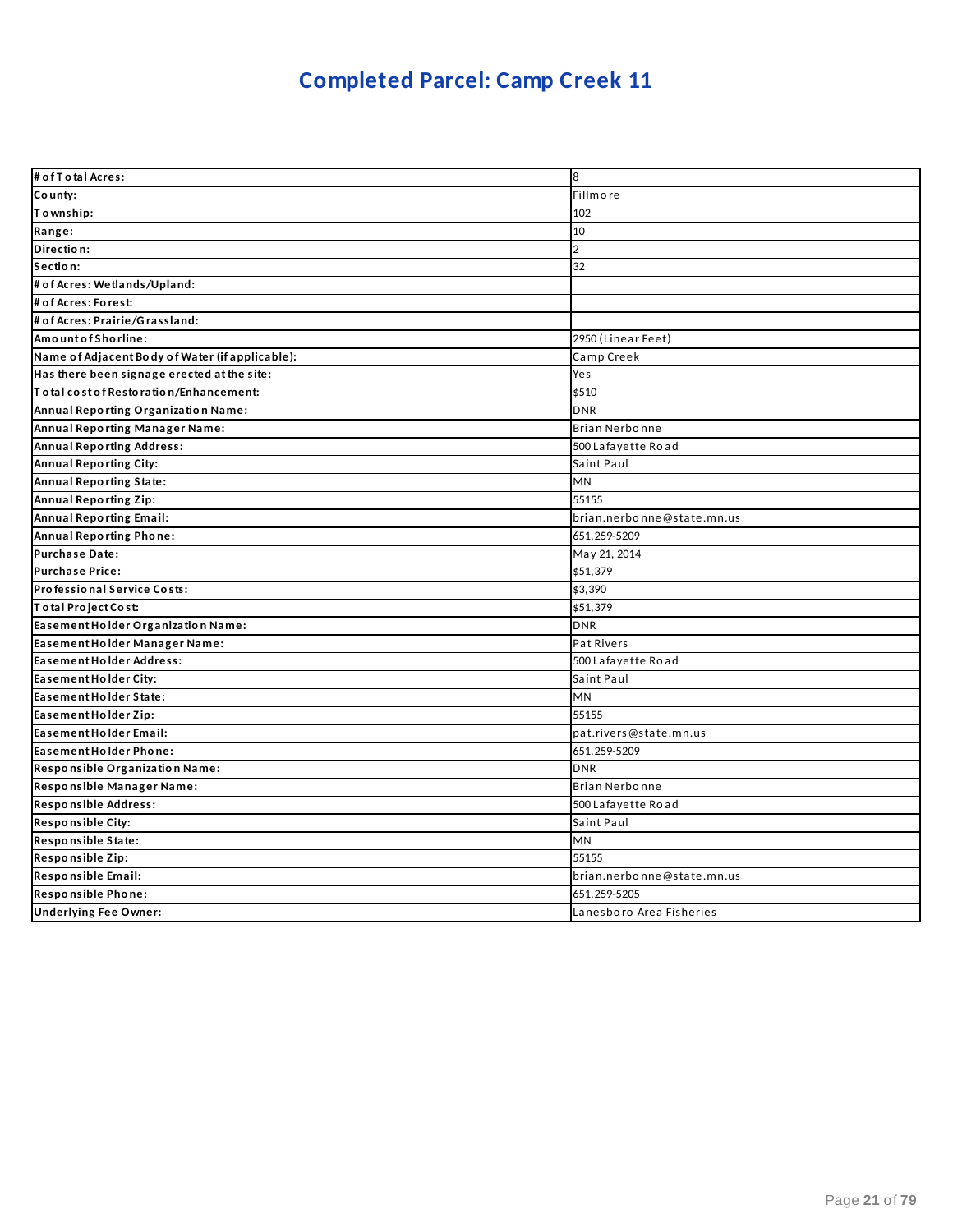# **Completed Parcel: Camp Creek 9**

| # of T o tal Acres:                             | 5                          |
|-------------------------------------------------|----------------------------|
| County:                                         | Fillmore                   |
| Township:                                       | 102                        |
| Range:                                          | 10                         |
| Direction:                                      | $\overline{2}$             |
| Section:                                        | 29                         |
| # of Acres: Wetlands/Upland:                    |                            |
| # of Acres: Forest:                             |                            |
| # of Acres: Prairie/Grassland:                  |                            |
| Amount of Shorline:                             | 1650 (Linear Feet)         |
| Name of Adjacent Body of Water (if applicable): | Camp Creek                 |
| Has there been signage erected at the site:     | Yes                        |
| Total cost of Restoration/Enhancement:          | \$610                      |
| Annual Reporting Organization Name:             | <b>DNR</b>                 |
| Annual Reporting Manager Name:                  | Brian Nerbonne             |
| <b>Annual Reporting Address:</b>                | 500 Lafayette Road         |
| Annual Reporting City:                          | Saint Paul                 |
| Annual Reporting State:                         | <b>MN</b>                  |
| Annual Reporting Zip:                           | 55155                      |
| <b>Annual Reporting Email:</b>                  | brian.nerbonne@state.mn.us |
| Annual Reporting Phone:                         | 651.259.5209               |
| <b>Purchase Date:</b>                           | April 22, 2014             |
| <b>Purchase Price:</b>                          | \$31,258                   |
| Professional Service Costs:                     | \$3,172                    |
| Total Project Cost:                             | \$31,258                   |
| Donations:                                      | \$0                        |
| Easement Holder Organization Name:              | <b>DNR</b>                 |
| Easement Holder Manager Name:                   | <b>Patrick Rivers</b>      |
| Easement Holder Address:                        | 500 Lafayette Road         |
| Easement Holder City:                           | Saint Paul                 |
| Easement Holder State:                          | MN                         |
| Easement Holder Zip:                            | 55155                      |
| Easement Holder Email:                          | Pat.Rivers@state.mn.us     |
| Easement Holder Phone:                          | 651.259.5209               |
| Responsible Organization Name:                  | <b>DNR</b>                 |
| Responsible Manager Name:                       | Brian Nerbonne             |
| Responsible Address:                            | 500 Lafayette Road         |
| Responsible City:                               | Saint Paul                 |
| Responsible State:                              | MN                         |
| Responsible Zip:                                | 55155                      |
| Responsible Email:                              | brian.nerbonne@state.mn.us |
| Responsible Phone:                              | 651.259.5205               |
| <b>Underlying Fee Owner:</b>                    | Benson                     |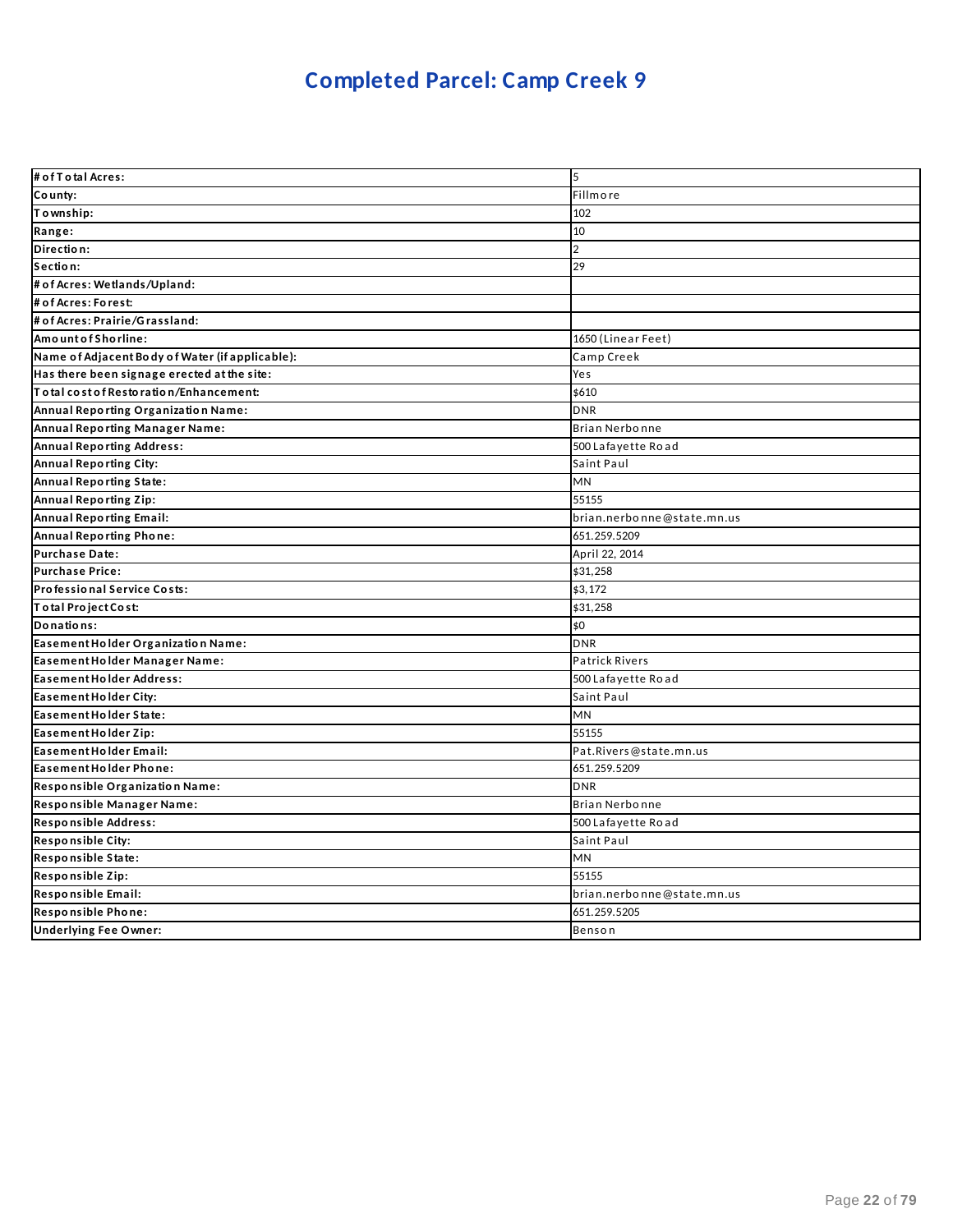# **Completed Parcel: Cascade River 15**

| # of T o tal Acres:                             | 8                          |
|-------------------------------------------------|----------------------------|
| County:                                         | Cook                       |
| Township:                                       | 061                        |
| Range:                                          | 02                         |
| Direction:                                      | $\overline{2}$             |
| Section:                                        | 25                         |
| # of Acres: Wetlands/Upland:                    |                            |
| # of Acres: Forest:                             |                            |
| # of Acres: Prairie/Grassland:                  |                            |
| Amount of Shorline:                             | 1100 (Linear Feet)         |
| Name of Adjacent Body of Water (if applicable): | Cascade River              |
| Has there been signage erected at the site:     | Yes                        |
| Total cost of Restoration/Enhancement:          | \$960                      |
| Annual Reporting Organization Name:             | <b>MN DNR</b>              |
| Annual Reporting Manager Name:                  | Brian Nerbonne             |
| <b>Annual Reporting Address:</b>                | 500 Lafayette Road         |
| Annual Reporting City:                          | St. Paul                   |
| <b>Annual Reporting Zip:</b>                    | 55155                      |
| Annual Reporting Email:                         | brian.nerbonne@state.mn.us |
| Annual Reporting Phone:                         | 651-259-5209               |
| <b>Purchase Date:</b>                           | August 05, 2013            |
| <b>Purchase Price:</b>                          | \$48,652                   |
| Professional Service Costs:                     | \$2,861                    |
| Total Project Cost:                             | \$48,652                   |
| Donations:                                      | \$0                        |
| Easement Holder Organization Name:              | <b>MNDNR</b>               |
| Easement Holder Manager Name:                   | <b>Patrick Rivers</b>      |
| Easement Holder Address:                        | 500 Lafayette Road         |
| Easement Holder City:                           | St. Paul                   |
| Easement Holder State:                          | MN                         |
| Easement Holder Zip:                            | 55155                      |
| Easement Holder Email:                          | pat.rivers@state.mn.us     |
| Easement Holder Phone:                          | 651-259-5209               |
| Responsible Organization Name:                  | <b>MNDNR</b>               |
| Responsible Manager Name:                       | Brian Nerbonne             |
| Responsible Address:                            | 500 Lafayette Road         |
| Responsible City:                               | St. Paul                   |
| Responsible State:                              | <b>MN</b>                  |
| Responsible Zip:                                | 55155                      |
| Responsible Email:                              | brian.nerbonne@state.mn.us |
| Responsible Phone:                              | 651-259-5205               |
| <b>Underlying Fee Owner:</b>                    | North, David and Mary      |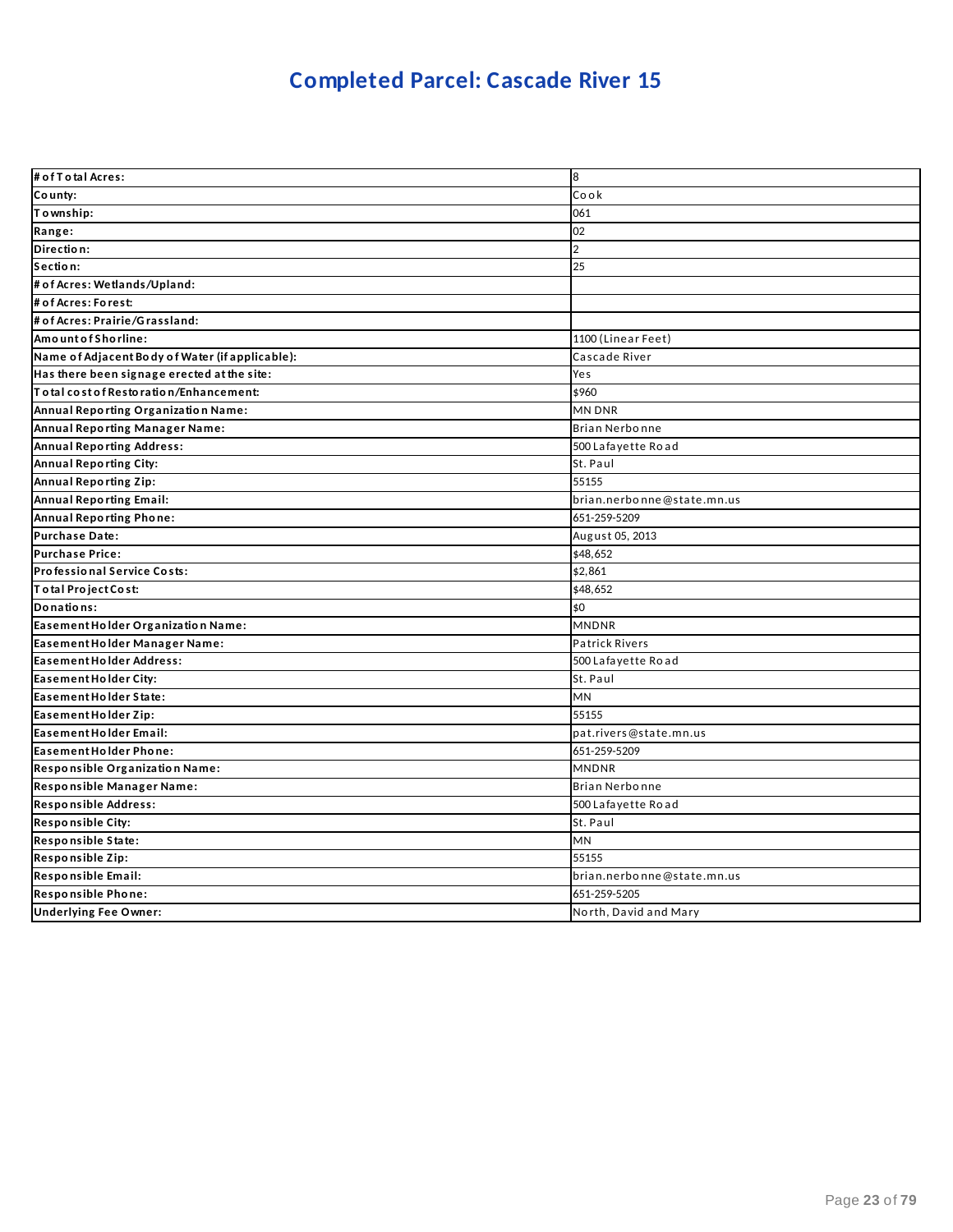# **Completed Parcel: Cedar Valley 5**

| # of T o tal Acres:                             | $\overline{2}$             |
|-------------------------------------------------|----------------------------|
| County:                                         | Winona                     |
| Township:                                       | 106                        |
| Range:                                          | 06                         |
| Direction:                                      | $\overline{2}$             |
| Section:                                        | 15                         |
| # of Acres: Wetlands/Upland:                    |                            |
| # of Acres: Forest:                             |                            |
| # of Acres: Prairie/Grassland:                  |                            |
| Amount of Shorline:                             | 500 (Linear Feet)          |
| Name of Adjacent Body of Water (if applicable): | Cedar Valley Creek         |
| Has there been signage erected at the site:     | Yes                        |
| To tal cost of Restoration/Enhancement:         | \$420                      |
| Annual Reporting Organization Name:             | <b>DNR</b>                 |
| Annual Reporting Manager Name:                  | Brian Nerbonne             |
| <b>Annual Reporting Address:</b>                | 500 Lafayette Road         |
| Annual Reporting City:                          | Saint Paul                 |
| Annual Reporting Zip:                           | 55155                      |
| Annual Reporting Email:                         | brian.nerbonne@state.mn.us |
| Annual Reporting Phone:                         | 651.259.5209               |
| <b>Purchase Date:</b>                           | January 23, 2014           |
| <b>Purchase Price:</b>                          | \$7,391                    |
| Professional Service Costs:                     | \$3,943                    |
| Total Project Cost:                             | \$7,391                    |
| Easement Holder Organization Name:              | <b>DNR</b>                 |
| Easement Holder Manager Name:                   | Patrick Rivers             |
| Easement Holder Address:                        | 500 Lafayette Road         |
| Easement Holder City:                           | Saint Paul                 |
| Easement Holder Zip:                            | 55155                      |
| Easement Holder Email:                          | pat.rivers@state.mn.us     |
| Easement Holder Phone:                          | 651.259.5209               |
| Responsible Organization Name:                  | <b>DNR</b>                 |
| Responsible Manager Name:                       | Brian Nerbonne             |
| Responsible Address:                            | 500 Lafayette Road         |
| Responsible City:                               | Saint Paul                 |
| Responsible Zip:                                | 55155                      |
| Responsible Email:                              | brian.nerbonne@state.mn.us |
| Responsible Phone:                              | 651.259.5209               |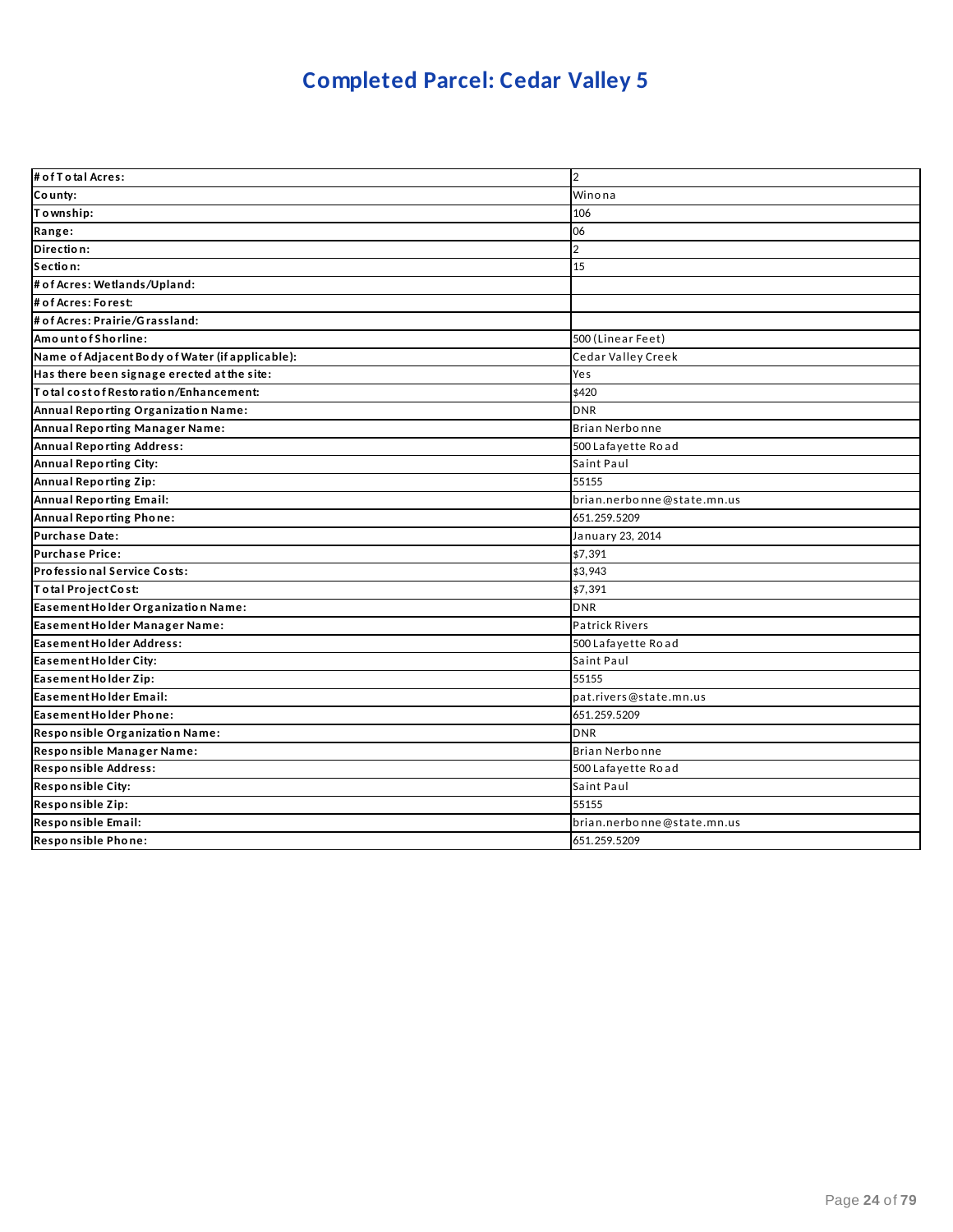# **Completed Parcel: Cold Spring Brook p6**

| # of T o tal Acres:                             | 6.7                        |
|-------------------------------------------------|----------------------------|
| County:                                         | Wabasha                    |
| Township:                                       | 110                        |
| Range:                                          | 14                         |
| Direction:                                      | $\overline{2}$             |
| Section:                                        | 25                         |
| # of Acres: Wetlands/Upland:                    |                            |
| # of Acres: Forest:                             |                            |
| # of Acres: Prairie/Grassland:                  |                            |
| Amount of Shorline:                             | 2250 (Linear Feet)         |
| Name of Adjacent Body of Water (if applicable): | Cold Spring Brook          |
| Has there been signage erected at the site:     | Yes                        |
| To tal cost of Restoration/Enhancement:         | \$840                      |
| Annual Reporting Organization Name:             | <b>MN DNR</b>              |
| Annual Reporting Manager Name:                  | <b>Brian Nerbonne</b>      |
| <b>Annual Reporting Address:</b>                | 500 Lafayette Road         |
| Annual Reporting City:                          | St. Paul                   |
| <b>Annual Reporting State:</b>                  | <b>MN</b>                  |
| <b>Annual Reporting Zip:</b>                    | 55155                      |
| Annual Reporting Email:                         | brian.nerbonne@state.mn.us |
| <b>Annual Reporting Phone:</b>                  | 651-259-5209               |
| <b>Purchase Date:</b>                           | August 15, 2013            |
| <b>Purchase Price:</b>                          | \$38,167                   |
| Professional Service Costs:                     | \$3,558                    |
| Total Project Cost:                             | \$38,167                   |
| Donations:                                      | \$0                        |
| Easement Holder Organization Name:              | <b>MN DNR</b>              |
| Easement Holder Manager Name:                   | <b>Patrick Rivers</b>      |
| Easement Holder Address:                        | 500 Lafayette Road         |
| Easement Holder City:                           | St. Paul                   |
| Easement Holder State:                          | <b>MN</b>                  |
| Easement Holder Zip:                            | 55155                      |
| Easement Holder Email:                          | pat.rivers@state.mn.us     |
| Easement Holder Phone:                          | 615-259-5209               |
| Responsible Organization Name:                  | <b>DNR</b>                 |
| Responsible Manager Name:                       | Brian Nerbonne             |
| <b>Responsible Address:</b>                     | 500 Lafayette Road         |
| <b>Responsible City:</b>                        | Saint Paul                 |
| Responsible Zip:                                | 55155                      |
| Responsible Email:                              | brian.nerbonne@state.mn.us |
| Responsible Phone:                              | 651-259-5205               |
| <b>Underlying Fee Owner:</b>                    | Sprenger, Charles          |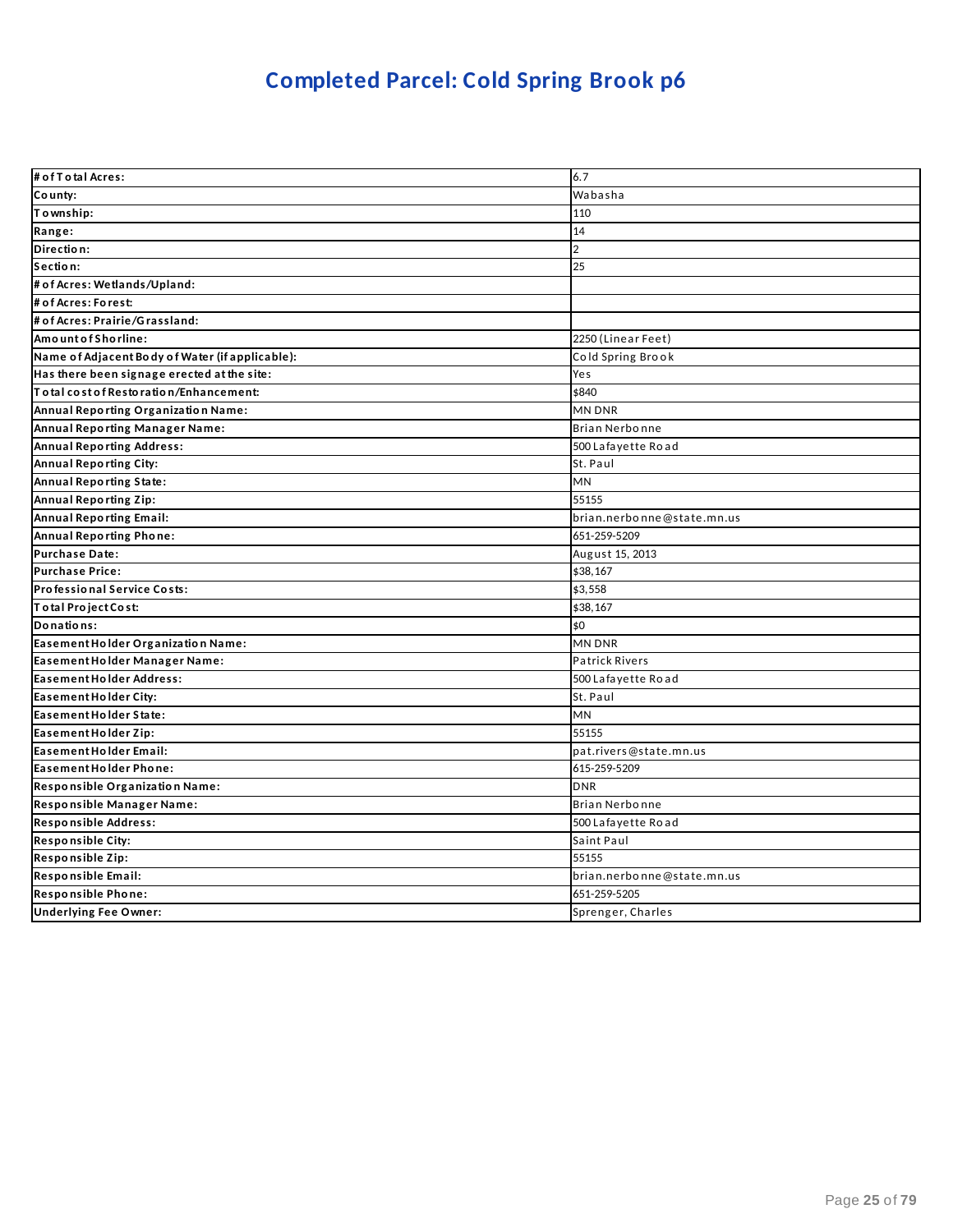# **Completed Parcel: Cuyuna Scout, P4**

| # of T o tal Acres:                             | 200                        |
|-------------------------------------------------|----------------------------|
| County:                                         | Crow Wing                  |
| Township:                                       | 137                        |
| Range:                                          | 27                         |
| Direction:                                      | $\overline{2}$             |
| Section:                                        | 01                         |
| # of Acres: Wetlands/Upland:                    | 45                         |
| # of Acres: Forest:                             | 155                        |
| # of Acres: Prairie/Grassland:                  |                            |
| AmountofShorline:                               | 3200 (Linear Feet)         |
| Name of Adjacent Body of Water (if applicable): | Command Lake               |
| Has there been signage erected at the site:     | Yes                        |
| Total cost of Restoration/Enhancement:          | \$1,412                    |
| Annual Reporting Organization Name:             | <b>DNR</b>                 |
| Annual Reporting Manager Name:                  | Brian Nerbonne             |
| <b>Annual Reporting Address:</b>                | 500 Lafayette Road         |
| <b>Annual Reporting City:</b>                   | Saint Paul                 |
| Annual Reporting State:                         | <b>MN</b>                  |
| Annual Reporting Zip:                           | 55155                      |
| <b>Annual Reporting Email:</b>                  | brian.nerbonne@state.mn.us |
| Annual Reporting Phone:                         | 651.259.5209               |
| Purchase Date:                                  | March 11, 2014             |
| <b>Purchase Price:</b>                          | \$340,000                  |
| <b>Appraised Value:</b>                         | \$340,000                  |
| Professional Service Costs:                     | \$18,308                   |
| <b>Assessed Value:</b>                          | \$69,200                   |
| Total Project Cost:                             | \$340,000                  |
| Easement Holder Organization Name:              | <b>DNR</b>                 |
| Easement Holder Manager Name:                   | <b>Patrick Rivers</b>      |
| Easement Holder Address:                        | 500 Lafayette Road         |
| Easement Holder City:                           | Saint Paul                 |
| Easement Holder State:                          | <b>MN</b>                  |
| Easement Holder Zip:                            | 55155                      |
| Easement Holder Email:                          | Pat.Rivers@state.mn.us     |
| Easement Holder Phone:                          | 651.259.5209               |
| Responsible Organization Name:                  | <b>DNR</b>                 |
| Responsible Manager Name:                       | Brian Nerbonne             |
| Responsible Address:                            | 500 Lafayette Road         |
| <b>Responsible City:</b>                        | Saint Paul                 |
| Responsible State:                              | <b>MN</b>                  |
| Responsible Zip:                                | 55155                      |
| Responsible Email:                              | brian.nerbonne@state.mn.us |
| Responsible Phone:                              | 651.259.5205               |
| <b>Underlying Fee Owner:</b>                    | Boy Scouts of America      |
|                                                 |                            |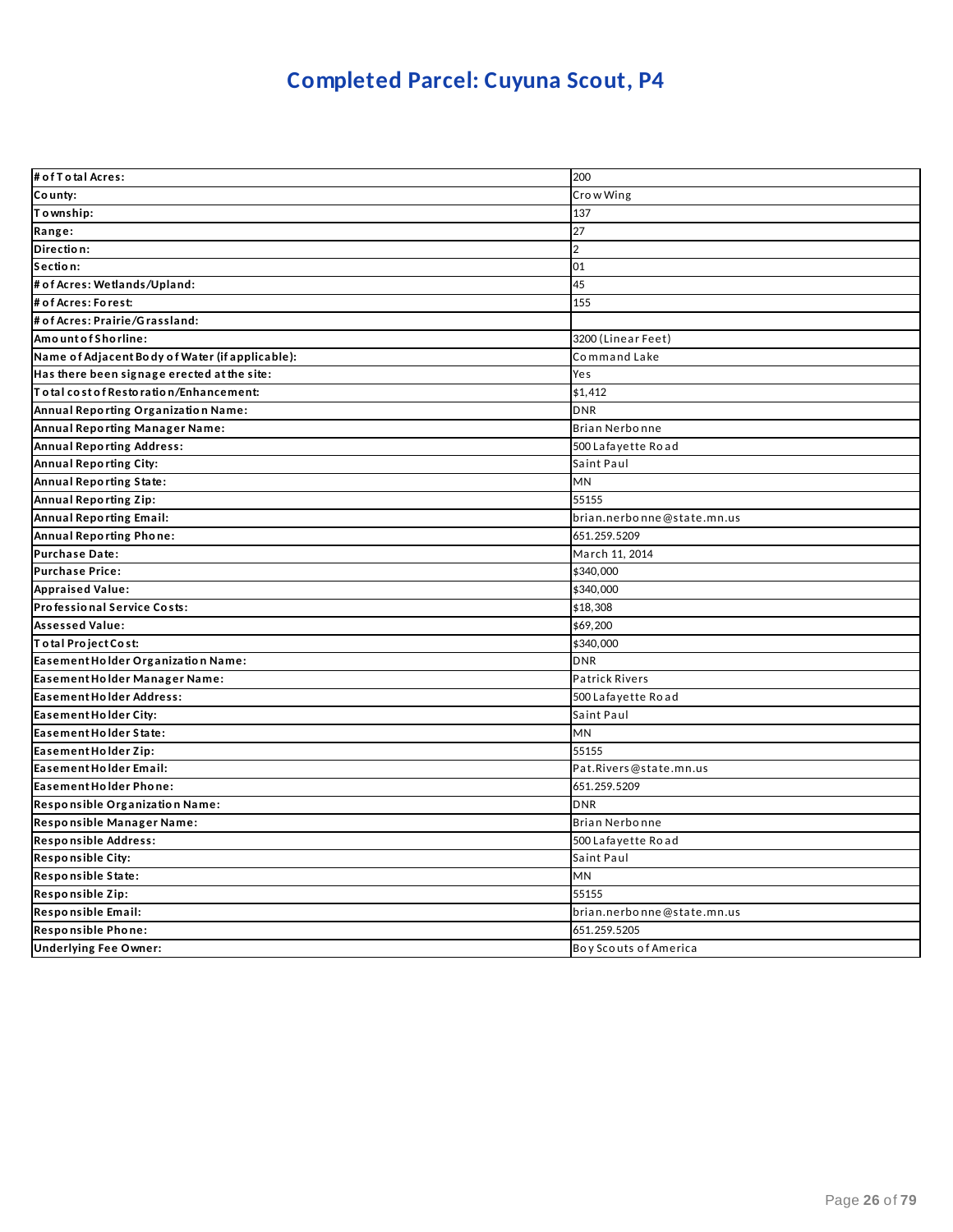# **Completed Parcel: Devil Track River 15**

| # of T o tal Acres:                             | 6.5                        |
|-------------------------------------------------|----------------------------|
| County:                                         | Cook                       |
| Township:                                       | 061                        |
| Range:                                          | 01                         |
| Direction:                                      | $\overline{2}$             |
| Section:                                        | 13                         |
| # of Acres: Wetlands/Upland:                    |                            |
| # of Acres: Forest:                             |                            |
| # of Acres: Prairie/Grassland:                  |                            |
| Amount of Shorline:                             | 2530 (Linear Feet)         |
| Name of Adjacent Body of Water (if applicable): | Devil Track River          |
| Has there been signage erected at the site:     | Yes                        |
| Total cost of Restoration/Enhancement:          | \$960                      |
| Annual Reporting Organization Name:             | MN DNR                     |
| Annual Reporting Manager Name:                  | Brian Nerbonne             |
| <b>Annual Reporting Address:</b>                | 500 Lafayette Road         |
| Annual Reporting City:                          | St. Paul                   |
| <b>Annual Reporting State:</b>                  | <b>MN</b>                  |
| <b>Annual Reporting Zip:</b>                    | 55155                      |
| <b>Annual Reporting Email:</b>                  | brian.nerbonne@state.mn.us |
| Annual Reporting Phone:                         | 651-259-5209               |
| <b>Purchase Date:</b>                           | August 27, 2013            |
| <b>Purchase Price:</b>                          | \$35,769                   |
| Professional Service Costs:                     | \$4,652                    |
| Total Project Cost:                             | \$35,769                   |
| Donations:                                      | \$0                        |
| Easement Holder Organization Name:              | <b>MN DNR</b>              |
| Easement Holder Manager Name:                   | <b>Patrick Rivers</b>      |
| <b>Easement Holder Address:</b>                 | 500 Lafayette Road         |
| Easement Holder City:                           | St. Paul                   |
| Easement Holder State:                          | MN                         |
| Easement Holder Zip:                            | 55155                      |
| Easement Holder Email:                          | pat.rivers@state.mn.us     |
| Easement Holder Phone:                          | 651-259-5209               |
| Responsible Organization Name:                  | <b>MN DNR</b>              |
| Responsible Manager Name:                       | <b>Brian Nerbonne</b>      |
| Responsible Address:                            | 500 Lafayette Road         |
| <b>Responsible City:</b>                        | St. Paul                   |
| Responsible State:                              | MN                         |
| Responsible Zip:                                | 55155                      |
| Responsible Email:                              | brian.nerbonne@state.mn.us |
| Responsible Phone:                              | 651-259-5205               |
| <b>Underlying Fee Owner:</b>                    | Johnson, Walter            |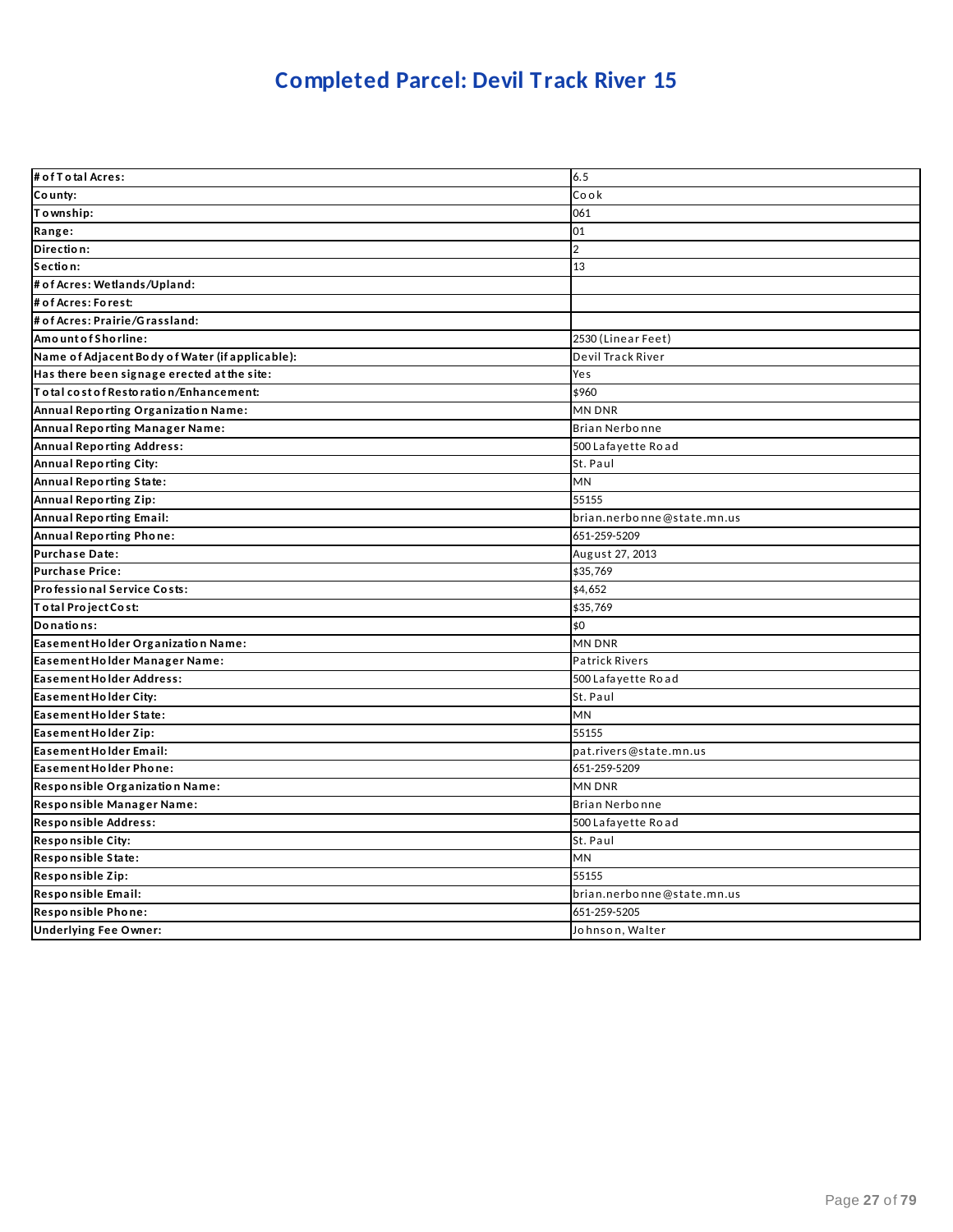# **Completed Parcel: Devil Track River 4**

| # of T o tal Acres:                             | 2.5                        |
|-------------------------------------------------|----------------------------|
| County:                                         | Cook                       |
| Township:                                       | 062                        |
| Range:                                          | 01                         |
| Direction:                                      | $\overline{2}$             |
| Section:                                        | 32                         |
| # of Acres: Wetlands/Upland:                    |                            |
| # of Acres: Forest:                             |                            |
| # of Acres: Prairie/Grassland:                  |                            |
| Amount of Shorline:                             | 822 (Linear Feet)          |
| Name of Adjacent Body of Water (if applicable): | Devil Track River          |
| Has there been signage erected at the site:     | Yes                        |
| Total cost of Restoration/Enhancement:          | \$960                      |
| Annual Reporting Organization Name:             | MN DNR                     |
| Annual Reporting Manager Name:                  | Brian Nerbonne             |
| <b>Annual Reporting Address:</b>                | 500 Lafayette Road         |
| <b>Annual Reporting City:</b>                   | St. Paul                   |
| Annual Reporting State:                         | <b>MN</b>                  |
| Annual Reporting Zip:                           | 55155                      |
| <b>Annual Reporting Email:</b>                  | brian.nerbonne@state.mn.us |
| Annual Reporting Phone:                         | 651-259-5209               |
| Purchase Date:                                  | August 02, 2013            |
| <b>Purchase Price:</b>                          | \$13,002                   |
| Professional Service Costs:                     | \$3,527                    |
| Total Project Cost:                             | \$13,002                   |
| Donations:                                      | \$0                        |
| Easement Holder Organization Name:              | <b>MN DNR</b>              |
| Easement Holder Manager Name:                   | <b>Patrick Rivers</b>      |
| <b>Easement Holder Address:</b>                 | 500 Lafayette Road         |
| Easement Holder City:                           | St. Paul                   |
| Easement Holder State:                          | <b>MN</b>                  |
| Easement Holder Zip:                            | 55155                      |
| Easement Holder Email:                          | pat.rivers@state.mn.us     |
| Easement Holder Phone:                          | 651-259-5209               |
| Responsible Organization Name:                  | <b>MN DNR</b>              |
| Responsible Manager Name:                       | Brian Nerbonne             |
| Responsible Address:                            | 500 Lafayette Road         |
| <b>Responsible City:</b>                        | St. Paul                   |
| Responsible State:                              | <b>MN</b>                  |
| Responsible Zip:                                | 55155                      |
| Responsible Email:                              | brian.nerbonne@state.mn.us |
| Responsible Phone:                              | 651-259-5205               |
| <b>Underlying Fee Owner:</b>                    | Hedstrom, Howard           |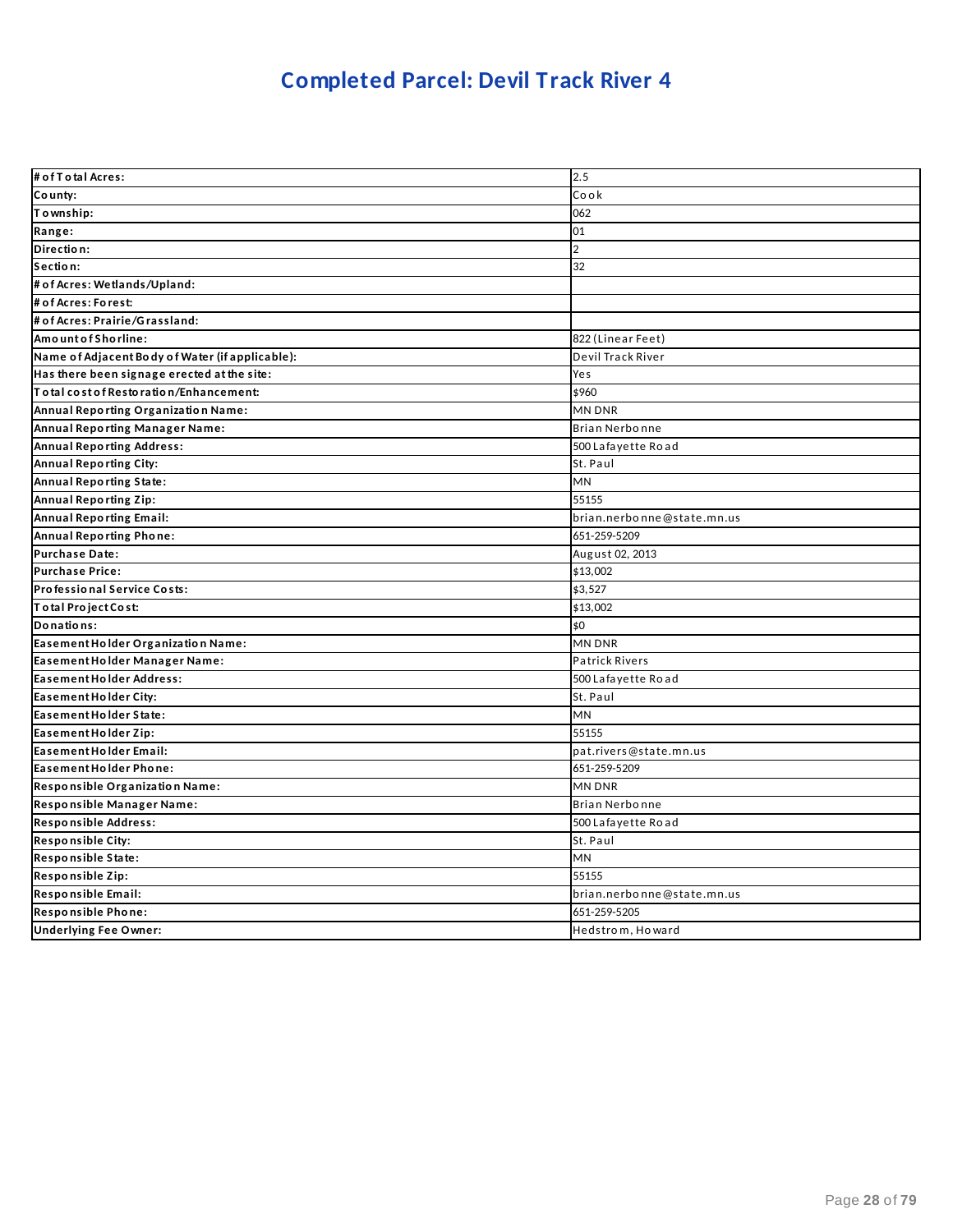# **Completed Parcel: East Lost Lake AMA**

| # of T o tal Acres:                                                   | 24                              |
|-----------------------------------------------------------------------|---------------------------------|
| County:                                                               | Otter Tail                      |
| Township:                                                             | 133                             |
| Range:                                                                | 41                              |
| Direction:                                                            | 2                               |
| Section:                                                              | 01                              |
| # of Acres: Wetlands/Upland:                                          |                                 |
| # of Acres: Forest:                                                   | 24                              |
| # of Acres: Prairie/Grassland:                                        |                                 |
| AmountofShorline:                                                     | 2200 (Linear Feet)              |
| Name of Adjacent Body of Water (if applicable):                       | East Lost Lake                  |
| Has there been signage erected at the site:                           | Yes                             |
| Total cost of Restoration/Enhancement:                                | \$3,400                         |
| Annual Reporting Organization Name:                                   | <b>MN DNR</b>                   |
| Annual Reporting Manager Name:                                        | <b>Pat Rivers</b>               |
| <b>Annual Reporting Address:</b>                                      | 500 Lafayette Road              |
| <b>Annual Reporting City:</b>                                         | St. Paul                        |
| Annual Reporting State:                                               | <b>MN</b>                       |
| <b>Annual Reporting Zip:</b>                                          | 55155                           |
| Annual Reporting Email:                                               | pat.rivers@state.mn.us          |
| <b>Annual Reporting Phone:</b>                                        | 651-259-5209                    |
| <b>Purchase Date:</b>                                                 | December 12, 2012               |
| <b>Purchase Price:</b>                                                | \$103,000                       |
| <b>Appraised Value:</b>                                               | \$527,000                       |
| Professional Service Costs:                                           | \$42.311                        |
| <b>Assessed Value:</b>                                                | \$166,300                       |
| Total Project Cost:                                                   | \$319,000                       |
| Property Managed By:                                                  | DNR - Aquatic Management Area - |
| Name of the unit area or location<br>government unit or land manager: | Nathan Olson                    |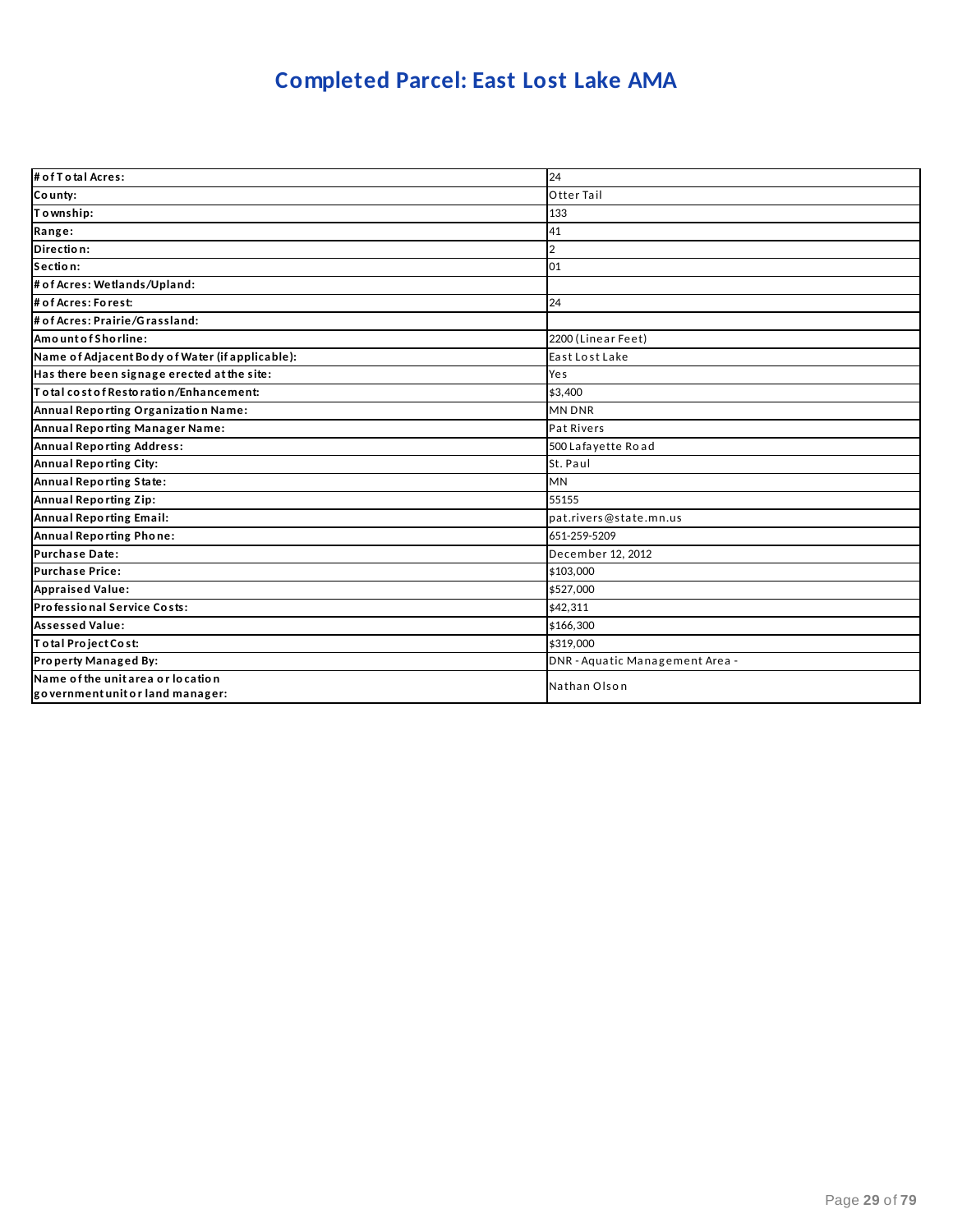# **Completed Parcel: French River 03**

| # of T o tal Acres:                             | 8                          |
|-------------------------------------------------|----------------------------|
| County:                                         | St. Louis                  |
| Township:                                       | 052                        |
| Range:                                          | 13                         |
| Direction:                                      | $\overline{2}$             |
| Section:                                        | 21                         |
| # of Acres: Wetlands/Upland:                    |                            |
| # of Acres: Forest:                             |                            |
| # of Acres: Prairie/Grassland:                  |                            |
| Amount of Shorline:                             | 490 (Linear Feet)          |
| Name of Adjacent Body of Water (if applicable): | French River               |
| Has there been signage erected at the site:     | Yes                        |
| Total cost of Restoration/Enhancement:          | \$960                      |
| Annual Reporting Organization Name:             | <b>DNR</b>                 |
| Annual Reporting Manager Name:                  | Brian Nerbonne             |
| <b>Annual Reporting Address:</b>                | 500 Lafayette Road         |
| <b>Annual Reporting City:</b>                   | Saint Paul                 |
| Annual Reporting State:                         | <b>MN</b>                  |
| <b>Annual Reporting Zip:</b>                    | 55155                      |
| <b>Annual Reporting Email:</b>                  | brian.nerbonne@state.mn.us |
| Annual Reporting Phone:                         | 651.259.5209               |
| <b>Purchase Date:</b>                           | December 30, 2013          |
| <b>Purchase Price:</b>                          | \$17,308                   |
| Professional Service Costs:                     | \$3,192                    |
| Total Project Cost:                             | \$17,308                   |
| Easement Holder Organization Name:              | <b>DNR</b>                 |
| Easement Holder Manager Name:                   | Patrick Rivers             |
| Easement Holder Address:                        | 500 Lafayette Road         |
| Easement Holder City:                           | Saint Paul                 |
| Easement Holder State:                          | MN                         |
| Easement Holder Zip:                            | 55155                      |
| Easement Holder Email:                          | pat.rivers@state.mn.us     |
| Easement Holder Phone:                          | 651.259.5209               |
| Responsible Organization Name:                  | <b>DNR</b>                 |
| Responsible Manager Name:                       | Brian Nerbonne             |
| Responsible Address:                            | 500 Lafayette Road         |
| <b>Responsible City:</b>                        | Saint Paul                 |
| Responsible State:                              | <b>MN</b>                  |
| Responsible Zip:                                | 55155                      |
| Responsible Email:                              | brian.nerbonne@state.mn.us |
| Responsible Phone:                              | 651.259.5205               |
| <b>Underlying Fee Owner:</b>                    | Solem                      |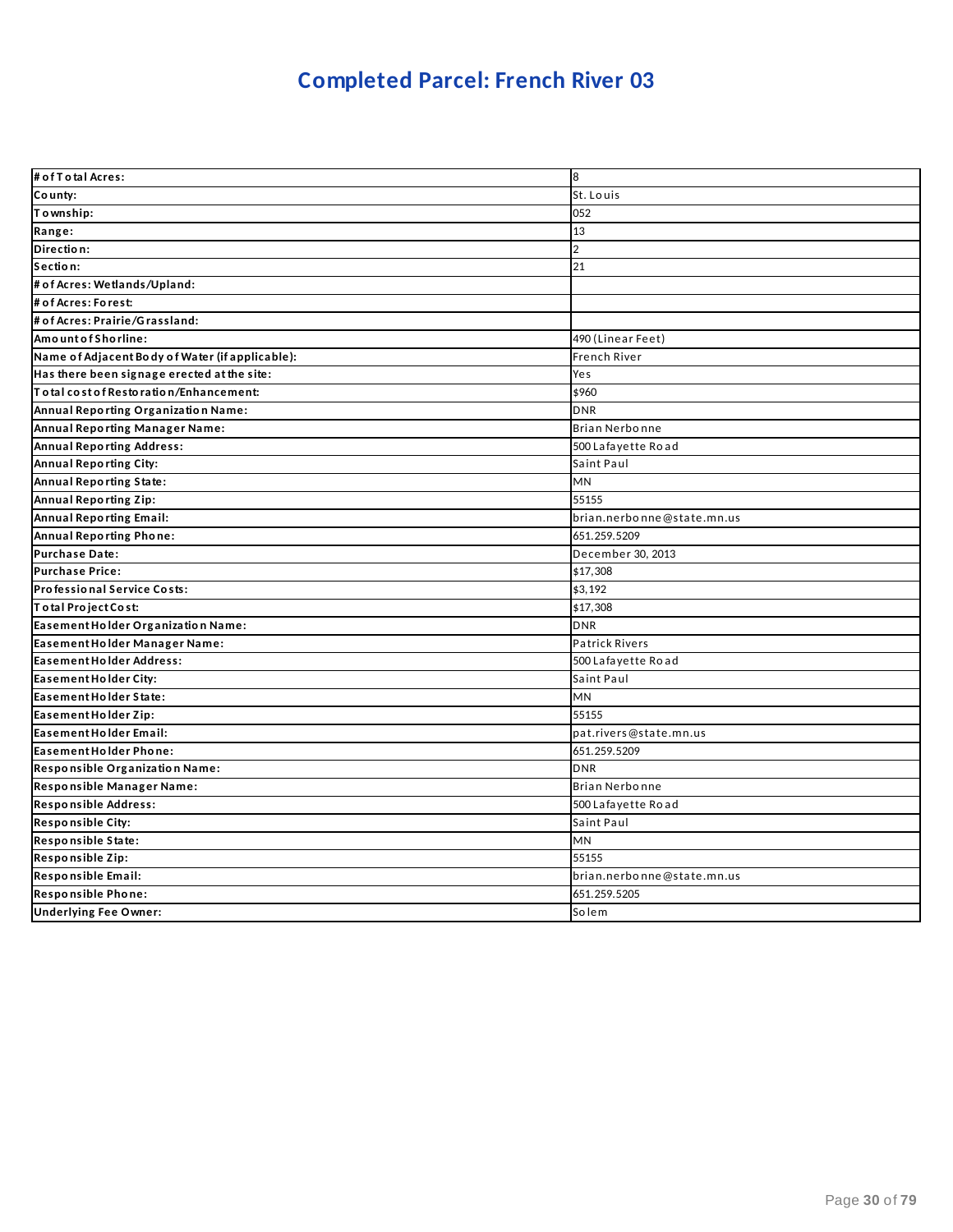# **Completed Parcel: French River 1**

| # of T o tal Acres:                             | 5.2                        |
|-------------------------------------------------|----------------------------|
| County:                                         | St. Louis                  |
| Township:                                       | 051                        |
| Range:                                          | 13                         |
| Direction:                                      | $\overline{2}$             |
| Section:                                        | 01                         |
| # of Acres: Wetlands/Upland:                    |                            |
| # of Acres: Forest:                             |                            |
| # of Acres: Prairie/Grassland:                  |                            |
| Amount of Shorline:                             | 1306 (Linear Feet)         |
| Name of Adjacent Body of Water (if applicable): | <b>French River</b>        |
| Has there been signage erected at the site:     | Yes                        |
| To tal cost of Restoration/Enhancement:         | \$210                      |
| Annual Reporting Organization Name:             | MN DNR                     |
| Annual Reporting Manager Name:                  | Brian Nerbonne             |
| <b>Annual Reporting Address:</b>                | 500 Lafayette Road         |
| Annual Reporting City:                          | St. Paul                   |
| Annual Reporting State:                         | MN                         |
| Annual Reporting Zip:                           | 55155                      |
| <b>Annual Reporting Email:</b>                  | brian.nerbonne@state.mn.us |
| Annual Reporting Phone:                         | 651-259-5209               |
| Purchase Date:                                  | March 11, 2013             |
| <b>Purchase Price:</b>                          | \$16,702                   |
| Professional Service Costs:                     | \$4,869                    |
| Total Project Cost:                             | \$16,702                   |
| Donations:                                      | \$0                        |
| Easement Holder Organization Name:              | <b>MN DNR</b>              |
| Easement Holder Manager Name:                   | <b>Patrick Rivers</b>      |
| Easement Holder Address:                        | 500 Lafayette Road         |
| Easement Holder City:                           | St. Paul                   |
| Easement Holder State:                          | <b>MN</b>                  |
| Easement Holder Zip:                            | 55155                      |
| Easement Holder Email:                          | pat.rivers@state.mn.us     |
| Easement Holder Phone:                          | 651-259-5209               |
| Responsible Organization Name:                  | <b>MN DNR</b>              |
| Responsible Manager Name:                       | Brian Nerbonne             |
| Responsible Address:                            | 500 Lafayette Road         |
| Responsible City:                               | St. Paul                   |
| Responsible State:                              | <b>MN</b>                  |
| Responsible Zip:                                | 55155                      |
| Responsible Email:                              | brian.nerbonne@state.mn.us |
| Responsible Phone:                              | 651-259-5205               |
| <b>Underlying Fee Owner:</b>                    | Gray, Thomas               |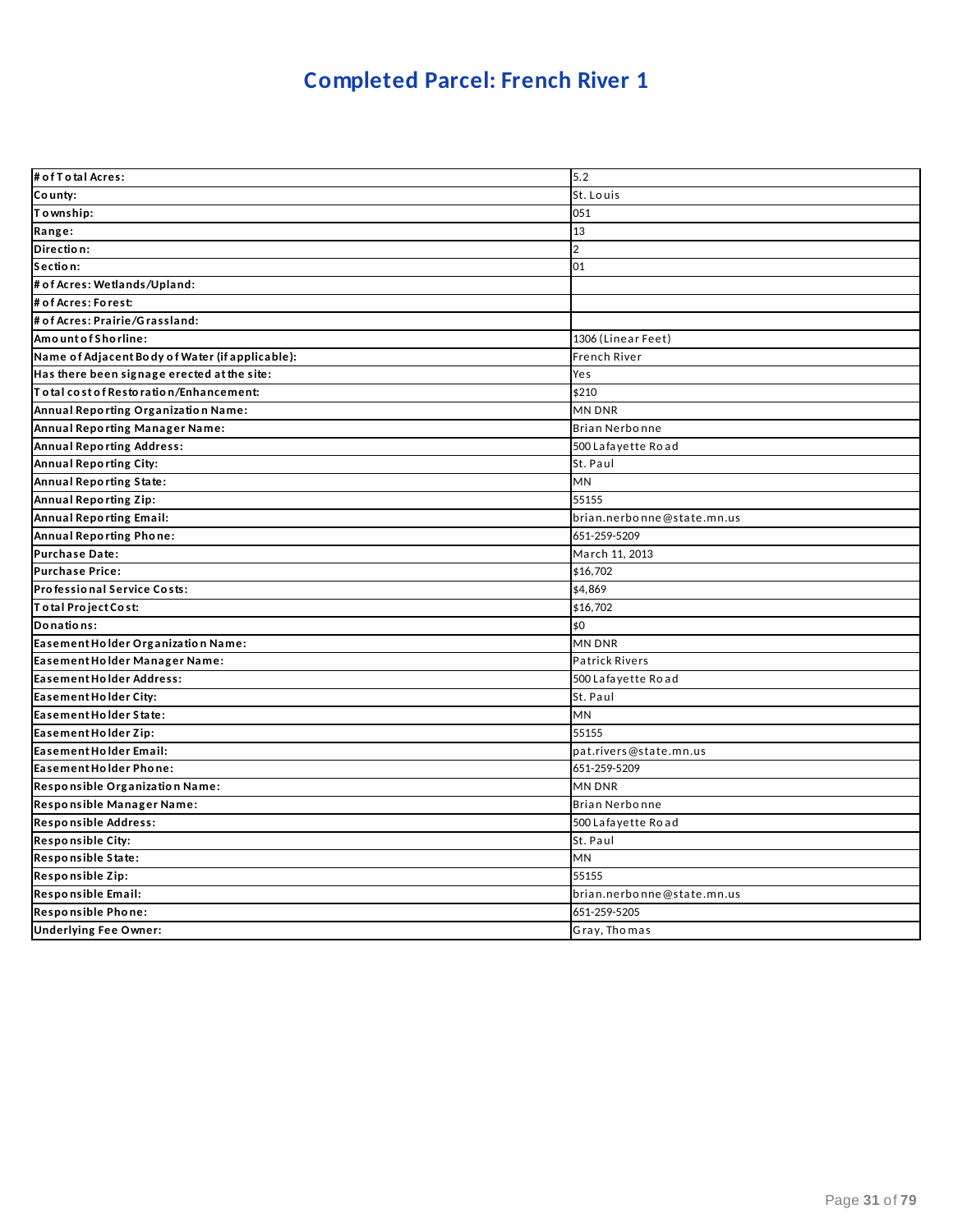# **Completed Parcel: French River 12**

| # of T o tal Acres:                             | $\overline{2}$             |
|-------------------------------------------------|----------------------------|
| County:                                         | St. Louis                  |
| Township:                                       | 052                        |
| Range:                                          | 13                         |
| Direction:                                      | $\overline{2}$             |
| Section:                                        | 32                         |
| # of Acres: Wetlands/Upland:                    |                            |
| # of Acres: Forest:                             |                            |
| # of Acres: Prairie/Grassland:                  |                            |
| Amount of Shorline:                             | 490 (Linear Feet)          |
| Name of Adjacent Body of Water (if applicable): | French River               |
| Has there been signage erected at the site:     | Yes                        |
| To tal cost of Restoration/Enhancement:         | \$960                      |
| Annual Reporting Organization Name:             | <b>DNR</b>                 |
| Annual Reporting Manager Name:                  | Brian Nerbonne             |
| <b>Annual Reporting Address:</b>                | 500 Lafayette Road         |
| Annual Reporting City:                          | Saint Paul                 |
| Annual Reporting State:                         | MN                         |
| Annual Reporting Zip:                           | 55155                      |
| Annual Reporting Email:                         | brian.nerbonne@state.mn.us |
| Annual Reporting Phone:                         | 651.259.5209               |
| <b>Purchase Date:</b>                           | December 30, 2013          |
| <b>Purchase Price:</b>                          | \$4,846                    |
| Professional Service Costs:                     | \$2,641                    |
| Total Project Cost:                             | \$4,846                    |
| Easement Holder Organization Name:              | <b>DNR</b>                 |
| Easement Holder Manager Name:                   | <b>Patrick Rivers</b>      |
| Easement Holder Address:                        | 500 Lafayette Road         |
| Easement Holder City:                           | Saint Paul                 |
| Easement Holder Zip:                            | 55155                      |
| Easement Holder Email:                          | Pat.Rivers@state.mn.us     |
| <b>Easement Holder Phone:</b>                   | 651.259.5209               |
| Responsible Organization Name:                  | <b>DNR</b>                 |
| Responsible Manager Name:                       | Brian Nerbonne             |
| Responsible Address:                            | 500 Lafayette Road         |
| Responsible City:                               | Saint Paul                 |
| Responsible Zip:                                | 55155                      |
| Responsible Email:                              | brian.nerbonne@state.mn.us |
| Responsible Phone:                              | 651.259.5205               |
| <b>Underlying Fee Owner:</b>                    | Frantz                     |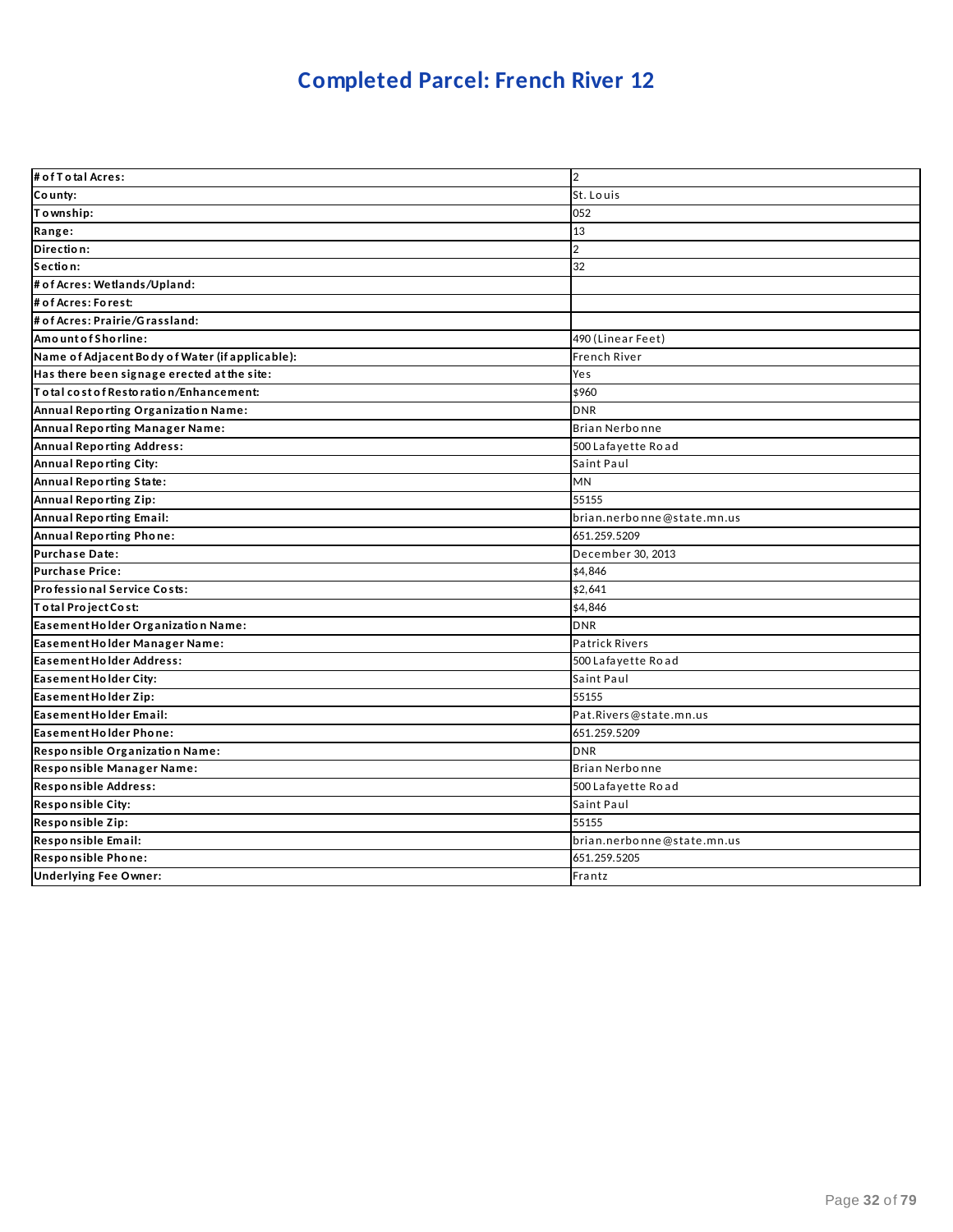# **Completed Parcel: French River P 8& 9**

| # of T otal Acres:                              | 17                         |
|-------------------------------------------------|----------------------------|
| County:                                         | St. Louis                  |
| Township:                                       | 052                        |
| Range:                                          | 13                         |
| Direction:                                      | $\overline{2}$             |
| Section:                                        | 28                         |
| # of Acres: Wetlands/Upland:                    |                            |
| # of Acres: Forest:                             |                            |
| # of Acres: Prairie/Grassland:                  |                            |
| AmountofShorline:                               | 1519 (Linear Feet)         |
| Name of Adjacent Body of Water (if applicable): | <b>French River</b>        |
| Has there been signage erected at the site:     | Yes                        |
| To tal cost of Restoration/Enhancement:         | \$960                      |
| Annual Reporting Organization Name:             | <b>MN DNR</b>              |
| Annual Reporting Manager Name:                  | Brian Nerbonne             |
| <b>Annual Reporting Address:</b>                | 500 Lafayette Road         |
| <b>Annual Reporting City:</b>                   | St. Paul                   |
| Annual Reporting State:                         | MN                         |
| Annual Reporting Zip:                           | 55155                      |
| <b>Annual Reporting Email:</b>                  | brian.nerbonne@state.mn.us |
| Annual Reporting Phone:                         | 651-259-5209               |
| <b>Purchase Date:</b>                           | August 01, 2013            |
| <b>Purchase Price:</b>                          | \$15,190                   |
| Professional Service Costs:                     | \$2,951                    |
| Total Project Cost:                             | \$15,190                   |
| Donations:                                      | \$0                        |
| Easement Holder Organization Name:              | <b>MN DNR</b>              |
| Easement Holder Manager Name:                   | <b>Patrick Rivers</b>      |
| Easement Holder Address:                        | 500 Lafayette Road         |
| Easement Holder City:                           | St. Paul                   |
| Easement Holder State:                          | MN                         |
| Easement Holder Zip:                            | 55155                      |
| Easement Holder Email:                          | pat.rivers@state.mn.us     |
| Easement Holder Phone:                          | 651-259-5209               |
| Responsible Organization Name:                  | <b>MN DNR</b>              |
| Responsible Manager Name:                       | Brian Nerbonne             |
| Responsible Address:                            | 500 Lafayette Road         |
| Responsible City:                               | St. Paul                   |
| Responsible State:                              | <b>MN</b>                  |
| Responsible Zip:                                | 55155                      |
| Responsible Email:                              | brian.nerbonne@state.mn.us |
| Responsible Phone:                              | 651-259-5205               |
| <b>Underlying Fee Owner:</b>                    | Mitchell, David            |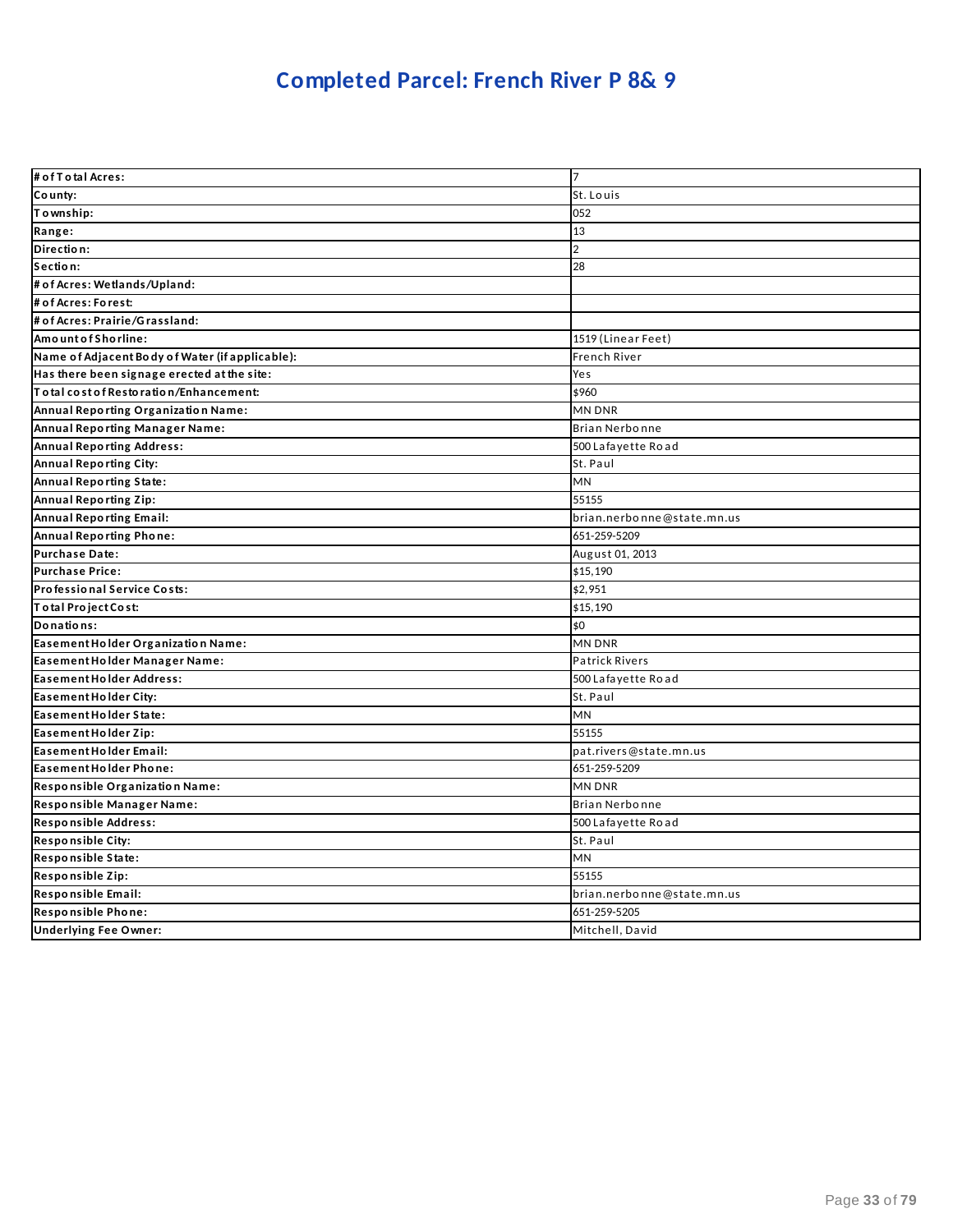# **Completed Parcel: Garvin Brook, P4**

| # of T o tal Acres:                             | 9.9                        |
|-------------------------------------------------|----------------------------|
| County:                                         | Winona                     |
| Township:                                       | 106                        |
| Range:                                          | 08                         |
| Direction:                                      | $\overline{2}$             |
| Section:                                        | 04                         |
| # of Acres: Wetlands/Upland:                    |                            |
| # of Acres: Forest:                             |                            |
| # of Acres: Prairie/Grassland:                  |                            |
| Amount of Shorline:                             | 3500 (Linear Feet)         |
| Name of Adjacent Body of Water (if applicable): | Garvin Brook               |
| Has there been signage erected at the site:     | Yes                        |
| Total cost of Restoration/Enhancement:          | \$1,040                    |
| Annual Reporting Organization Name:             | MN DNR                     |
| Annual Reporting Manager Name:                  | Brian Nerbonne             |
| <b>Annual Reporting Address:</b>                | 500 Lafayette Road         |
| <b>Annual Reporting City:</b>                   | St. Paul                   |
| Annual Reporting State:                         | MN                         |
| Annual Reporting Zip:                           | 55155                      |
| <b>Annual Reporting Email:</b>                  | brian.nerbonne@state.mn.us |
| Annual Reporting Phone:                         | 651-259-5209               |
| <b>Purchase Date:</b>                           | February 13, 2013          |
| <b>Purchase Price:</b>                          | \$50,378                   |
| Professional Service Costs:                     | \$5,951                    |
| Total Project Cost:                             | \$50,378                   |
| Donations:                                      | \$0                        |
| Easement Holder Organization Name:              | <b>MN DNR</b>              |
| Easement Holder Manager Name:                   | <b>Patrick Rivers</b>      |
| Easement Holder Address:                        | 500 Lafayette Road         |
| Easement Holder City:                           | St. Paul                   |
| Easement Holder State:                          | MN                         |
| Easement Holder Zip:                            | 55155                      |
| Easement Holder Email:                          | pat.rivers@state.mn.us     |
| Easement Holder Phone:                          | 651-259-5209               |
| Responsible Organization Name:                  | MN DNR                     |
| Responsible Manager Name:                       | Brian Nerbonne             |
| Responsible Address:                            | 500 Lafayette Road         |
| <b>Responsible City:</b>                        | St. Paul                   |
| Responsible State:                              | MN                         |
| Responsible Zip:                                | 55155                      |
| Responsible Email:                              | brian.nerbonne@state.mn.us |
| Responsible Phone:                              | 651-259-5205               |
| <b>Underlying Fee Owner:</b>                    | Oevering, Thomas           |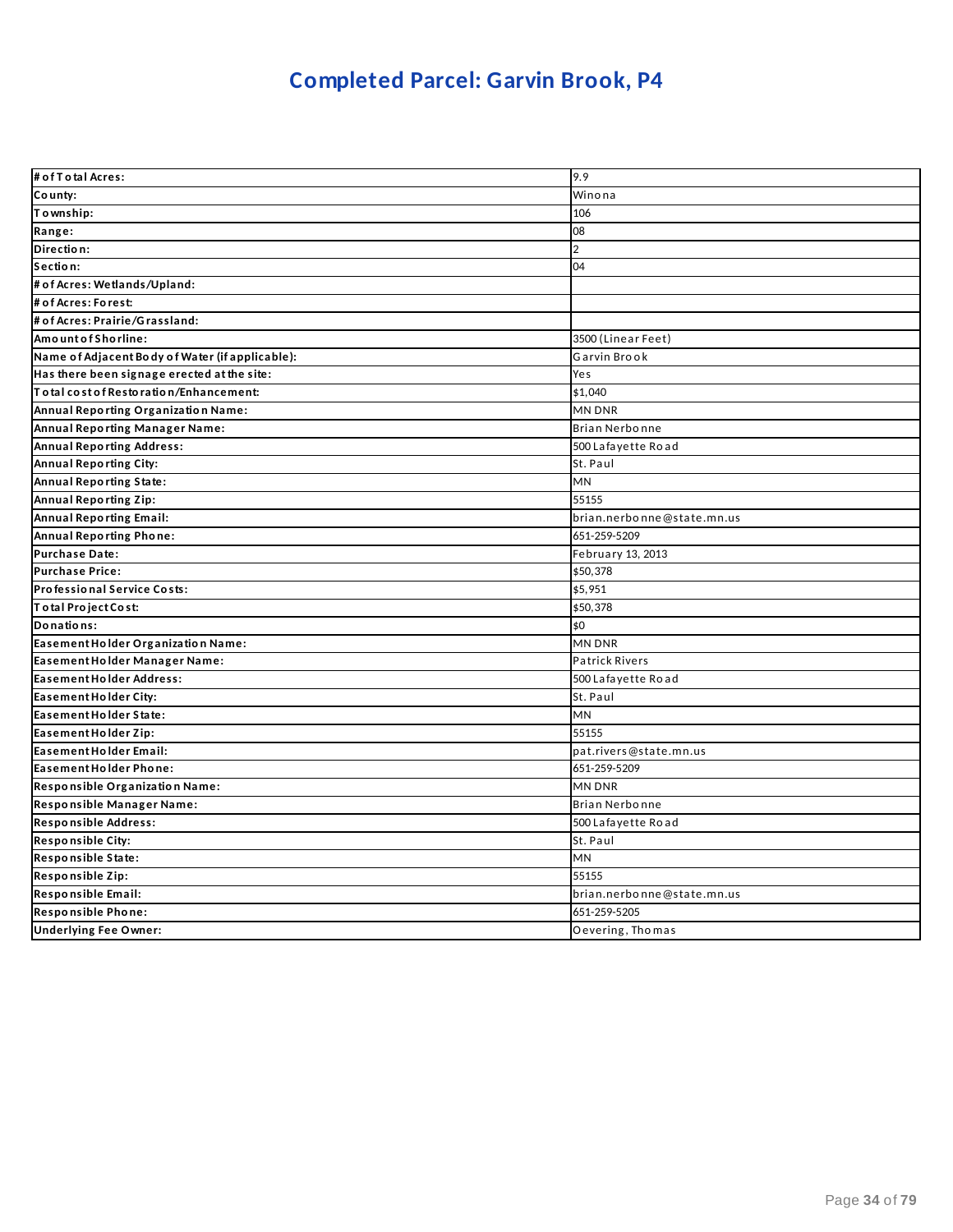# **Completed Parcel: Kabekona River 30**

| # of T o tal Acres:                             | 6                          |
|-------------------------------------------------|----------------------------|
| County:                                         | Hubbard                    |
| Township:                                       | 143                        |
| Range:                                          | 33                         |
| Direction:                                      | $\overline{2}$             |
| Section:                                        | 02                         |
| # of Acres: Wetlands/Upland:                    |                            |
| # of Acres: Forest:                             |                            |
| # of Acres: Prairie/Grassland:                  |                            |
| Amount of Shorline:                             | 2064 (Linear Feet)         |
| Name of Adjacent Body of Water (if applicable): | Kabekona River             |
| Has there been signage erected at the site:     | Yes                        |
| Total cost of Restoration/Enhancement:          | \$0                        |
| Annual Reporting Organization Name:             | <b>MN DNR</b>              |
| Annual Reporting Manager Name:                  | Brian Nerbonne             |
| <b>Annual Reporting Address:</b>                | 500 Lafayette Road         |
| Annual Reporting City:                          | St. Paul                   |
| Annual Reporting State:                         | <b>MN</b>                  |
| Annual Reporting Zip:                           | 55155                      |
| <b>Annual Reporting Email:</b>                  | brian.nerbonne@state.mn.us |
| Annual Reporting Phone:                         | 651-259-5209               |
| Purchase Date:                                  | June 07, 2013              |
| <b>Purchase Price:</b>                          | \$19,523                   |
| Professional Service Costs:                     | \$3,731                    |
| Total Project Cost:                             | \$19,523                   |
| Donations:                                      | \$0                        |
| Easement Holder Organization Name:              | <b>MN DNR</b>              |
| Easement Holder Manager Name:                   | <b>Patrick Rivers</b>      |
| Easement Holder Address:                        | 500 Lafayette Road         |
| Easement Holder City:                           | St. Paul                   |
| Easement Holder State:                          | <b>MN</b>                  |
| Easement Holder Zip:                            | 55155                      |
| Easement Holder Email:                          | pat.rivers@state.mn.us     |
| Easement Holder Phone:                          | 651-259-5209               |
| Responsible Organization Name:                  | <b>MN DNR</b>              |
| Responsible Manager Name:                       | Brian Nerbonne             |
| Responsible Address:                            | 500 Lafayette Road         |
| <b>Responsible City:</b>                        | St. Paul                   |
| Responsible State:                              | <b>MN</b>                  |
| Responsible Zip:                                | 55155                      |
| Responsible Email:                              | brian.nerbonne@state.mn.us |
| Responsible Phone:                              | 651-259-5205               |
| <b>Underlying Fee Owner:</b>                    | Ferguson, Thomas           |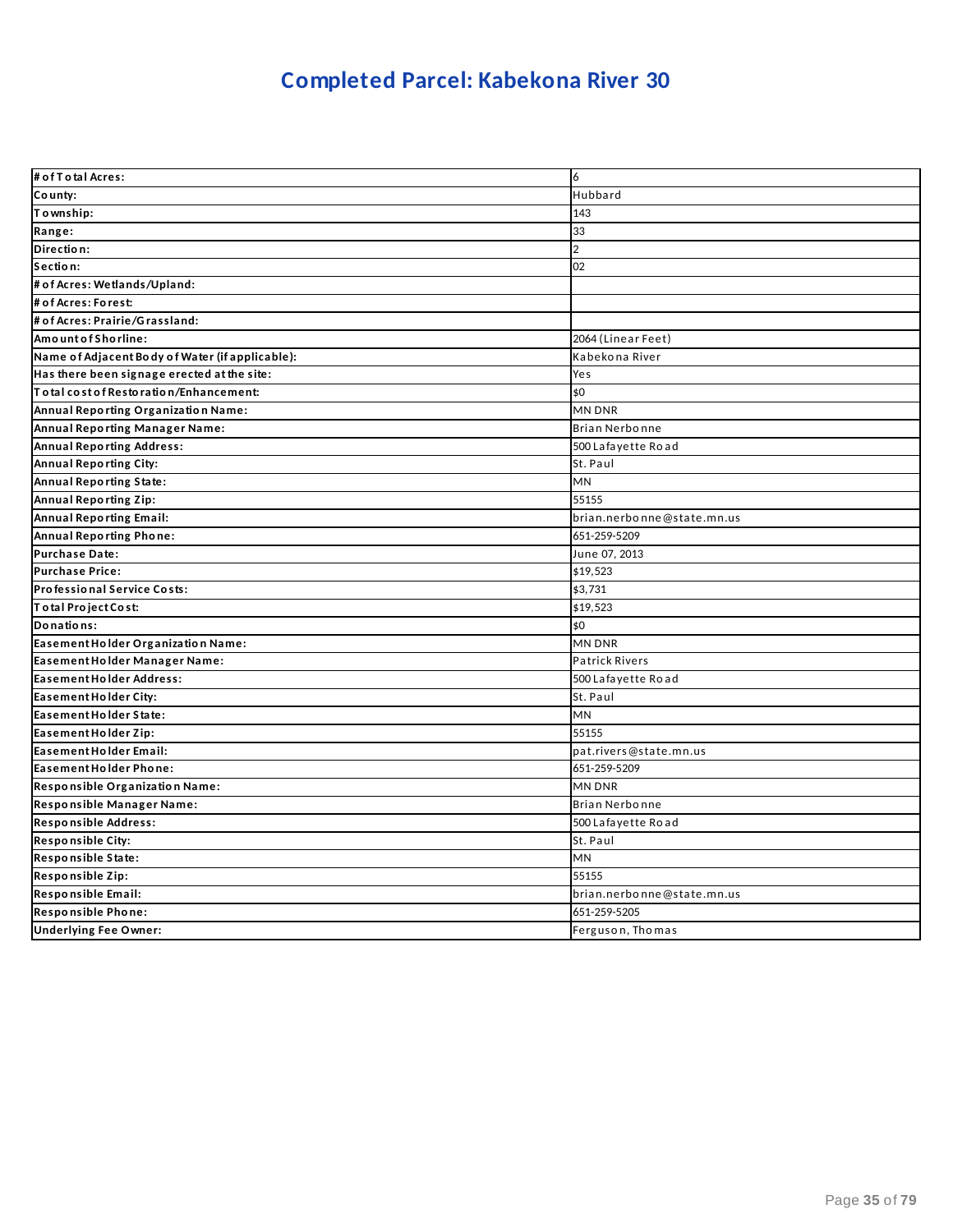# **Completed Parcel: Kimball Creek 4, 7, 8**

| # of T o tal Acres:                             | 17                         |
|-------------------------------------------------|----------------------------|
| County:                                         | Cook                       |
| Township:                                       | 061                        |
| Range:                                          | 02                         |
| Direction:                                      | $\overline{2}$             |
| Section:                                        | 03                         |
| # of Acres: Wetlands/Upland:                    |                            |
| # of Acres: Forest:                             |                            |
| # of Acres: Prairie/Grassland:                  |                            |
| Amount of Shorline:                             | 2181 (Linear Feet)         |
| Name of Adjacent Body of Water (if applicable): | Kimball Creek              |
| Has there been signage erected at the site:     | Yes                        |
| To tal cost of Restoration/Enhancement:         | \$960                      |
| Annual Reporting Organization Name:             | <b>DNR</b>                 |
| <b>Annual Reporting Manager Name:</b>           | Brian Nerbonne             |
| <b>Annual Reporting Address:</b>                | 500 Lafayette Road         |
| Annual Reporting City:                          | Saint Paul                 |
| <b>Annual Reporting Zip:</b>                    | 55155                      |
| <b>Annual Reporting Email:</b>                  | brian.nerbonne@state.mn.us |
| <b>Annual Reporting Phone:</b>                  | 651-259-5209               |
| <b>Purchase Date:</b>                           | November 25, 2013          |
| <b>Purchase Price:</b>                          | \$45,569                   |
| Professional Service Costs:                     | \$5,837                    |
| Total Project Cost:                             | \$45,569                   |
| Donations:                                      | \$0                        |
| Easement Holder Organization Name:              | <b>DNR</b>                 |
| Easement Holder Manager Name:                   | <b>Patrick Rivers</b>      |
| <b>Easement Holder Address:</b>                 | 500 Lafayette Road         |
| Easement Holder City:                           | Saint Paul                 |
| Easement Holder State:                          | MN                         |
| Easement Holder Zip:                            | 55155                      |
| Easement Holder Email:                          | Pat.Rivers@state.mn.us     |
| Easement Holder Phone:                          | 651-259-5209               |
| Responsible Organization Name:                  | <b>DNR</b>                 |
| Responsible Manager Name:                       | Brian Nerbonne             |
| Responsible Address:                            | 500 Lafayette Road         |
| <b>Responsible City:</b>                        | Saint Paul                 |
| Responsible State:                              | MN                         |
| Responsible Zip:                                | 55155                      |
| Responsible Email:                              | brian.nerbonne@state.mn.us |
| Responsible Phone:                              | 651-259-5205               |
| <b>Underlying Fee Owner:</b>                    | Mathisen                   |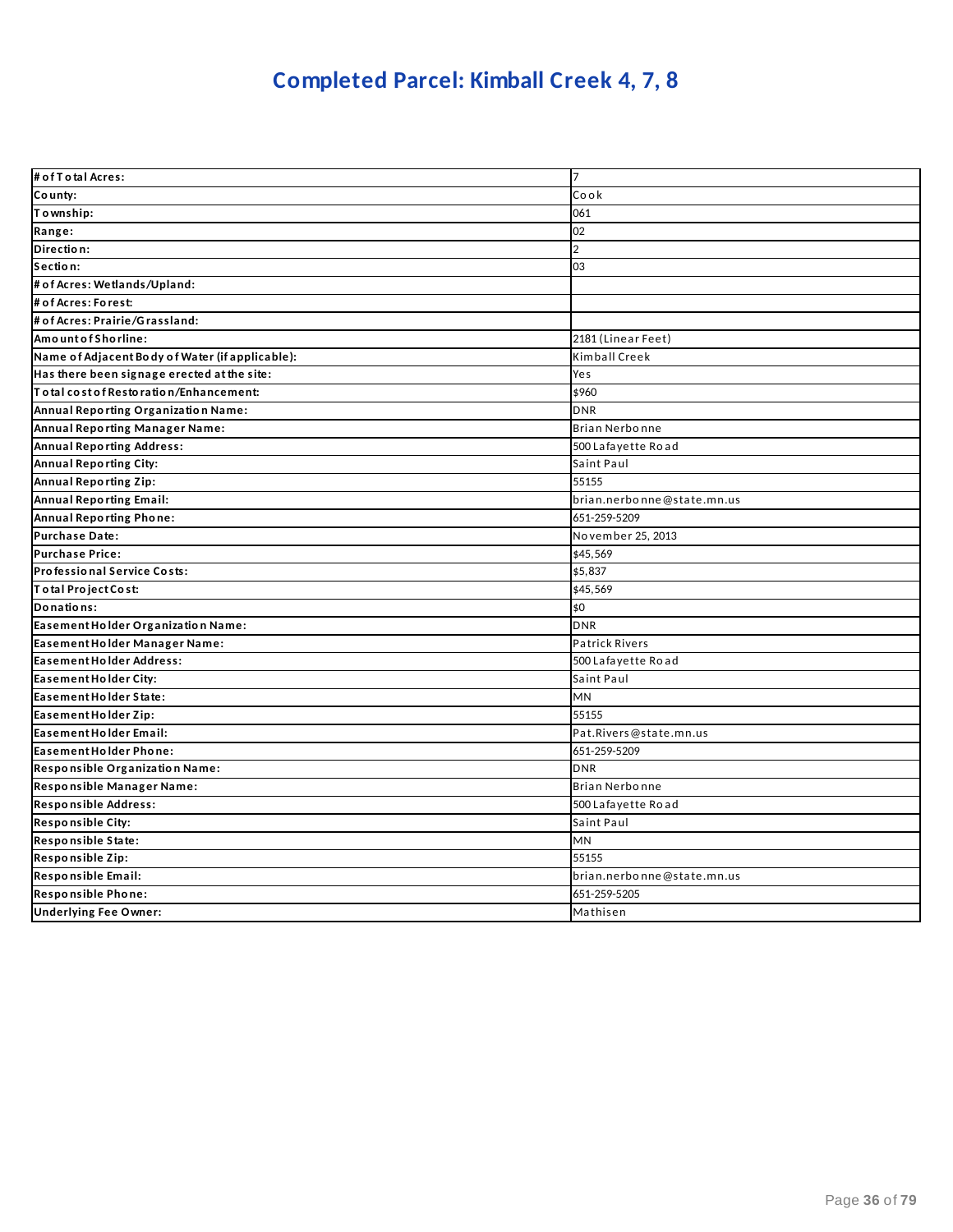### **Completed Parcel: Kimball Creek 5**

| # of T o tal Acres:                             | $\overline{2}$             |
|-------------------------------------------------|----------------------------|
| County:                                         | Cook                       |
| Township:                                       | 061                        |
| Range:                                          | 02                         |
| Direction:                                      | $\overline{2}$             |
| Section:                                        | 10                         |
| # of Acres: Wetlands/Upland:                    |                            |
| # of Acres: Forest:                             |                            |
| # of Acres: Prairie/Grassland:                  |                            |
| Amount of Shorline:                             | 1039.5 (Linear Feet)       |
| Name of Adjacent Body of Water (if applicable): | Kimball Creek              |
| Has there been signage erected at the site:     | Yes                        |
| To tal cost of Restoration/Enhancement:         | \$1,105                    |
| Annual Reporting Organization Name:             | <b>DNR</b>                 |
| Annual Reporting Manager Name:                  | Brian Nerbonne             |
| <b>Annual Reporting Address:</b>                | 500 Lafayette Road         |
| Annual Reporting City:                          | Saint Paul                 |
| Annual Reporting State:                         | <b>MN</b>                  |
| Annual Reporting Zip:                           | 55155                      |
| <b>Annual Reporting Email:</b>                  | brian.nerbonne@state.mn.us |
| Annual Reporting Phone:                         | 651.259.5209               |
| Purchase Date:                                  | April 09, 2014             |
| <b>Purchase Price:</b>                          | \$16,752                   |
| Professional Service Costs:                     | \$3,573                    |
| Total Project Cost:                             | \$16,752                   |
| Easement Holder Organization Name:              | <b>DNR</b>                 |
| Easement Holder Manager Name:                   | <b>Patrick Rivers</b>      |
| Easement Holder Address:                        | 500 Lafayette Road         |
| Easement Holder City:                           | Saint Paul                 |
| Easement Holder State:                          | <b>MN</b>                  |
| Easement Holder Zip:                            | 55155                      |
| Easement Holder Email:                          | pat.riversl@state.mn.us    |
| Easement Holder Phone:                          | 651.259.5209               |
| Responsible Organization Name:                  | <b>DNR</b>                 |
| Responsible Manager Name:                       | Brian Nerbonne             |
| Responsible Address:                            | 500 Lafayette Road         |
| Responsible City:                               | Saint Paul                 |
| Responsible State:                              | MN                         |
| Responsible Zip:                                | 55155                      |
| Responsible Email:                              | brian.nerbonne@state.mn.us |
| Responsible Phone:                              | 651.259.5205               |
| <b>Underlying Fee Owner:</b>                    | McFarlane                  |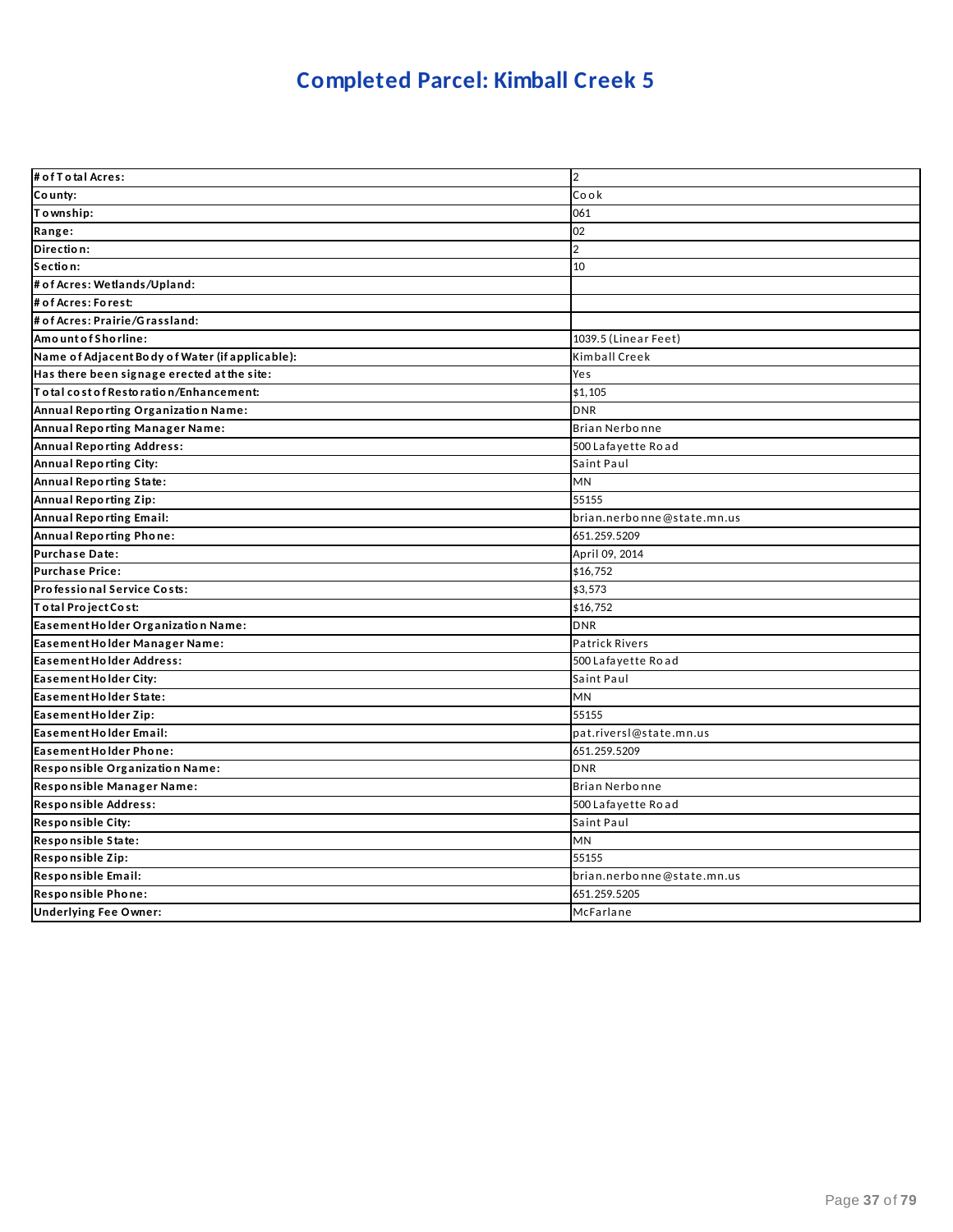### **Completed Parcel: Kimball Creek 6**

| # of T o tal Acres:                             | 5.8                        |
|-------------------------------------------------|----------------------------|
| County:                                         | Cook                       |
| Township:                                       | 061                        |
| Range:                                          | 02                         |
| Direction:                                      | $\overline{2}$             |
| Section:                                        | 03                         |
| # of Acres: Wetlands/Upland:                    |                            |
| # of Acres: Forest:                             |                            |
| # of Acres: Prairie/Grassland:                  |                            |
| Amount of Shorline:                             | 1350 (Linear Feet)         |
| Name of Adjacent Body of Water (if applicable): | Kimball Creek              |
| Has there been signage erected at the site:     | Yes                        |
| Total cost of Restoration/Enhancement:          | \$960                      |
| Annual Reporting Organization Name:             | <b>MN DNR</b>              |
| Annual Reporting Manager Name:                  | Brian Nerbonne             |
| <b>Annual Reporting Address:</b>                | 500 Lafayette Road         |
| Annual Reporting City:                          | St. Paul                   |
| Annual Reporting State:                         | <b>MN</b>                  |
| <b>Annual Reporting Zip:</b>                    | 55155                      |
| <b>Annual Reporting Email:</b>                  | brian.nerbonne@state.mn.us |
| Annual Reporting Phone:                         | 651-259-5209               |
| <b>Purchase Date:</b>                           | September 06, 2013         |
| <b>Purchase Price:</b>                          | \$35,881                   |
| Professional Service Costs:                     | \$2,782                    |
| Total Project Cost:                             | \$35,881                   |
| Donations:                                      | \$0                        |
| Easement Holder Organization Name:              | <b>MN DNR</b>              |
| Easement Holder Manager Name:                   | <b>Patrick Rivers</b>      |
| Easement Holder Address:                        | 500 Lafayette Road         |
| Easement Holder City:                           | St. Paul                   |
| Easement Holder State:                          | MN                         |
| Easement Holder Zip:                            | 55155                      |
| Easement Holder Email:                          | pat.rivers@state.mn.us     |
| Easement Holder Phone:                          | 651-259-5209               |
| Responsible Organization Name:                  | <b>MN DNR</b>              |
| Responsible Manager Name:                       | <b>Brian Nerbonne</b>      |
| Responsible Address:                            | 500 Lafayette Road         |
| <b>Responsible City:</b>                        | St. Paul                   |
| Responsible State:                              | MN                         |
| Responsible Zip:                                | 55155                      |
| Responsible Email:                              | brian.nerbonne@state.mn.us |
| Responsible Phone:                              | 651-259-5205               |
| <b>Underlying Fee Owner:</b>                    | McFarlane, Paul            |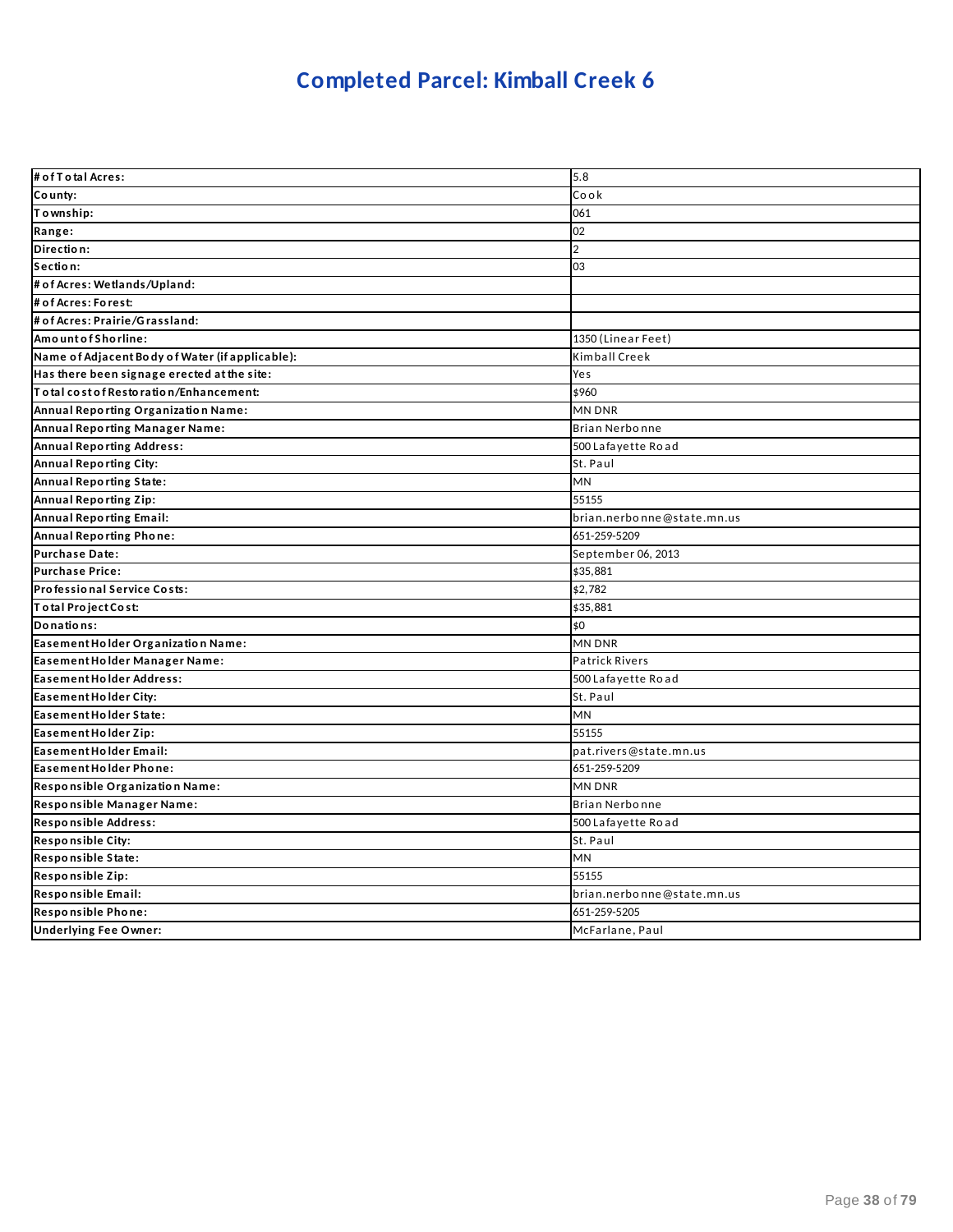### **Completed Parcel: Knife River, p40**

| # of T o tal Acres:                             | $\overline{7}$             |
|-------------------------------------------------|----------------------------|
| County:                                         | Lake                       |
| Township:                                       | 054                        |
| Range:                                          | 11                         |
| Direction:                                      | $\overline{2}$             |
| Section:                                        | 29                         |
| # of Acres: Wetlands/Upland:                    |                            |
| # of Acres: Forest:                             |                            |
| # of Acres: Prairie/Grassland:                  |                            |
| Amount of Shorline:                             | 1586 (Linear Feet)         |
| Name of Adjacent Body of Water (if applicable): | Knife River                |
| Has there been signage erected at the site:     | Yes                        |
| Total cost of Restoration/Enhancement:          | \$210                      |
| Annual Reporting Organization Name:             | MN DNR                     |
| Annual Reporting Manager Name:                  | Brian Nerbonne             |
| <b>Annual Reporting Address:</b>                | 500 Lafayette              |
| Annual Reporting City:                          | St. Paul                   |
| Annual Reporting State:                         | <b>MN</b>                  |
| Annual Reporting Zip:                           | 55155                      |
| <b>Annual Reporting Email:</b>                  | brian.nerbonne@state.mn.us |
| Annual Reporting Phone:                         | 651-259-5209               |
| Purchase Date:                                  | January 23, 2013           |
| Purchase Price:                                 | \$18,466                   |
| Professional Service Costs:                     | \$3,279                    |
| Total Project Cost:                             | \$18,466                   |
| Donations:                                      | \$0                        |
| Easement Holder Organization Name:              | MN DNR                     |
| Easement Holder Manager Name:                   | <b>Patrick Rivers</b>      |
| Easement Holder Address:                        | 500 Lafayette Road         |
| Easement Holder City:                           | St. Paul                   |
| Easement Holder State:                          | MN                         |
| Easement Holder Zip:                            | 55155                      |
| Easement Holder Email:                          | pat.rivers@state.mn.us     |
| Easement Holder Phone:                          | 651-259-5209               |
| Responsible Organization Name:                  | MN DNR                     |
| Responsible Manager Name:                       | Brian Nerbonne             |
| Responsible Address:                            | 500 Lafayette Road         |
| Responsible City:                               | St. Paul                   |
| Responsible State:                              | MN                         |
| Responsible Zip:                                | 55155                      |
| Responsible Email:                              | brian.nerbonne@state.mn.us |
| Responsible Phone:                              | 651.259.5205               |
| <b>Underlying Fee Owner:</b>                    | Roper, Thomas              |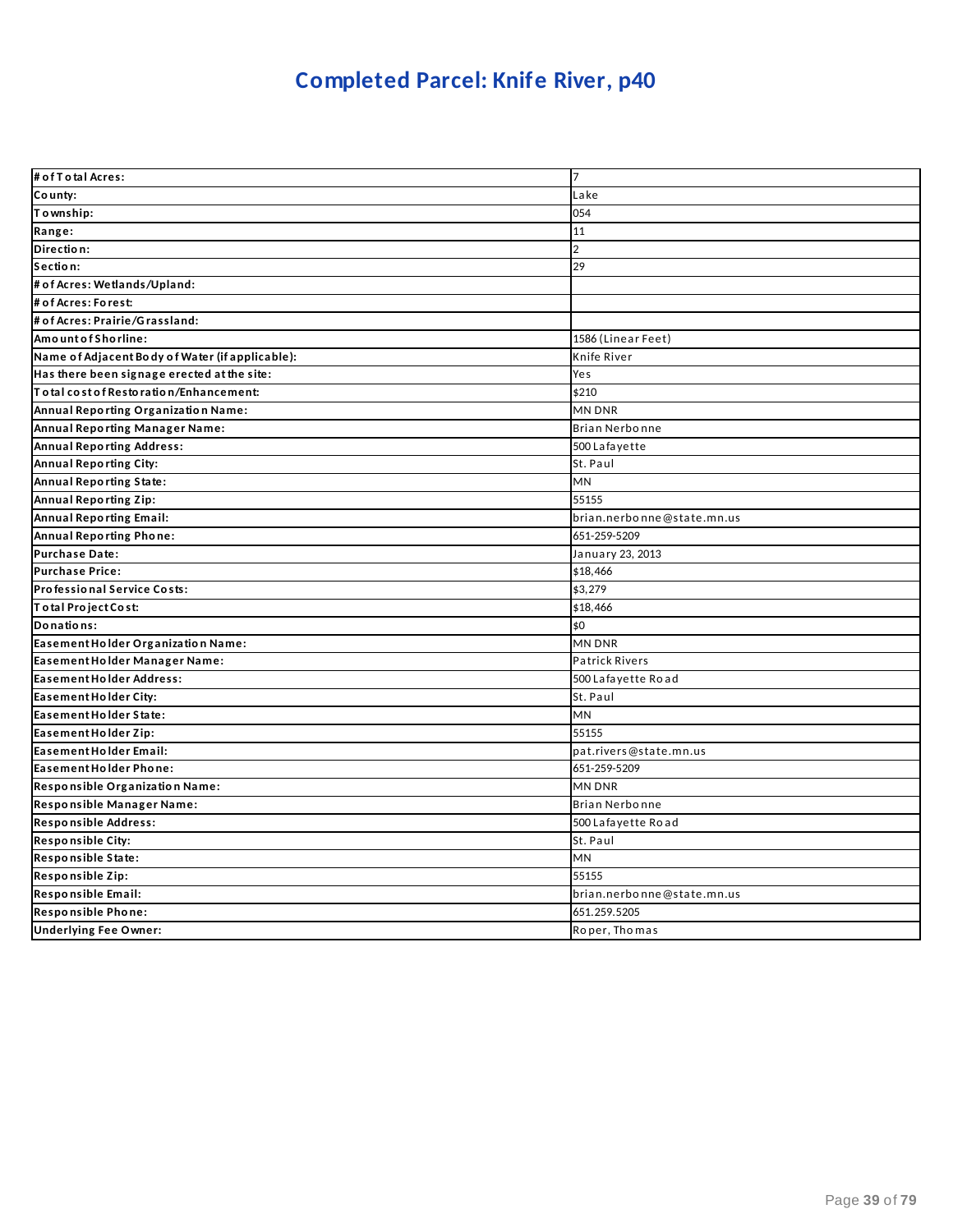### **Completed Parcel: Knife River, p41**

| # of T o tal Acres:                             | 4                          |
|-------------------------------------------------|----------------------------|
| County:                                         | Lake                       |
| Township:                                       | 052                        |
| Range:                                          | 11                         |
| Direction:                                      | $\overline{2}$             |
| Section:                                        | 05                         |
| # of Acres: Wetlands/Upland:                    |                            |
| # of Acres: Forest:                             |                            |
| # of Acres: Prairie/Grassland:                  |                            |
| Amount of Shorline:                             | 1627 (Linear Feet)         |
| Name of Adjacent Body of Water (if applicable): | Knife River                |
| Has there been signage erected at the site:     | Yes                        |
| To tal cost of Restoration/Enhancement:         | \$210                      |
| Annual Reporting Organization Name:             | <b>MN DNR</b>              |
| Annual Reporting Manager Name:                  | Brian Nerbonne             |
| <b>Annual Reporting Address:</b>                | 500 Lafayette Road         |
| Annual Reporting City:                          | St. Paul                   |
| Annual Reporting State:                         | MN                         |
| Annual Reporting Zip:                           | 55155                      |
| <b>Annual Reporting Email:</b>                  | brian.nerbonne@state.mn.us |
| Annual Reporting Phone:                         | 651-259-5209               |
| Purchase Date:                                  | March 11, 2013             |
| Purchase Price:                                 | \$14,178                   |
| Professional Service Costs:                     | \$5,546                    |
| Total Project Cost:                             | \$14,178                   |
| Donations:                                      | \$0                        |
| Easement Holder Organization Name:              | <b>MN DNR</b>              |
| Easement Holder Manager Name:                   | <b>Patrick Rivers</b>      |
| Easement Holder Address:                        | 500 Lafayette Road         |
| Easement Holder City:                           | St. Paul                   |
| Easement Holder State:                          | <b>MN</b>                  |
| Easement Holder Zip:                            | 55155                      |
| Easement Holder Email:                          | pat.rivers@state.mn.us     |
| Easement Holder Phone:                          | 651-259-2509               |
| Responsible Organization Name:                  | <b>MN DNR</b>              |
| Responsible Manager Name:                       | Brian Nerbonne             |
| Responsible Address:                            | 500 Lafayette Road         |
| Responsible City:                               | St. Paul                   |
| Responsible State:                              | <b>MN</b>                  |
| Responsible Zip:                                | 55155                      |
| Responsible Email:                              | brian.nerbonne@state.mn.us |
| Responsible Phone:                              | 651-259-2505               |
| <b>Underlying Fee Owner:</b>                    | Guiney, Thomas             |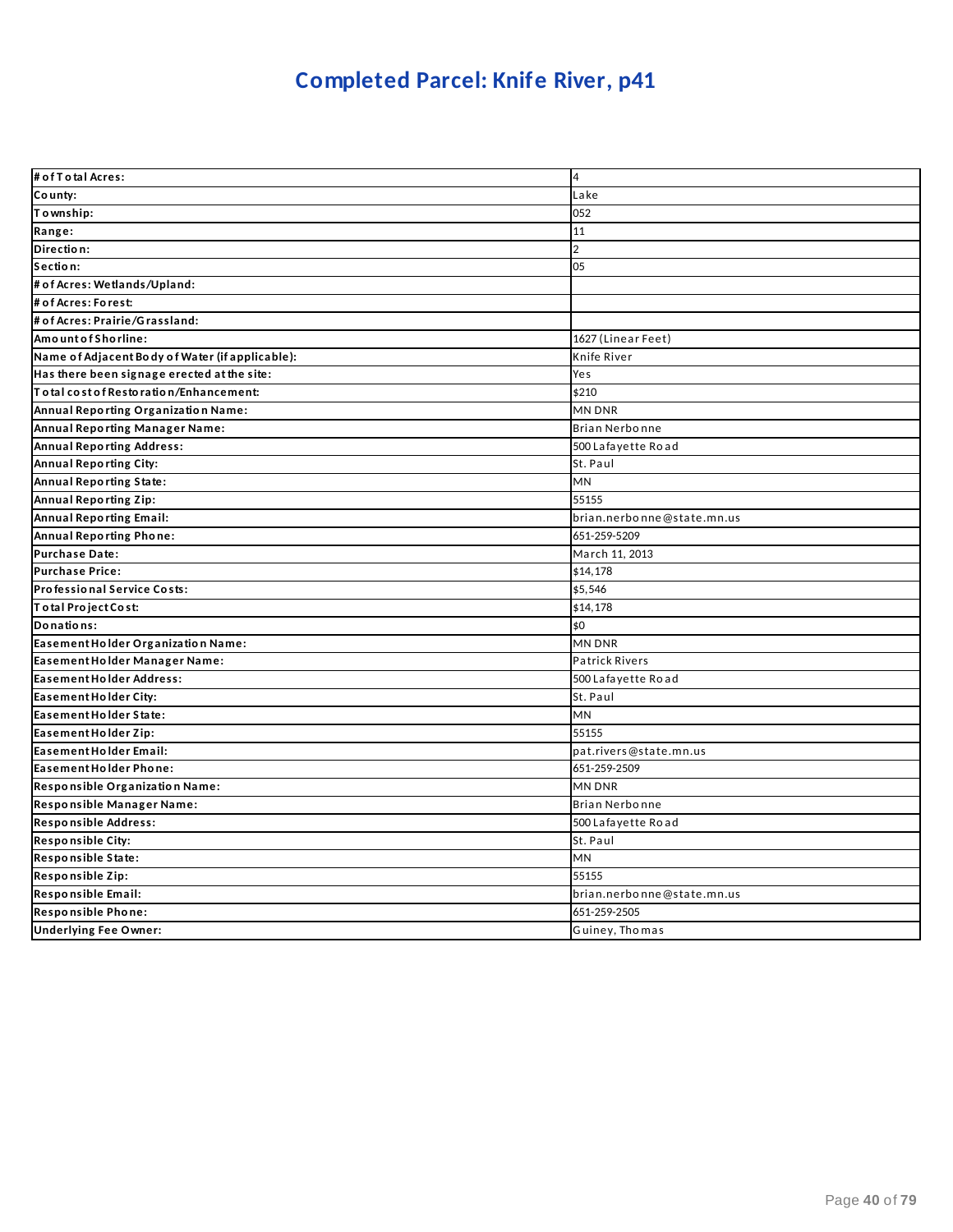### **Completed Parcel: Little Rock Creek P4**

| # of T o tal Acres:                             | 8.699999999999999          |
|-------------------------------------------------|----------------------------|
| County:                                         | Benton                     |
| To wnship:                                      | 038                        |
| Range:                                          | 31                         |
| Direction:                                      | $\overline{2}$             |
| Section:                                        | 10                         |
| # of Acres: Wetlands/Upland:                    |                            |
| # of Acres: Forest:                             |                            |
| # of Acres: Prairie/Grassland:                  |                            |
| Amount of Shorline:                             | 3340 (Linear Feet)         |
| Name of Adjacent Body of Water (if applicable): | Little Rock Creek          |
| Has there been signage erected at the site:     | Yes                        |
| Annual Reporting Organization Name:             | <b>MN DNR</b>              |
| Annual Reporting Manager Name:                  | Brian Nerbonne             |
| Annual Reporting Address:                       | 500 Lafayette Road         |
| Annual Reporting City:                          | St. Paul                   |
| Annual Reporting State:                         | <b>MN</b>                  |
| Annual Reporting Zip:                           | 55155                      |
| <b>Annual Reporting Email:</b>                  | brian.nerbonne@state.mn.us |
| Annual Reporting Phone:                         | 651-259-5209               |
| Purchase Date:                                  | June 28, 2012              |
| <b>Purchase Price:</b>                          | \$36,498                   |
| Professional Service Costs:                     | \$4,811                    |
| Total Project Cost:                             | \$36,498                   |
| Donations:                                      | \$0                        |
| Easement Holder Organization Name:              | <b>MN DNR</b>              |
| Easement Holder Manager Name:                   | <b>Patrick Rivers</b>      |
| Easement Holder Address:                        | 500 Lafayette Road         |
| Easement Holder City:                           | St. Paul                   |
| Easement Holder State:                          | <b>MN</b>                  |
| Easement Holder Zip:                            | 55155                      |
| Easement Holder Email:                          | pat.rivers@state.mn.us     |
| Easement Holder Phone:                          | 651-259-5209               |
| Responsible Organization Name:                  | <b>MN DNR</b>              |
| Responsible Manager Name:                       | Brian Nerbonne             |
| <b>Responsible Address:</b>                     | 500 Lafayette Road         |
| <b>Responsible City:</b>                        | St. Paul                   |
| Responsible State:                              | MN                         |
| Responsible Zip:                                | 55155                      |
| Responsible Email:                              | brian.nerbonne@state.mn.us |
| Responsible Phone:                              | 651.259.5205               |
| <b>Underlying Fee Owner:</b>                    | Lahr, Patrick              |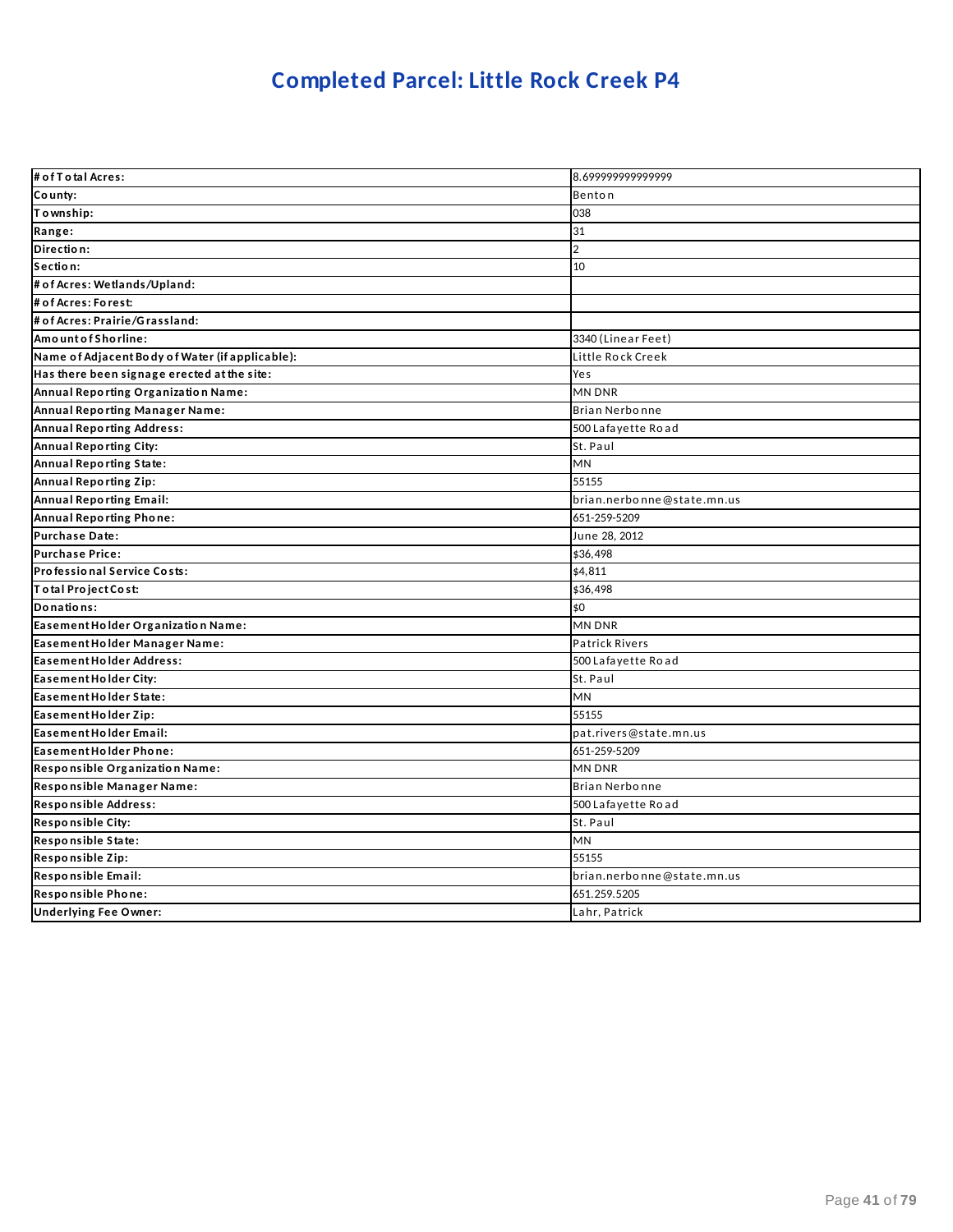### **Completed Parcel: Little West Branch Knife River, 13 &14**

| # of T o tal Acres:                             | 8                           |
|-------------------------------------------------|-----------------------------|
| County:                                         | St. Louis                   |
| Township:                                       | 053                         |
| Range:                                          | 12                          |
| Direction:                                      | $\overline{2}$              |
| Section:                                        | 32                          |
| # of Acres: Wetlands/Upland:                    |                             |
| # of Acres: Forest:                             |                             |
| # of Acres: Prairie/Grassland:                  |                             |
| Amount of Shorline:                             | 2160 (Linear Feet)          |
| Name of Adjacent Body of Water (if applicable): | Little West Br. Knife River |
| Has there been signage erected at the site:     | Yes                         |
| To tal cost of Restoration/Enhancement:         | \$960                       |
| Annual Reporting Organization Name:             | <b>DNR</b>                  |
| Annual Reporting Manager Name:                  | Brian Nerbonne              |
| <b>Annual Reporting Address:</b>                | 500 Lafayette Road          |
| <b>Annual Reporting City:</b>                   | Saint Paul                  |
| <b>Annual Reporting Zip:</b>                    | 55155                       |
| <b>Annual Reporting Email:</b>                  | brian.nerbonne@state.mn.us  |
| Annual Reporting Phone:                         | 651-259-5209                |
| <b>Purchase Date:</b>                           | June 05, 2014               |
| <b>Purchase Price:</b>                          | \$18,937                    |
| Professional Service Costs:                     | \$2,087                     |
| Total Project Cost:                             | \$18,937                    |
| Easement Holder Organization Name:              | <b>DNR</b>                  |
| Easement Holder Manager Name:                   | <b>Patrick Rivers</b>       |
| Easement Holder Address:                        | 500 Lafayette Road          |
| Easement Holder City:                           | Saint Paul                  |
| Easement Holder State:                          | MN                          |
| Easement Holder Zip:                            | 55155                       |
| Easement Holder Email:                          | pat.rivers@state.mn.us      |
| Easement Holder Phone:                          | 218.833.8612                |
| Responsible Organization Name:                  | <b>DNR</b>                  |
| Responsible Manager Name:                       | Brian Nerbonne              |
| Responsible Address:                            | 500 Lafayette Road          |
| <b>Responsible City:</b>                        | Saint Paul                  |
| Responsible State:                              | MN                          |
| Responsible Zip:                                | 55155                       |
| Responsible Email:                              | brian.nerbonne@state.mn.us  |
| Responsible Phone:                              | 651-259-5205                |
| <b>Underlying Fee Owner:</b>                    | Nelson                      |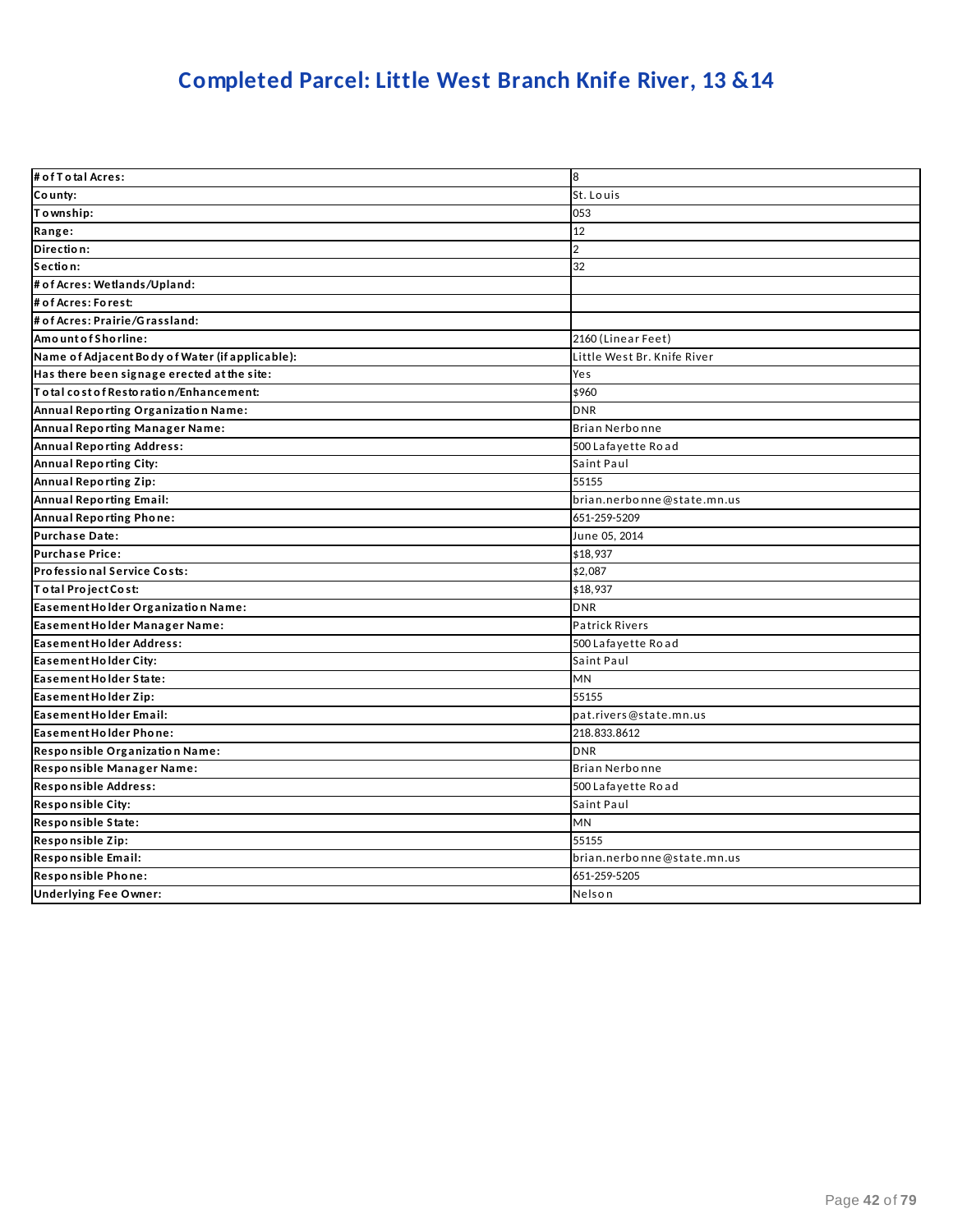### **Completed Parcel: Lost Lake AMA**

| # of T o tal Acres:                                                   | 6.3                             |
|-----------------------------------------------------------------------|---------------------------------|
| County:                                                               | Cass                            |
| Township:                                                             | 143                             |
| Range:                                                                | 30                              |
| Direction:                                                            | 2                               |
| Section:                                                              | 14                              |
| # of Acres: Wetlands/Upland:                                          |                                 |
| # of Acres: Forest:                                                   | 6.3                             |
| # of Acres: Prairie/Grassland:                                        |                                 |
| AmountofShorline:                                                     | 1700 (Linear Feet)              |
| Name of Adjacent Body of Water (if applicable):                       | Leech Lake                      |
| Has there been signage erected at the site:                           | Yes                             |
| Total cost of Restoration/Enhancement:                                | \$840                           |
| Annual Reporting Organization Name:                                   | <b>MN DNR</b>                   |
| Annual Reporting Manager Name:                                        | <b>Pat Rivers</b>               |
| <b>Annual Reporting Address:</b>                                      | 500 Lafayette Road              |
| Annual Reporting City:                                                | St. Paul                        |
| Annual Reporting State:                                               | <b>MN</b>                       |
| Annual Reporting Zip:                                                 | 55155                           |
| Annual Reporting Email:                                               | pat.rivers@state.mn.us          |
| Annual Reporting Phone:                                               | 651-259-5209                    |
| <b>Purchase Date:</b>                                                 | December 31, 2012               |
| <b>Purchase Price:</b>                                                | \$30,000                        |
| Professional Service Costs:                                           | \$16.299                        |
| Total Project Cost:                                                   | \$30,000                        |
| Property Managed By:                                                  | DNR - Aquatic Management Area - |
| Name of the unit area or location<br>government unit or land manager: | <b>Walker Area Fisheries</b>    |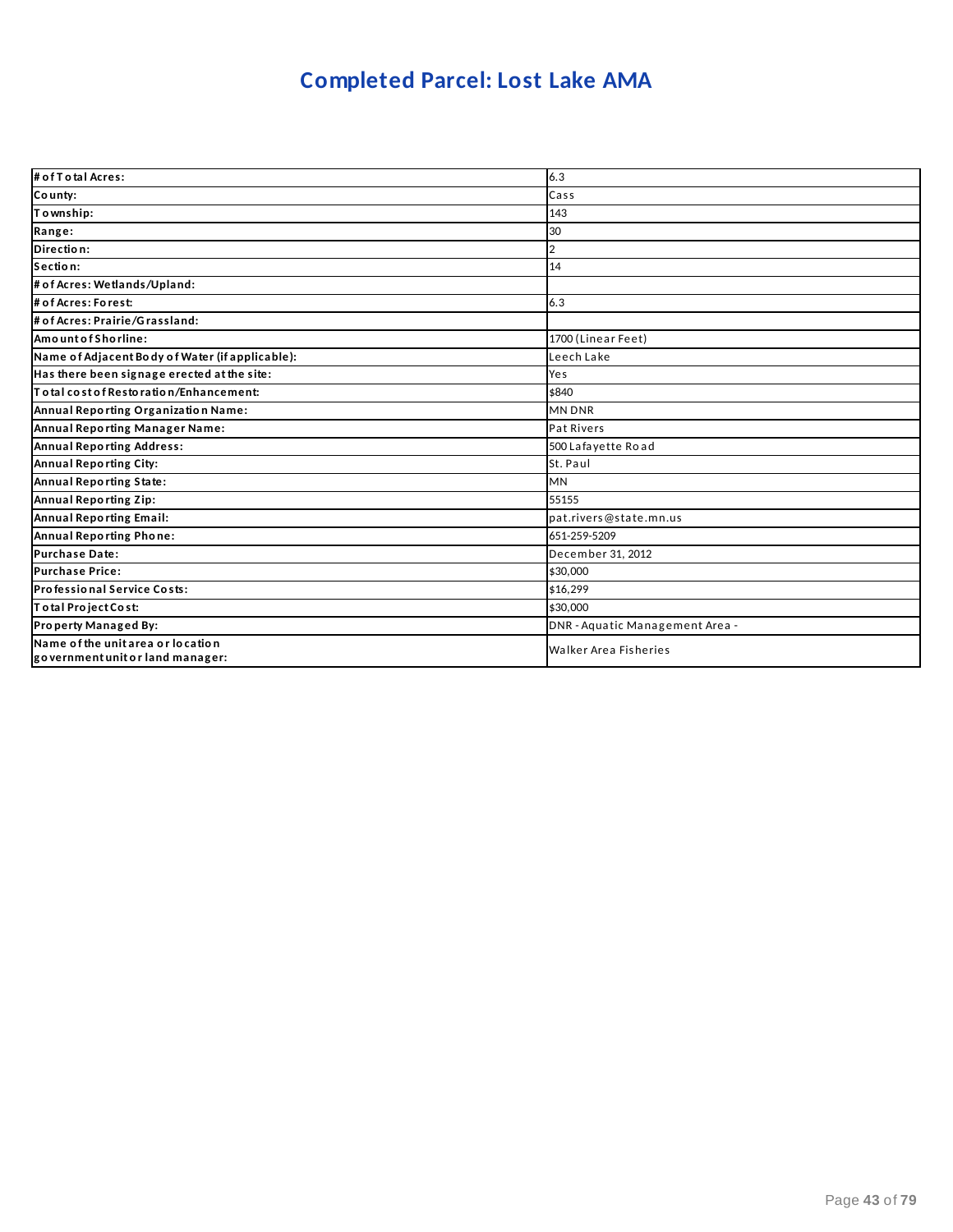### **Completed Parcel: Maud Lake AMA, P1**

| # of T o tal Acres:                                                   | 9                               |
|-----------------------------------------------------------------------|---------------------------------|
| County:                                                               | <b>Becker</b>                   |
| To wnship:                                                            | 138                             |
| Range:                                                                | 42                              |
| Direction:                                                            | 2                               |
| Section:                                                              | 28                              |
| # of Acres: Wetlands/Upland:                                          |                                 |
| # of Acres: Forest:                                                   |                                 |
| # of Acres: Prairie/Grassland:                                        |                                 |
| AmountofShorline:                                                     | 475 (Linear Feet)               |
| Name of Adjacent Body of Water (if applicable):                       | Maud Lake                       |
| Has there been signage erected at the site:                           | Yes                             |
| To tal cost of Restoration/Enhancement:                               | \$11,100                        |
| Annual Reporting Organization Name:                                   | <b>DNR</b>                      |
| Annual Reporting Manager Name:                                        | Pat Rivers                      |
| <b>Annual Reporting Address:</b>                                      | 500 Lafayette Road              |
| Annual Reporting City:                                                | Saint Paul                      |
| Annual Reporting Zip:                                                 | 55155                           |
| Annual Reporting Email:                                               | Pat.Rivers@state.mn.us          |
| Annual Reporting Phone:                                               | 651.259.5209                    |
| <b>Purchase Date:</b>                                                 | December 20, 2012               |
| <b>Purchase Price:</b>                                                | \$234,000                       |
| <b>Appraised Value:</b>                                               | \$234,000                       |
| Professional Service Costs:                                           | \$10,738                        |
| <b>Assessed Value:</b>                                                | \$129.900                       |
| Total Project Cost:                                                   | \$248,304                       |
| Donations:                                                            | \$0                             |
| Property Managed By:                                                  | DNR - Aquatic Management Area - |
| Name of the unit area or location<br>government unit or land manager: | Detroit Lake Area Fisheries     |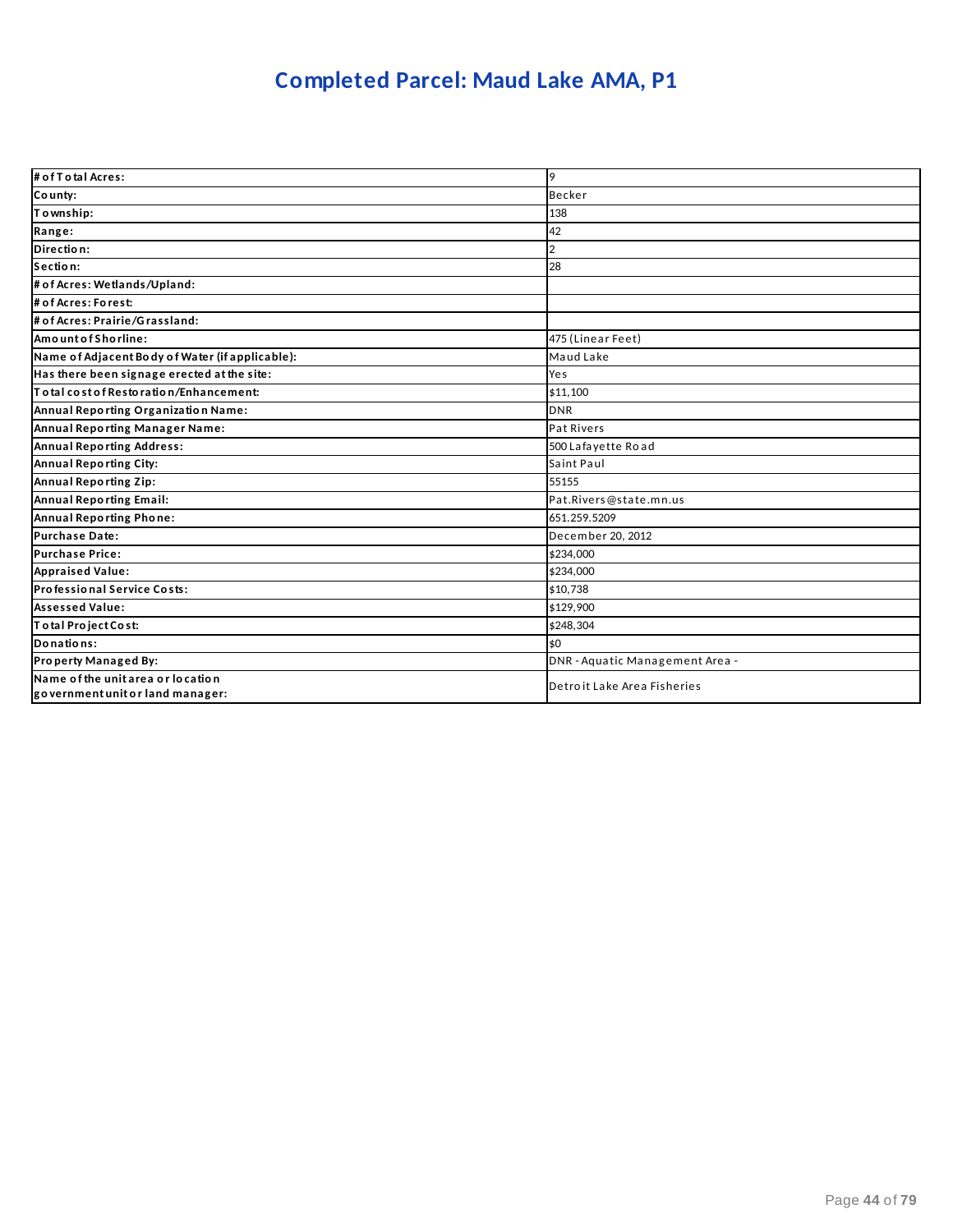# **Completed Parcel: Mazeppa Creek p5**

| # of T o tal Acres:                             | 13                         |
|-------------------------------------------------|----------------------------|
| County:                                         | Wabasha                    |
| Township:                                       | 109                        |
| Range:                                          | 14                         |
| Direction:                                      | $\overline{2}$             |
| Section:                                        | 09                         |
| # of Acres: Wetlands/Upland:                    |                            |
| # of Acres: Forest:                             |                            |
| # of Acres: Prairie/Grassland:                  |                            |
| AmountofShorline:                               | 4100 (Linear Feet)         |
| Name of Adjacent Body of Water (if applicable): | Mazeppa Creek              |
| Has there been signage erected at the site:     | Yes                        |
| lT o tal cost of Restoration/Enhancement:       | \$750                      |
| Annual Reporting Organization Name:             | <b>DNR</b>                 |
| Annual Reporting Manager Name:                  | Brian Nerbonne             |
| <b>Annual Reporting Address:</b>                | 500 Lafayette Road         |
| <b>Annual Reporting City:</b>                   | Saint Paul                 |
| Annual Reporting Zip:                           | 55155                      |
| Annual Reporting Email:                         | brian.nerbonne@state.mn.us |
| Annual Reporting Phone:                         | 651.259.5209               |
| <b>Purchase Date:</b>                           | June 23, 2014              |
| <b>Purchase Price:</b>                          | \$71,346                   |
| Professional Service Costs:                     | \$2,996                    |
| Total Project Cost:                             | \$71,346                   |
| Easement Holder Organization Name:              | <b>DNR</b>                 |
| Easement Holder Manager Name:                   | <b>Patrick Rivers</b>      |
| Easement Holder Address:                        | 500 Lafayette Road         |
| Easement Holder City:                           | Saint Paul                 |
| Easement Holder State:                          | <b>MN</b>                  |
| Easement Holder Zip:                            | 55155                      |
| Easement Holder Email:                          | Pat.Rivers@state.mn.us     |
| Easement Holder Phone:                          | 651.259.5209               |
| Responsible Organization Name:                  | <b>DNR</b>                 |
| Responsible Manager Name:                       | Brian Nerbonne             |
| Responsible Address:                            | 500 Lafayette Road         |
| Responsible City:                               | Saint Paul                 |
| Responsible State:                              | <b>MN</b>                  |
| Responsible Zip:                                | 55155                      |
| Responsible Email:                              | brian.nerbonne@state.mn.us |
| Responsible Phone:                              | 651.259.5205               |
| <b>Underlying Fee Owner:</b>                    | Post                       |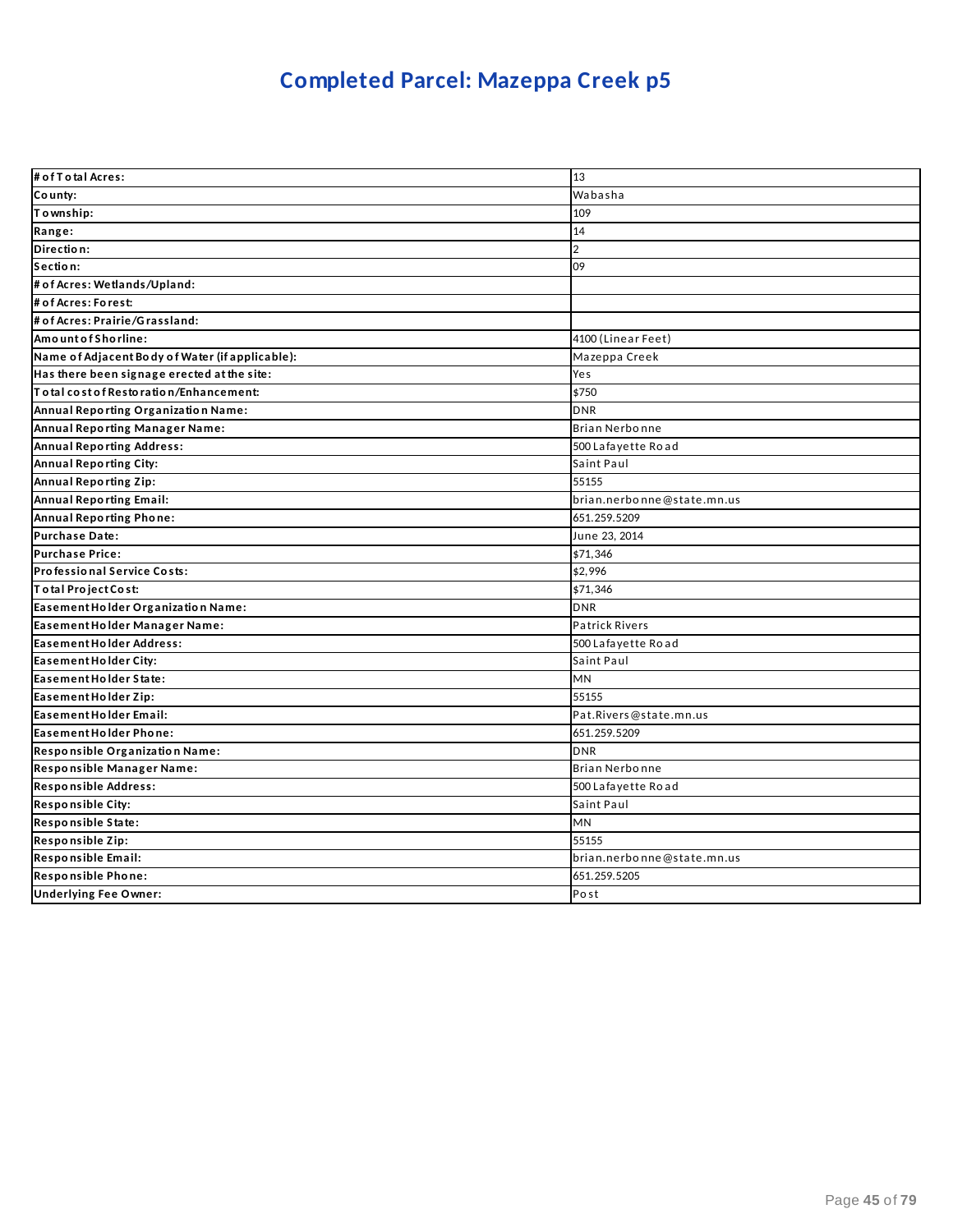### **Completed Parcel: Mill Creek 11**

| # of T otal Acres:                                               | 8                          |
|------------------------------------------------------------------|----------------------------|
| County:                                                          | Fillmore                   |
| Township:                                                        | 104                        |
| Range:                                                           | 11                         |
| Direction:                                                       | $\overline{2}$             |
| Section:                                                         | 05                         |
| # of Acres: Wetlands/Upland:                                     |                            |
| # of Acres: Forest:                                              |                            |
| # of Acres: Prairie/Grassland:                                   |                            |
| Amount of Shorline:                                              | 2650 (Linear Feet)         |
| Name of Adjacent Body of Water (if applicable):                  | Mill Creek                 |
| Has there been signage erected at the site:                      | Yes                        |
| $\overline{\mathsf{T}}$ o tal cost of Resto ratio n/Enhancement: | \$2,220                    |
| Annual Reporting Organization Name:                              | <b>DNR</b>                 |
| Annual Reporting Manager Name:                                   | Brian Nerbonne             |
| <b>Annual Reporting Address:</b>                                 | 500 Lafayette Road         |
| <b>Annual Reporting City:</b>                                    | Saint Paul                 |
| Annual Reporting State:                                          | <b>MN</b>                  |
| Annual Reporting Zip:                                            | 55155                      |
| <b>Annual Reporting Email:</b>                                   | brian.nerbonne@state.mn.us |
| Annual Reporting Phone:                                          | 218.833.8612               |
| <b>Purchase Price:</b>                                           | \$44,127                   |
| Professional Service Costs:                                      | \$4,132                    |
| Total Project Cost:                                              | \$44,127                   |
| Easement Holder Organization Name:                               | <b>DNR</b>                 |
| Easement Holder Manager Name:                                    | Pat Rivers                 |
| Easement Holder Address:                                         | 500 Lafayette Road         |
| Easement Holder City:                                            | Saint Paul                 |
| Easement Holder State:                                           | MN                         |
| Easement Holder Zip:                                             | 55155                      |
| Easement Holder Email:                                           | Pat.Rivers@state.mn.us     |
| Easement Holder Phone:                                           | 651.259.5209               |
| Responsible Organization Name:                                   | <b>DNR</b>                 |
| Responsible Manager Name:                                        | Brian Nerbonne             |
| Responsible Address:                                             | 500 Lafayette Road         |
| Responsible City:                                                | Saint Paul                 |
| Responsible State:                                               | <b>MN</b>                  |
| Responsible Zip:                                                 | 55155                      |
| Responsible Email:                                               | brian.nerbonne@state.mn.us |
| Responsible Phone:                                               | 651.259.5205               |
| <b>Underlying Fee Owner:</b>                                     | Perkins                    |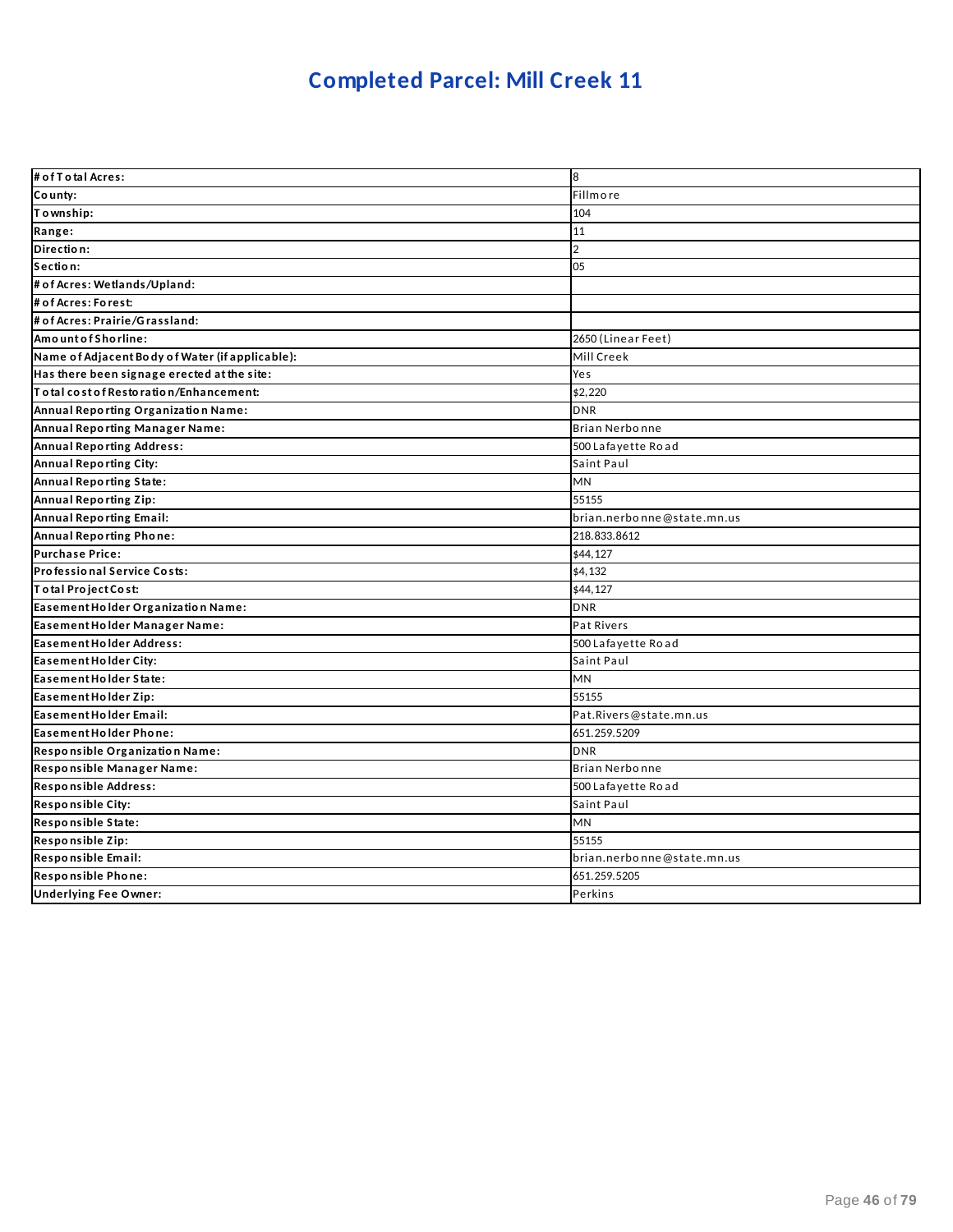### **Completed Parcel: Mill Creek 11A**

| # of T o tal Acres:                             | 0.2                        |
|-------------------------------------------------|----------------------------|
| County:                                         | Fillmore                   |
| Township:                                       | 104                        |
| Range:                                          | 11                         |
| Direction:                                      | $\overline{2}$             |
| Section:                                        | 06                         |
| # of Acres: Wetlands/Upland:                    |                            |
| # of Acres: Forest:                             |                            |
| # of Acres: Prairie/Grassland:                  |                            |
| AmountofShorline:                               | 100 (Linear Feet)          |
| Name of Adjacent Body of Water (if applicable): | Mill Creek                 |
| Has there been signage erected at the site:     | Yes                        |
| Total cost of Restoration/Enhancement:          | \$315                      |
| Annual Reporting Organization Name:             | MN DNR                     |
| Annual Reporting Manager Name:                  | Brian Nerbonne             |
| <b>Annual Reporting Address:</b>                | 500 Lafayette Road         |
| <b>Annual Reporting City:</b>                   | St. Paul                   |
| Annual Reporting State:                         | MN                         |
| Annual Reporting Zip:                           | 55155                      |
| <b>Annual Reporting Email:</b>                  | brian.nerbonne@state.mn.us |
| Annual Reporting Phone:                         | 651-259-5209               |
| <b>Purchase Date:</b>                           | May 08, 2013               |
| <b>Purchase Price:</b>                          | \$1,353                    |
| Professional Service Costs:                     | \$3,292                    |
| Total Project Cost:                             | \$5,060                    |
| Donations:                                      | \$0                        |
| Easement Holder Organization Name:              | <b>MN DNR</b>              |
| Easement Holder Manager Name:                   | <b>Patrick Rivers</b>      |
| Easement Holder Address:                        | 500 Lafayette Road         |
| Easement Holder City:                           | St. Paul                   |
| Easement Holder State:                          | MN                         |
| Easement Holder Zip:                            | 55155                      |
| Easement Holder Email:                          | pat.rivers@state.mn.us     |
| Easement Holder Phone:                          | 651-259-5209               |
| Responsible Organization Name:                  | <b>MN DNR</b>              |
| Responsible Manager Name:                       | Brian Nerbonne             |
| Responsible Address:                            | 500 Lafayette Road         |
| Responsible City:                               | St. Paul                   |
| Responsible State:                              | MN                         |
| Responsible Zip:                                | 55155                      |
| Responsible Email:                              | brian.nerbonne@state.mn.us |
| Responsible Phone:                              | 651-259-5205               |
| <b>Underlying Fee Owner:</b>                    | Simpson, James             |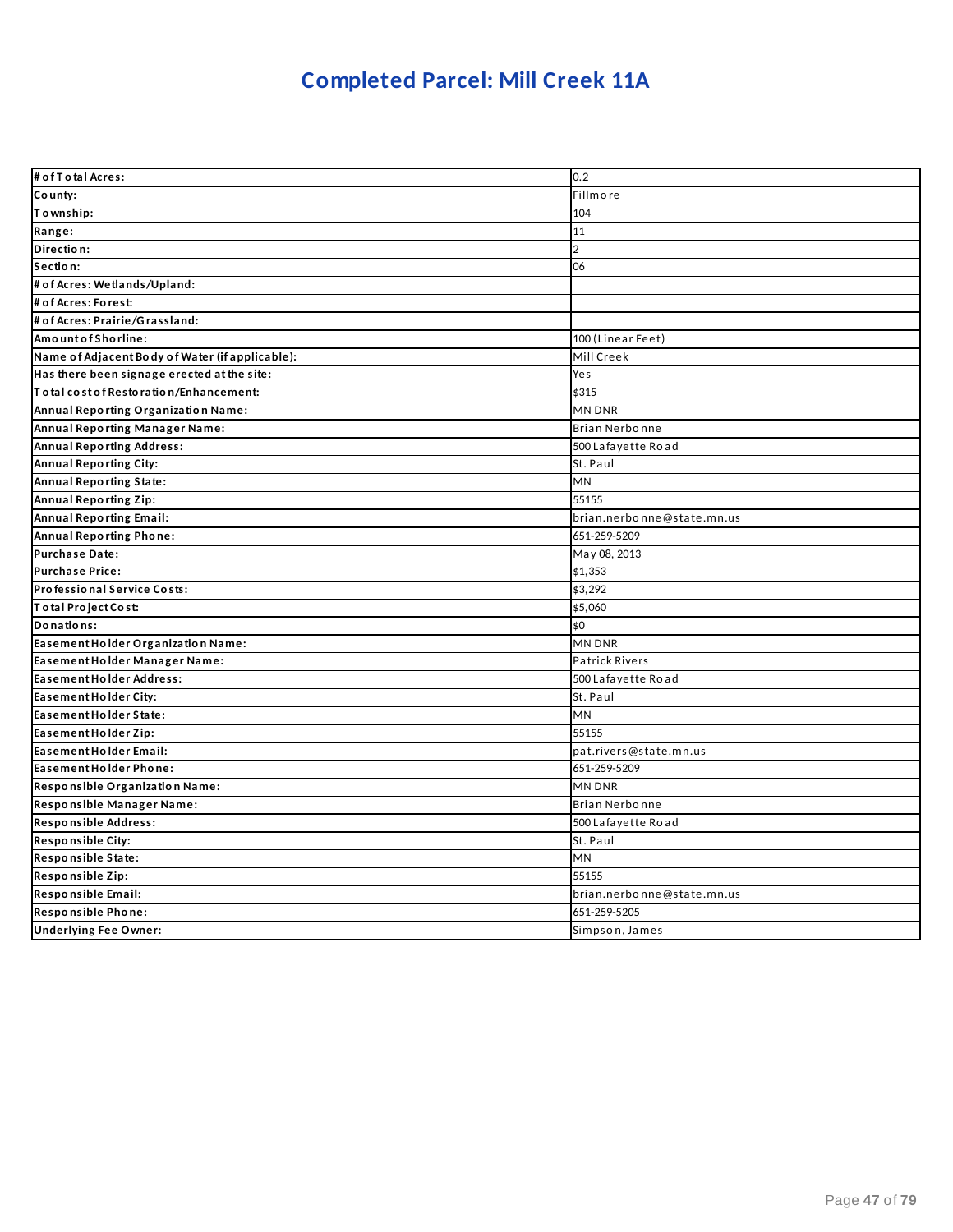### **Completed Parcel: Mill Creek, tr 3**

| # of T o tal Acres:                             | $\overline{2}$             |
|-------------------------------------------------|----------------------------|
| County:                                         | Fillmore                   |
| To wnship:                                      | 105                        |
| Range:                                          | 12                         |
| Direction:                                      | $\overline{2}$             |
| Section:                                        | 23                         |
| # of Acres: Wetlands/Upland:                    |                            |
| # of Acres: Forest:                             |                            |
| # of Acres: Prairie/Grassland:                  |                            |
| Amount of Shorline:                             | 775 (Linear Feet)          |
| Name of Adjacent Body of Water (if applicable): | Mill Creek                 |
| Has there been signage erected at the site:     | Yes                        |
| To tal cost of Restoration/Enhancement:         | \$430                      |
| Annual Reporting Organization Name:             | <b>DNR</b>                 |
| Annual Reporting Manager Name:                  | <b>Brian Nerbonne</b>      |
| Annual Reporting Address:                       | 500 Lafayette Road         |
| <b>Annual Reporting City:</b>                   | Saint Paul                 |
| Annual Reporting State:                         | MN                         |
| Annual Reporting Zip:                           | 55155                      |
| <b>Annual Reporting Email:</b>                  | brian.nerbonne@state.mn.us |
| Annual Reporting Phone:                         | 651.259.5209               |
| <b>Purchase Date:</b>                           | March 06, 2014             |
| <b>Purchase Price:</b>                          | \$11,629                   |
| Professional Service Costs:                     | \$5,378                    |
| Total Project Cost:                             | \$11,629                   |
| Easement Holder Organization Name:              | <b>DNR</b>                 |
| Easement Holder Manager Name:                   | <b>Patrick Rivers</b>      |
| Easement Holder Address:                        | 500 Lafayette Road         |
| Easement Holder City:                           | Saint Paul                 |
| Easement Holder State:                          | MN                         |
| Easement Holder Zip:                            | 55155                      |
| Easement Holder Email:                          | pat.riversl@state.mn.us    |
| <b>Easement Holder Phone:</b>                   | 651.259.5209               |
| Responsible Organization Name:                  | <b>DNR</b>                 |
| Responsible Manager Name:                       | Brian Nerbonne             |
| <b>Responsible Address:</b>                     | 500 Lafayette Road         |
| Responsible City:                               | Saint Paul                 |
| Responsible State:                              | MN                         |
| Responsible Zip:                                | 55155                      |
| Responsible Email:                              | brian.nerbonne@state.mn.us |
| Responsible Phone:                              | 651.259.5205               |
| <b>Underlying Fee Owner:</b>                    | Greenslade                 |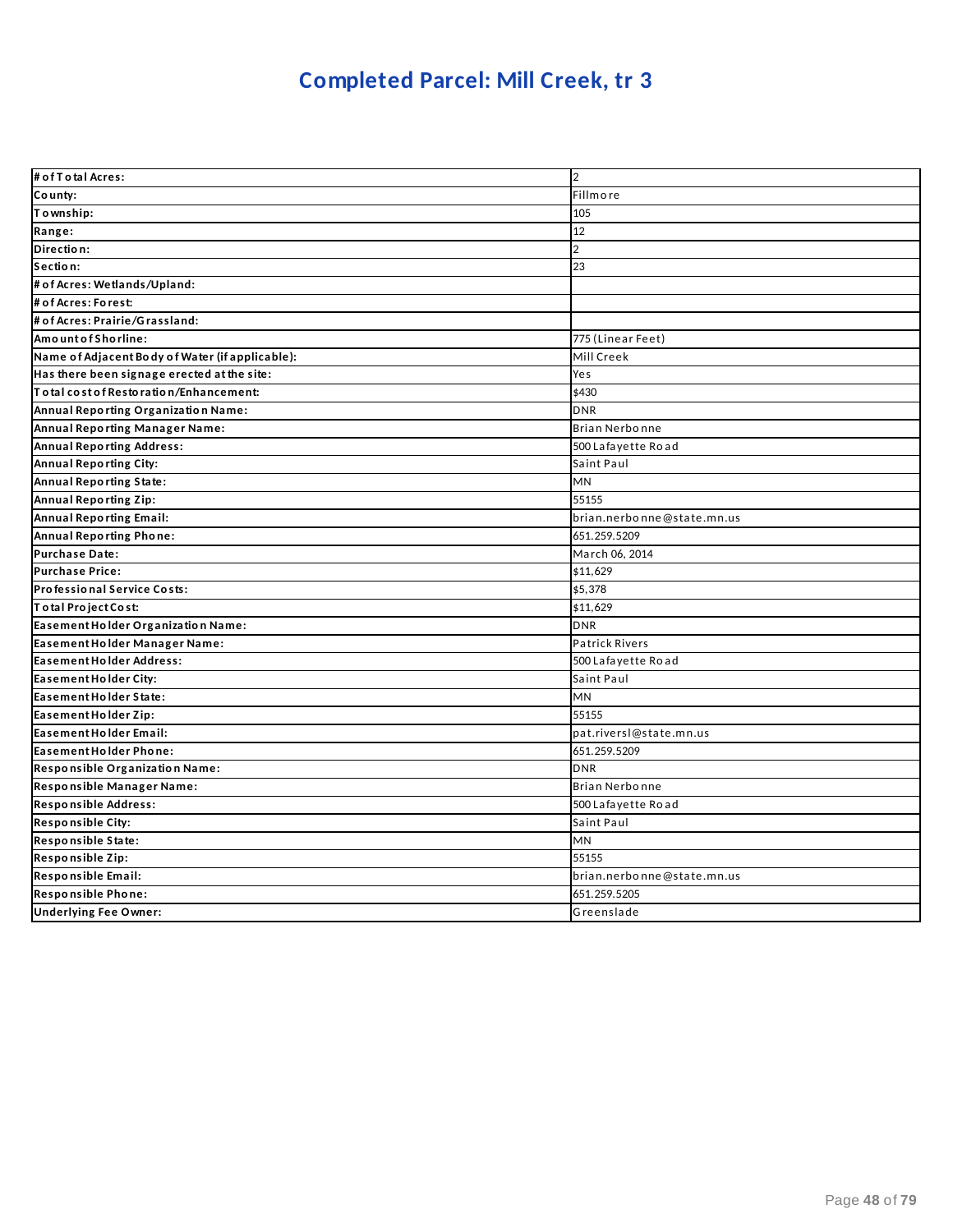### **Completed Parcel: Mistletoe**

| # of T o tal Acres:                             | 27                         |
|-------------------------------------------------|----------------------------|
| County:                                         | Cook                       |
| Township:                                       | 061                        |
| Range:                                          | 03                         |
| Direction:                                      | $\overline{2}$             |
| Section:                                        | 32                         |
| # of Acres: Wetlands/Upland:                    |                            |
| # of Acres: Forest:                             |                            |
| # of Acres: Prairie/Grassland:                  |                            |
| Amount of Shorline:                             | 7709 (Linear Feet)         |
| Name of Adjacent Body of Water (if applicable): | Mistletoe Creek            |
| Has there been signage erected at the site:     | Yes                        |
| Total cost of Restoration/Enhancement:          | \$960                      |
| Annual Reporting Organization Name:             | <b>MN DNR</b>              |
| Annual Reporting Manager Name:                  | Brian Nerbonne             |
| <b>Annual Reporting Address:</b>                | 500 Lafayette Road         |
| Annual Reporting City:                          | St. Paul                   |
| Annual Reporting State:                         | <b>MN</b>                  |
| Annual Reporting Zip:                           | 55155                      |
| <b>Annual Reporting Email:</b>                  | brian.nerbonne@state.mn.us |
| Annual Reporting Phone:                         | 651-259-5209               |
| <b>Purchase Date:</b>                           | August 26, 2103            |
| <b>Purchase Price:</b>                          | \$149,234                  |
| Professional Service Costs:                     | \$4,239                    |
| Total Project Cost:                             | \$149,234                  |
| Donations:                                      | \$0                        |
| Easement Holder Organization Name:              | <b>MN DNR</b>              |
| Easement Holder Manager Name:                   | <b>Patrick Rivers</b>      |
| Easement Holder Address:                        | 500 Lafayette Road         |
| Easement Holder City:                           | St. Paul                   |
| Easement Holder State:                          | MN                         |
| Easement Holder Zip:                            | 55155                      |
| Easement Holder Email:                          | pat.rivers@state.mn.us     |
| Easement Holder Phone:                          | 651-259-5209               |
| Responsible Organization Name:                  | <b>MN DNR</b>              |
| Responsible Manager Name:                       | <b>Brian Nerbonne</b>      |
| Responsible Address:                            | 500 Lafayette Road         |
| Responsible City:                               | St. Paul                   |
| Responsible State:                              | MN                         |
| Responsible Zip:                                | 55155                      |
| Responsible Email:                              | brian.nerbonne@state.mn.us |
| Responsible Phone:                              | 651-259-5205               |
| <b>Underlying Fee Owner:</b>                    | Kilen, Mark                |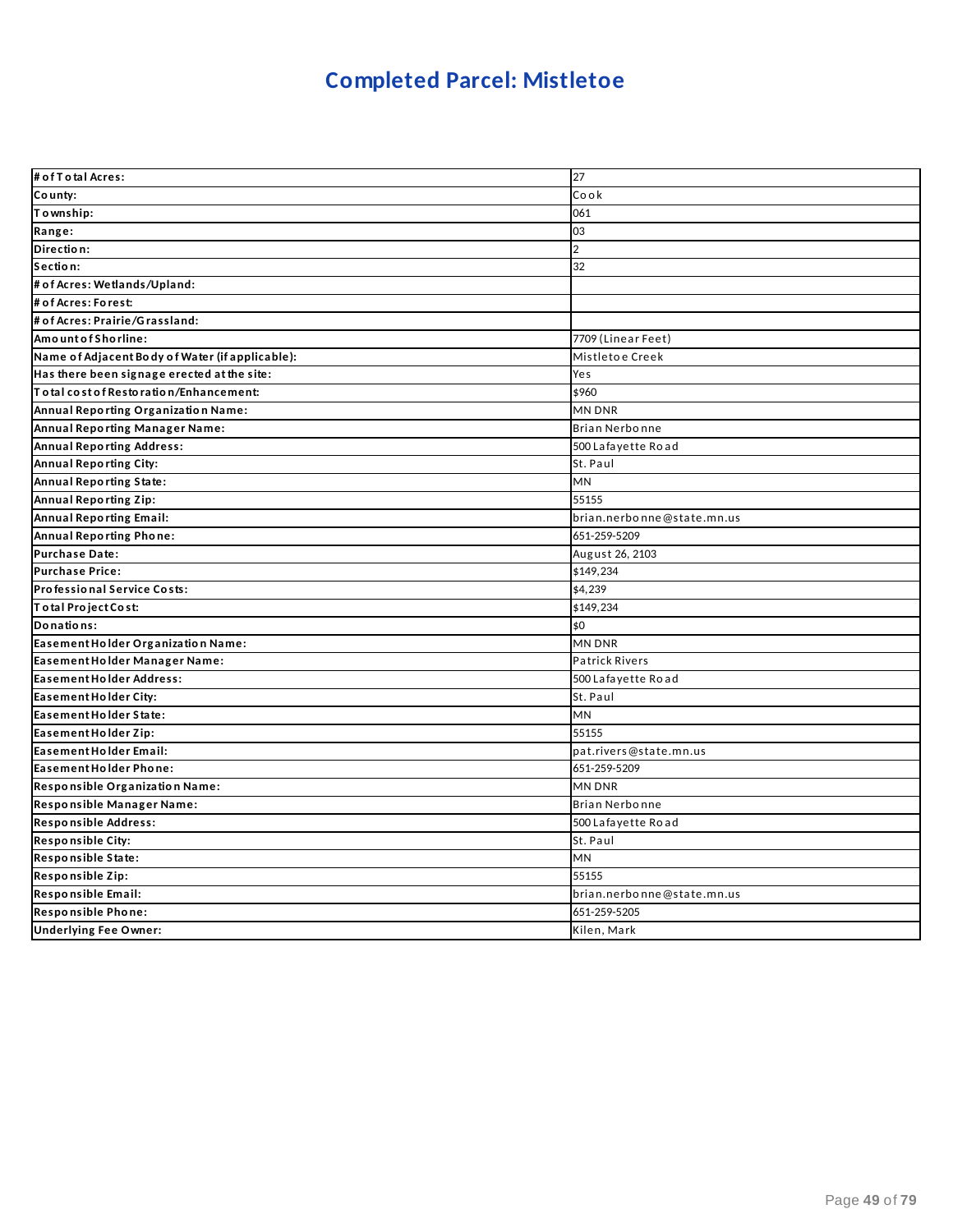### **Completed Parcel: N Branch Root River 3**

| # of T o tal Acres:                             | 13                         |
|-------------------------------------------------|----------------------------|
| County:                                         | <b>Fillmore</b>            |
| Township:                                       | 104                        |
| Range:                                          | 11                         |
| Direction:                                      | $\overline{2}$             |
| Section:                                        | 05                         |
| # of Acres: Wetlands/Upland:                    |                            |
| # of Acres: Forest:                             |                            |
| # of Acres: Prairie/Grassland:                  |                            |
| Amount of Shorline:                             | 3875 (Linear Feet)         |
| Name of Adjacent Body of Water (if applicable): | North Branch Root River    |
| Has there been signage erected at the site:     | Yes                        |
| Total cost of Restoration/Enhancement:          | \$455                      |
| Annual Reporting Organization Name:             | <b>DNR</b>                 |
| Annual Reporting Manager Name:                  | Brian Nerbonne             |
| <b>Annual Reporting Address:</b>                | 500 Lafayette Road         |
| Annual Reporting City:                          | Saint Paul                 |
| <b>Annual Reporting State:</b>                  | <b>MN</b>                  |
| <b>Annual Reporting Zip:</b>                    | 55155                      |
| <b>Annual Reporting Email:</b>                  | brian.nerbonne@state.mn.us |
| Annual Reporting Phone:                         | 651.259.5209               |
| <b>Purchase Date:</b>                           | June 04, 2014              |
| <b>Purchase Price:</b>                          | \$72,894                   |
| Professional Service Costs:                     | \$3,549                    |
| Total Project Cost:                             | \$72,894                   |
| Donations:                                      | \$0                        |
| Easement Holder Organization Name:              | <b>DNR</b>                 |
| Easement Holder Manager Name:                   | <b>Patrick Rivers</b>      |
| <b>Easement Holder Address:</b>                 | 500 Lafayette Road         |
| Easement Holder City:                           | Saint Paul                 |
| Easement Holder State:                          | MN                         |
| Easement Holder Zip:                            | 55155                      |
| Easement Holder Email:                          | pat.rivers@state.mn.us     |
| Easement Holder Phone:                          | 218.833.8612               |
| Responsible Organization Name:                  | <b>DNR</b>                 |
| Responsible Manager Name:                       | <b>Brian Nerbonne</b>      |
| Responsible Address:                            | 500 Lafayette Road         |
| <b>Responsible City:</b>                        | Saint Paul                 |
| Responsible State:                              | MN                         |
| Responsible Zip:                                | 55155                      |
| Responsible Email:                              | brian.nerbonne@state.mn.us |
| Responsible Phone:                              | 651.259.5205               |
| <b>Underlying Fee Owner:</b>                    | Margaret Perkins           |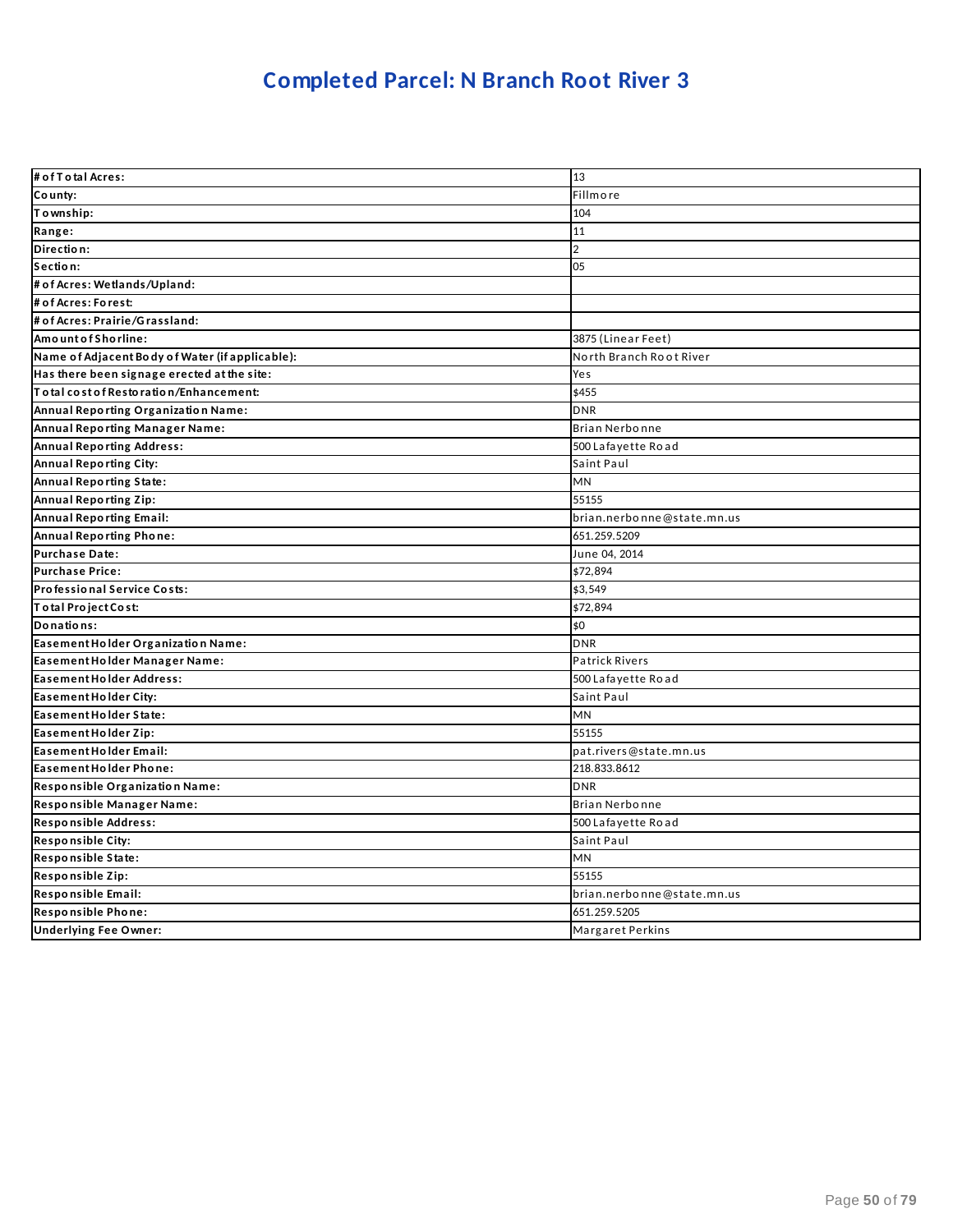### **Completed Parcel: Pine Creek II tract 4**

| # of T o tal Acres:                             | 17                         |
|-------------------------------------------------|----------------------------|
| County:                                         | Winona                     |
| Township:                                       | 105                        |
| Range:                                          | 06                         |
| Direction:                                      | $\overline{2}$             |
| Section:                                        | 24                         |
| # of Acres: Wetlands/Upland:                    |                            |
| # of Acres: Forest:                             |                            |
| # of Acres: Prairie/Grassland:                  |                            |
| Amount of Shorline:                             | 6000 (Linear Feet)         |
| Name of Adjacent Body of Water (if applicable): | Pine Creek                 |
| Has there been signage erected at the site:     | Yes                        |
| To tal cost of Restoration/Enhancement:         | \$775                      |
| Annual Reporting Organization Name:             | <b>DNR</b>                 |
| Annual Reporting Manager Name:                  | Brian Nerbonne             |
| <b>Annual Reporting Address:</b>                | 500 Lafayette Road         |
| Annual Reporting City:                          | Saint Paul                 |
| Annual Reporting Zip:                           | 55155                      |
| <b>Annual Reporting Email:</b>                  | brian.nerbonne@state.mn.us |
| <b>Annual Reporting Phone:</b>                  | 651.259.5209               |
| Purchase Date:                                  | June 06, 2014              |
| <b>Purchase Price:</b>                          | \$81,292                   |
| Professional Service Costs:                     | \$5,977                    |
| Total Project Cost:                             | \$81,292                   |
| Easement Holder Organization Name:              | <b>DNR</b>                 |
| Easement Holder Manager Name:                   | <b>Patrick Rivers</b>      |
| <b>Easement Holder Address:</b>                 | 500 Lafayette Road         |
| Easement Holder City:                           | Saint Paul                 |
| Easement Holder State:                          | MN                         |
| Easement Holder Zip:                            | 55155                      |
| Easement Holder Email:                          | pat.rivers@state.mn.us     |
| Easement Holder Phone:                          | 651.259.5209               |
| Responsible Organization Name:                  | <b>DNR</b>                 |
| Responsible Manager Name:                       | Brian Nerbonne             |
| Responsible Address:                            | 500 Lafayette Road         |
| Responsible City:                               | Saint Paul                 |
| Responsible State:                              | <b>MN</b>                  |
| Responsible Zip:                                | 55155                      |
| Responsible Email:                              | brian.nerbonne@state.mn.us |
| Responsible Phone:                              | 651.259.5205               |
| <b>Underlying Fee Owner:</b>                    | Heyer                      |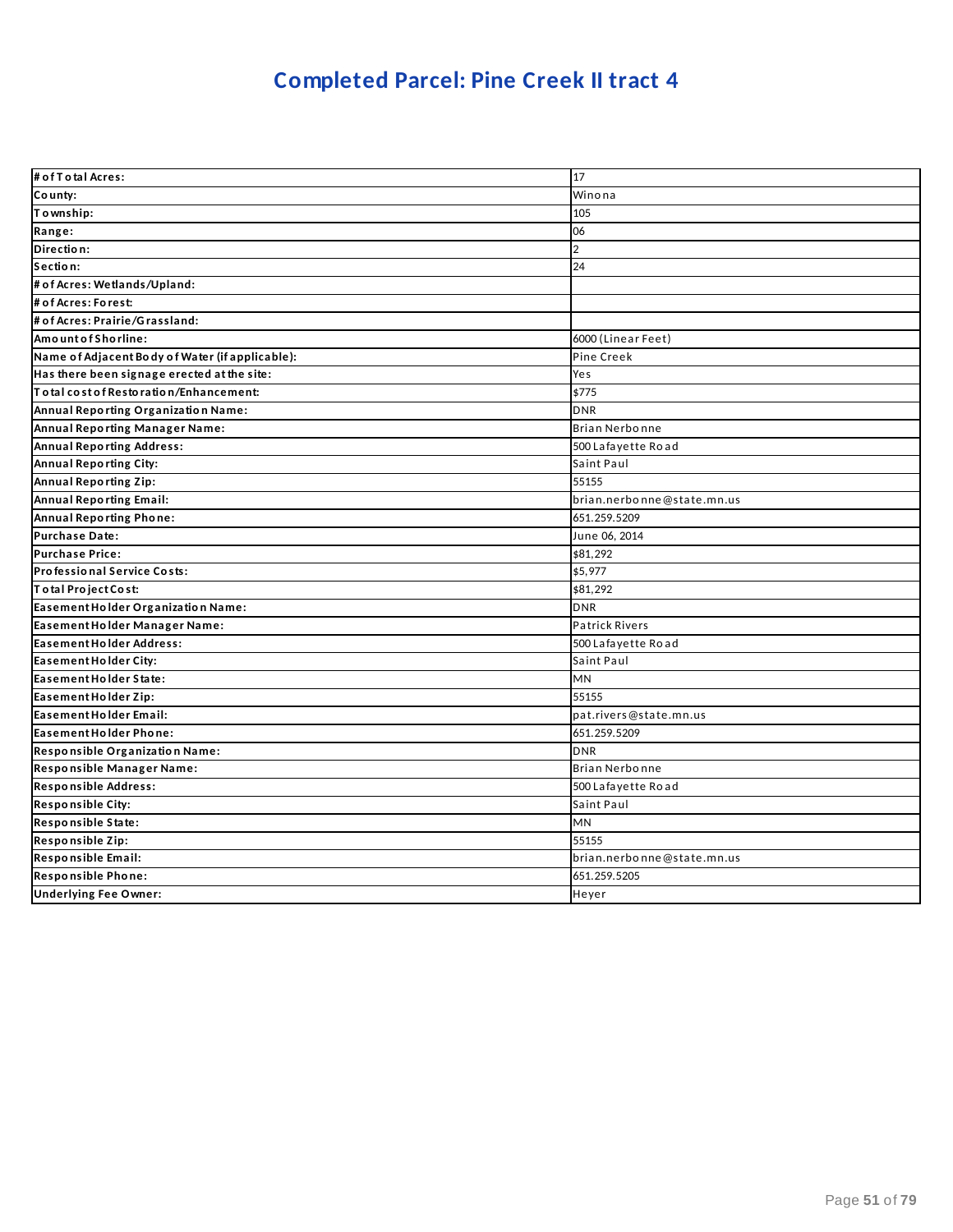### **Completed Parcel: Sanborn AMA**

| # of T o tal Acres:                                                   | 104                             |
|-----------------------------------------------------------------------|---------------------------------|
| County:                                                               | Redwood                         |
| Township:                                                             | 109                             |
| Range:                                                                | 36                              |
| Direction:                                                            | $\overline{\mathbf{c}}$         |
| Section:                                                              | 27                              |
| # of Acres: Wetlands/Upland:                                          | 80                              |
| # of Acres: Forest:                                                   | 20                              |
| # of Acres: Prairie/Grassland:                                        |                                 |
| Amount of Shorline:                                                   | 6469 (Linear Feet)              |
| Name of Adjacent Body of Water (if applicable):                       | Cottonwood River                |
| Has there been signage erected at the site:                           | Yes                             |
| To tal cost of Restoration/Enhancement:                               | \$27,050                        |
| Annual Reporting Organization Name:                                   | <b>DNR</b>                      |
| Annual Reporting Manager Name:                                        | Pat Rivers                      |
| <b>Annual Reporting Address:</b>                                      | 500 Lafayette Road              |
| Annual Reporting City:                                                | Saint Paul                      |
| Annual Reporting State:                                               | <b>MN</b>                       |
| Annual Reporting Zip:                                                 | 55155                           |
| Annual Reporting Email:                                               | pat.rivers@state.mn.us          |
| Annual Reporting Phone:                                               | 651.259.5209                    |
| <b>Purchase Date:</b>                                                 | May 15, 2012                    |
| <b>Purchase Price:</b>                                                | \$40,000                        |
| <b>Appraised Value:</b>                                               | \$146,160                       |
| Professional Service Costs:                                           | \$18,677                        |
| <b>Assessed Value:</b>                                                | \$89,300                        |
| Total Project Cost:                                                   | \$146.160                       |
| Property Managed By:                                                  | DNR - Aquatic Management Area - |
| Name of the unit area or location<br>government unit or land manager: | Hutchinson Area Fisheries       |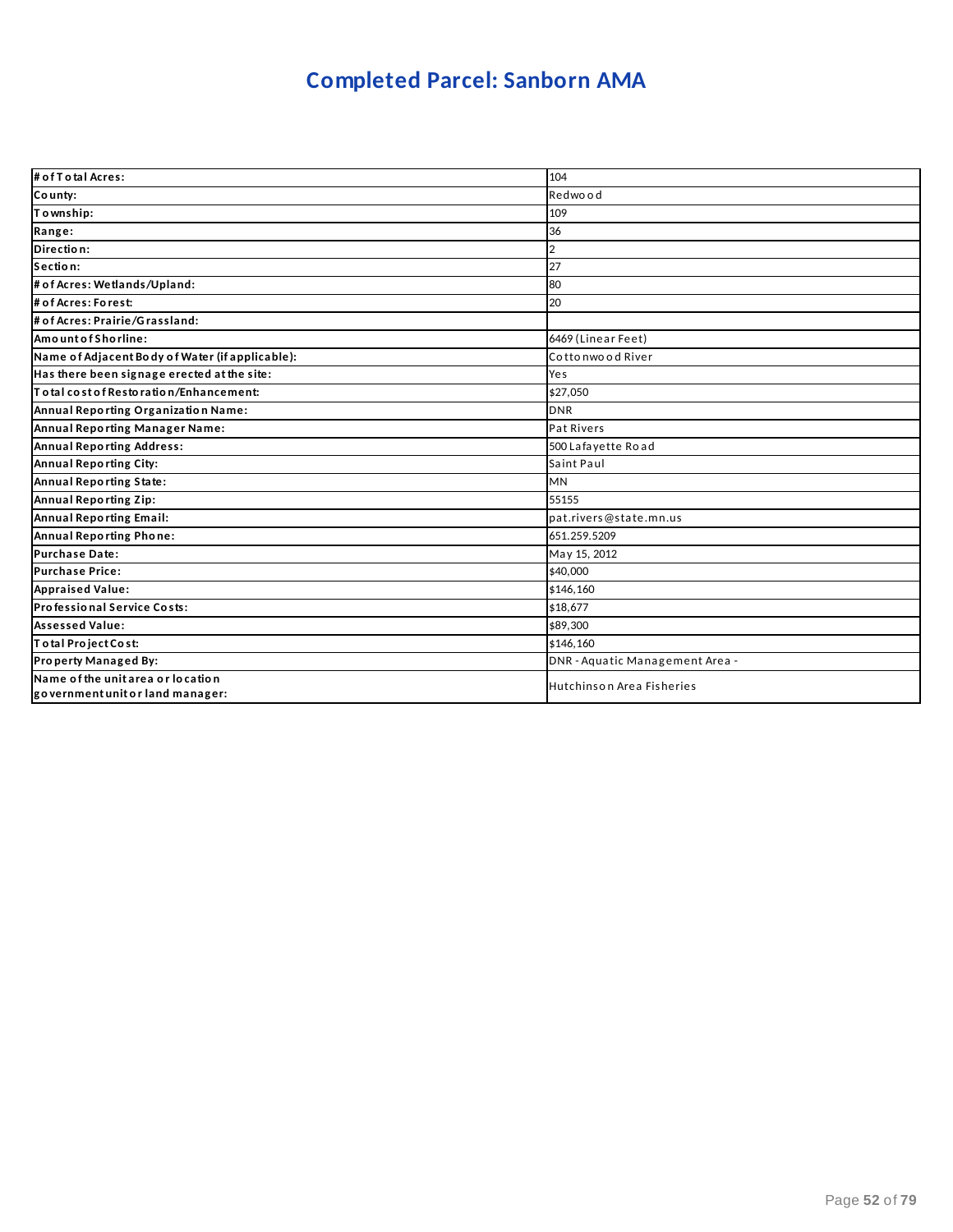### **Completed Parcel: S. Br Root River 55A**

| # of T o tal Acres:                             | 3                          |
|-------------------------------------------------|----------------------------|
| County:                                         | Fillmore                   |
| Township:                                       | 103                        |
| Range:                                          | 10                         |
| Direction:                                      | $\overline{2}$             |
| Section:                                        | 16                         |
| # of Acres: Wetlands/Upland:                    |                            |
| # of Acres: Forest:                             |                            |
| # of Acres: Prairie/Grassland:                  |                            |
| Amount of Shorline:                             | 1050 (Linear Feet)         |
| Name of Adjacent Body of Water (if applicable): | South Branch Root River    |
| Has there been signage erected at the site:     | Yes                        |
| To tal cost of Restoration/Enhancement:         | \$395                      |
| Annual Reporting Organization Name:             | <b>DNR</b>                 |
| Annual Reporting Manager Name:                  | Brian Nerbonne             |
| <b>Annual Reporting Address:</b>                | 500 Lafayette Road         |
| <b>Annual Reporting City:</b>                   | Saint Paul                 |
| Annual Reporting Zip:                           | 55155                      |
| <b>Annual Reporting Email:</b>                  | brian.nerbonne@state.mn.us |
| Annual Reporting Phone:                         | 651.259.5209               |
| <b>Purchase Date:</b>                           | February 08, 2014          |
| <b>Purchase Price:</b>                          | \$17,573                   |
| Professional Service Costs:                     | \$2,489                    |
| To tal Project Cost:                            | \$17,573                   |
| Donations:                                      | \$0                        |
| Easement Holder Organization Name:              | <b>DNR</b>                 |
| Easement Holder Manager Name:                   | <b>Patrick Rivers</b>      |
| Easement Holder Address:                        | 500 Lafayette Road         |
| Easement Holder City:                           | Saint Paul                 |
| Easement Holder State:                          | MN                         |
| Easement Holder Zip:                            | 55155                      |
| Easement Holder Email:                          | pat.rivers@state.mn.us     |
| Easement Holder Phone:                          | 651.259.5209               |
| Responsible Organization Name:                  | <b>DNR</b>                 |
| Responsible Manager Name:                       | Brian Nerbonne             |
| Responsible Address:                            | 500 Lafayette Road         |
| Responsible City:                               | Saint Paul                 |
| Responsible State:                              | <b>MN</b>                  |
| Responsible Zip:                                | 55155                      |
| Responsible Email:                              | brian.nerbonne@state.mn.us |
| Responsible Phone:                              | 651.259.5205               |
| <b>Underlying Fee Owner:</b>                    | Steven L. Snyder Trust     |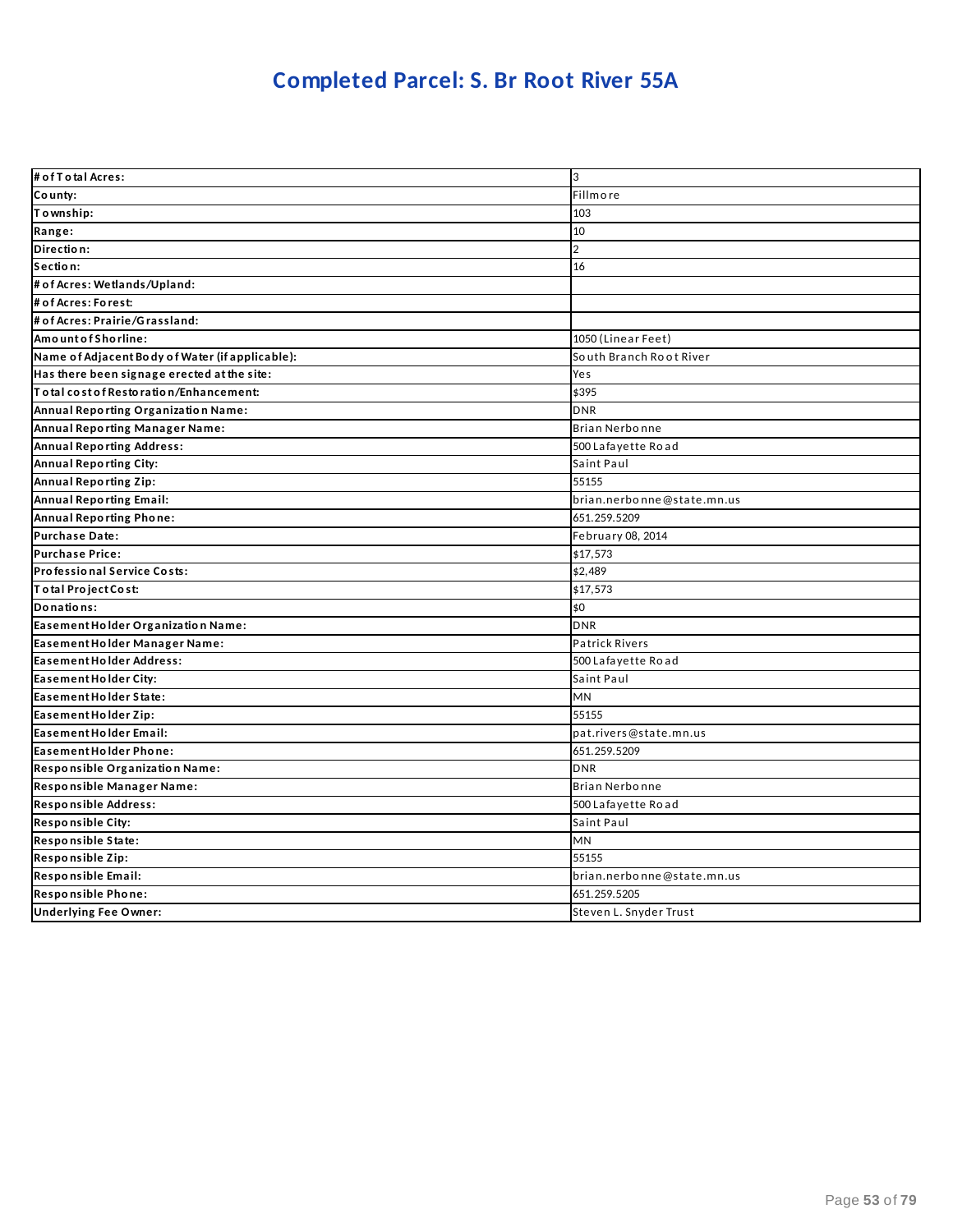### **Completed Parcel: S. Br Root River AMA p. 57**

| # of T o tal Acres:                             | 7.4                        |
|-------------------------------------------------|----------------------------|
| County:                                         | Fillmore                   |
| Township:                                       | 103                        |
| Range:                                          | 10                         |
| Direction:                                      | $\overline{2}$             |
| Section:                                        | 16                         |
| # of Acres: Wetlands/Upland:                    |                            |
| # of Acres: Forest:                             |                            |
| # of Acres: Prairie/Grassland:                  |                            |
| AmountofShorline:                               | 1100 (Linear Feet)         |
| Name of Adjacent Body of Water (if applicable): |                            |
| Has there been signage erected at the site:     | Yes                        |
| To tal cost of Restoration/Enhancement:         | \$395                      |
| Annual Reporting Organization Name:             | <b>DNR</b>                 |
| Annual Reporting Manager Name:                  | Brian Nerbonne             |
| <b>Annual Reporting Address:</b>                | 500 Lafayette Road         |
| <b>Annual Reporting City:</b>                   | Saint Paul                 |
| Annual Reporting Zip:                           | 55155                      |
| <b>Annual Reporting Email:</b>                  | brian.nerbonne@state.mn.us |
| Annual Reporting Phone:                         | 218.833.8612               |
| <b>Purchase Date:</b>                           | September 20, 2013         |
| <b>Purchase Price:</b>                          | \$32,641                   |
| <b>Appraised Value:</b>                         | \$32,641                   |
| Professional Service Costs:                     | \$1,445                    |
| <b>Assessed Value:</b>                          | \$117,700                  |
| Total Project Cost:                             | \$32,641                   |
| Easement Holder Organization Name:              | <b>DNR</b>                 |
| Easement Holder Manager Name:                   | Michael Duval              |
| <b>Easement Holder Address:</b>                 | 500 Lafayette Road         |
| Easement Holder City:                           | Saint Paul                 |
| Easement Holder State:                          | MN                         |
| Easement Holder Zip:                            | 55155                      |
| Easement Holder Email:                          | Pat.Rivers@state.mn.us     |
| Easement Holder Phone:                          | 651.259.5209               |
| Responsible Organization Name:                  | <b>DNR</b>                 |
| Responsible Manager Name:                       | Brian Nerbonne             |
| Responsible Address:                            | 500 Lafayette Road         |
| <b>Responsible City:</b>                        | Saint Paul                 |
| Responsible State:                              | <b>MN</b>                  |
| Responsible Zip:                                | 55155                      |
| Responsible Email:                              | brian.nerbonne@state.mn.us |
| Responsible Phone:                              | 651.259.5205               |
| <b>Underlying Fee Owner:</b>                    | Spenser/Sharon Ruff        |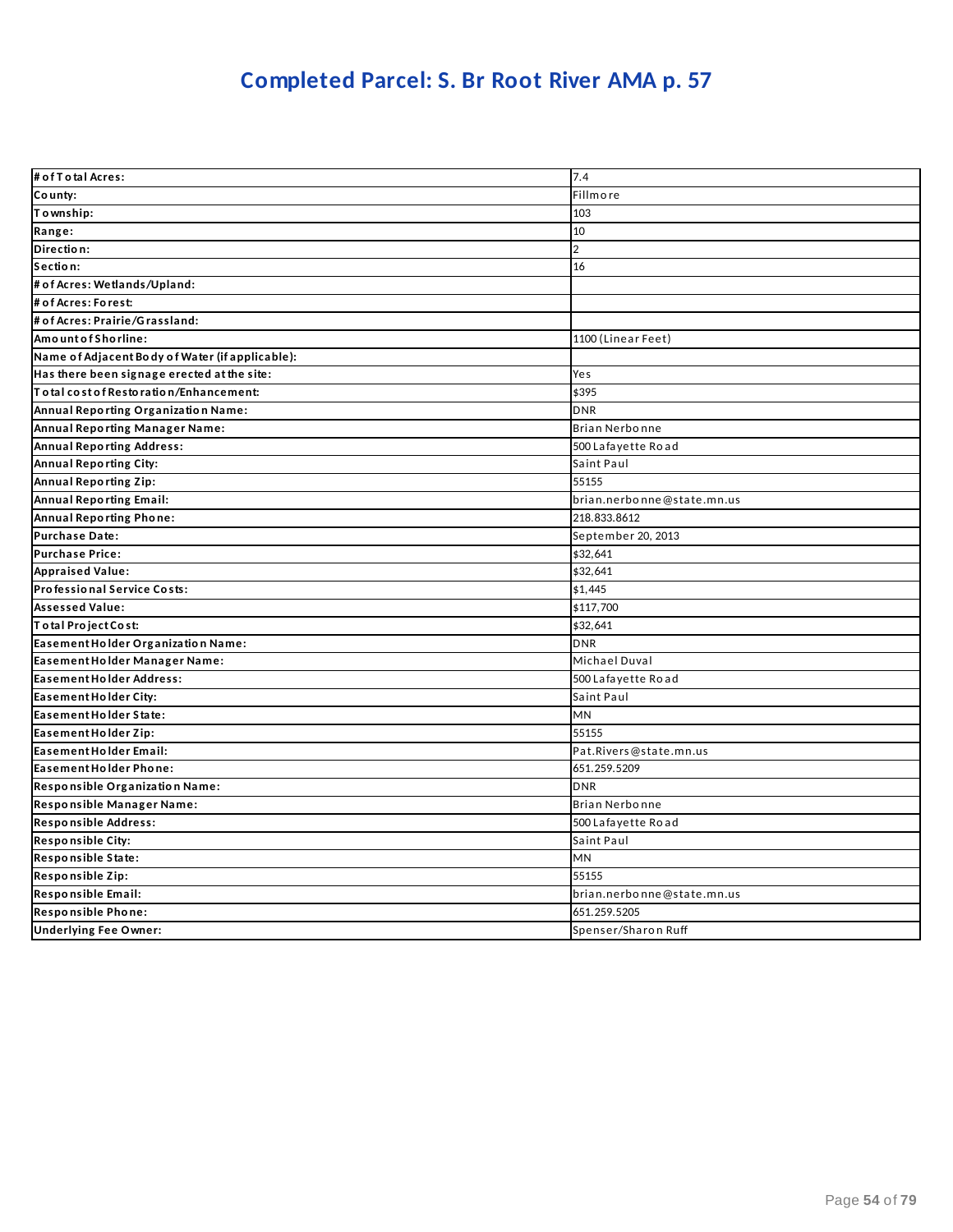## **Completed Parcel: Sheldorf Creek, p 2**

| # of T o tal Acres:                             | 19                         |
|-------------------------------------------------|----------------------------|
| County:                                         | Cottonwood                 |
| Township:                                       | 106                        |
| Range:                                          | 36                         |
| Direction:                                      | $\overline{2}$             |
| Section:                                        | 30                         |
| # of Acres: Wetlands/Upland:                    |                            |
| # of Acres: Forest:                             |                            |
| # of Acres: Prairie/Grassland:                  |                            |
| AmountofShorline:                               | 2950 (Linear Feet)         |
| Name of Adjacent Body of Water (if applicable): | Sheldorf Creek             |
| Has there been signage erected at the site:     | Yes                        |
| To tal cost of Restoration/Enhancement:         | \$2,905                    |
| Annual Reporting Organization Name:             | <b>DNR</b>                 |
| Annual Reporting Manager Name:                  | Brian Nerbonne             |
| Annual Reporting Address:                       | 500 Lafayette Road         |
| <b>Annual Reporting City:</b>                   | Saint Paul                 |
| Annual Reporting State:                         | <b>MN</b>                  |
| Annual Reporting Zip:                           | 55155                      |
| <b>Annual Reporting Email:</b>                  | brian.nerbonne@state.mn.us |
| Annual Reporting Phone:                         | 651-259-5209               |
| Purchase Date:                                  | May 28, 2014               |
| <b>Purchase Price:</b>                          | \$80,657                   |
| <b>Appraised Value:</b>                         | \$80,657                   |
| Professional Service Costs:                     | \$3,155                    |
| <b>Assessed Value:</b>                          | \$314,800                  |
| Total Project Cost:                             | \$80,657                   |
| Easement Holder Organization Name:              | <b>DNR</b>                 |
| Easement Holder Manager Name:                   | <b>Patrick Rivers</b>      |
| Easement Holder Address:                        | 500 Lafayette Road         |
| Easement Holder City:                           | Saint Paul                 |
| Easement Holder State:                          | MN                         |
| Easement Holder Zip:                            | 55155                      |
| Easement Holder Email:                          | Pat.Rivers@state.mn.us     |
| Easement Holder Phone:                          | 651-259-5209               |
| Responsible Organization Name:                  | <b>DNR</b>                 |
| Responsible Manager Name:                       | Brian Nerbonne             |
| Responsible Address:                            | 500 Lafayette Road         |
| <b>Responsible City:</b>                        | Saint Paul                 |
| Responsible State:                              | <b>MN</b>                  |
| Responsible Zip:                                | 55155                      |
| Responsible Email:                              | brian.nerbonne@state.mn.us |
| Responsible Phone:                              | 651-259-5205               |
| <b>Underlying Fee Owner:</b>                    | <b>Bloch</b>               |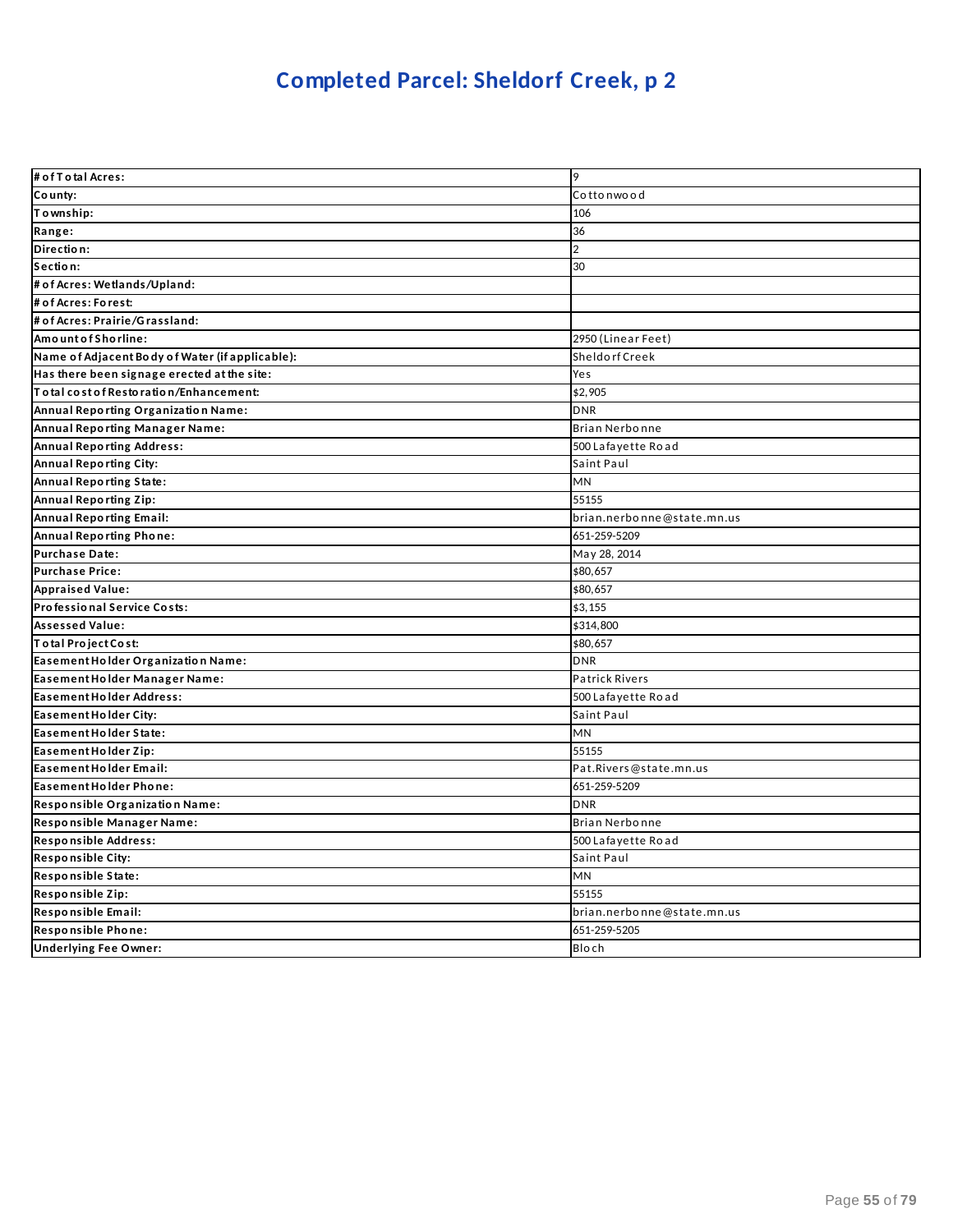### **Completed Parcel: South Br. Vermillion**

| # of T o tal Acres:                                                   | 65.59999999999999               |
|-----------------------------------------------------------------------|---------------------------------|
| County:                                                               | Dakota                          |
| To wnship:                                                            | 114                             |
| Range:                                                                | 18                              |
| Direction:                                                            | 2                               |
| Section:                                                              | 29                              |
| # of Acres: Wetlands/Upland:                                          |                                 |
| # of Acres: Forest:                                                   | 32                              |
| # of Acres: Prairie/Grassland:                                        | 30                              |
| AmountofShorline:                                                     | 6886 (Linear Feet)              |
| Name of Adjacent Body of Water (if applicable):                       | Vermillion River                |
| Has there been signage erected at the site:                           | Yes                             |
| To tal cost of Restoration/Enhancement:                               | \$19,500                        |
| Annual Reporting Organization Name:                                   | <b>DNR</b>                      |
| Annual Reporting Manager Name:                                        | Pat Rivers                      |
| <b>Annual Reporting Address:</b>                                      | 500 Lafayette Road              |
| Annual Reporting City:                                                | Saint Paul                      |
| Annual Reporting State:                                               | <b>MN</b>                       |
| Annual Reporting Zip:                                                 | 55155                           |
| Annual Reporting Email:                                               | pat.rivers@state.mn.us          |
| Annual Reporting Phone:                                               | 651-259-5209                    |
| <b>Purchase Date:</b>                                                 | August 20, 2013                 |
| <b>Purchase Price:</b>                                                | \$249,200                       |
| <b>Appraised Value:</b>                                               | \$249,200                       |
| Professional Service Costs:                                           | \$11,401                        |
| <b>Assessed Value:</b>                                                | \$237,800                       |
| Total Project Cost:                                                   | \$942,200                       |
| Property Managed By:                                                  | DNR - Aquatic Management Area - |
| Name of the unit area or location<br>government unit or land manager: | East Metro Area Fisheries       |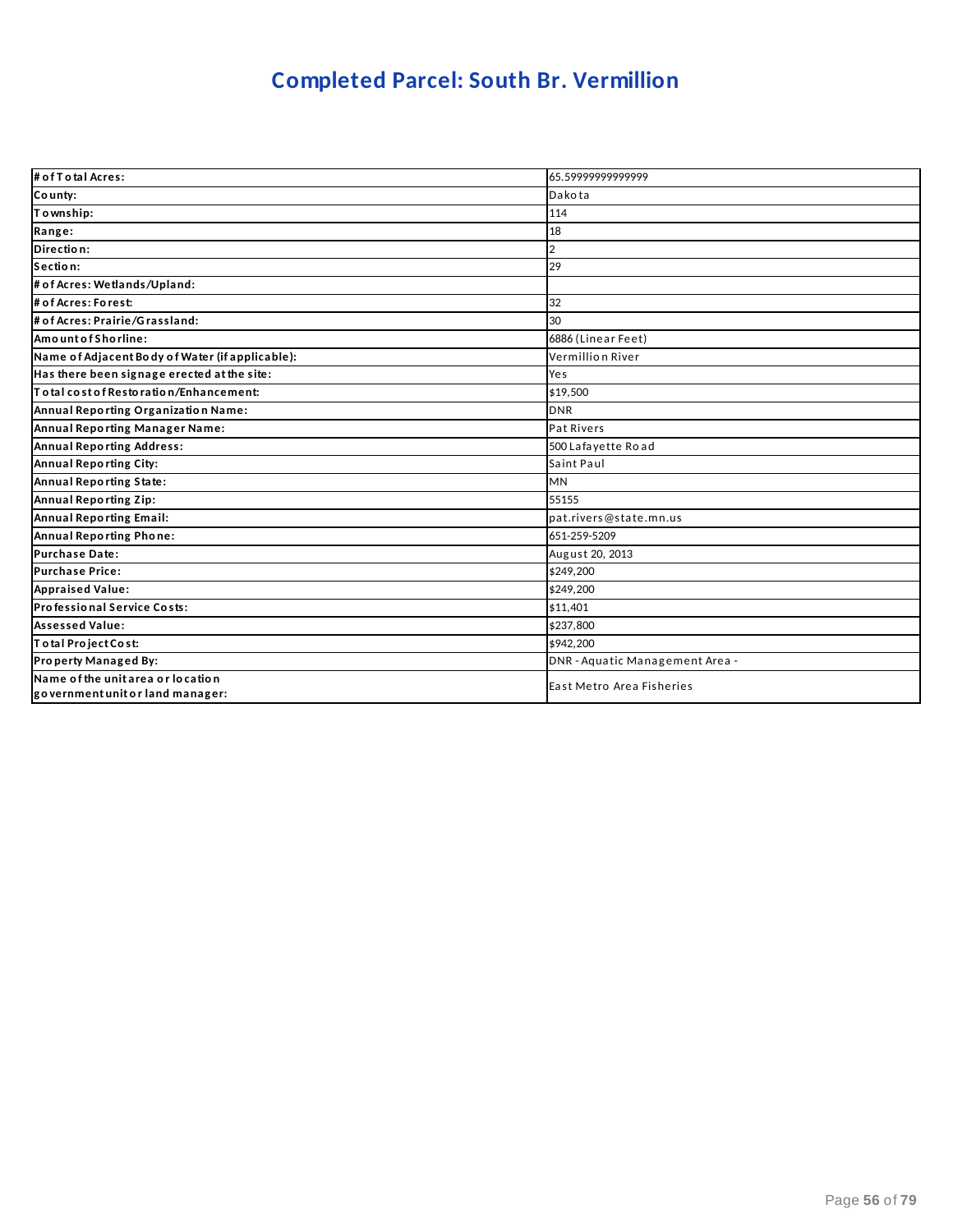## **Completed Parcel: Spider Lake AMA P1**

| # of T o tal Acres:                                                   | 30.4                            |
|-----------------------------------------------------------------------|---------------------------------|
| County:                                                               | Hubbard                         |
| Township:                                                             | 141                             |
| Range:                                                                | 33                              |
| Direction:                                                            | 2                               |
| Section:                                                              | 28                              |
| # of Acres: Wetlands/Upland:                                          |                                 |
| # of Acres: Forest:                                                   | 26                              |
| # of Acres: Prairie/Grassland:                                        |                                 |
| AmountofShorline:                                                     | 1525 (Linear Feet)              |
| Name of Adjacent Body of Water (if applicable):                       | Spider Lake                     |
| Has there been signage erected at the site:                           | Yes                             |
| Total cost of Restoration/Enhancement:                                | \$3.748                         |
| Annual Reporting Organization Name:                                   | <b>DNR</b>                      |
| Annual Reporting Manager Name:                                        | Pat Rivers                      |
| <b>Annual Reporting Address:</b>                                      | 500 Lafayette Road              |
| <b>Annual Reporting City:</b>                                         | Saint Paul                      |
| Annual Reporting State:                                               | <b>MN</b>                       |
| <b>Annual Reporting Zip:</b>                                          | 55155                           |
| Annual Reporting Email:                                               | pat.rivers@state.mn.us          |
| <b>Annual Reporting Phone:</b>                                        | 651.259.5209                    |
| <b>Purchase Date:</b>                                                 | May 09, 2013                    |
| <b>Purchase Price:</b>                                                | \$378,000                       |
| <b>Appraised Value:</b>                                               | \$378,000                       |
| Professional Service Costs:                                           | \$18,728                        |
| <b>Assessed Value:</b>                                                | \$729,000                       |
| Total Project Cost:                                                   | \$378,000                       |
| Property Managed By:                                                  | DNR - Aquatic Management Area - |
| Name of the unit area or location<br>government unit or land manager: | Park Rapids Area Fisheries      |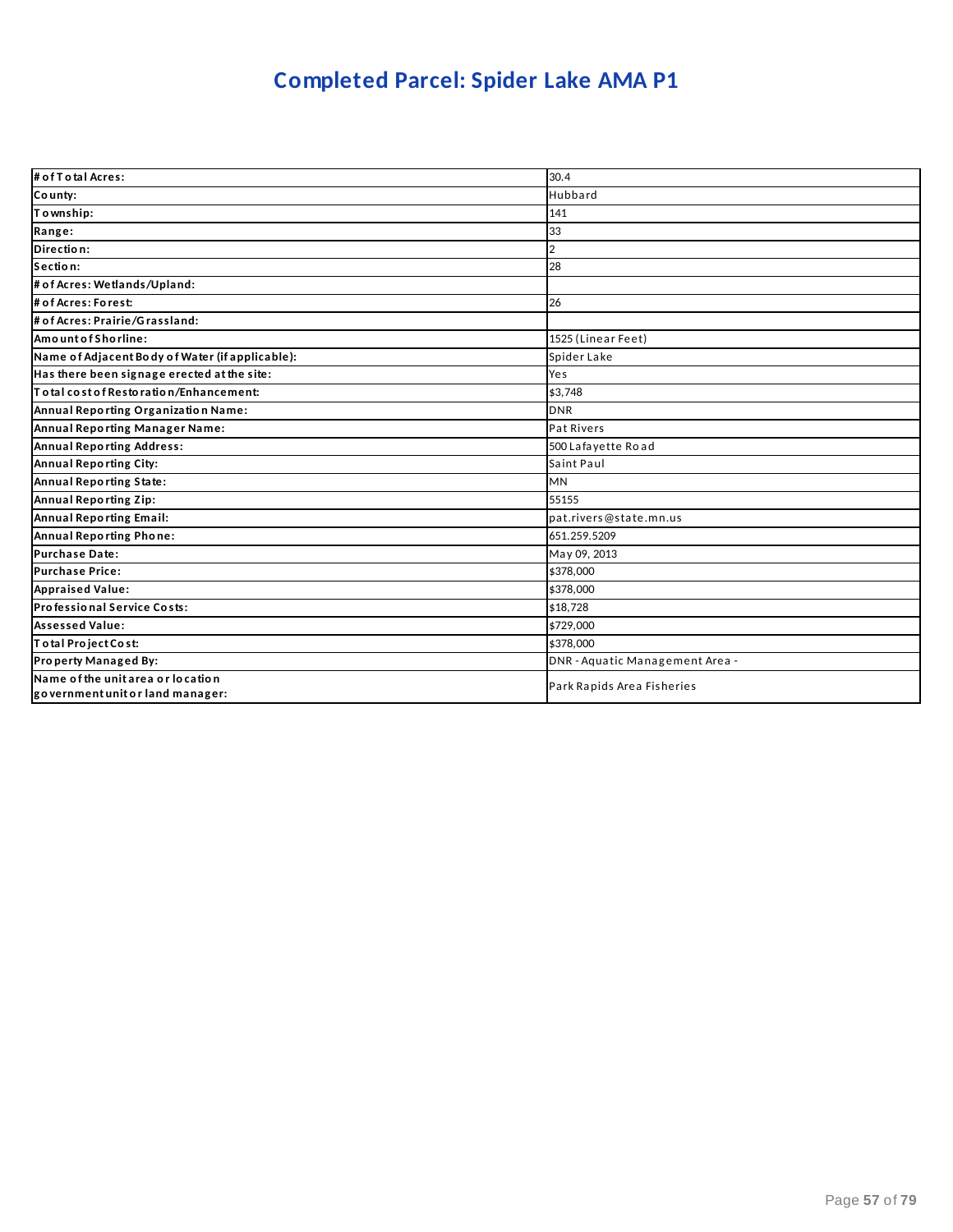## **Completed Parcel: Spider Lake AMA P2**

| # of T o tal Acres:                                                   | 67                              |
|-----------------------------------------------------------------------|---------------------------------|
| County:                                                               | Hubbard                         |
| Township:                                                             | 141                             |
| Range:                                                                | 33                              |
| Direction:                                                            | $\overline{2}$                  |
| Section:                                                              | 28                              |
| # of Acres: Wetlands/Upland:                                          | 29                              |
| # of Acres: Forest:                                                   | 38                              |
| # of Acres: Prairie/Grassland:                                        |                                 |
| Amount of Shorline:                                                   | 5835 (Linear Feet)              |
| Name of Adjacent Body of Water (if applicable):                       | Spider Lake                     |
| Has there been signage erected at the site:                           | Yes                             |
| To tal cost of Restoration/Enhancement:                               | \$6.836                         |
| Annual Reporting Organization Name:                                   | <b>DNR</b>                      |
| Annual Reporting Manager Name:                                        | Pat Rivers                      |
| <b>Annual Reporting Address:</b>                                      | 500 Lafayette Road              |
| <b>Annual Reporting City:</b>                                         | Saint Paul                      |
| Annual Reporting State:                                               | <b>MN</b>                       |
| Annual Reporting Zip:                                                 | 55155                           |
| Annual Reporting Email:                                               | pat.rivers@state.mn.us          |
| Annual Reporting Phone:                                               | 218.833.8612                    |
| <b>Purchase Date:</b>                                                 | November 14, 2013               |
| <b>Purchase Price:</b>                                                | \$510,000                       |
| <b>Appraised Value:</b>                                               | \$510,000                       |
| Professional Service Costs:                                           | \$12,367                        |
| <b>Assessed Value:</b>                                                | \$220,300                       |
| Total Project Cost:                                                   | \$510,000                       |
| Donations:                                                            | \$20,000                        |
| Property Managed By:                                                  | DNR - Aquatic Management Area - |
| Name of the unit area or location<br>government unit or land manager: | Detroit Lakes Area Fisheries    |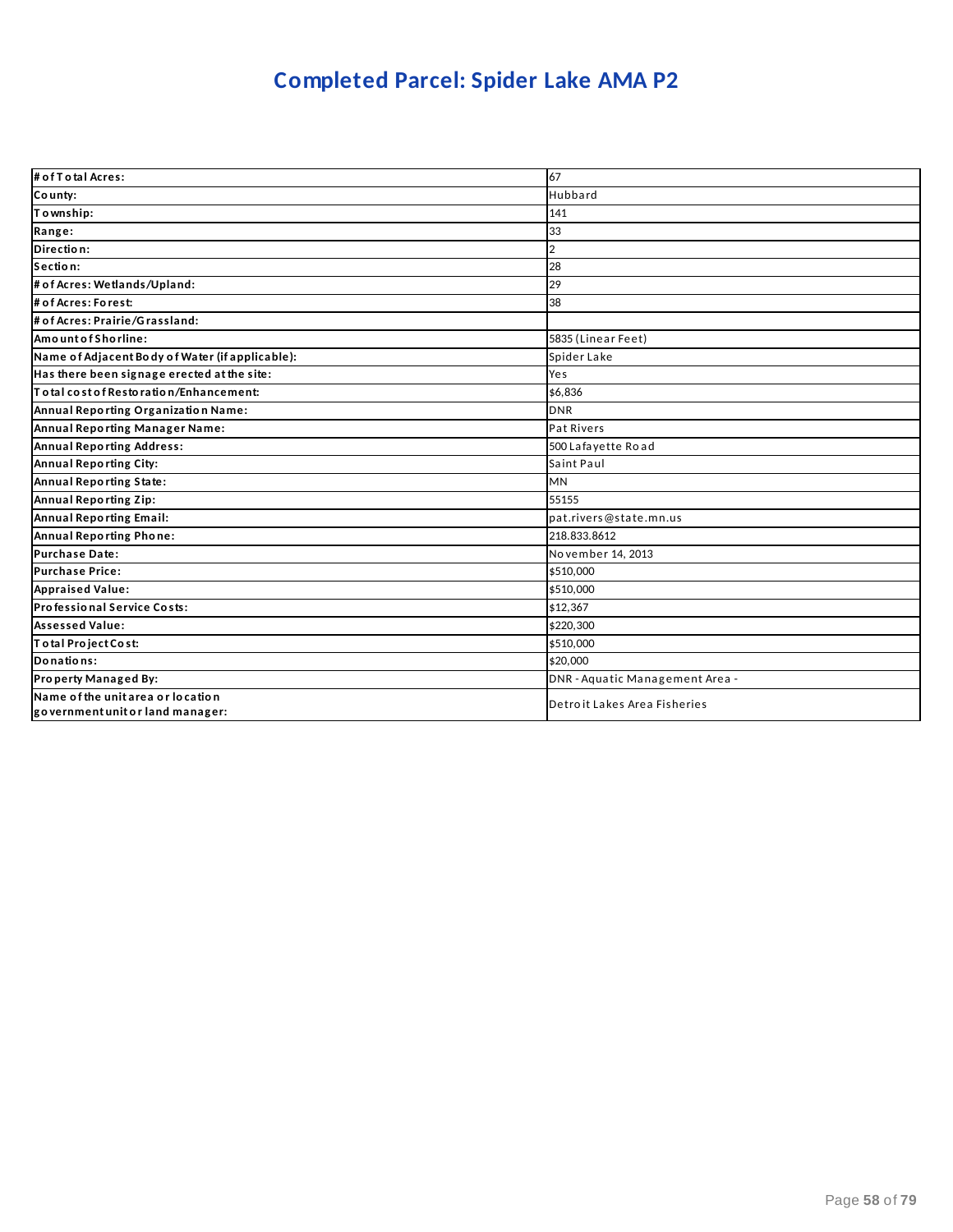## **Completed Parcel: Splitrock River AMA**

| # of T o tal Acres:                                              | 23                         |
|------------------------------------------------------------------|----------------------------|
| County:                                                          | Lake                       |
| Township:                                                        | 055                        |
| Range:                                                           | 09                         |
| Direction:                                                       | $\overline{2}$             |
| Section:                                                         | 21                         |
| # of Acres: Wetlands/Upland:                                     |                            |
| # of Acres: Forest:                                              |                            |
| # of Acres: Prairie/Grassland:                                   |                            |
| Amount of Shorline:                                              | 5141 (Linear Feet)         |
| Name of Adjacent Body of Water (if applicable):                  |                            |
| Has there been signage erected at the site:                      | Yes                        |
| $\overline{\mathsf{T}}$ o tal cost of Resto ratio n/Enhancement: | \$995                      |
| Annual Reporting Organization Name:                              | <b>DNR</b>                 |
| Annual Reporting Manager Name:                                   | Brian Nerbonne             |
| <b>Annual Reporting Address:</b>                                 | 500 Lafayette Road         |
| <b>Annual Reporting City:</b>                                    | Saint Paul                 |
| Annual Reporting Zip:                                            | 55155                      |
| <b>Annual Reporting Email:</b>                                   | brian.nerbonne@state.mn.us |
| Annual Reporting Phone:                                          | 651.259.5209               |
| <b>Purchase Date:</b>                                            | May 28, 2014               |
| <b>Purchase Price:</b>                                           | \$58,505                   |
| Professional Service Costs:                                      | \$1,971                    |
| Total Project Cost:                                              | \$58,505                   |
| Easement Holder Organization Name:                               | <b>DNR</b>                 |
| Easement Holder Manager Name:                                    | Patrick Rivers             |
| Easement Holder Address:                                         | 500 Lafayette Road         |
| Easement Holder City:                                            | Saint Paul                 |
| Easement Holder State:                                           | MN                         |
| Easement Holder Zip:                                             | 55155                      |
| Easement Holder Email:                                           | pat.rivers@state.mn.us     |
| Easement Holder Phone:                                           | 651.259.5209               |
| Responsible Organization Name:                                   | <b>DNR</b>                 |
| Responsible Manager Name:                                        | Brian Nerbonne             |
| Responsible Address:                                             | 500 Lafayette Road         |
| Responsible City:                                                | Saint Paul                 |
| Responsible State:                                               | <b>MN</b>                  |
| Responsible Zip:                                                 | 55155                      |
| Responsible Email:                                               | brian.nerbonne@state.mn.us |
| Responsible Phone:                                               | 651.259.5205               |
| <b>Underlying Fee Owner:</b>                                     | Chiarello                  |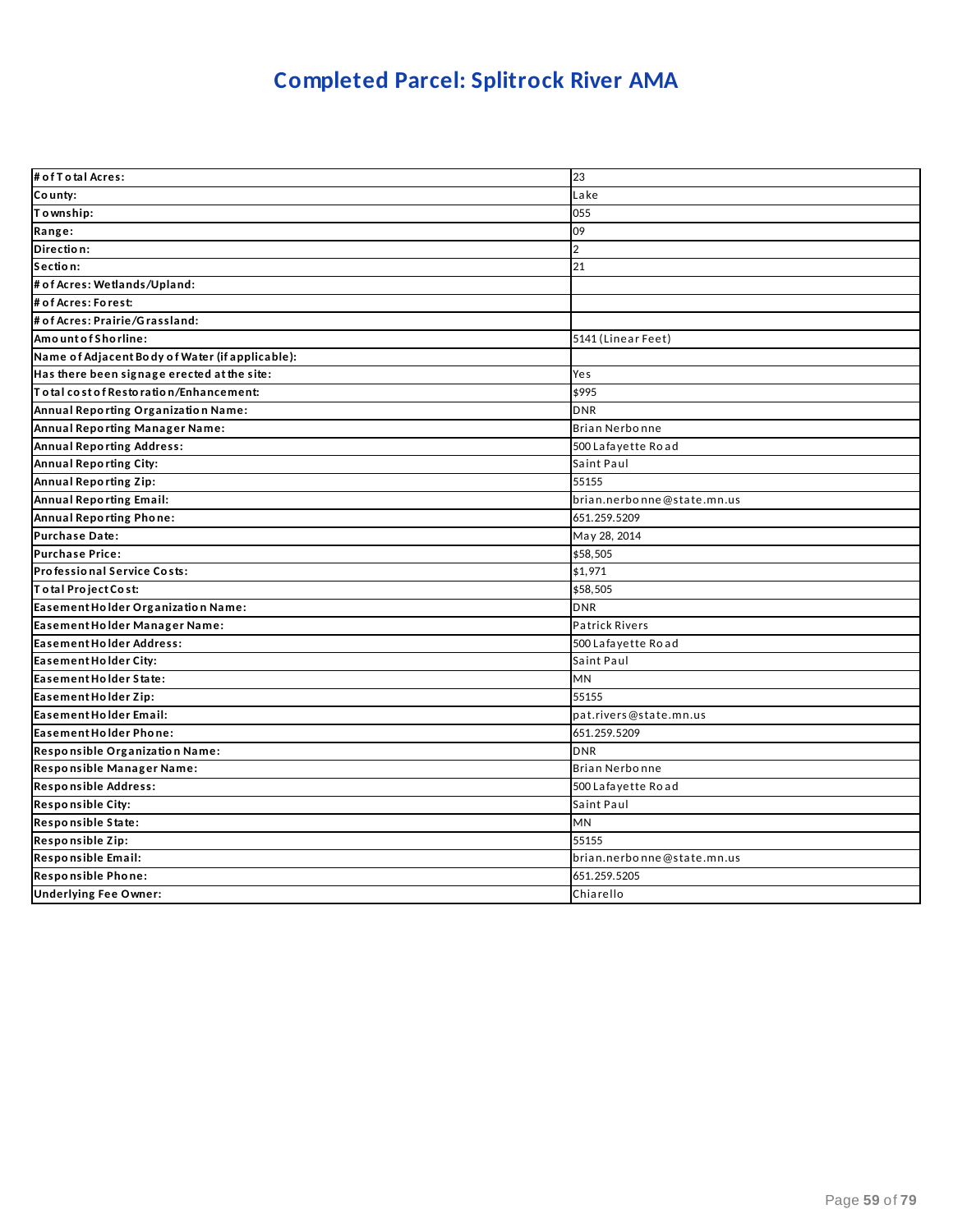# **Completed Parcel: Spring Valley Creek p 13A**

| # of T o tal Acres:                             | 2.1                        |
|-------------------------------------------------|----------------------------|
| County:                                         | Fillmore                   |
| Township:                                       | 103                        |
| Range:                                          | 12                         |
| Direction:                                      | $\overline{2}$             |
| Section:                                        | 30                         |
| # of Acres: Wetlands/Upland:                    |                            |
| # of Acres: Forest:                             |                            |
| # of Acres: Prairie/Grassland:                  |                            |
| Amount of Shorline:                             | 700 (Linear Feet)          |
| Name of Adjacent Body of Water (if applicable): | Spring Valley Creek        |
| Has there been signage erected at the site:     | Yes                        |
| Total cost of Restoration/Enhancement:          | \$395                      |
| Annual Reporting Organization Name:             | <b>MN DNR</b>              |
| Annual Reporting Manager Name:                  | <b>Brian Nerbonne</b>      |
| <b>Annual Reporting Address:</b>                | 500 Lafayette Road         |
| Annual Reporting City:                          | St. Paul                   |
| <b>Annual Reporting State:</b>                  | MN                         |
| <b>Annual Reporting Zip:</b>                    | 55155                      |
| <b>Annual Reporting Email:</b>                  | brian.nerbonne@state.mn.us |
| <b>Annual Reporting Phone:</b>                  | 651-259-5209               |
| <b>Purchase Date:</b>                           | January 30, 2013           |
| <b>Purchase Price:</b>                          | \$11.202                   |
| <b>Appraised Value:</b>                         | \$11,202                   |
| Professional Service Costs:                     | \$5,446                    |
| <b>Assessed Value:</b>                          | \$404,300                  |
| Total Project Cost:                             | \$11,202                   |
| Donations:                                      | \$0                        |
| Easement Holder Organization Name:              | <b>MN DNR</b>              |
| Easement Holder Manager Name:                   | <b>Patrick Rivers</b>      |
| Easement Holder Address:                        | 500 Lafayette Road         |
| Easement Holder City:                           | St. Paul                   |
| Easement Holder State:                          | MN                         |
| Easement Holder Zip:                            | 55155                      |
| Easement Holder Email:                          | pat.rivers@state.mn.us     |
| Easement Holder Phone:                          | 651-259-5209               |
| Responsible Organization Name:                  | <b>MN DNR</b>              |
| Responsible Manager Name:                       | Brian Nerbonne             |
| <b>Responsible Address:</b>                     | 500 Lafayette Road         |
| <b>Responsible City:</b>                        | St. Paul                   |
| Responsible State:                              | MN                         |
| Responsible Zip:                                | 55155                      |
| Responsible Email:                              | brian.nerbonne@state.mn.us |
| Responsible Phone:                              | 651-259-5205               |
| <b>Underlying Fee Owner:</b>                    | Fetterly, Kenneth          |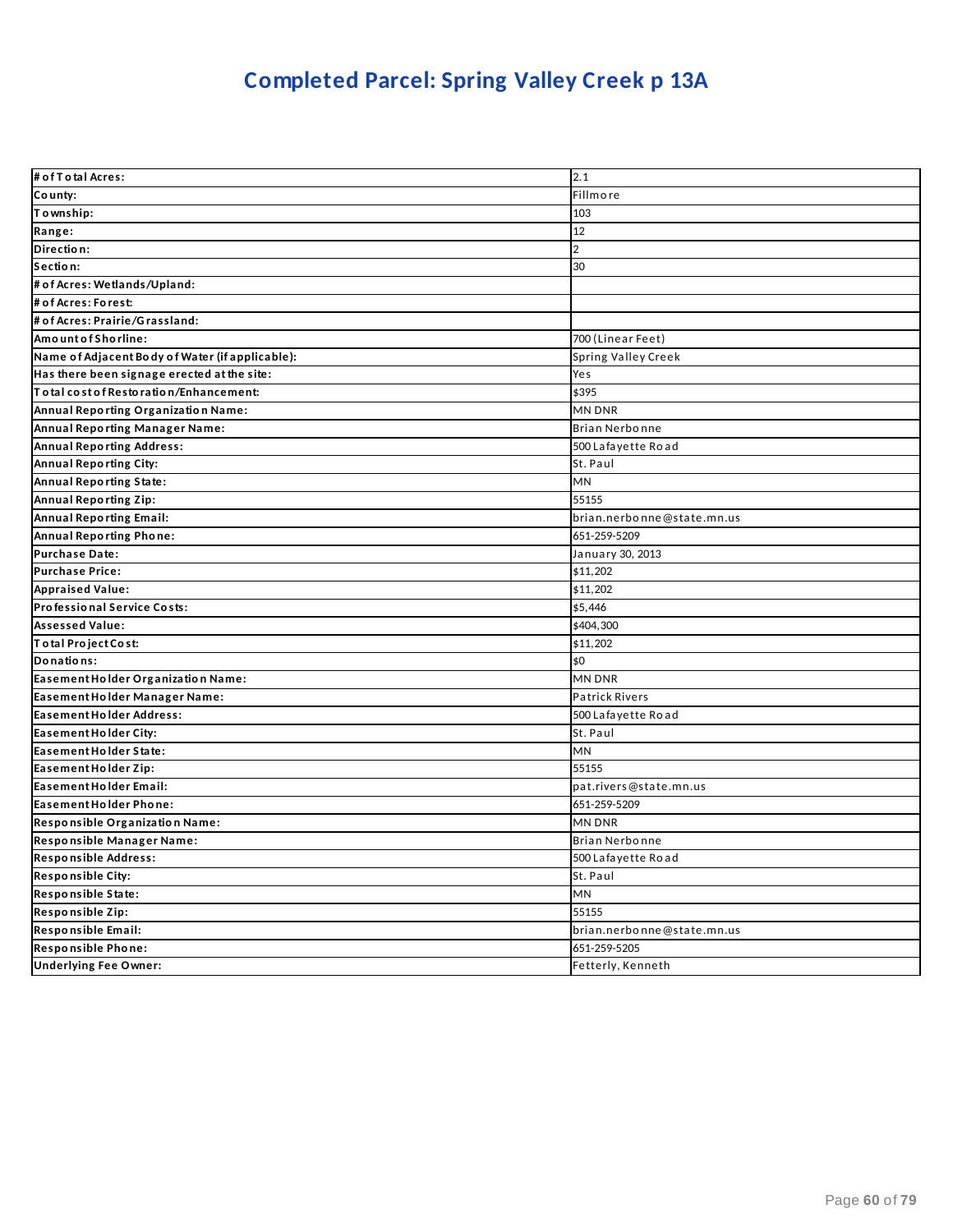# **Completed Parcel: Spring Valley Creek p14**

| # of T o tal Acres:                             | 6                          |
|-------------------------------------------------|----------------------------|
| County:                                         | Fillmore                   |
| Township:                                       | 103                        |
| Range:                                          | 12                         |
| Direction:                                      | $\overline{2}$             |
| Section:                                        | 19                         |
| # of Acres: Wetlands/Upland:                    | 5                          |
| # of Acres: Forest:                             |                            |
| # of Acres: Prairie/Grassland:                  |                            |
| Amount of Shorline:                             | 1850 (Linear Feet)         |
| Name of Adjacent Body of Water (if applicable): | Spring Valley Creek        |
| Has there been signage erected at the site:     | Yes                        |
| Total cost of Restoration/Enhancement:          | \$690                      |
| Annual Reporting Organization Name:             | <b>DNR</b>                 |
| Annual Reporting Manager Name:                  | Brian Nerbonne             |
| <b>Annual Reporting Address:</b>                | 500 Lafayette Road         |
| <b>Annual Reporting City:</b>                   | Saint Paul                 |
| <b>Annual Reporting State:</b>                  | <b>MN</b>                  |
| <b>Annual Reporting Zip:</b>                    | 55155                      |
| <b>Annual Reporting Email:</b>                  | brian.nerbonne@state.mn.us |
| Annual Reporting Phone:                         | 651-259-5209               |
| <b>Purchase Date:</b>                           | August 29, 2012            |
| <b>Purchase Price:</b>                          | \$29,044                   |
| Professional Service Costs:                     | \$5,054                    |
| Total Project Cost:                             | \$29,044                   |
| Donations:                                      | \$0                        |
| Easement Holder Organization Name:              | <b>DNR</b>                 |
| Easement Holder Manager Name:                   | <b>Patrick Rivers</b>      |
| <b>Easement Holder Address:</b>                 | 500 Lafayette Road         |
| Easement Holder City:                           | Saint Paul                 |
| Easement Holder State:                          | MN                         |
| Easement Holder Zip:                            | 55155                      |
| Easement Holder Email:                          | pat.rivers@state.mn.us     |
| Easement Holder Phone:                          | 651-259-5209               |
| Responsible Organization Name:                  | <b>DNR</b>                 |
| Responsible Manager Name:                       | Brian Nerbonne             |
| Responsible Address:                            | 500 Lafayette Road         |
| <b>Responsible City:</b>                        | Saint Paul                 |
| Responsible State:                              | <b>MN</b>                  |
| Responsible Zip:                                | 55155                      |
| Responsible Email:                              | brian.nerbonne@state.mn.us |
| Responsible Phone:                              | 651-259-5205               |
| <b>Underlying Fee Owner:</b>                    | <b>DNR Fisheries</b>       |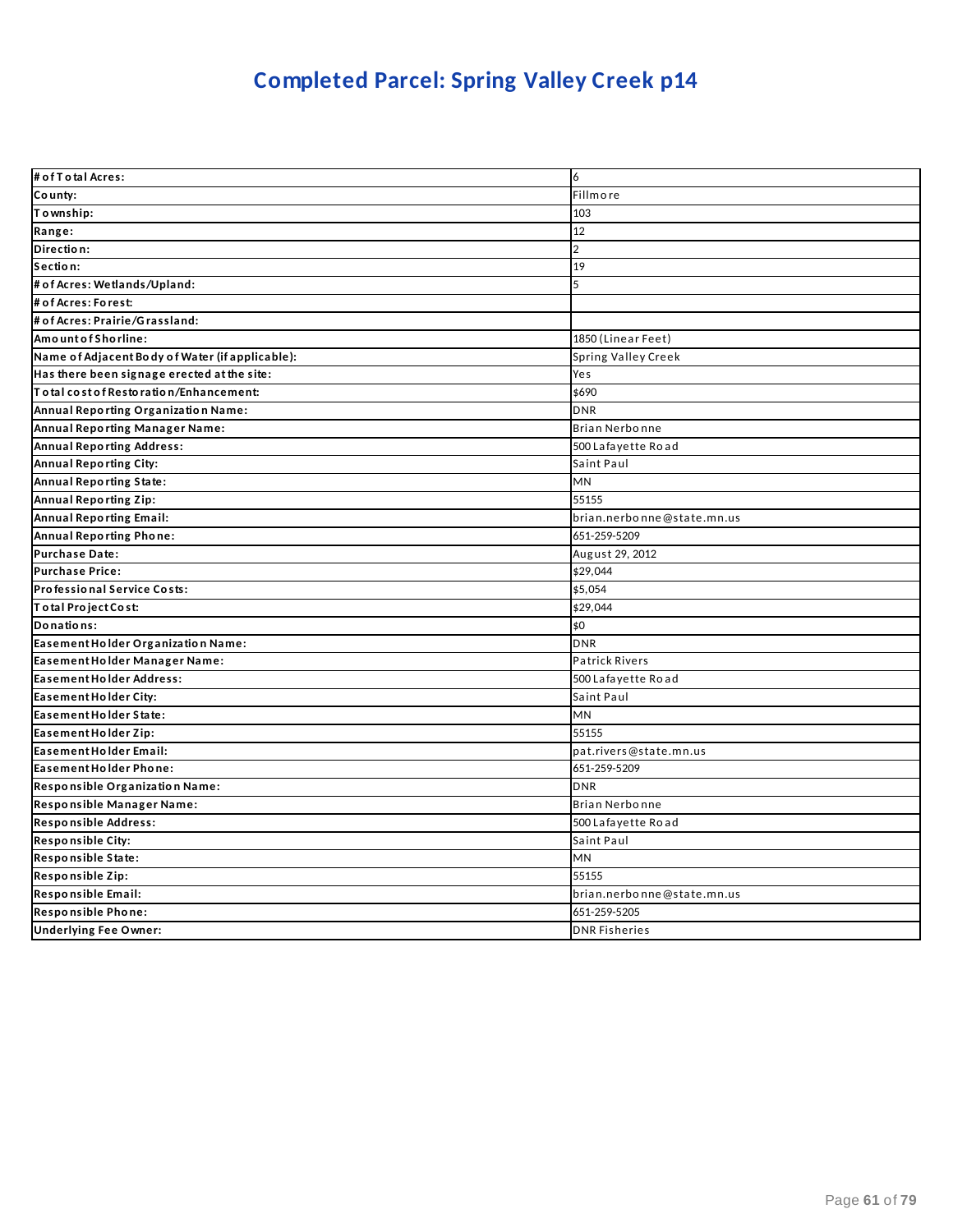## **Completed Parcel: Spring Valley Creek p8, 11, 12, 13**

| # of T o tal Acres:                             | 10.6                       |
|-------------------------------------------------|----------------------------|
| County:                                         | <b>Fillmore</b>            |
| Township:                                       | 103                        |
| Range:                                          | 13                         |
| Direction:                                      | $\overline{2}$             |
| Section:                                        | 24                         |
| # of Acres: Wetlands/Upland:                    |                            |
| # of Acres: Forest:                             |                            |
| # of Acres: Prairie/Grassland:                  |                            |
| AmountofShorline:                               | 3800 (Linear Feet)         |
| Name of Adjacent Body of Water (if applicable): |                            |
| Has there been signage erected at the site:     | Yes                        |
| Total cost of Restoration/Enhancement:          | \$1,090                    |
| Annual Reporting Organization Name:             | MN DNR                     |
| Annual Reporting Manager Name:                  | <b>Brian Nerbonne</b>      |
| <b>Annual Reporting Address:</b>                | 500 Lafayette Road         |
| <b>Annual Reporting City:</b>                   | St. Paul                   |
| <b>Annual Reporting State:</b>                  | MN                         |
| <b>Annual Reporting Zip:</b>                    | 55155                      |
| <b>Annual Reporting Email:</b>                  | brian.nerbonne@state.mn.us |
| <b>Annual Reporting Phone:</b>                  | 651-259-5209               |
| <b>Purchase Date:</b>                           | No vember 02, 2012         |
| <b>Purchase Price:</b>                          | \$58,504                   |
| Professional Service Costs:                     | \$7,217                    |
| Total Project Cost:                             | \$58,504                   |
| Donations:                                      | \$0                        |
| Easement Holder Organization Name:              | MN DNR                     |
| Easement Holder Manager Name:                   | Patrick Rivers             |
| Easement Holder Address:                        | 500 Lafayette Road         |
| Easement Holder City:                           | St. Paul                   |
| Easement Holder State:                          | MN                         |
| Easement Holder Zip:                            | 55155                      |
| Easement Holder Email:                          | pat.rivers@state.mn.us     |
| Easement Holder Phone:                          | 651-259-5209               |
| Responsible Organization Name:                  | <b>MN DNR</b>              |
| Responsible Manager Name:                       | <b>Brian Nerbonne</b>      |
| Responsible Address:                            | 500 Lafayette Road         |
| <b>Responsible City:</b>                        | St. Paul                   |
| Responsible State:                              | MN                         |
| Responsible Zip:                                | 55155                      |
| Responsible Email:                              | brian.nerbonne@state.mn.us |
| Responsible Phone:                              | 651-259-5205               |
| <b>Underlying Fee Owner:</b>                    | Schwartz, Greg             |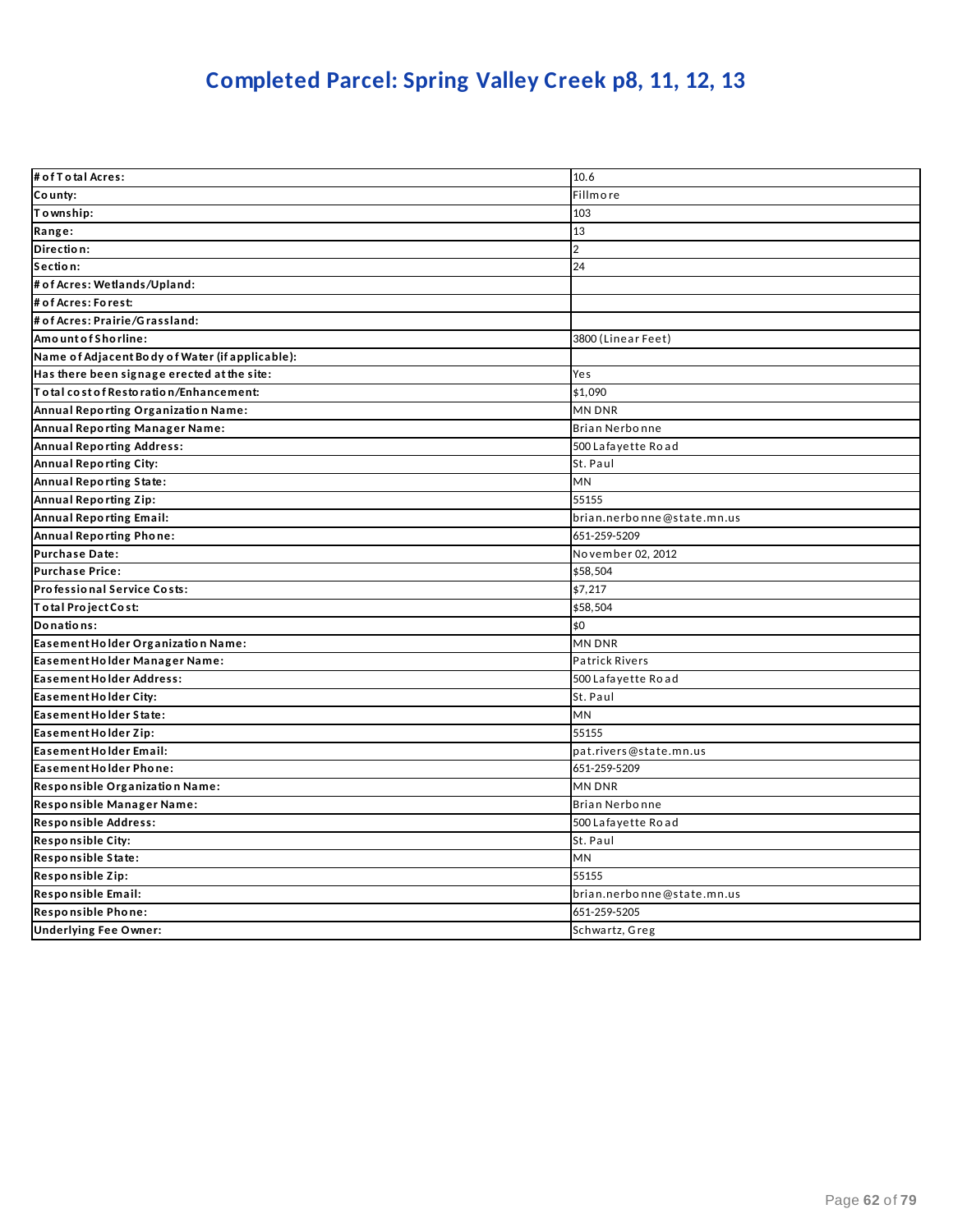| # of T o tal Acres:                             | 3.1                        |
|-------------------------------------------------|----------------------------|
| County:                                         | Lake                       |
| Township:                                       | 054                        |
| Range:                                          | 11                         |
| Direction:                                      | $\overline{2}$             |
| Section:                                        | 32                         |
| # of Acres: Wetlands/Upland:                    |                            |
| # of Acres: Forest:                             |                            |
| # of Acres: Prairie/Grassland:                  |                            |
| Amount of Shorline:                             | 616 (Linear Feet)          |
| Name of Adjacent Body of Water (if applicable): | Stewart River              |
| Has there been signage erected at the site:     | Yes                        |
| Total cost of Restoration/Enhancement:          | \$995                      |
| Annual Reporting Organization Name:             | MN DNR                     |
| Annual Reporting Manager Name:                  | Brian Nerbonne             |
| <b>Annual Reporting Address:</b>                | 500 Lafayette Road         |
| Annual Reporting City:                          | St. Paul                   |
| Annual Reporting State:                         | <b>MN</b>                  |
| Annual Reporting Zip:                           | 55155                      |
| <b>Annual Reporting Email:</b>                  | brian.nerbonne@state.mn.us |
| Annual Reporting Phone:                         | 651-259-5209               |
| <b>Purchase Date:</b>                           | May 14, 2013               |
| <b>Purchase Price:</b>                          | \$6,388                    |
| Professional Service Costs:                     | \$2,926                    |
| Total Project Cost:                             | \$6,388                    |
| Donations:                                      | \$0                        |
| Easement Holder Organization Name:              | MN DNR                     |
| Easement Holder Manager Name:                   | <b>Patrick Rivers</b>      |
| Easement Holder Address:                        | 500 Lafayette Road         |
| Easement Holder City:                           | St. Paul                   |
| Easement Holder State:                          | MN                         |
| Easement Holder Zip:                            | 55155                      |
| Easement Holder Email:                          | pat.rivers@state.mn.us     |
| Easement Holder Phone:                          | 651-259-5209               |
| Responsible Organization Name:                  | MN DNR                     |
| Responsible Manager Name:                       | Brian Nerbonne             |
| Responsible Address:                            | 500 Lafayette Road         |
| <b>Responsible City:</b>                        | St. Paul                   |
| Responsible State:                              | MN                         |
| Responsible Zip:                                | 55155                      |
| Responsible Email:                              | brian.nerbonne@state.mn.us |
| Responsible Phone:                              | 651-259-5205               |
| <b>Underlying Fee Owner:</b>                    | Hommes, Gordon             |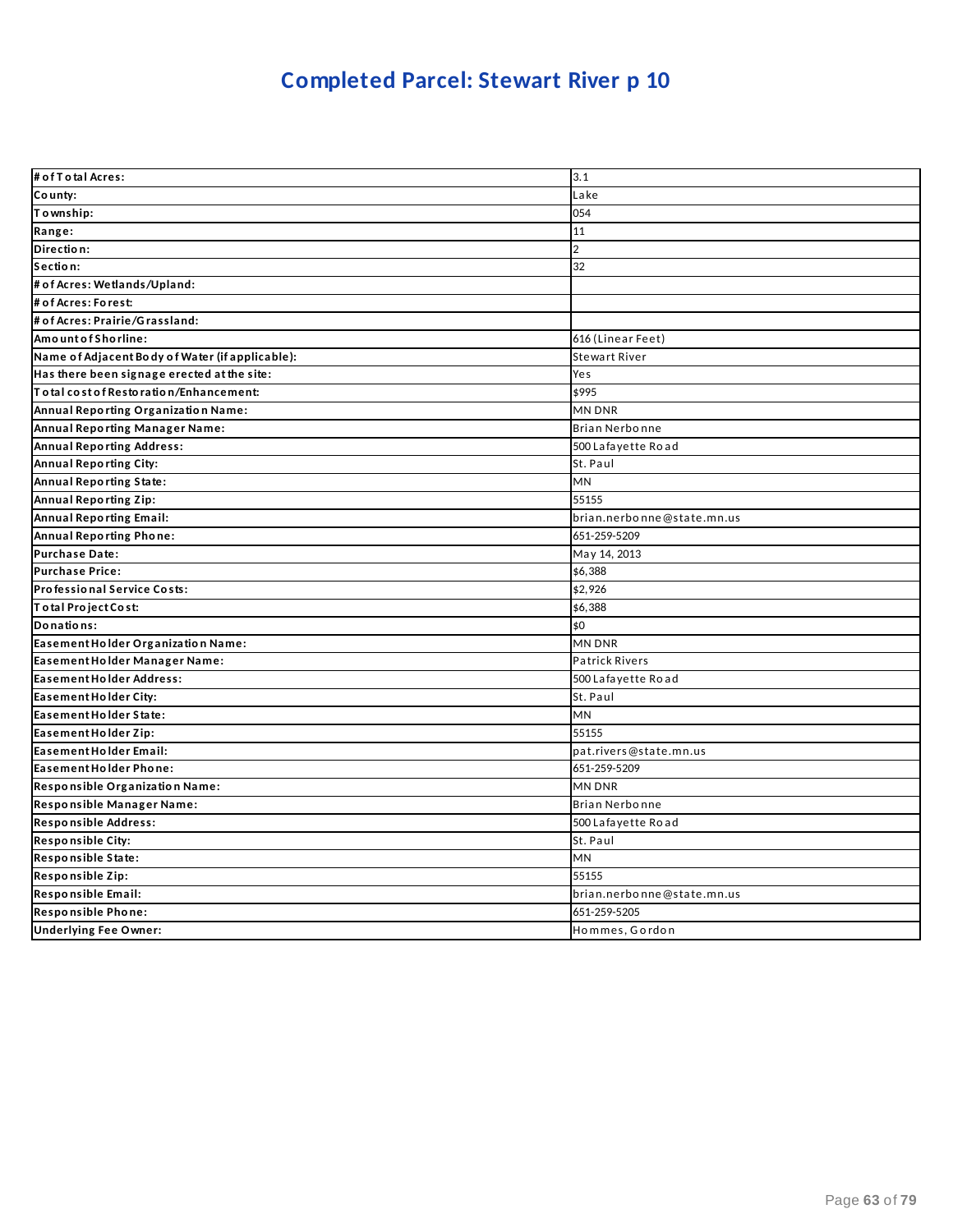| # of T otal Acres:                              | $\overline{4}$             |
|-------------------------------------------------|----------------------------|
| County:                                         | Lake                       |
| To wnship:                                      | 053                        |
| Range:                                          | 11                         |
| Direction:                                      | $\overline{2}$             |
| Section:                                        | 15                         |
| # of Acres: Wetlands/Upland:                    |                            |
| # of Acres: Forest:                             |                            |
| # of Acres: Prairie/Grassland:                  |                            |
| AmountofShorline:                               | 1090 (Linear Feet)         |
| Name of Adjacent Body of Water (if applicable): | Stewart River              |
| Has there been signage erected at the site:     | Yes                        |
| lT o tal cost of Restoration/Enhancement:       | \$995                      |
| Annual Reporting Organization Name:             | <b>DNR</b>                 |
| Annual Reporting Manager Name:                  | Brian Nerbonne             |
| <b>Annual Reporting Address:</b>                | 500 Lafayette Road         |
| Annual Reporting City:                          | Saint Paul                 |
| Annual Reporting State:                         | MN                         |
| Annual Reporting Zip:                           | 55155                      |
| Annual Reporting Email:                         | brian.nerbonne@state.mn.us |
| Annual Reporting Phone:                         | 651.259.5209               |
| Purchase Date:                                  | April 21, 2014             |
| <b>Purchase Price:</b>                          | \$9,833                    |
| Professional Service Costs:                     | \$3,290                    |
| Total Project Cost:                             | \$9,833                    |
| Easement Holder Organization Name:              | <b>DNR</b>                 |
| Easement Holder Manager Name:                   | <b>Patrick Rivers</b>      |
| Easement Holder Address:                        | 500 Lafayette Road         |
| Easement Holder City:                           | Saint Paul                 |
| Easement Holder State:                          | MN                         |
| Easement Holder Zip:                            | 55155                      |
| Easement Holder Email:                          | pat.rivers@state.mn.us     |
| Easement Holder Phone:                          | 651.259.5209               |
| Responsible Organization Name:                  | <b>DNR</b>                 |
| Responsible Manager Name:                       | Brian Nerbonne             |
| Responsible Address:                            | 500 Lafayette Road         |
| Responsible City:                               | Saint Paul                 |
| Responsible State:                              | <b>MN</b>                  |
| Responsible Zip:                                | 55155                      |
| Responsible Email:                              | brian.nerbonne@state.mn.us |
| Responsible Phone:                              | 651.259.5205               |
| <b>Underlying Fee Owner:</b>                    | Dreher                     |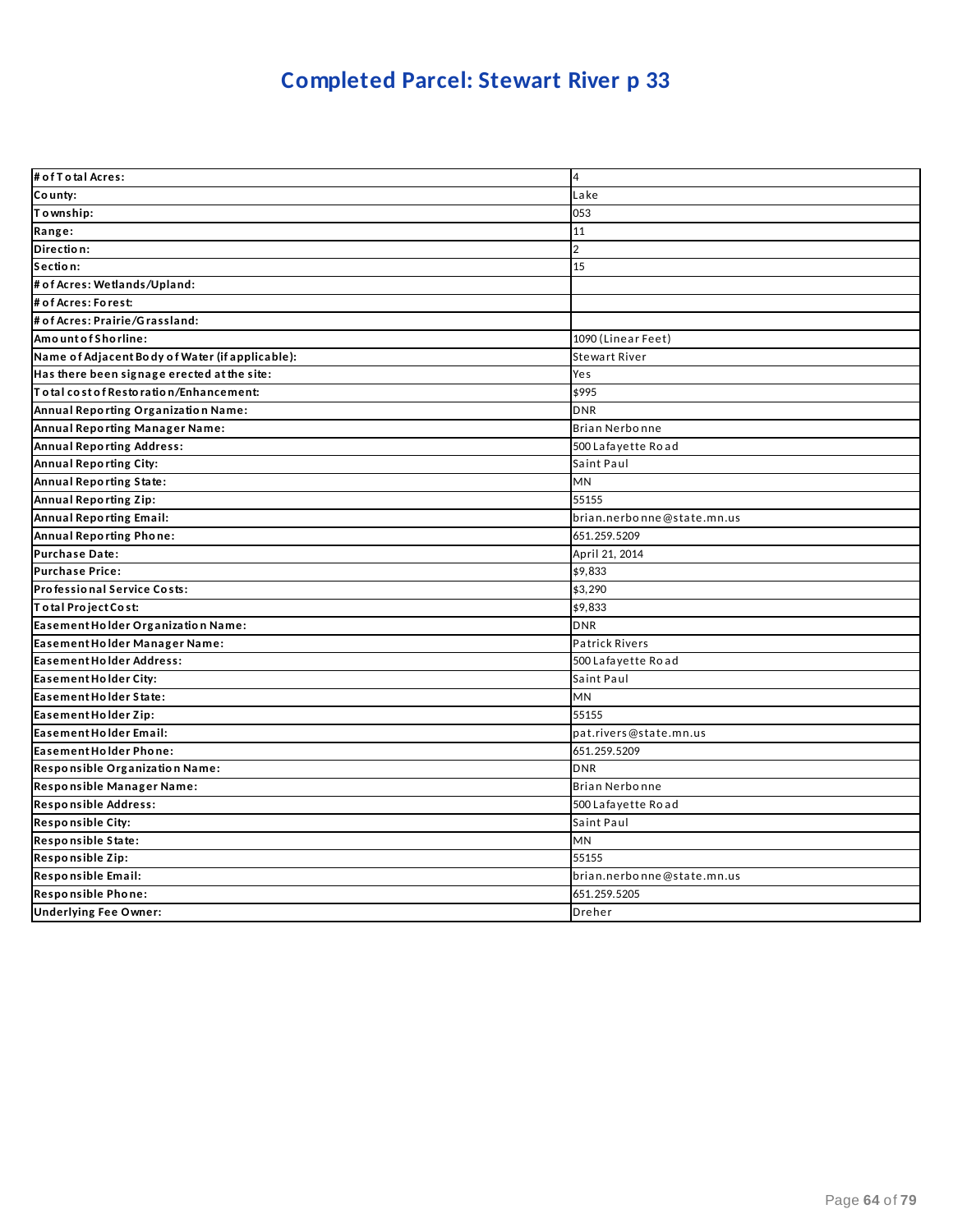| # of T otal Acres:                              | 1                          |
|-------------------------------------------------|----------------------------|
| County:                                         | Lake                       |
| Township:                                       | 053                        |
| Range:                                          | 11                         |
| Direction:                                      | $\overline{2}$             |
| Section:                                        | 15                         |
| # of Acres: Wetlands/Upland:                    |                            |
| # of Acres: Forest:                             |                            |
| # of Acres: Prairie/Grassland:                  |                            |
| AmountofShorline:                               | 710 (Linear Feet)          |
| Name of Adjacent Body of Water (if applicable): |                            |
| Has there been signage erected at the site:     | Yes                        |
| lT o tal cost of Restoration/Enhancement:       | \$995                      |
| Annual Reporting Organization Name:             | <b>DNR</b>                 |
| Annual Reporting Manager Name:                  | Brian Nerbonne             |
| <b>Annual Reporting Address:</b>                | 500 Lafayette Road         |
| Annual Reporting City:                          | Saint Paul                 |
| Annual Reporting State:                         | MN                         |
| Annual Reporting Zip:                           | 55155                      |
| Annual Reporting Email:                         | brian.nerbonne@state.mn.us |
| Annual Reporting Phone:                         | 651.259.5209               |
| Purchase Date:                                  | May 17, 2014               |
| <b>Purchase Price:</b>                          | \$4,975                    |
| Professional Service Costs:                     | \$5,452                    |
| Total Project Cost:                             | \$4,975                    |
| Easement Holder Organization Name:              | <b>DNR</b>                 |
| Easement Holder Manager Name:                   | <b>Patrick Rivers</b>      |
| Easement Holder Address:                        | 500 Lafayette Road         |
| Easement Holder City:                           | Saint Paul                 |
| Easement Holder State:                          | MN                         |
| Easement Holder Zip:                            | 55155                      |
| Easement Holder Email:                          | pat.rivers@state.mn.us     |
| Easement Holder Phone:                          | 218.833.8612               |
| Responsible Organization Name:                  | <b>DNR</b>                 |
| Responsible Manager Name:                       | Brian Nerbonne             |
| Responsible Address:                            | 500 Lafayette Road         |
| Responsible City:                               | Saint Paul                 |
| Responsible State:                              | <b>MN</b>                  |
| Responsible Zip:                                | 55155                      |
| Responsible Email:                              | brian.nerbonne@state.mn.us |
| Responsible Phone:                              | 651.259.5205               |
| <b>Underlying Fee Owner:</b>                    | Reid Lassonde              |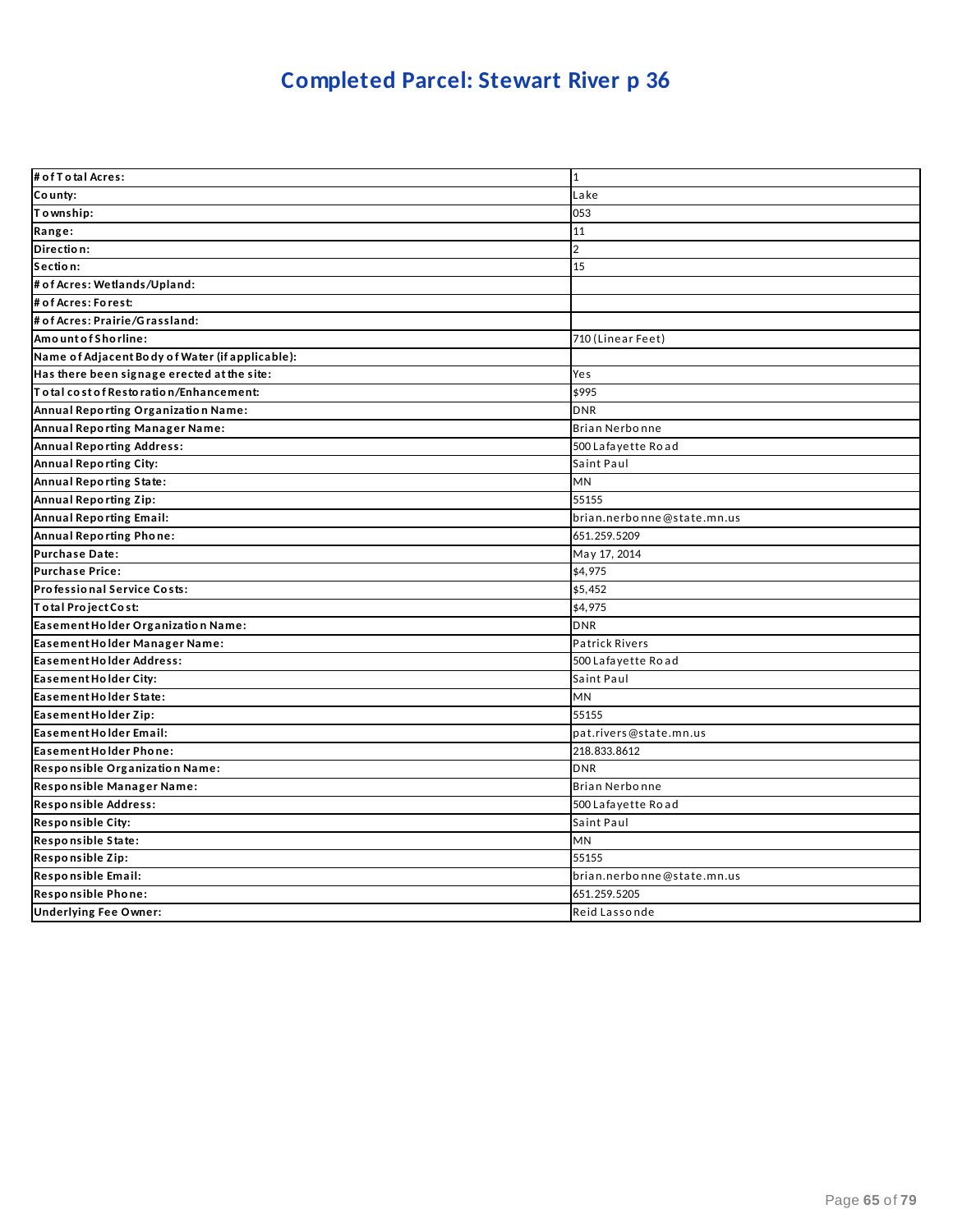| # of T o tal Acres:                             | 1.8                        |
|-------------------------------------------------|----------------------------|
| County:                                         | Lake                       |
| Township:                                       | 054                        |
| Range:                                          | 11                         |
| Direction:                                      | $\overline{2}$             |
| Section:                                        | 32                         |
| # of Acres: Wetlands/Upland:                    |                            |
| # of Acres: Forest:                             |                            |
| # of Acres: Prairie/Grassland:                  |                            |
| Amount of Shorline:                             | 784 (Linear Feet)          |
| Name of Adjacent Body of Water (if applicable): | Stewart River              |
| Has there been signage erected at the site:     | Yes                        |
| Total cost of Restoration/Enhancement:          | \$995                      |
| Annual Reporting Organization Name:             | MN DNR                     |
| Annual Reporting Manager Name:                  | Brian Nerbonne             |
| <b>Annual Reporting Address:</b>                | 500 Lafayette ROad         |
| Annual Reporting City:                          | St. Paul                   |
| Annual Reporting State:                         | <b>MN</b>                  |
| Annual Reporting Zip:                           | 55155                      |
| <b>Annual Reporting Email:</b>                  | brian.nerbonne@state.mn.us |
| Annual Reporting Phone:                         | 651-259-5209               |
| Purchase Date:                                  | May 14, 2013               |
| <b>Purchase Price:</b>                          | \$6,495                    |
| Professional Service Costs:                     | \$3,038                    |
| Total Project Cost:                             | \$6,495                    |
| Donations:                                      | \$0                        |
| Easement Holder Organization Name:              | MN DNR                     |
| Easement Holder Manager Name:                   | Patrick Rivers             |
| Easement Holder Address:                        | 500 Lafayette Road         |
| Easement Holder City:                           | St. Paul                   |
| Easement Holder State:                          | MN                         |
| Easement Holder Zip:                            | 55155                      |
| Easement Holder Email:                          | pat.rivers@state.mn.us     |
| Easement Holder Phone:                          | 651-259-5209               |
| Responsible Organization Name:                  | MN DNR                     |
| Responsible Manager Name:                       | Brian Nerbonne             |
| Responsible Address:                            | 500 Lafayette Road         |
| Responsible City:                               | St. Paul                   |
| Responsible State:                              | MN                         |
| Responsible Zip:                                | 55155                      |
| Responsible Email:                              | brian.nerbonne@state.mn.us |
| Responsible Phone:                              | 651-259-5205               |
| <b>Underlying Fee Owner:</b>                    | Teman, Daniel              |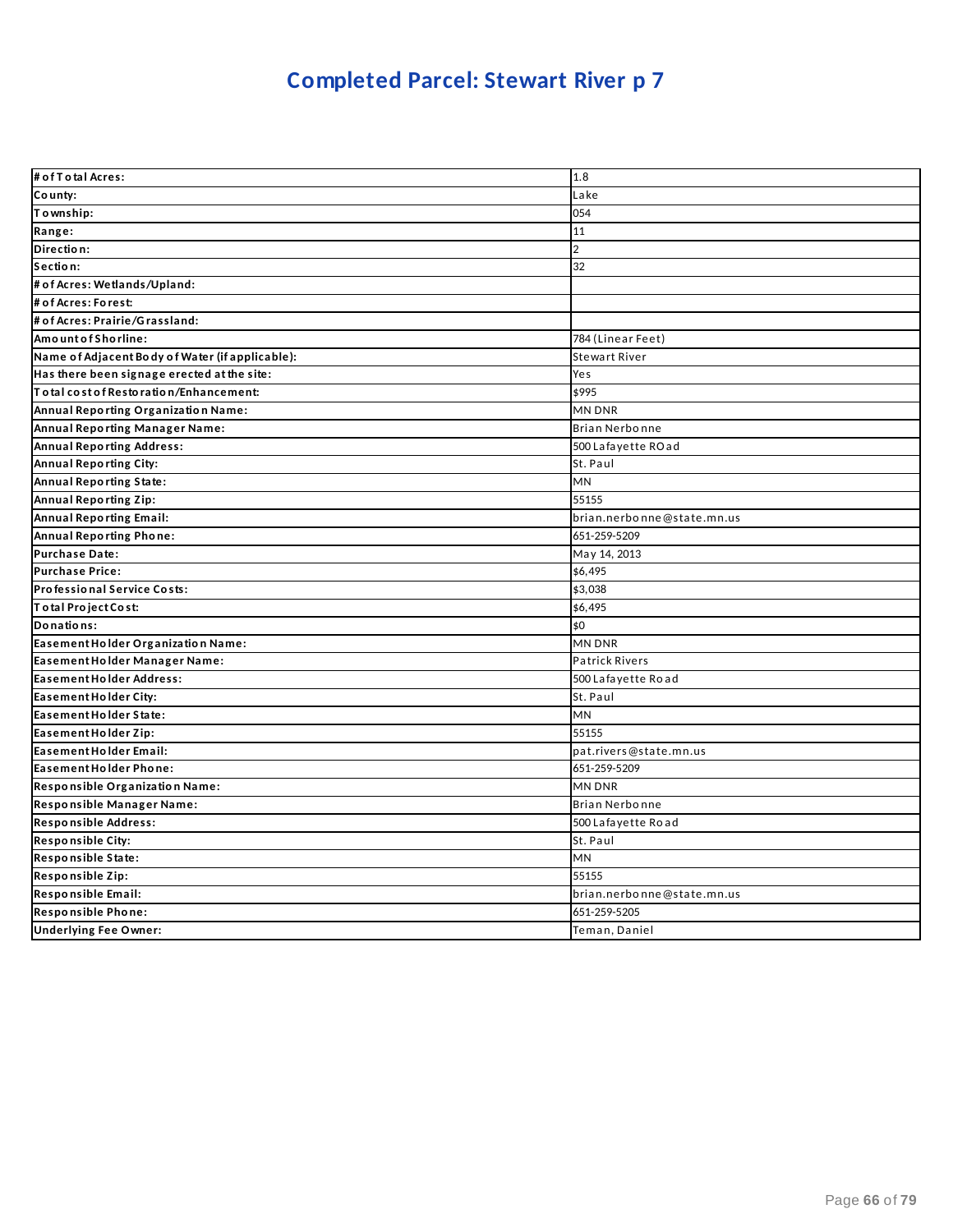## **Completed Parcel: Straight River AMA P 53**

| # of T o tal Acres:                             | 9.199999999999999          |
|-------------------------------------------------|----------------------------|
| County:                                         | Hubbard                    |
| To wnship:                                      | 139                        |
| Range:                                          | 35                         |
| Direction:                                      | $\overline{2}$             |
| Section:                                        | 06                         |
| # of Acres: Wetlands/Upland:                    |                            |
| # of Acres: Forest:                             |                            |
| # of Acres: Prairie/Grassland:                  |                            |
| AmountofShorline:                               | 3050 (Linear Feet)         |
| Name of Adjacent Body of Water (if applicable): | Straight River             |
| Has there been signage erected at the site:     | Yes                        |
| To tal cost of Restoration/Enhancement:         | \$36                       |
| Annual Reporting Organization Name:             | MN DNR                     |
| Annual Reporting Manager Name:                  | Brian Nerbonne             |
| <b>Annual Reporting Address:</b>                | 500 Lafayette Road         |
| <b>Annual Reporting City:</b>                   | St. Paul                   |
| <b>Annual Reporting State:</b>                  | MN                         |
| <b>Annual Reporting Zip:</b>                    | 55155                      |
| <b>Annual Reporting Email:</b>                  | brian.nerbonne@state.mn.us |
| <b>Annual Reporting Phone:</b>                  | 651-259-5209               |
| <b>Purchase Date:</b>                           | August 10, 2013            |
| <b>Purchase Price:</b>                          | \$34,663                   |
| Professional Service Costs:                     | \$5,348                    |
| Total Project Cost:                             | \$34,663                   |
| Donations:                                      | \$0                        |
| Easement Holder Organization Name:              | MN DNR                     |
| Easement Holder Manager Name:                   | MN DNR                     |
| <b>Easement Holder Address:</b>                 | 500 Lafayette Road         |
| Easement Holder City:                           | St. Paul                   |
| Easement Holder State:                          | MN                         |
| Easement Holder Zip:                            | 55155                      |
| Easement Holder Email:                          | pat.rivers@state.mn.us     |
| Easement Holder Phone:                          | 651-259-5209               |
| Responsible Organization Name:                  | MN DNR                     |
| Responsible Manager Name:                       | Brian Nerbonne             |
| Responsible Address:                            | 500 Lafayette Road         |
| <b>Responsible City:</b>                        | St. Paul                   |
| Responsible State:                              | <b>MN</b>                  |
| Responsible Zip:                                | 55155                      |
| Responsible Email:                              | brian.nerbonne@state.mn.us |
| Responsible Phone:                              | 651-259-5205               |
| <b>Underlying Fee Owner:</b>                    | Damiani, Daniel            |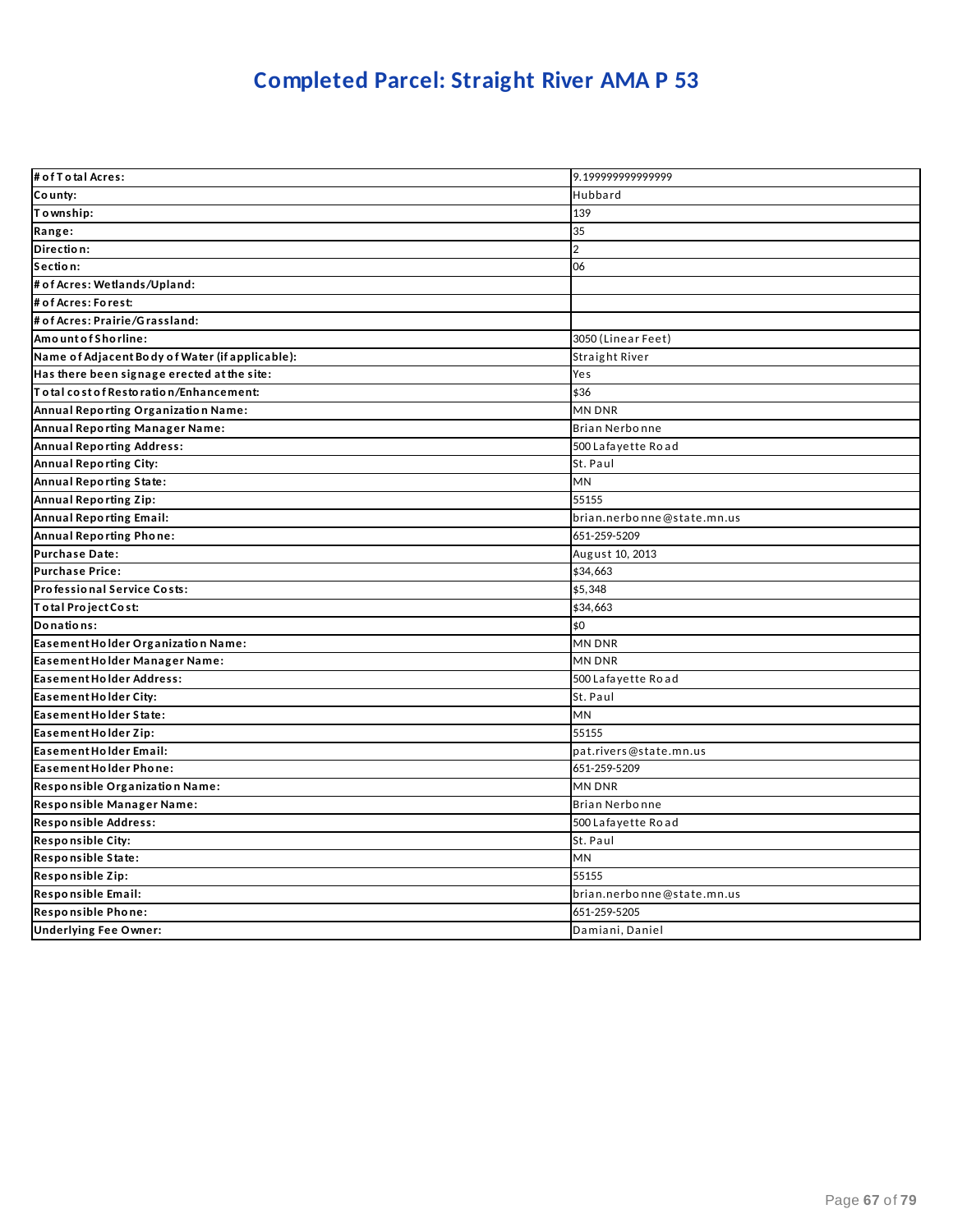## **Completed Parcel: Straight River AMA P 54**

| # of T o tal Acres:                             | 2.8                        |
|-------------------------------------------------|----------------------------|
| County:                                         | Hubbard                    |
| Township:                                       | 139                        |
| Range:                                          | 35                         |
| Direction:                                      | $\overline{2}$             |
| Section:                                        | 06                         |
| # of Acres: Wetlands/Upland:                    |                            |
| # of Acres: Forest:                             |                            |
| # of Acres: Prairie/Grassland:                  |                            |
| Amount of Shorline:                             | 1835 (Linear Feet)         |
| Name of Adjacent Body of Water (if applicable): | Straight River             |
| Has there been signage erected at the site:     | Yes                        |
| Total cost of Restoration/Enhancement:          | \$30                       |
| Annual Reporting Organization Name:             | MN DNR                     |
| Annual Reporting Manager Name:                  | <b>Brian Nerbonne</b>      |
| <b>Annual Reporting Address:</b>                | 500 Lafaytte Road          |
| Annual Reporting City:                          | St. Paul                   |
| <b>Annual Reporting State:</b>                  | <b>MN</b>                  |
| <b>Annual Reporting Zip:</b>                    | 55155                      |
| <b>Annual Reporting Email:</b>                  | brian.nerbonne@state.mn.us |
| Annual Reporting Phone:                         | 651-259-5209               |
| <b>Purchase Date:</b>                           | April 25, 2013             |
| <b>Purchase Price:</b>                          | \$14,570                   |
| Professional Service Costs:                     | \$10,850                   |
| Total Project Cost:                             | \$14,570                   |
| Donations:                                      | \$0                        |
| Easement Holder Organization Name:              | <b>MN DNR</b>              |
| Easement Holder Manager Name:                   | <b>Patrick Rivers</b>      |
| <b>Easement Holder Address:</b>                 | 500 Lafayette Road         |
| Easement Holder City:                           | St. Paul                   |
| Easement Holder State:                          | <b>MN</b>                  |
| Easement Holder Zip:                            | 55155                      |
| Easement Holder Email:                          | pat.rivers@state.mn.us     |
| Easement Holder Phone:                          | 651-259-5209               |
| Responsible Organization Name:                  | MN DNR                     |
| Responsible Manager Name:                       | Brian Nerbonne             |
| Responsible Address:                            | 500 Lafayette Road         |
| <b>Responsible City:</b>                        | St. Paul                   |
| Responsible State:                              | <b>MN</b>                  |
| Responsible Zip:                                | 55155                      |
| Responsible Email:                              | brian.nerbonne@state.mn.us |
| Responsible Phone:                              | 651-259-5205               |
| <b>Underlying Fee Owner:</b>                    | Ball, Raymond              |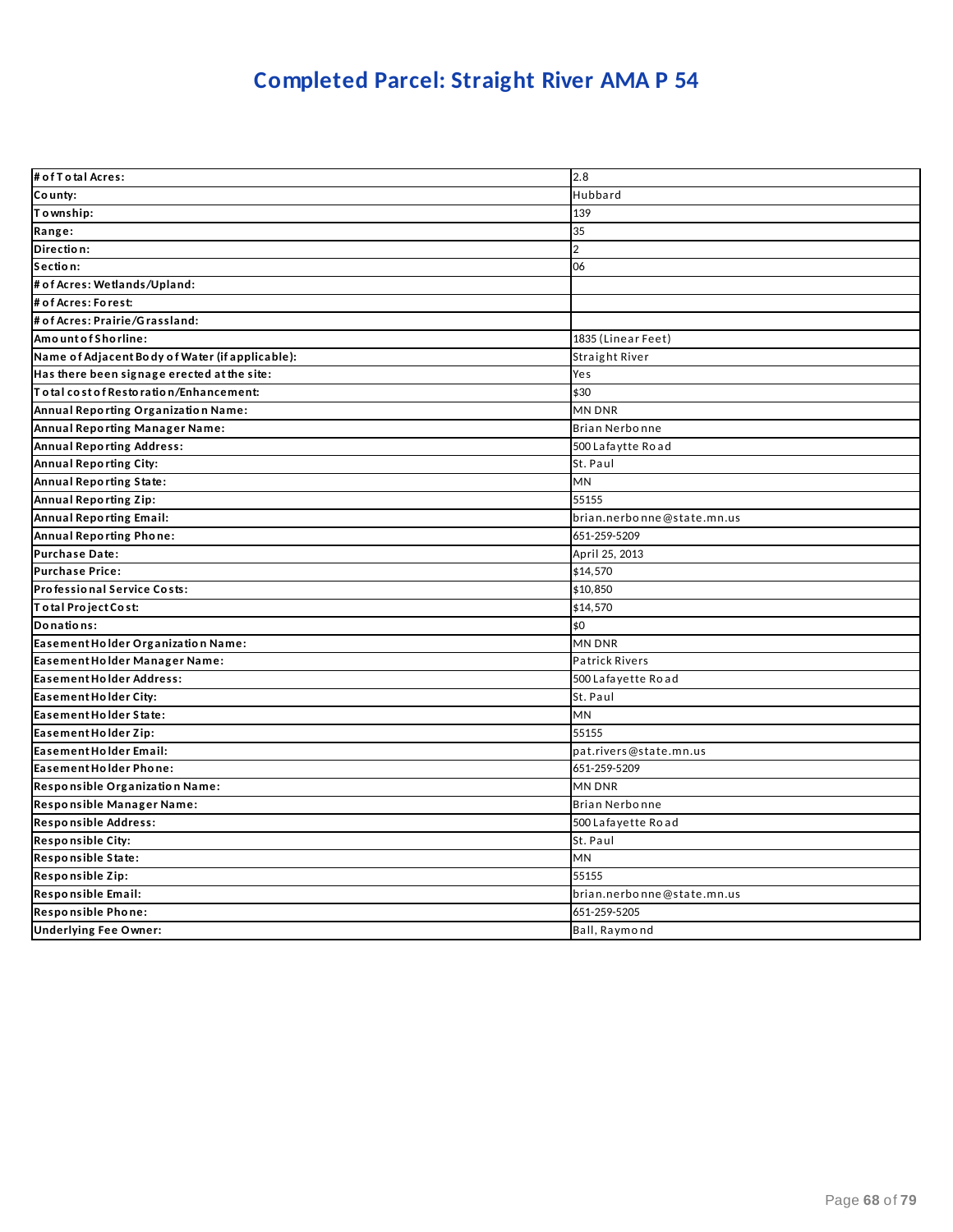### **Completed Parcel: Sunrise Lake AMA**

| # of T o tal Acres:                                                   | 46                              |
|-----------------------------------------------------------------------|---------------------------------|
| County:                                                               | Chisago                         |
| Township:                                                             | 034                             |
| Range:                                                                | 20                              |
| Direction:                                                            | 2                               |
| Section:                                                              | 17                              |
| # of Acres: Wetlands/Upland:                                          | 9                               |
| # of Acres: Forest:                                                   | 17                              |
| # of Acres: Prairie/Grassland:                                        |                                 |
| Amount of Shorline:                                                   | 2030 (Linear Feet)              |
| Name of Adjacent Body of Water (if applicable):                       | Sunrise Lake                    |
| Has there been signage erected at the site:                           | Yes                             |
| Total cost of Restoration/Enhancement:                                | \$7,100                         |
| Annual Reporting Organization Name:                                   | <b>DNR</b>                      |
| Annual Reporting Manager Name:                                        | Pat Rivers                      |
| <b>Annual Reporting Address:</b>                                      | 500 Lafayette Road              |
| Annual Reporting City:                                                | Saint Paul                      |
| Annual Reporting Zip:                                                 | 55155                           |
| Annual Reporting Email:                                               | pat.rivers@state.mn.us          |
| Annual Reporting Phone:                                               | 651.259.5209                    |
| <b>Purchase Date:</b>                                                 | May 07, 2013                    |
| <b>Purchase Price:</b>                                                | \$250,000                       |
| <b>Appraised Value:</b>                                               | \$233,000                       |
| Professional Service Costs:                                           | \$2,431                         |
| <b>Assessed Value:</b>                                                | \$152,000                       |
| Total Project Cost:                                                   | \$250,000                       |
| Property Managed By:                                                  | DNR - Aquatic Management Area - |
| Name of the unit area or location<br>government unit or land manager: | Hinckley Area Fisheries         |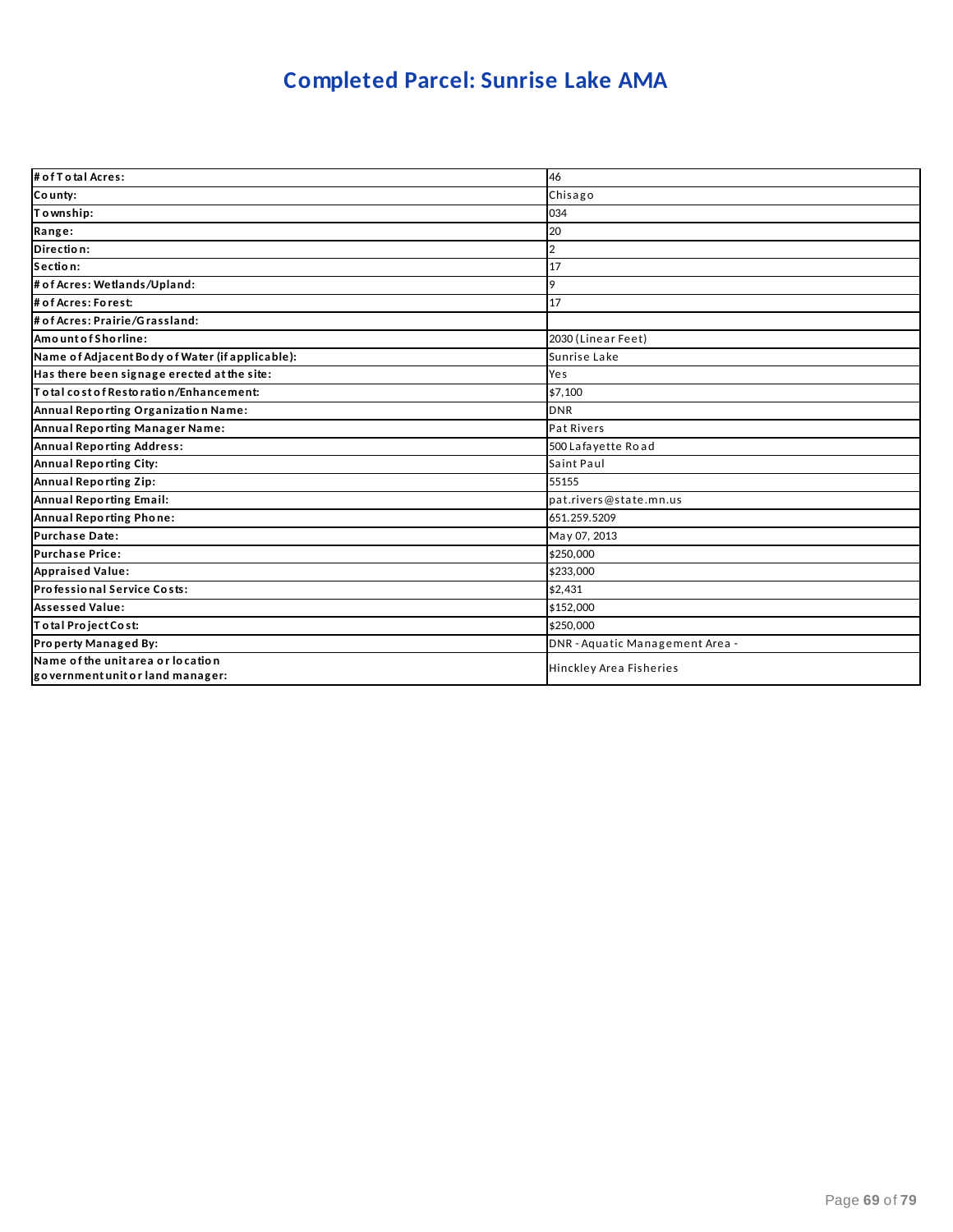### **Completed Parcel: Tait Creek 1**

| # of T o tal Acres:                             | 6.3                        |
|-------------------------------------------------|----------------------------|
| County:                                         | Cook                       |
| Township:                                       | 061                        |
| Range:                                          | 03                         |
| Direction:                                      | $\overline{2}$             |
| Section:                                        | 32                         |
| # of Acres: Wetlands/Upland:                    |                            |
| # of Acres: Forest:                             |                            |
| # of Acres: Prairie/Grassland:                  |                            |
| AmountofShorline:                               | 1375 (Linear Feet)         |
| Name of Adjacent Body of Water (if applicable): | Tait River                 |
| Has there been signage erected at the site:     | Yes                        |
| Total cost of Restoration/Enhancement:          | \$960                      |
| Annual Reporting Organization Name:             | MN DNR                     |
| Annual Reporting Manager Name:                  | Brian Nerbonne             |
| <b>Annual Reporting Address:</b>                | 500 Lafayette Road         |
| Annual Reporting City:                          | St. Paul                   |
| Annual Reporting State:                         | MN                         |
| <b>Annual Reporting Zip:</b>                    | 55155                      |
| <b>Annual Reporting Email:</b>                  | brian.nerbonne@state.mn.us |
| <b>Annual Reporting Phone:</b>                  | 651-259-5209               |
| <b>Purchase Date:</b>                           | August 26, 2013            |
| <b>Purchase Price:</b>                          | \$32,513                   |
| Professional Service Costs:                     | \$3,231                    |
| Total Project Cost:                             | \$32,513                   |
| Donations:                                      | \$0                        |
| Easement Holder Organization Name:              | MN DNR                     |
| Easement Holder Manager Name:                   | <b>Patrick Rivers</b>      |
| Easement Holder Address:                        | 500 Lafayette Road         |
| Easement Holder City:                           | St. Paul                   |
| Easement Holder State:                          | MN                         |
| Easement Holder Zip:                            | 55155                      |
| Easement Holder Email:                          | pat.rivers@state.mn.us     |
| Easement Holder Phone:                          | 651-259-5209               |
| Responsible Organization Name:                  | MN DNR                     |
| Responsible Manager Name:                       | Brian Nerbonne             |
| Responsible Address:                            | 500 Lafayette Road         |
| Responsible City:                               | St. Paul                   |
| Responsible State:                              | MN                         |
| Responsible Zip:                                | 55155                      |
| Responsible Email:                              | brian.nerbonne@state.mn.us |
| Responsible Phone:                              | 651-259-5205               |
| <b>Underlying Fee Owner:</b>                    | Kilen, Mark                |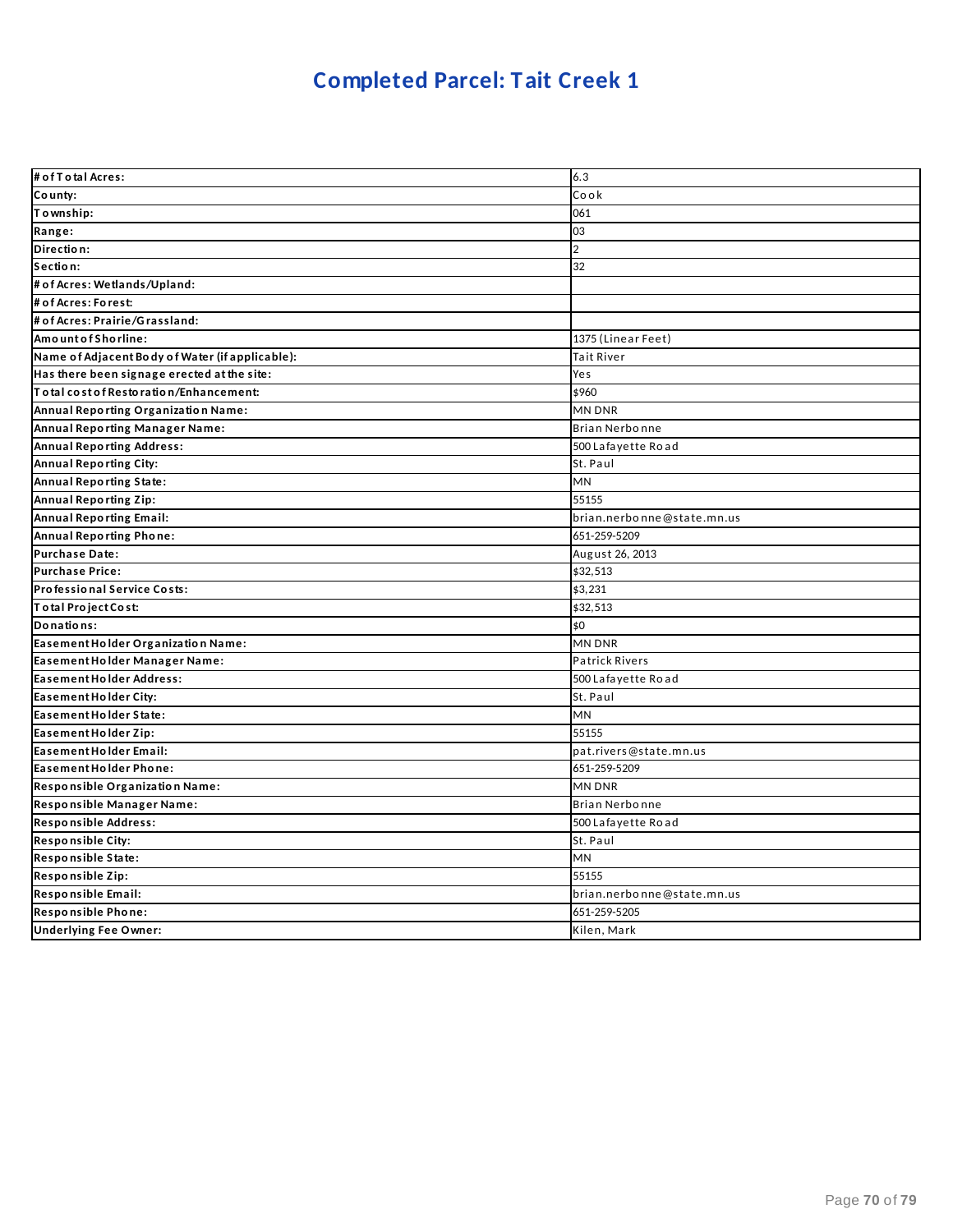### **Completed Parcel: Turtle River Lake AMA**

| # of T o tal Acres:                                                   | 27.5                            |
|-----------------------------------------------------------------------|---------------------------------|
| County:                                                               | Beltrami                        |
| Township:                                                             | 148                             |
| Range:                                                                | 32                              |
| Direction:                                                            | 2                               |
| Section:                                                              | 32                              |
| # of Acres: Wetlands/Upland:                                          |                                 |
| # of Acres: Forest:                                                   | 27.5                            |
| # of Acres: Prairie/Grassland:                                        |                                 |
| Amount of Shorline:                                                   | 1400 (Linear Feet)              |
| Name of Adjacent Body of Water (if applicable):                       | Turtle River Lake               |
| Has there been signage erected at the site:                           | Yes                             |
| To tal cost of Restoration/Enhancement:                               | \$300                           |
| Annual Reporting Organization Name:                                   | <b>DNR</b>                      |
| Annual Reporting Manager Name:                                        | Pat Rivers                      |
| <b>Annual Reporting Address:</b>                                      | 500 Lafayette Road              |
| Annual Reporting City:                                                | Saint Paul                      |
| Annual Reporting Zip:                                                 | 55155                           |
| Annual Reporting Email:                                               | pat.rivers@state.mn.us          |
| Annual Reporting Phone:                                               | 651.259.5209                    |
| <b>Purchase Date:</b>                                                 | February 27, 2013               |
| <b>Purchase Price:</b>                                                | \$82.500                        |
| <b>Appraised Value:</b>                                               | \$82,500                        |
| Professional Service Costs:                                           | \$9,806                         |
| <b>Assessed Value:</b>                                                | \$45,000                        |
| Total Project Cost:                                                   | \$82,500                        |
| Property Managed By:                                                  | DNR - Aquatic Management Area - |
| Name of the unit area or location<br>government unit or land manager: | Bemidji Area Fisheries          |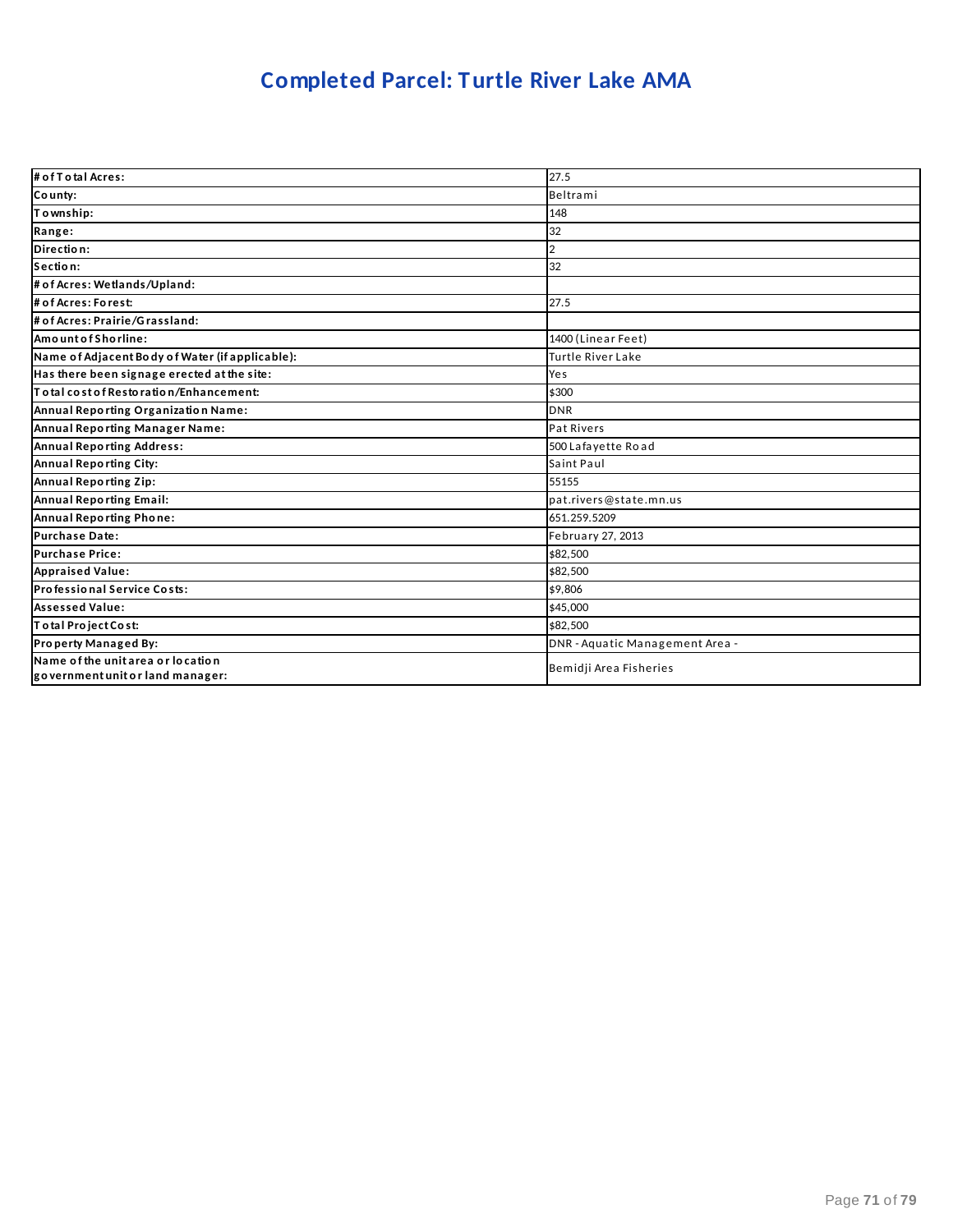### **Completed Parcel: Upper Whitefish Lake AMA**

| # of T o tal Acres:                                                   | 10                              |
|-----------------------------------------------------------------------|---------------------------------|
| County:                                                               | Crow Wing                       |
| To wnship:                                                            | 137                             |
| Range:                                                                | 28                              |
| Direction:                                                            | 2                               |
| Section:                                                              | 07                              |
| # of Acres: Wetlands/Upland:                                          |                                 |
| # of Acres: Forest:                                                   | 10.3                            |
| # of Acres: Prairie/Grassland:                                        |                                 |
| AmountofShorline:                                                     | 540 (Linear Feet)               |
| Name of Adjacent Body of Water (if applicable):                       | <b>Upper Whitefish</b>          |
| Has there been signage erected at the site:                           | Yes                             |
| Total cost of Restoration/Enhancement:                                | \$1,087                         |
| Annual Reporting Organization Name:                                   | <b>DNR</b>                      |
| Annual Reporting Manager Name:                                        | Pat Rivers                      |
| <b>Annual Reporting Address:</b>                                      | 500 Lafayette Road              |
| Annual Reporting City:                                                | Saint Paul                      |
| Annual Reporting State:                                               | <b>MN</b>                       |
| Annual Reporting Zip:                                                 | 55155                           |
| Annual Reporting Email:                                               | pat.rivers@state.mn.us          |
| Annual Reporting Phone:                                               | 651.259.5209                    |
| <b>Purchase Date:</b>                                                 | January 05, 2012                |
| <b>Purchase Price:</b>                                                | \$635,000                       |
| <b>Appraised Value:</b>                                               | \$825,000                       |
| Professional Service Costs:                                           | \$12.261                        |
| <b>Assessed Value:</b>                                                | \$839,800                       |
| Total Project Cost:                                                   | \$635,000                       |
| Property Managed By:                                                  | DNR - Aquatic Management Area - |
| Name of the unit area or location<br>government unit or land manager: | <b>Brainerd Area Fisheries</b>  |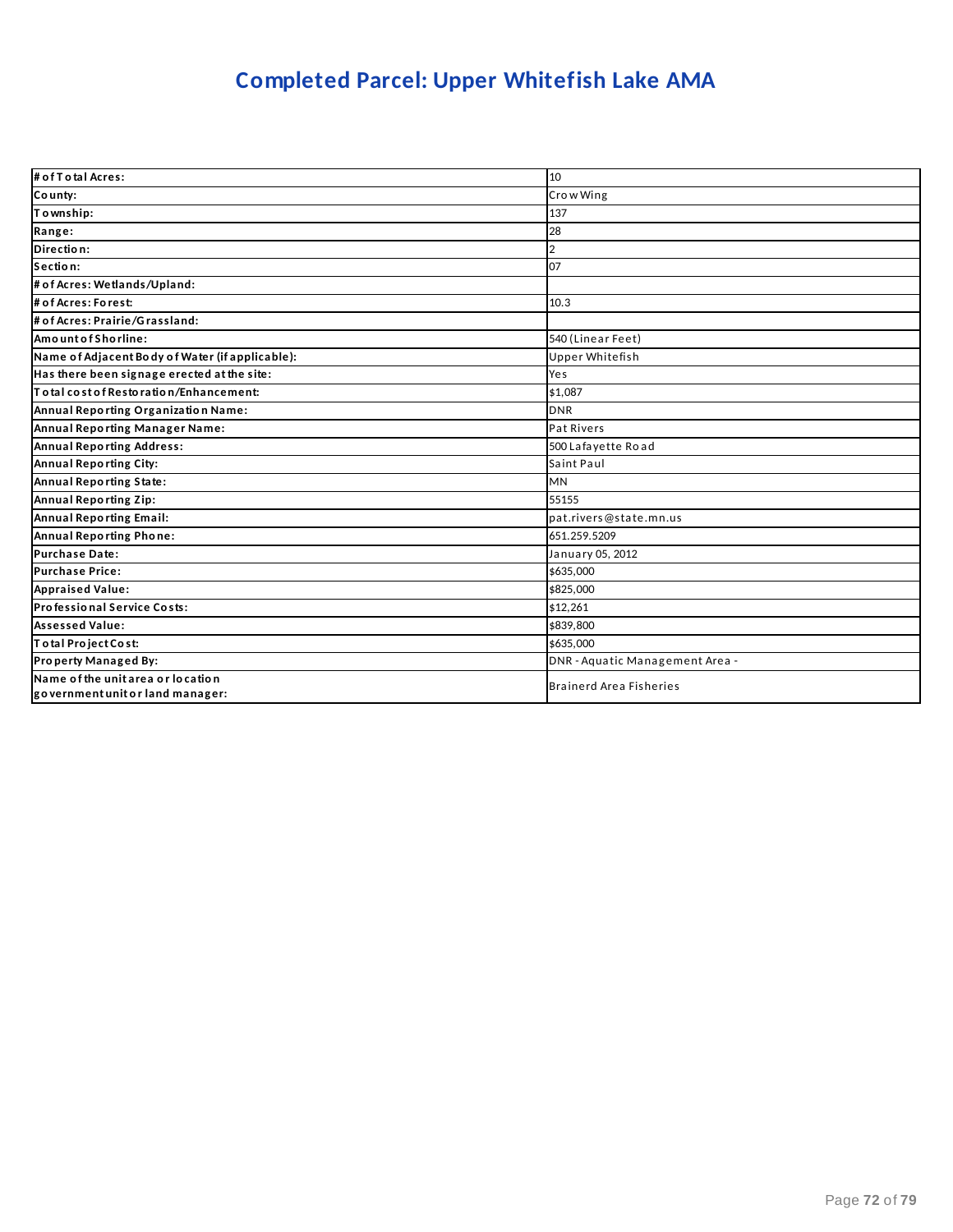# **Completed Parcel: West Branch Knife River 11**

| # of T o tal Acres:                             | 3                          |
|-------------------------------------------------|----------------------------|
| County:                                         | St. Louis                  |
| Township:                                       | 052                        |
| Range:                                          | 11                         |
| Direction:                                      | $\overline{2}$             |
| Section:                                        | 05                         |
| # of Acres: Wetlands/Upland:                    |                            |
| # of Acres: Forest:                             |                            |
| # of Acres: Prairie/Grassland:                  |                            |
| Amount of Shorline:                             | 1230 (Linear Feet)         |
| Name of Adjacent Body of Water (if applicable): | West Branch Knife River 11 |
| Has there been signage erected at the site:     | Yes                        |
| Total cost of Restoration/Enhancement:          | \$210                      |
| Annual Reporting Organization Name:             | MN DNR                     |
| Annual Reporting Manager Name:                  | <b>Brian Nerbonne</b>      |
| <b>Annual Reporting Address:</b>                | 500 Lafayette Road         |
| Annual Reporting City:                          | St.Paul                    |
| <b>Annual Reporting State:</b>                  | <b>MN</b>                  |
| <b>Annual Reporting Zip:</b>                    | 55155                      |
| <b>Annual Reporting Email:</b>                  | brian.nerbonne@state.mn.us |
| Annual Reporting Phone:                         | 651-259-5209               |
| <b>Purchase Date:</b>                           | February 14, 2013          |
| <b>Purchase Price:</b>                          | \$10,465                   |
| Professional Service Costs:                     | \$2,760                    |
| Total Project Cost:                             | \$13,350                   |
| Donations:                                      | \$0                        |
| Easement Holder Organization Name:              | <b>MN DNR</b>              |
| Easement Holder Manager Name:                   | <b>Patrick Rivers</b>      |
| <b>Easement Holder Address:</b>                 | 500 Lafayette Road         |
| Easement Holder City:                           | St. Paul                   |
| Easement Holder State:                          | MN                         |
| Easement Holder Zip:                            | 55155                      |
| Easement Holder Email:                          | pat.rivers@state.mn.us     |
| Easement Holder Phone:                          | 651-259-5209               |
| Responsible Organization Name:                  | <b>MN DNR</b>              |
| Responsible Manager Name:                       | <b>Brian Nerbonne</b>      |
| Responsible Address:                            | 500 Lafayette Road         |
| <b>Responsible City:</b>                        | St. Paul                   |
| Responsible State:                              | MN                         |
| Responsible Zip:                                | 55155                      |
| Responsible Email:                              | brian.nerbonne@state.mn.us |
| Responsible Phone:                              | 651-259-5205               |
| <b>Underlying Fee Owner:</b>                    | Nelson, David              |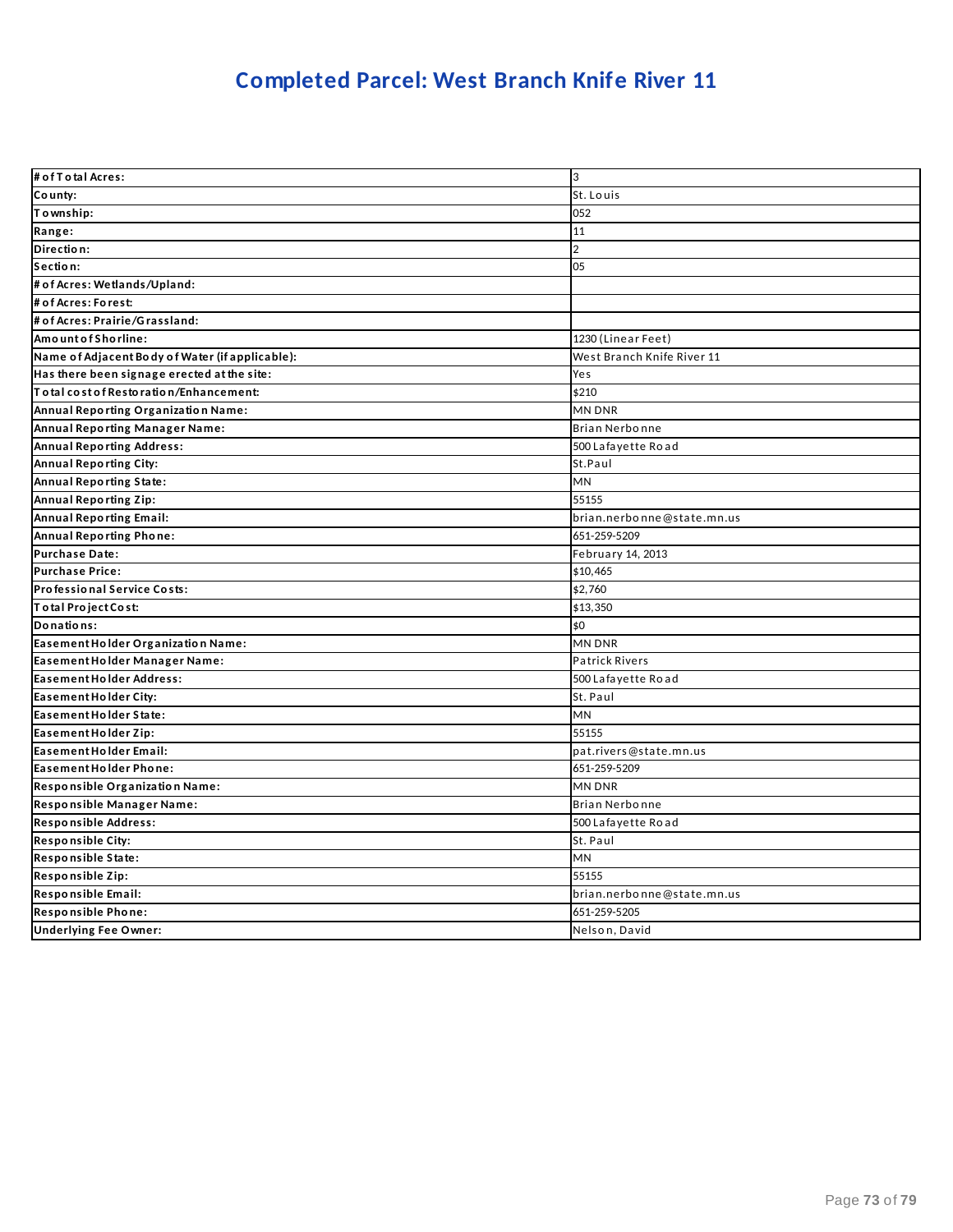## **Completed Parcel: West Branch Knife River tr12**

| # of T o tal Acres:                             | 4.4                        |
|-------------------------------------------------|----------------------------|
| County:                                         | St. Louis                  |
| To wnship:                                      | 053                        |
| Range:                                          | 12                         |
| Direction:                                      | $\overline{2}$             |
| Section:                                        | 32                         |
| # of Acres: Wetlands/Upland:                    |                            |
| # of Acres: Forest:                             |                            |
| # of Acres: Prairie/Grassland:                  |                            |
| AmountofShorline:                               | 1118 (Linear Feet)         |
| Name of Adjacent Body of Water (if applicable): | West Branch Kinfe River    |
| Has there been signage erected at the site:     | Yes                        |
| Total cost of Restoration/Enhancement:          | \$210                      |
| Annual Reporting Organization Name:             | MN DNR                     |
| Annual Reporting Manager Name:                  | Brian Nerbonne             |
| <b>Annual Reporting Address:</b>                | 500 Lafayette Road         |
| <b>Annual Reporting City:</b>                   | St. Paul                   |
| Annual Reporting State:                         | MN                         |
| <b>Annual Reporting Zip:</b>                    | 55155                      |
| <b>Annual Reporting Email:</b>                  | brian.nerbonne@state.mn.us |
| <b>Annual Reporting Phone:</b>                  | 651-259-5209               |
| <b>Purchase Date:</b>                           | November 19, 2012          |
| <b>Purchase Price:</b>                          | \$10,317                   |
| Professional Service Costs:                     | \$3,243                    |
| Total Project Cost:                             | \$10,317                   |
| Donations:                                      | \$0                        |
| Easement Holder Organization Name:              | <b>MN DNR</b>              |
| Easement Holder Manager Name:                   | <b>Patrick Rivers</b>      |
| <b>Easement Holder Address:</b>                 | 500 Lafayette Road         |
| Easement Holder City:                           | St. Paul                   |
| Easement Holder State:                          | MN                         |
| Easement Holder Zip:                            | 55155                      |
| Easement Holder Email:                          | pat.rivers@state.mn.us     |
| Easement Holder Phone:                          | 651-259-5209               |
| Responsible Organization Name:                  | <b>MN DNR</b>              |
| Responsible Manager Name:                       | Brian Nerbonne             |
| Responsible Address:                            | 500 Lafayette Road         |
| <b>Responsible City:</b>                        | St. Paul                   |
| Responsible State:                              | MN                         |
| Responsible Zip:                                | 55155                      |
| Responsible Email:                              | brian.nerbonne@state.mn.us |
| Responsible Phone:                              | 651-259-5205               |
| <b>Underlying Fee Owner:</b>                    | Wiseman, Ronald            |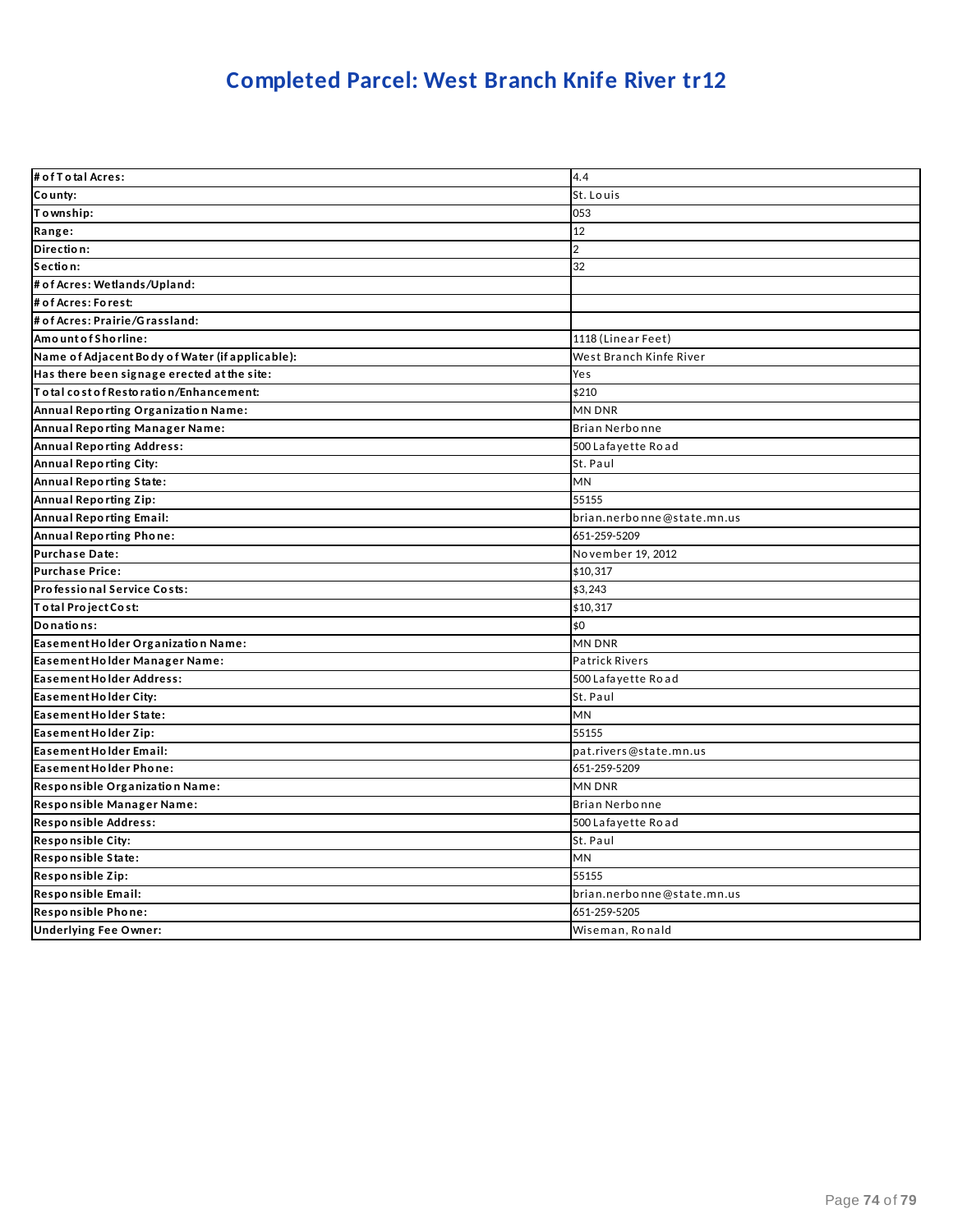## **Completed Parcel: West Branch Knife River tr13**

| # of T o tal Acres:                             | 8                          |
|-------------------------------------------------|----------------------------|
| County:                                         | St. Louis                  |
| Township:                                       | 053                        |
| Range:                                          | 12                         |
| Direction:                                      | $\overline{2}$             |
| Section:                                        | 32                         |
| # of Acres: Wetlands/Upland:                    |                            |
| # of Acres: Forest:                             |                            |
| # of Acres: Prairie/Grassland:                  |                            |
| AmountofShorline:                               | 1929 (Linear Feet)         |
| Name of Adjacent Body of Water (if applicable): | West Branch Knife River    |
| Has there been signage erected at the site:     | Yes                        |
| Total cost of Restoration/Enhancement:          | \$210                      |
| Annual Reporting Organization Name:             | <b>MN DNR</b>              |
| Annual Reporting Manager Name:                  | Brian Nerbonne             |
| <b>Annual Reporting Address:</b>                | 500 Lafayette Road         |
| Annual Reporting City:                          | St. Paul                   |
| Annual Reporting State:                         | MN                         |
| <b>Annual Reporting Zip:</b>                    | 55155                      |
| <b>Annual Reporting Email:</b>                  | brian.nerbonne@state.mn.us |
| Annual Reporting Phone:                         | 651-259-5209               |
| <b>Purchase Date:</b>                           | November 29, 2012          |
| <b>Purchase Price:</b>                          | \$18,302                   |
| Professional Service Costs:                     | \$3,596                    |
| Total Project Cost:                             | \$22,023                   |
| Donations:                                      | \$0                        |
| Easement Holder Organization Name:              | <b>MN DNR</b>              |
| Easement Holder Manager Name:                   | <b>Patrick Rivers</b>      |
| <b>Easement Holder Address:</b>                 | 500 Lafayette Road         |
| Easement Holder City:                           | St. Paul                   |
| Easement Holder State:                          | MN                         |
| Easement Holder Zip:                            | 55155                      |
| Easement Holder Email:                          | pat.rivers@state.mn.us     |
| Easement Holder Phone:                          | 651-259-5209               |
| Responsible Organization Name:                  | <b>MN DNR</b>              |
| Responsible Manager Name:                       | Brian Nerbonne             |
| Responsible Address:                            | 500 Lafayette Road         |
| <b>Responsible City:</b>                        | St. Paul                   |
| Responsible State:                              | MN                         |
| Responsible Zip:                                | 55155                      |
| Responsible Email:                              | brian.nerbonne@state.mn.us |
| Responsible Phone:                              | 651-259-5205               |
| <b>Underlying Fee Owner:</b>                    | Olson, Quentin             |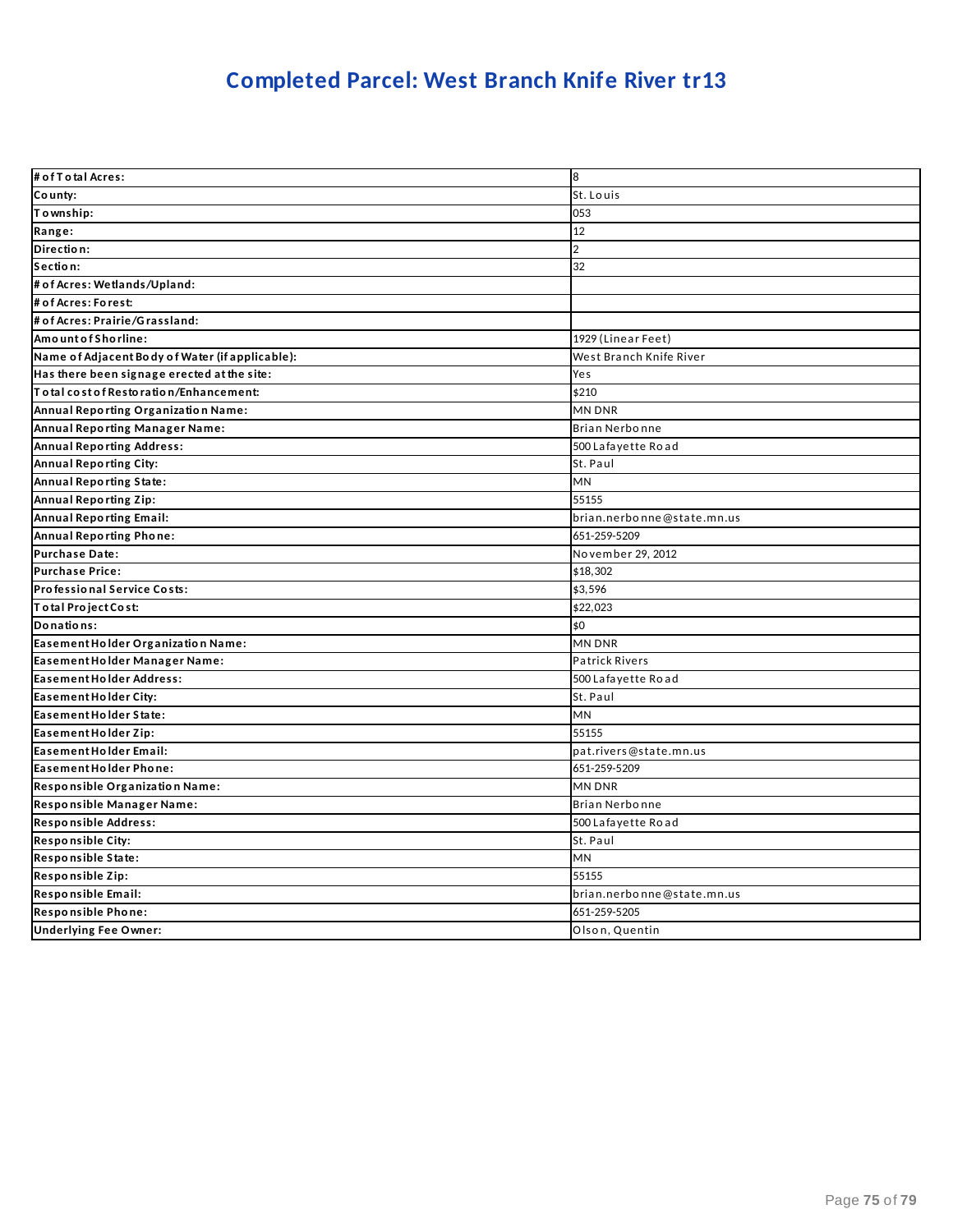### **Completed Parcel: West Branch Knife River tr 14**

| # of T o tal Acres:                             | 5.8                        |
|-------------------------------------------------|----------------------------|
| County:                                         | St. Louis                  |
| Township:                                       | 053                        |
| Range:                                          | 12                         |
| Direction:                                      | $\overline{2}$             |
| Section:                                        | 32                         |
| # of Acres: Wetlands/Upland:                    |                            |
| # of Acres: Forest:                             |                            |
| # of Acres: Prairie/Grassland:                  |                            |
| AmountofShorline:                               | 1382 (Linear Feet)         |
| Name of Adjacent Body of Water (if applicable): | West Branch Knife River    |
| Has there been signage erected at the site:     | Yes                        |
| Total cost of Restoration/Enhancement:          | \$210                      |
| Annual Reporting Organization Name:             | <b>DNR</b>                 |
| Annual Reporting Manager Name:                  | Brian Nerbonne             |
| <b>Annual Reporting Address:</b>                | 500 Lafayette Road         |
| Annual Reporting City:                          | Saint Paul                 |
| Annual Reporting State:                         | MN                         |
| <b>Annual Reporting Zip:</b>                    | 55155                      |
| <b>Annual Reporting Email:</b>                  | brian.nerbonne@state.mn.us |
| Annual Reporting Phone:                         | 651.259.5209               |
| <b>Purchase Date:</b>                           | December 28, 2012          |
| <b>Purchase Price:</b>                          | \$13,160                   |
| Professional Service Costs:                     | \$2,063                    |
| Total Project Cost:                             | \$13,160                   |
| Donations:                                      | \$0                        |
| Easement Holder Organization Name:              | <b>DNR</b>                 |
| Easement Holder Manager Name:                   | <b>Patrick Rivers</b>      |
| <b>Easement Holder Address:</b>                 | 500 Lafayette Road         |
| Easement Holder City:                           | Saint Paul                 |
| Easement Holder State:                          | MN                         |
| Easement Holder Zip:                            | 55155                      |
| Easement Holder Email:                          | Pat.Rivers@state.mn.us     |
| Easement Holder Phone:                          | 651.259.5209               |
| Responsible Organization Name:                  | <b>DNR</b>                 |
| Responsible Manager Name:                       | Brian Nerbonne             |
| Responsible Address:                            | 500 Lafayette Road         |
| <b>Responsible City:</b>                        | Saint Paul                 |
| Responsible State:                              | MN                         |
| Responsible Zip:                                | 55155                      |
| Responsible Email:                              | brian.nerbonne@state.mn.us |
| Responsible Phone:                              | 651.259.5205               |
| <b>Underlying Fee Owner:</b>                    | Highland, Barbara          |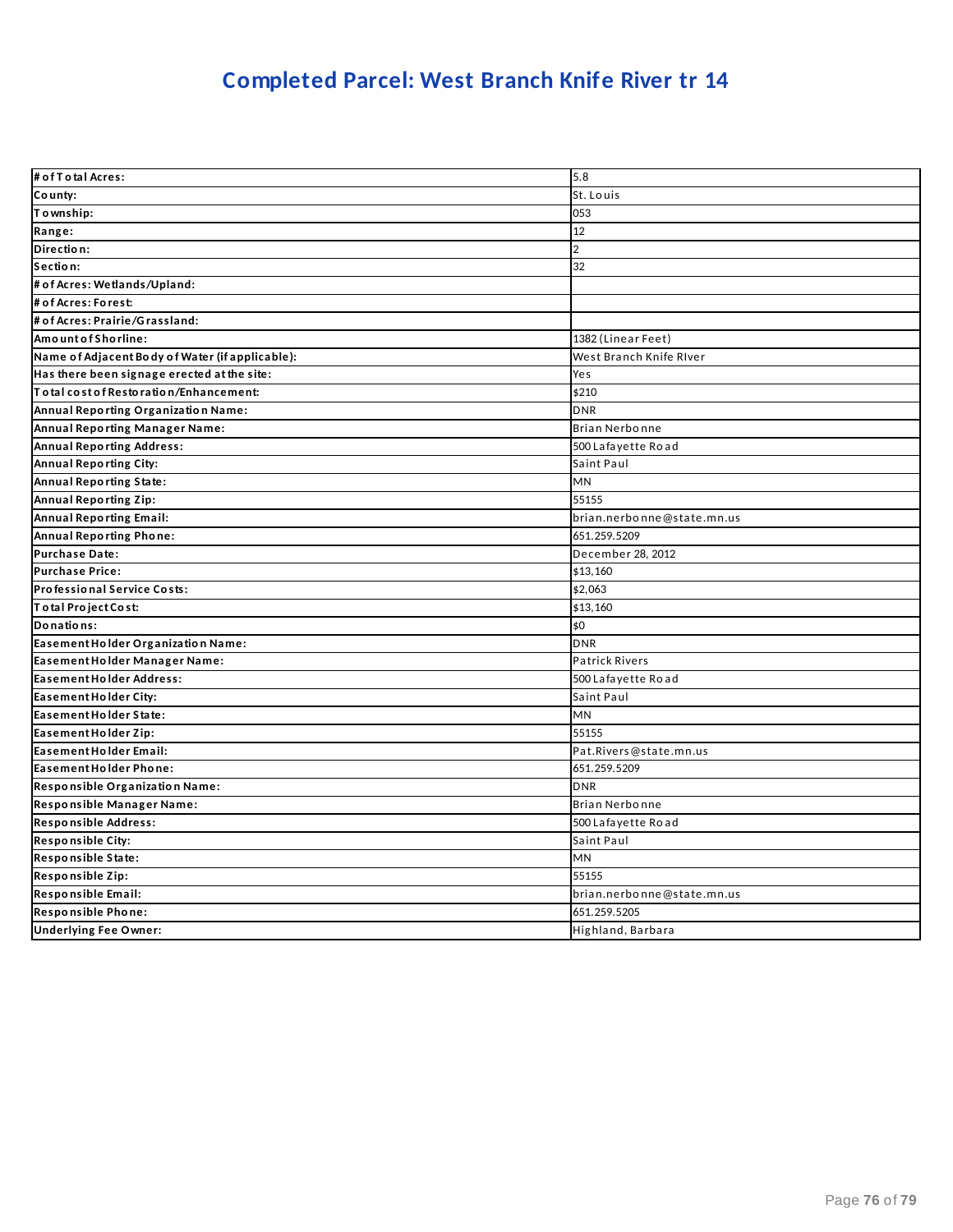## **Completed Parcel: Wildcat creek tr4**

| # of T o tal Acres:                             | 7.1                        |
|-------------------------------------------------|----------------------------|
| County:                                         | Houston                    |
| Township:                                       | 103                        |
| Range:                                          | 04                         |
| Direction:                                      | $\overline{2}$             |
| Section:                                        | 27                         |
| # of Acres: Wetlands/Upland:                    |                            |
| # of Acres: Forest:                             |                            |
| # of Acres: Prairie/Grassland:                  |                            |
| Amount of Shorline:                             | 3050 (Linear Feet)         |
| Name of Adjacent Body of Water (if applicable): | Wildcat Creek              |
| Has there been signage erected at the site:     | Yes                        |
| Total cost of Restoration/Enhancement:          | \$800                      |
| Annual Reporting Organization Name:             | MN DNR                     |
| Annual Reporting Manager Name:                  | Brian Nerbonne             |
| <b>Annual Reporting Address:</b>                | 500 Lafayette Road         |
| Annual Reporting City:                          | St. Paul                   |
| <b>Annual Reporting State:</b>                  | <b>MN</b>                  |
| <b>Annual Reporting Zip:</b>                    | 55155                      |
| <b>Annual Reporting Email:</b>                  | brian.nerbonne@state.mn.us |
| Annual Reporting Phone:                         | 651-259-5209               |
| <b>Purchase Date:</b>                           | June 10, 2013              |
| <b>Purchase Price:</b>                          | \$34,586                   |
| Professional Service Costs:                     | \$4,101                    |
| Total Project Cost:                             | \$34,586                   |
| Donations:                                      | \$0                        |
| Easement Holder Organization Name:              | <b>MN DNR</b>              |
| Easement Holder Manager Name:                   | <b>Patrick Rivers</b>      |
| <b>Easement Holder Address:</b>                 | 500 Lafayette Road         |
| Easement Holder City:                           | St. Paul                   |
| Easement Holder State:                          | MN                         |
| Easement Holder Zip:                            | 55155                      |
| Easement Holder Email:                          | pat.rivers@state.mn.us     |
| Easement Holder Phone:                          | 651-259-5209               |
| Responsible Organization Name:                  | <b>MN DNR</b>              |
| Responsible Manager Name:                       | <b>Brian Nerbonne</b>      |
| Responsible Address:                            | 500 Lafayette Road         |
| <b>Responsible City:</b>                        | St. Paul                   |
| Responsible State:                              | MN                         |
| Responsible Zip:                                | 55155                      |
| Responsible Email:                              | brian.nerbonne@state.mn.us |
| Responsible Phone:                              | 651-259-5205               |
| <b>Underlying Fee Owner:</b>                    | Puent. John                |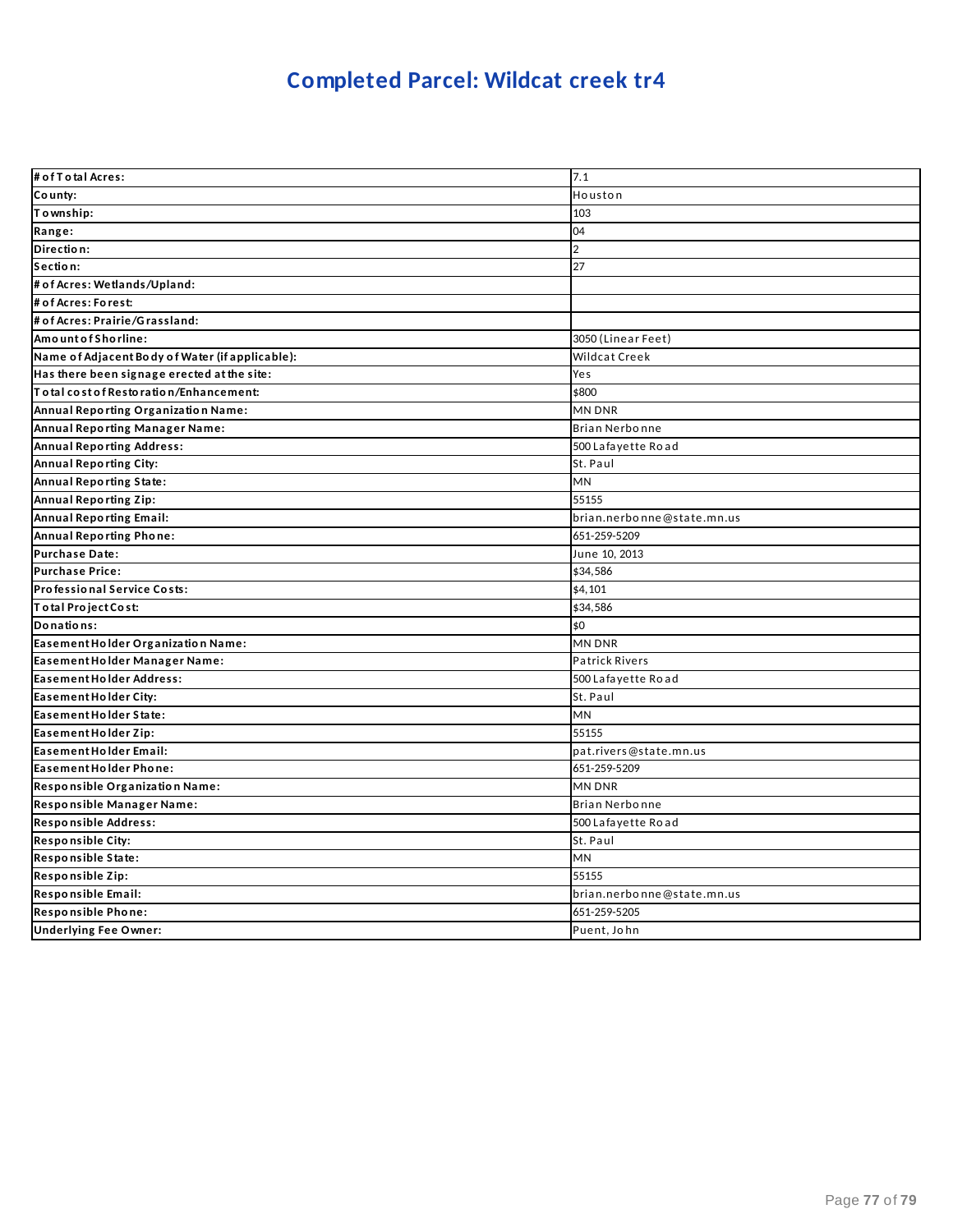## **Completed Parcel: Wisel Creek 10**

| # of T o tal Acres:                             | $\overline{2}$             |
|-------------------------------------------------|----------------------------|
| County:                                         | Fillmore                   |
| Township:                                       | 102                        |
| Range:                                          | 08                         |
| Direction:                                      | $\overline{2}$             |
| Section:                                        | 19                         |
| # of Acres: Wetlands/Upland:                    |                            |
| # of Acres: Forest:                             |                            |
| # of Acres: Prairie/Grassland:                  |                            |
| Amount of Shorline:                             | 700 (Linear Feet)          |
| Name of Adjacent Body of Water (if applicable): | <b>Wisel Creek</b>         |
| Has there been signage erected at the site:     | Yes                        |
| To tal cost of Restoration/Enhancement:         | \$410                      |
| Annual Reporting Organization Name:             | <b>DNR</b>                 |
| Annual Reporting Manager Name:                  | <b>Brian Nerbonne</b>      |
| <b>Annual Reporting Address:</b>                | 500 Lafayette Road         |
| Annual Reporting City:                          | Saint Paul                 |
| Annual Reporting Zip:                           | 55155                      |
| <b>Annual Reporting Email:</b>                  | brian.nerbonne@state.mn.us |
| Annual Reporting Phone:                         | 651.259.5209               |
| Purchase Date:                                  | March 04, 2014             |
| <b>Purchase Price:</b>                          | \$12,641                   |
| <b>Appraised Value:</b>                         | \$12,641                   |
| Professional Service Costs:                     | \$3,414                    |
| <b>Assessed Value:</b>                          | \$35,000                   |
| Total Project Cost:                             | \$12,641                   |
| Donations:                                      | \$0                        |
| Easement Holder Organization Name:              | <b>DNR</b>                 |
| Easement Holder Manager Name:                   | <b>Partick Rivers</b>      |
| <b>Easement Holder Address:</b>                 | 500 Lafayette Road         |
| Easement Holder City:                           | Saint Paul                 |
| Easement Holder State:                          | <b>MN</b>                  |
| Easement Holder Zip:                            | 55155                      |
| Easement Holder Email:                          | pat.rivers@state.mn.us     |
| Easement Holder Phone:                          | 651.259.5209               |
| Responsible Organization Name:                  | <b>DNR</b>                 |
| Responsible Manager Name:                       | Brian Nerbonne             |
| Responsible Address:                            | 500 Lafayette Road         |
| Responsible City:                               | Saint Paul                 |
| Responsible State:                              | MN                         |
| Responsible Zip:                                | 55155                      |
| Responsible Email:                              | brian.nerbonne@state.mn.us |
| Responsible Phone:                              | 651.259.5209               |
| <b>Underlying Fee Owner:</b>                    | Russel & DeYoung           |
|                                                 |                            |